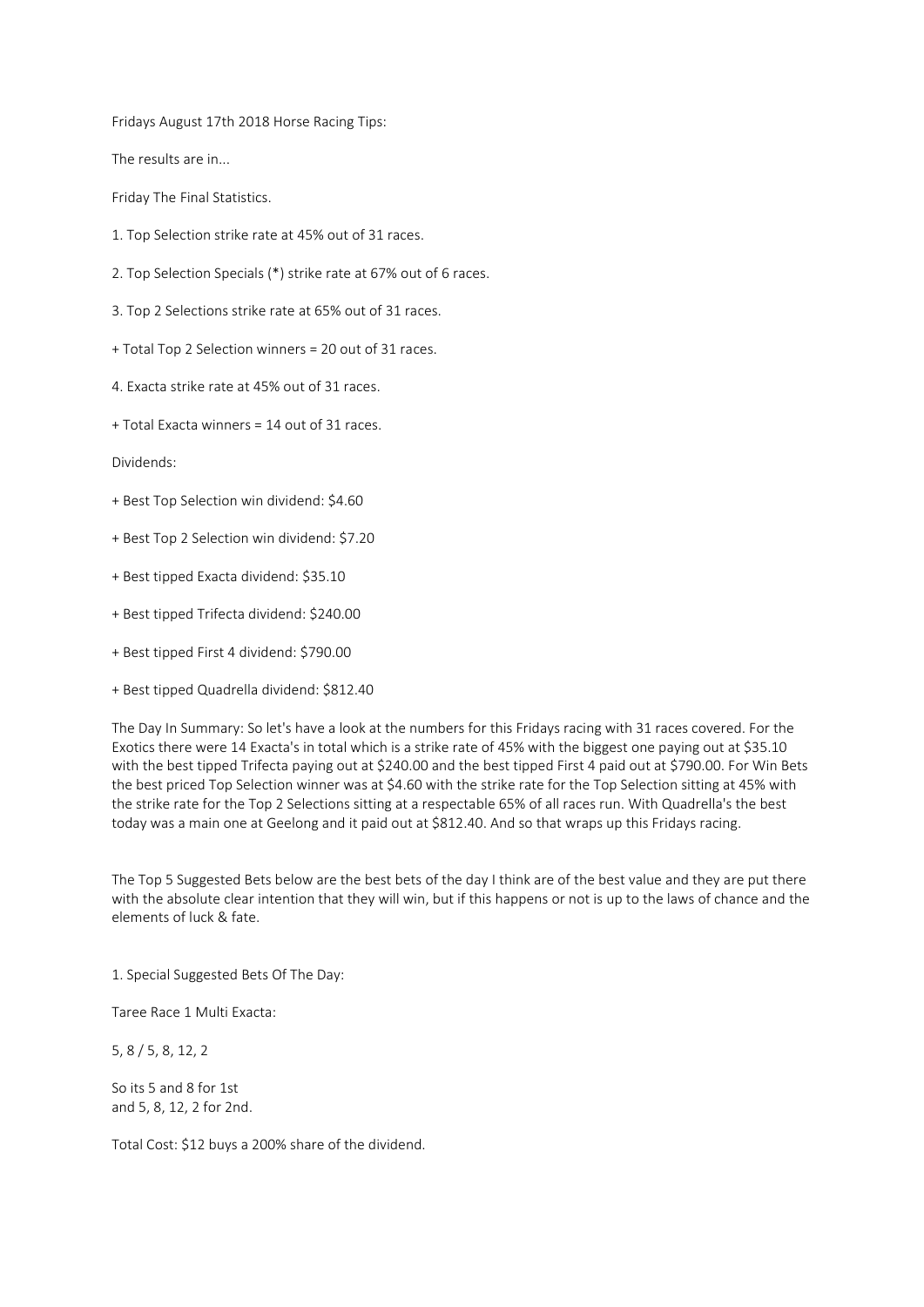2. Where The Money Is: Those runners which stand out as being well supported early.

Toowoomba Race 5 No 2 Baby Boo at \$7.50 and this one is liked early in betting and is 2nd up from a spell today so may fire fresh hopefully.

3. Best Longshot's Of The Day:

Nothing to report today.

4. Best Multi Bet Of The Day:

All bets are for the PLACE.

Bathurst Race 6 No 9 | Race 8 No 10

Suggested Bet: \$10

5. Best Quaddie Of The Day:

Bathurst Quadrella:

Race 5: (P) 4, 3, 6, 8 Race 6: (P) 9, 4, 1, 3 Race 7: (P) 5, 1, 10, 7 Race 8: (O) 10, 4, 9, 3

Total Cost: \$13 buys a 5% share of the dividend.

## Fridays Predicted Betting Outlook:

Taree and the early money for the 1st 3 races is Good and these races look predictable so hopeful of a good start here today touch wood with races 4 onward's the money is Good and these races look pretty much predictable and there is a bit of value to be found as well so the afternoon looks to have some promise. Bathurst and the early money for the 1st 3 race is barely OK but even so the favored runners here early look the best options so optimistic but a little cautious at the same time with races 4 onward's the early money is OK and there are some good hopes here at good prices so there is hope but a little caution also advised. Geelong and the early money for the 1st 3 races is Good and these races look pretty obvious I hope so hopefully there will be little drama here early with races 4 onward's the early money is Good and there are some decent chances engaged here this afternoon so I am optimistic at this point. And finally Toowoomba and the early money is Good and there are plenty of positive hopes on this program so quite keen with today's card and time will tell the story.

Today's Race Tips:

Key Notes:

(\*) Denotes "Special" so the Top Selection should really win.

(P) Denotes "Predictable" so overall race has a Higher Probability of success within the given 4 selections.

(O) Denotes an "Open" Race with many possibilities so Uncertain Of Outcome within selections.

Taree Race Tips: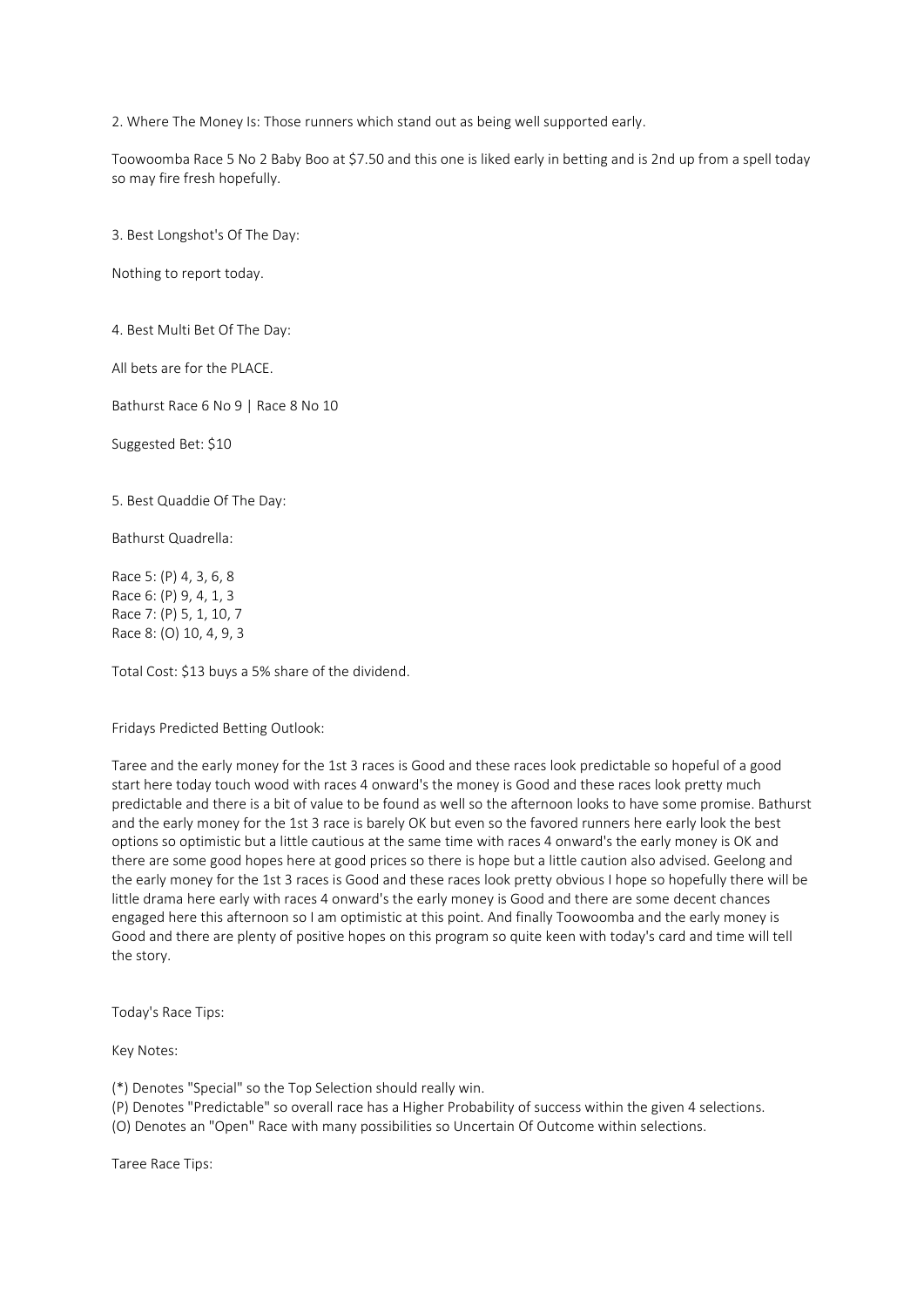Race 1: (P) 5, 8, 12, 2 - Winner (1) \$1.90 Race 2: (P) 14, 4, 7, 1 - Winner (1) \$3.30 Race 3: (\*) 7, 10, 1, 9 - Winner (1) \$1.20 Race 4: (P) 4, 13, 7, 8 - 4th - Loss Race 5: (P) 6, 14, 2, 8 - 3rd and 4th - Loss Race 6: (P) 4, 6, 9, 10 - Winner (2) \$4.80 Race 7: (P) 2, 9, 4, 10 - Winner (4) \$3.40 Exacta \$27.10 Race 8: (P) 6, 9, 8, 16 - Winner (4) \$8.80

Bathurst Race Tips:

Race 1: (P) 2, 4, 7, 6 - Winner (1) \$3.70 Race 2: (P) 2, 1, 6, 7 - Winner (2) \$7.10 Exacta \$24.60 Race 3: (P) 4, 5, 8, 9 - 2nd and 4th - Loss Race 4: (\*) 6, 10, 11, 1 - Winner (1) \$2.00 Race 5: (P) 4, 3, 6, 8 - 2nd and 3rd - Loss Race 6: (P) 9, 4, 1, 3 - Winner (2) \$5.00 Exacta \$29.20 Race 7: (P) 5, 1, 10, 7 - Winner (1) \$3.10 Race 8: (O) 10, 4, 9, 3 - 2nd and 4th - Loss

Geelong Race Tips:

Race 1: (\*) 3, 1, 5, 4 - Winner (1) \$1.80 Exacta \$2.40 Trifecta \$11.70 Race 2: (\*) 6, 5, 7, 9 - Winner (1) \$1.90 Exacta \$9.90 Race 3: (P) 7, 8, 3, 5 - Winner (1) \$3.40 Exacta \$4.70 Trifecta \$16.20 First 4 \$21.20 Race 4: (P) 2, 9, 3, 8 - Winner (2) \$1.50 Exacta \$7.00 Trifecta \$11.20 Early Quadrella \$22.30 Race 5: (P) 6, 2, 4, 8 - Winner (1) \$3.50 Exacta \$5.80 Race 6: (P) 1, 6, 10, 5 - Winner (1) \$3.10 Race 7: (\*) 10, 3, 8, 7 - Winner (3) \$11.00 Exacta \$28.20 Race 8: (P) 14, 4, 2, 3 - Winner (1) \$4.60 Quadrella \$812.40

Toowoomba Race Tips:

Race 1: (P) 2, 5, 3, 1 - Winner (2) \$7.20 Exacta \$33.00 Trifecta \$240.00 Race 2: (\*) 1, 2, 4, 3 - Winner (2) \$5.70 Exacta \$35.10 Trifecta \$142.00 Race 3: (P) 6, 4, 5, 7 - Winner (1) \$1.80 Exacta \$6.20 Trifecta \$9.60 Race 4: (P) 8, 1, 9, 2 - 2nd and 4th - Loss Race 5: (P) 2, 12, 7, 1 - Winner (3) \$5.10 Exacta \$26.30 Trifecta \$192.10 First 4 \$790.00 Race 6: (P) 5, 10, 2, 4 - 2nd and 3rd - Loss Race 7: (P) 2, 3, 7, 5 - Winner (1) \$1.40 Exacta \$2.10 Trifecta \$7.50

Fridays August 10th 2018 Horse Racing Tips:

The results are in...

Friday The Final Statistics.

- 1. Top Selection strike rate at 35% out of 31 races.
- 2. Top Selection Specials (\*) strike rate at 33% out of 3 races.

3. Top 2 Selections strike rate at 61% out of 31 races.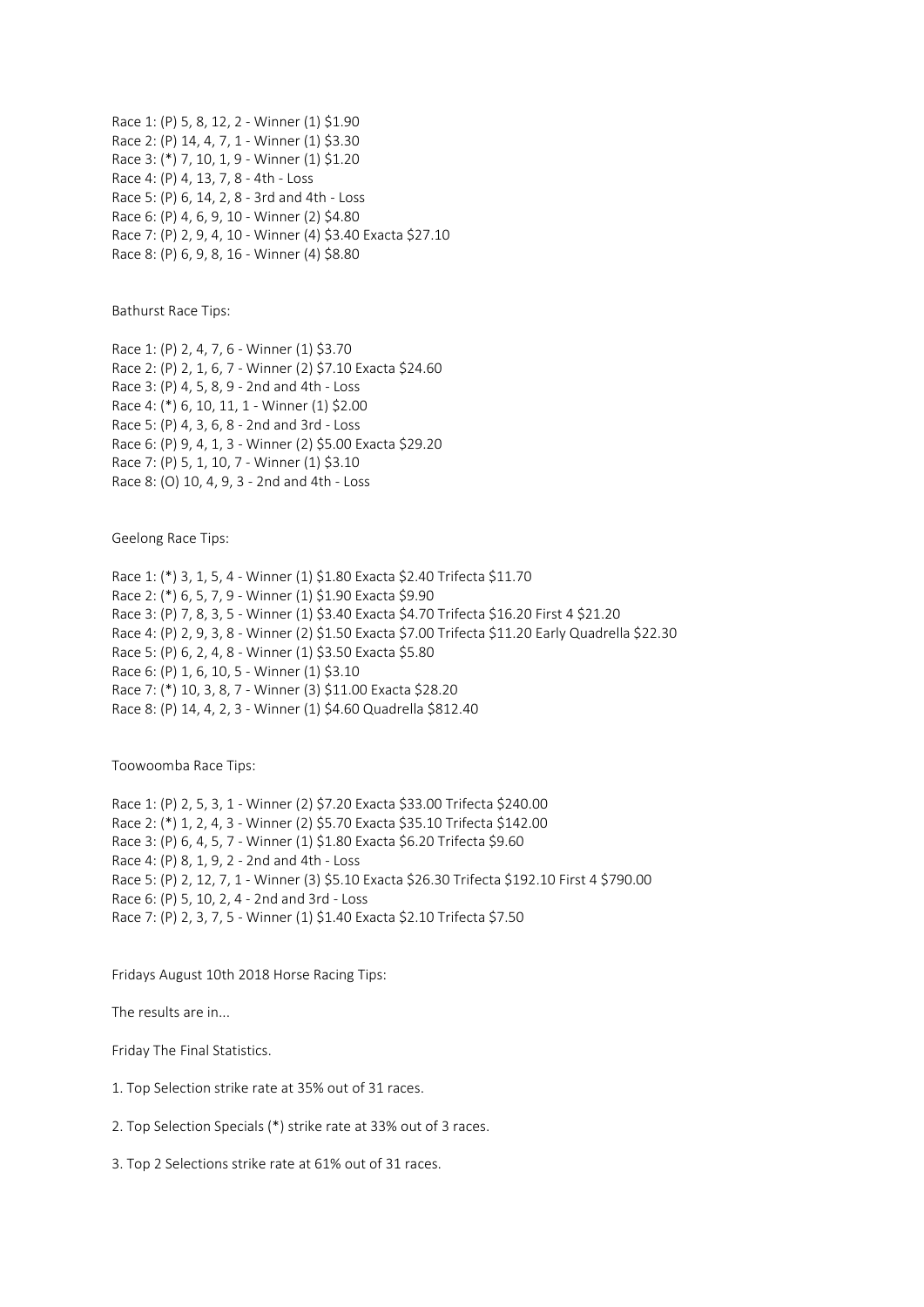+ Total Top 2 Selection winners = 19 out of 31 races.

4. Exacta strike rate at 45% out of 31 races.

+ Total Exacta winners = 14 out of 31 races.

Dividends:

- + Best Top Selection win dividend: \$4.90
- + Best Top 2 Selection win dividend: \$6.00
- + Best tipped Exacta dividend: \$29.90
- + Best tipped Trifecta dividend: \$371.20
- + Best tipped First 4 dividend: \$185.00
- + Best tipped Quadrella dividend: \$288.40

The Day In Summary: So let's have a look at the numbers for this Fridays racing with 31 races covered. For the Exotics there were 14 Exacta's in total which is a strike rate of 45% with the biggest one paying out at \$29.90 with the best tipped Trifecta paying out at \$371.20 and the best tipped First 4 paid out at \$185.00. For Win Bets the best priced Top Selection winner was at \$4.90 with the strike rate for the Top Selection sitting at 35% with the strike rate for the Top 2 Selections sitting at a respectable 61% of all races run. With Quadrella's the best today was a main one at Scone and it paid out at \$288.40. And so that wraps up this Fridays racing.

The Top 5 Suggested Bets below are the best bets of the day I think are of the best value and they are put there with the absolute clear intention that they will win, but if this happens or not is up to the laws of chance and the elements of luck & fate.

1. Special Suggested Bets Of The Day:

Geelong Race 3 Multi Exacta:

6, 5 / 6, 5, 1, 4

So its 6 and 5 for 1st and 6, 5, 1, 4 for 2nd.

Total Cost: \$12 buys a 200% share of the dividend.

2. Where The Money Is: Those runners which stand out as being well supported early.

Nothing to report today.

3. Best Longshot's Of The Day:

Nothing to report today.

4. Best Multi Bet Of The Day: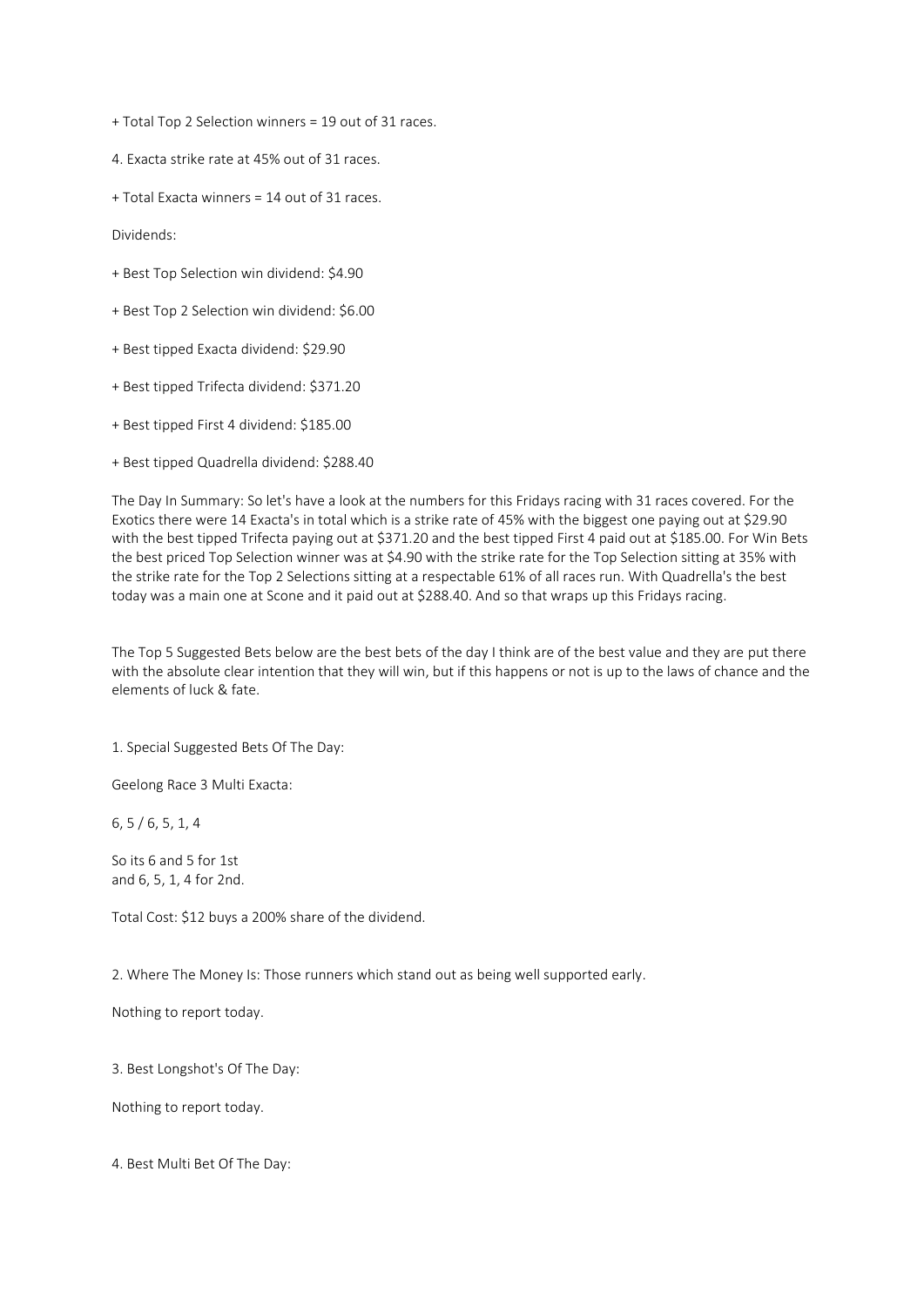Nothing to report today.

5. Best Quaddie Of The Day:

Ipswich Quadrella:

Race 4: (P) 6, 5, 7, 9 Race 5: (P) 5, 4, 8, 2 Race 6: (P) 11, 13, 9, 14 Race 7: (O) 7, 10, 2, 18

Total Cost: \$13 buys a 5% share of the dividend.

Fridays Predicted Betting Outlook:

Ipswich and the early money for the 1st 3 races is Good and these races do really look predictable and hopefully we have gone the right way with the selections and it will be a decent start to the day here with races 4 onward's the early money is OK and these races look mostly predictable so the day does have hope. Scone and the early money for the 1st 3 races is Good and the in-market runners look the best option here early so hopefully there will be no nasty surprises here early with races 4 onward's the early money is Good and these look quite predictable races so hope are high for the later races at Scone today. Canberra and the early money for the 1st 3 races is just OK but on the upside these races look predictable so a cautious start here today but hopefully a good one with races 4 onward's the early money is OK and these races do look to have some value so there is hope. Geelong and the early money for the 1st 3 races is Good and race 1 look obvious with value in races 2 and 3 so hopeful here early with races 4 onward's the early money is Good and there are plenty of strong hopes engaged so hopefully it will be an entertaining afternoon.

Today's Race Tips:

Key Notes:

(\*) Denotes "Special" so the Top Selection should really win.

(P) Denotes "Predictable" so overall race has a Higher Probability of success within the given 4 selections.

(O) Denotes an "Open" Race with many possibilities so Uncertain Of Outcome within selections.

Canberra Race Tips:

Race 1: (P) 5, 7, 3, 4 - Winner (1) \$3.90 Exacta \$8.00 Race 2: (\*) 2, 4, 1, 6 - 2nd, 3rd and 4th - Loss Race 3: (P) 7, 4, 3, 8 - Winner (1) \$2.70 Race 4: (P) 3, 5, 8, 1 - Winner (3) \$3.60 Exacta \$24.00 Race 5: (P) 3, 1, 4, 6 - Winner (2) \$3.40 Race 6: (O) 2, 9, 7, 10 - 4th - Loss Race 7: (P) 1, 5, 3, 10 - Winner (1) \$1.80 Race 8: (P) 6, 7, 10, 3 - Winner (2) \$4.50 Exacta \$8.80 Trifecta \$116.90

Scone Race Tips:

Race 1: (\*) 1, 2, 13, 5 - Winner (2) \$6.00 Race 2: (P) 12, 14, 2, 6 - 3rd and 4th - Loss Race 3: (P) 1, 5, 2, 6 - Winner (2) \$3.90 Exacta \$10.00 Race 4: (P) 3, 5, 2, 1 - 2nd, 3rd and 4th - Loss Race 5: (P) 11, 5, 8, 7 - Winner (3) \$3.90 Exacta \$27.80 Trifecta \$147.00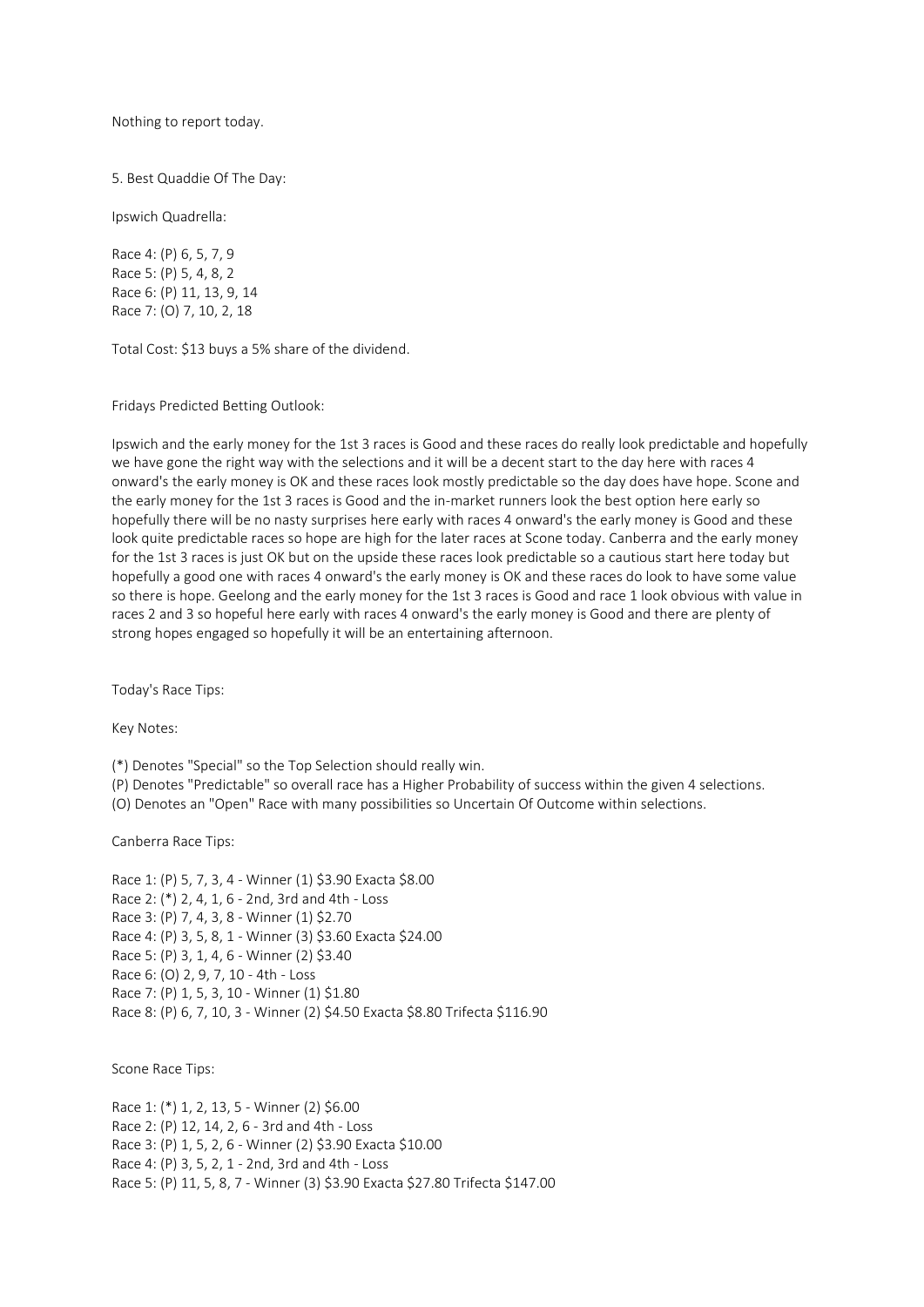Race 6: (P) 5, 7, 10, 11 - Winner (1) \$3.30 Exacta \$29.90 Trifecta \$371.20 Race 7: (P) 5, 10, 1, 2 - Winner (2) \$5.00 Race 8: (P) 6, 1, 5, 7 - Winner (1) \$3.60 Exacta \$20.30 Trifecta \$102.70 Quadrella \$288,40

Ipswich Race Tips:

Race 1: (P) 2, 6, 4, 5 - 2nd and 4th - Loss Race 2: (P) 9, 3, 6, 4 - Winner (1) \$3.00 Exacta \$11.20 Trifecta \$28.00 Race 3: (P) 7, 1, 9, 8 - Winner (2) \$2.80 Exacta \$22.10 Trifecta \$94.70 First 4 \$185.00 Race 4: (P) 6, 5, 7, 9 - Winner (1) \$2.00 Exacta \$10.10 Trifecta \$38.60 First 4 \$52.00 Race 5: (P) 5, 4, 8, 2 - 2nd and 3rd - Loss Race 6: (P) 11, 13, 9, 14 - 2nd - Loss Race 7: (O) 7, 10, 2, 18 - 2nd - Loss

Geelong Race Tips:

```
Race 1: (*) 7, 8, 1, 2 - Winner (1) $1.20
Race 2: (P) 5, 6, 7, 1 - Winner (1) $4.90 Exacta $10.50
Race 3: (P) 6, 5, 1, 4 - Winner (3) $6.40
Race 4: (P) 10, 11, 5, 6 - Winner (1) $2.40 Early Quadrella $209.90
Race 5: (P) 2, 1, 3, 6 - Winner (2) $5.70 Exacta $12.20 Trifecta $43.40
Race 6: (P) 4, 5, 1, 6 - Winner (1) $3.20 Exacta $8.20 Trifecta $17.00 First 4 $39.20
Race 7: (*) 1, 9, 5, 6 - 2nd - Loss
Race 8: (P) 4, 3, 1, 2 - Winner (2) $2.10 Exacta $18.70
```
Fridays August 3rd 2018 Horse Racing Tips:

The results are in...

Friday The Final Statistics.

- 1. Top Selection strike rate at 38% out of 37 races.
- 2. Top Selection Specials (\*) strike rate at 66% out of 3 races.
- 3. Top 2 Selections strike rate at 65% out of 37 races.
- + Total Top 2 Selection winners = 24 out of 37 races.
- 4. Exacta strike rate at 62% out of 37 races.
- + Total Exacta winners = 23 out of 37 races.

Dividends:

- + Best Top Selection win dividend: \$4.70
- + Best Top 2 Selection win dividend: \$7.00
- + Best tipped Exacta dividend: \$267.20
- + Best tipped Trifecta dividend: \$145.40
- + Best tipped First 4 dividend: \$199.80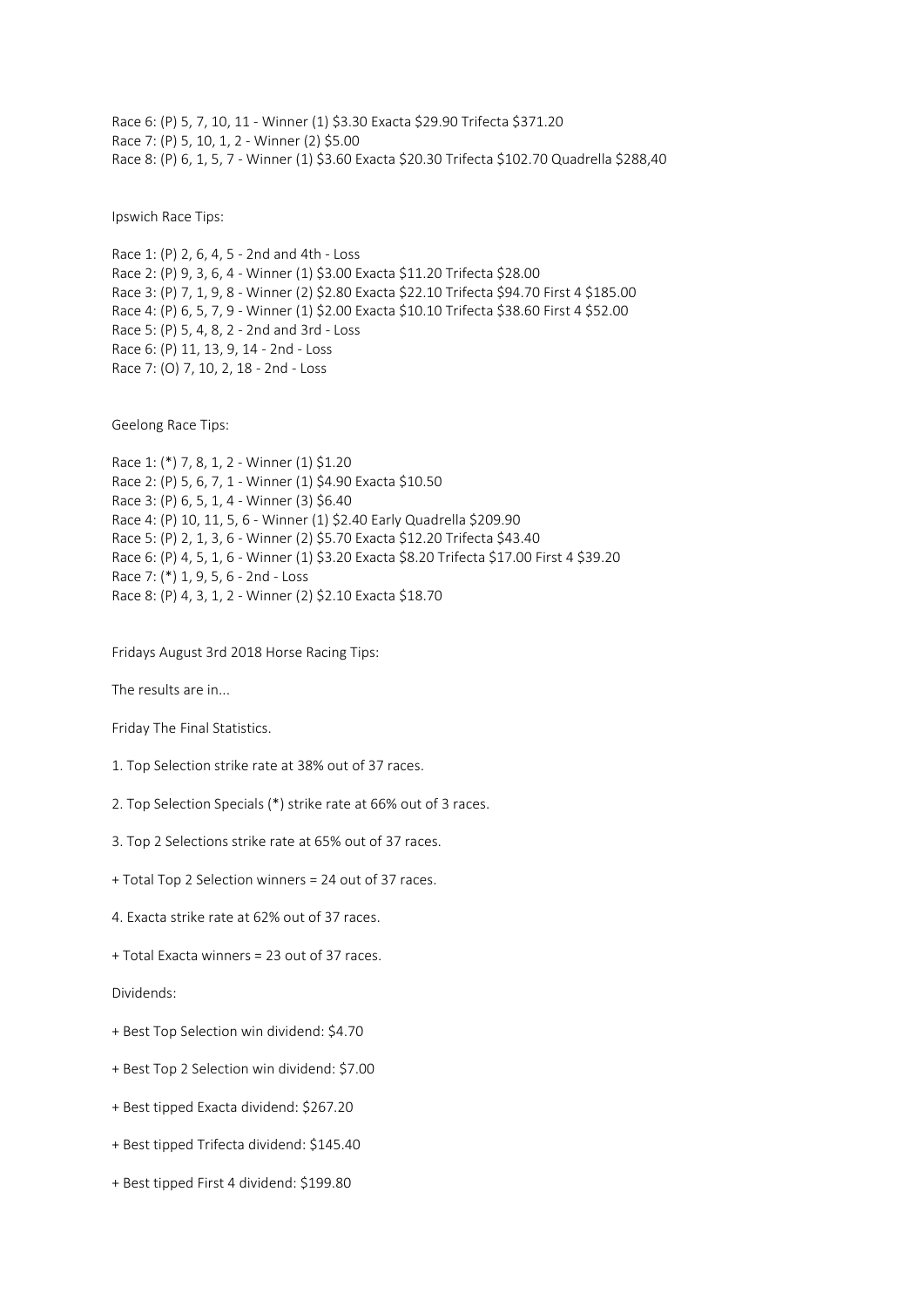+ Best tipped Quadrella dividend: \$733.70

The Day In Summary: So let's have a look at the numbers for this Fridays racing with 37 races covered. For the Exotics there were 23 Exacta's in total which is a strike rate of 62% with the biggest one paying out at \$267.20 with the best tipped Trifecta paying out at \$145.40 and the best tipped First 4 paid out at \$199.80. For Win Bets the best priced Top Selection winner was at \$4.70 with the strike rate for the Top Selection sitting at 38% with the strike rate for the Top 2 Selections sitting at a respectable 65% of all races run. With Quadrella's the best today was an early one at Goulburn and it paid out at \$733.70. And so that wraps up this Fridays racing.

The Top 5 Suggested Bets below are the best bets of the day I think are of the best value and they are put there with the absolute clear intention that they will win, but if this happens or not is up to the laws of chance and the elements of luck & fate.

1. Special Suggested Bets Of The Day:

Geelong Race 3 Multi Exacta:

11, 5 / 11, 5, 13, 10

So its 11 and 5 for 1st and 11, 5, 13, 10 for 2nd.

Total Cost: \$12 buys a 200% share of the dividend.

Final Result - A small win as won and paid out at \$13.80 for 200%

2. Where The Money Is: Those runners which stand out as being well supported early.

Nothing to report today.

3. Best Longshot's Of The Day:

Nothing to report today.

4. Best Multi Bet Of The Day:

Nothing to report today.

5. Best Quaddie Of The Day:

Gatton Quadrella:

Race 4: (P) 7, 3, 1, 8 Race 5: (P) 1, 5, 4, 8 Race 6: (P) 1, 10, 3, 7 Race 7: (P) 7, 3, 9, 2

Total Cost: \$13 buys a 5% share of the dividend.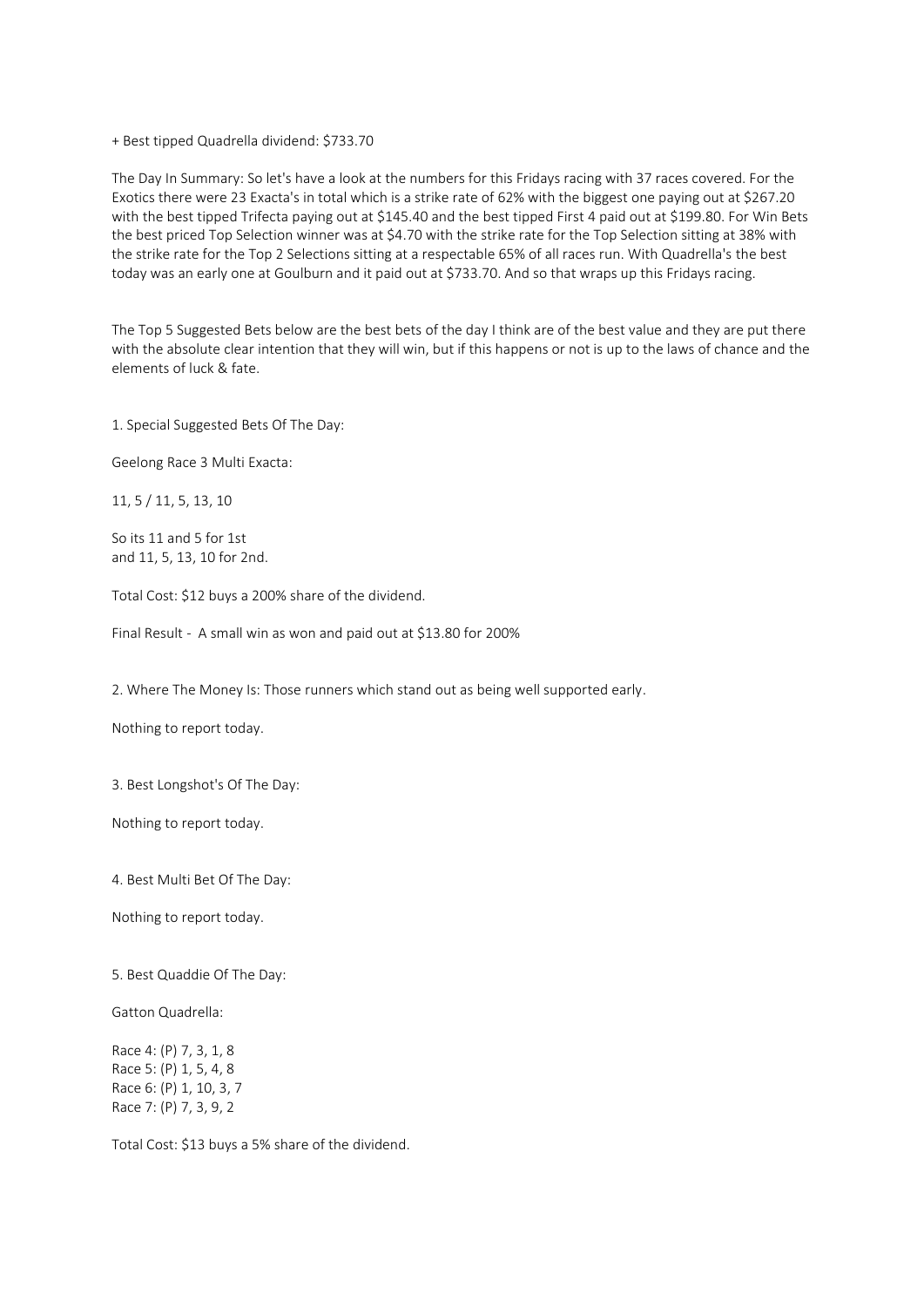## 6. Bryan Guy Tips:

Prominent horse trainer who has a great strike rate and these are his best runners today. Bryan regularly publishes his best runners for the day on social media and if he posts I will report them here as they are definitely worth following as the man has a real talent for training good winners at great prices. If you want Bryan to train a horse for you he can be contacted on LinkedIn.

Will be posted right here if available for today...

# Fridays Predicted Betting Outlook:

Goulburn and the early money for the 1st 3 races is Light but even so these races look fairly predictable so hopefully there won't be too many problems here early with races 4 onward's the early money is OK and there are some strong hopes engaged this afternoon so there is plenty of hope here. Wyong and the early money for the 1st 3 races is Light but even so there are some very strong propositions engaged early so hopefully it will just be a good start here today with races 4 onward's the early money is just OK but on the upside these races are filled with very strong chances so a good afternoon is anticipated with luck. Geelong and the early money for the 1st 3 races is Strong and there are some very good prospects engaged here early so hopefully it will be a great start to the day with races 4 onward's the early money is Strong and again there are some strong chances engaged here today so there is real interest. Gatton and the early money for the 1st 3 races is Light but even so once again today there are some strong chances engaged early so hopefully we can get off to a nice start at this meeting with races 4 onward's the early money is OK and there are once again today some very good chances engaged in these races so they are of interest. And finally Carnarvon and the early money is Low so use your best judgement here and that's the best advice I can give.

Today's Race Tips:

Key Notes:

(\*) Denotes "Special" so the Top Selection should really win.

- (P) Denotes "Predictable" so overall race has a Higher Probability of success within the given 4 selections.
- (O) Denotes an "Open" Race with many possibilities so Uncertain Of Outcome within selections.

Goulburn Race Tips:

```
Race 1: (P) 4, 6, 5, 3 - Winner (2) $2.70 Exacta $7.40
Race 2: (P) 3, 4, 7, 6 - Winner (1) $4.70 Exacta $12.40
Race 3: (P) 12, 7, 4, 9 - Winner (1) $2.50 Exacta $16.90 Trifecta $67.80 First 4 $108.60
Race 4: (P) 10, 3, 1, 6 - Winner (4) $28.30 Exacta $267.20 Early Quadrella $733.70
Race 5: (P) 7, 1, 4, 2 - Winner (4) $2.60 Exacta $8.90 Trifecta $36.20 First 4 $76.00
Race 6: (P) 2, 1, 8, 7 - Winner (1) $1.60 Exacta $4.70
Race 7: (P) 2, 10, 7, 11 - Winner (2) $3.00
Race 8: (P) 4, 10, 2, 1 - 2nd and 3rd - Loss
```
Wyong Race Tips:

Race 1: (\*) 1, 4, 3, 5 - Winner (2) \$2.40 Exacta \$3.90 Trifecta \$28.30 Race 2: (P) 3, 12, 2, 11 - Winner (2) \$3.70 Race 3: (P) 1, 11, 2, 8 - Winner (1) \$1.90 Exacta \$8.80 Race 4: (\*) 5, 10, 8, 9 - Winner (1) \$1.30 Exacta \$2.40 Trifecta \$8.00 First 4 \$19.60 Early Quadrella \$33.60 Race 5: (P) 1, 4, 2, 6 - 2nd, 3rd and 4th - Loss Race 6: (P) 4, 2, 6, 3 - Winner (2) \$4.50 Exacta \$40.00 Trifecta \$88.40 Race 7: (P) 3, 4, 8, 7 - Winner (1) \$1.80 Race 8: (P) 2, 4, 7, 8 - Winner (4) \$19.30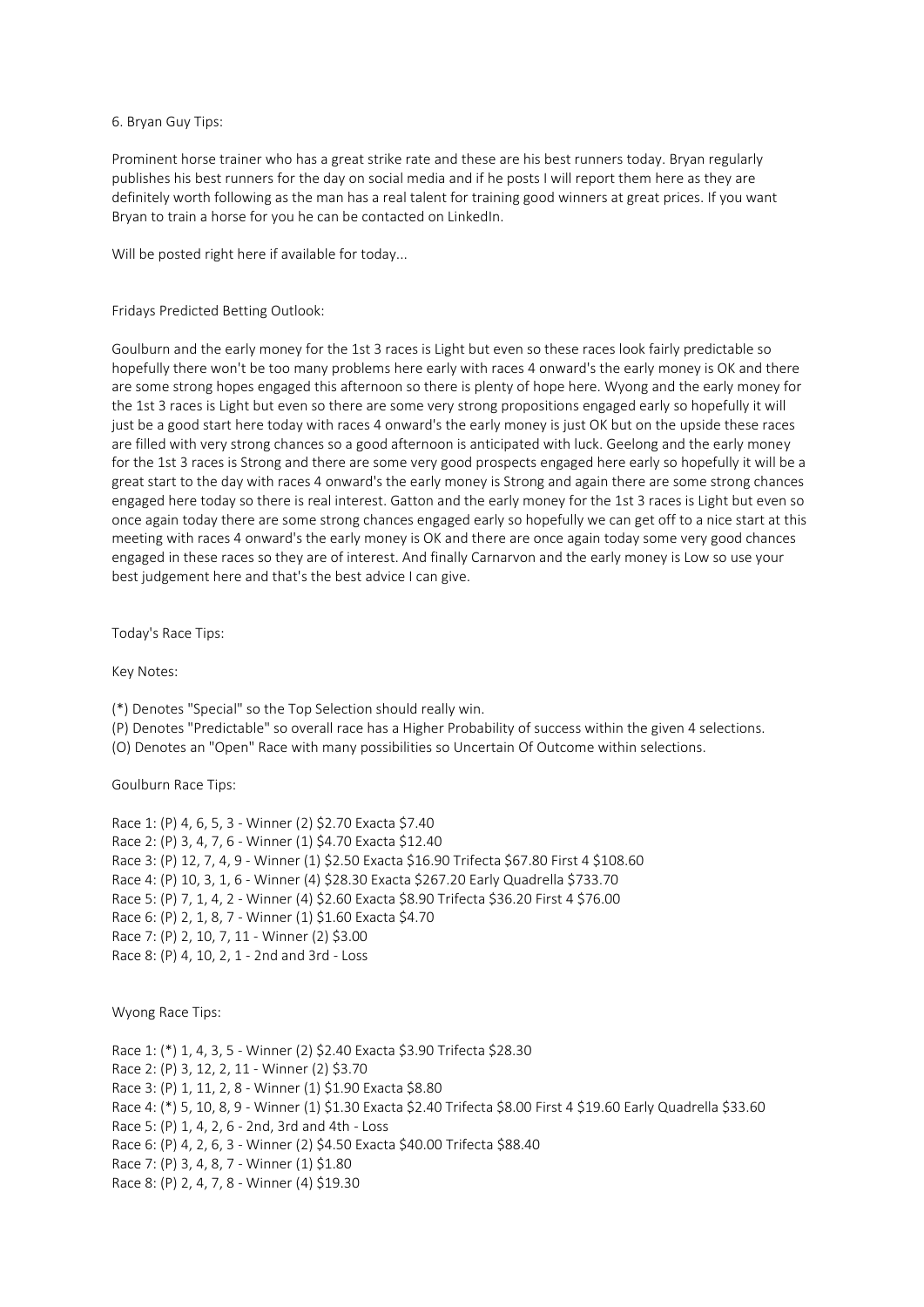Geelong Race Tips:

Race 1: (P) 2, 9, 8, 10 - 2nd, 3rd and 4th - Loss Race 2: (P) 10, 11, 8, 5 - Winner (1) \$2.80 Exacta \$23.00 Race 3: (P) 11, 5, 13, 10 - Winner (2) \$3.60 Exacta \$6.90 Race 4: (P) 8, 3, 1, 5 - Winner (1) \$1.50 Exacta \$42.70 Trifecta \$145.40 Race 5: (P) 3, 7, 5, 2 - Winner (1) \$2.00 Exacta \$24.40 Trifecta \$98.30 First 4 \$199.80 Race 6: (P) 1, 3, 2, 6 - Winner (3) \$7.30 Exacta \$41.70 Race 7: (P) 4, 7, 2, 5 - Winner (1) \$1.70 Exacta \$2.10 Trifecta \$12.90 Race 8: (P) 4, 2, 3, 8 - Winner (3) \$10.70 Exacta \$39.00 Trifecta \$101.20 Quadrella \$421.00

Gatton Race Tips:

Race 1: (\*) 12, 7, 1, 8 - Winner (1) \$1.40 Exacta \$3.40 Race 2: (P) 5, 6, 4, 3 - Winner (3) \$7.80 Exacta \$28.80 Trifecta \$117.80 Race 3: (P) 4, 1, 2, 3 - 3rd and 4th - Loss Race 4: (P) 7, 3, 1, 8 - Winner (1) \$2.50 Exacta \$13.70 Race 5: (P) 1, 5, 4, 8 - Winner (4) \$13.60 Race 6: (P) 1, 10, 3, 7 - Winner (1) \$2.30 Exacta \$26.90 Race 7: (P) 7, 3, 9, 2 - 2nd and 3rd - Loss

Carnarvon Race Tips:

Race 1: (P) 1, 3, 4, 5 - Winner (2) \$3.60 Race 2: (P) 7, 5, 6, 2 - Winner (1) \$2.00 Exacta \$6.20 Trifecta \$23.40 Race 3: (P) 3, 9, 1, 10 - Winner (2) \$7.00 Race 4: (P) 4, 1, 6, 2 - 2nd, 3rd and 4th - Loss Race 5: (P) 1, 3, 4, 2 - Winner (2) \$6.40 Race 6: (P) 2, 8, 3, 11 - Winner (2) \$5.70 Exacta \$31.00

Fridays July 27th 2018 Horse Racing Tips:

The results are in...

Friday The Final Statistics.

1. Top Selection strike rate at 24% out of 38 races.

2. Top 2 Selections strike rate at 37% out of 38 races.

+ Total Top 2 Selection winners = 14 out of 38 races.

3. Exacta strike rate at 47% out of 38 races.

+ Total Exacta winners = 18 out of 38 races.

Dividends:

- + Best Top Selection win dividend: \$4.80
- + Best Top 2 Selection win dividend: \$4.90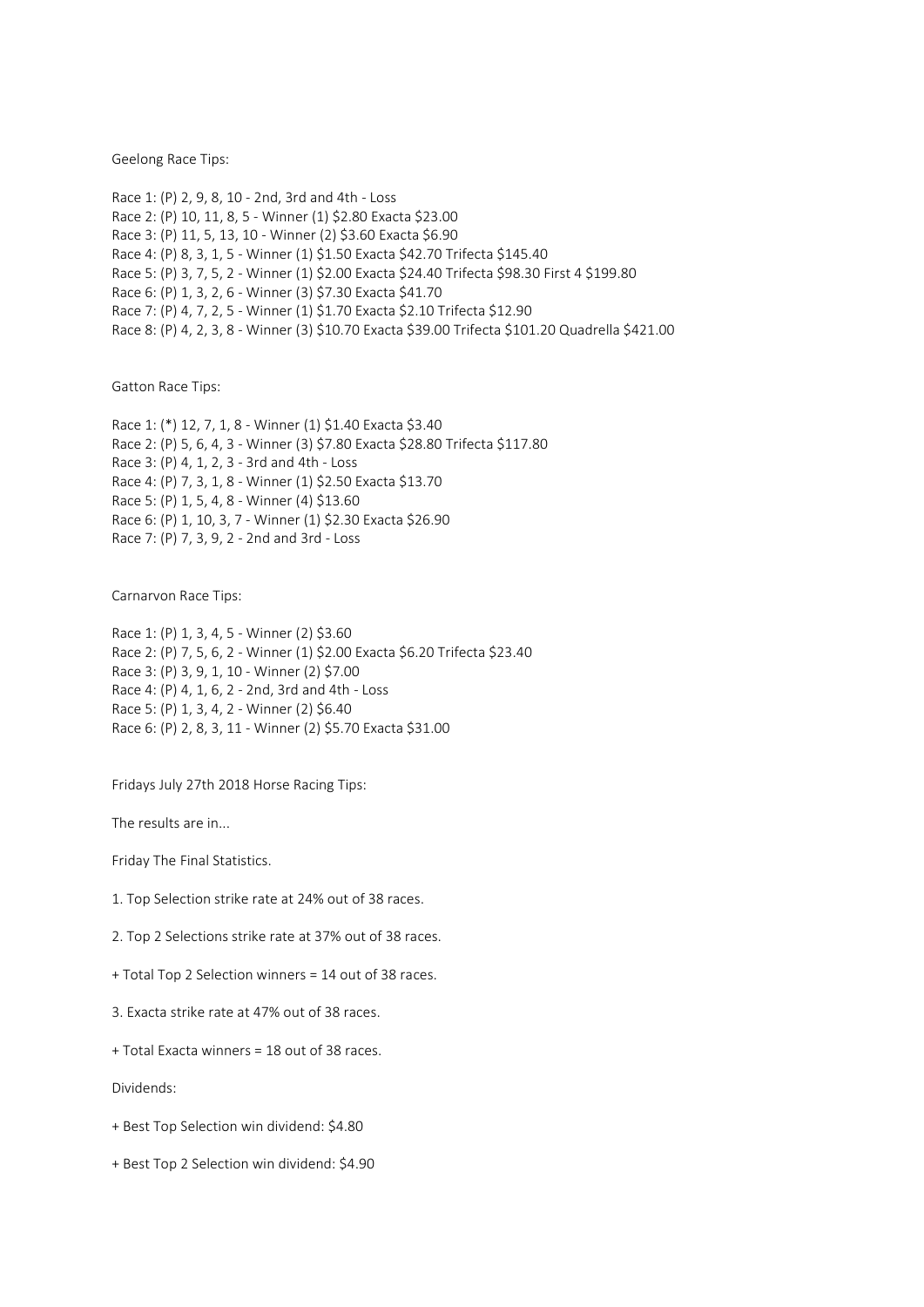+ Best tipped Exacta dividend: \$34.70

+ Best tipped Trifecta dividend: \$160.70

+ Best tipped First 4 dividend: \$632.80

+ Best tipped Quadrella dividend: \$222.00

The Day In Summary: So let's have a look at the numbers for this Fridays racing with 38 races covered. For the Exotics there were 18 Exacta's in total which is a strike rate of 47% with the biggest one paying out at \$34.70 with the best tipped Trifecta paying out at \$160.70 and the best tipped First 4 paid out at \$632.80. For Win Bets the best priced Top Selection winner was at \$4.80 with the strike rate for the Top Selection sitting at 24% with the strike rate for the Top 2 Selections sitting at a respectable 37% of all races run. With Quadrella's the best today was a main one at Canberra and it paid out at \$222.00. And so that wraps up this Fridays racing.

The Top 5 Suggested Bets below are the best bets of the day I think are of the best value and they are put there with the absolute clear intention that they will win, but if this happens or not is up to the laws of chance and the elements of luck & fate.

1. Special Suggested Bets Of The Day:

Canberra Race 3 Banker Exacta:

5 / 12, 10, 3

So its 5 for 1st and 12, 10, 3 for 2nd.

Total Cost: \$12 buys a 400% share of the dividend.

2. Where The Money Is: Those runners which stand out as being well supported early.

Nothing to report today.

3. Best Longshot's Of The Day:

Nothing to report today.

4. Best Multi Bet Of The Day:

Nothing to report today.

5. Best Quaddie Of The Day:

Mildura Quadrella:

Race 5: (P) 6, 4, 12, 2 Race 6: (P) 5, 6, 3, 7 Race 7: (P) 3, 1, 2, 7 Race 8: (P) 7, 2, 10, 4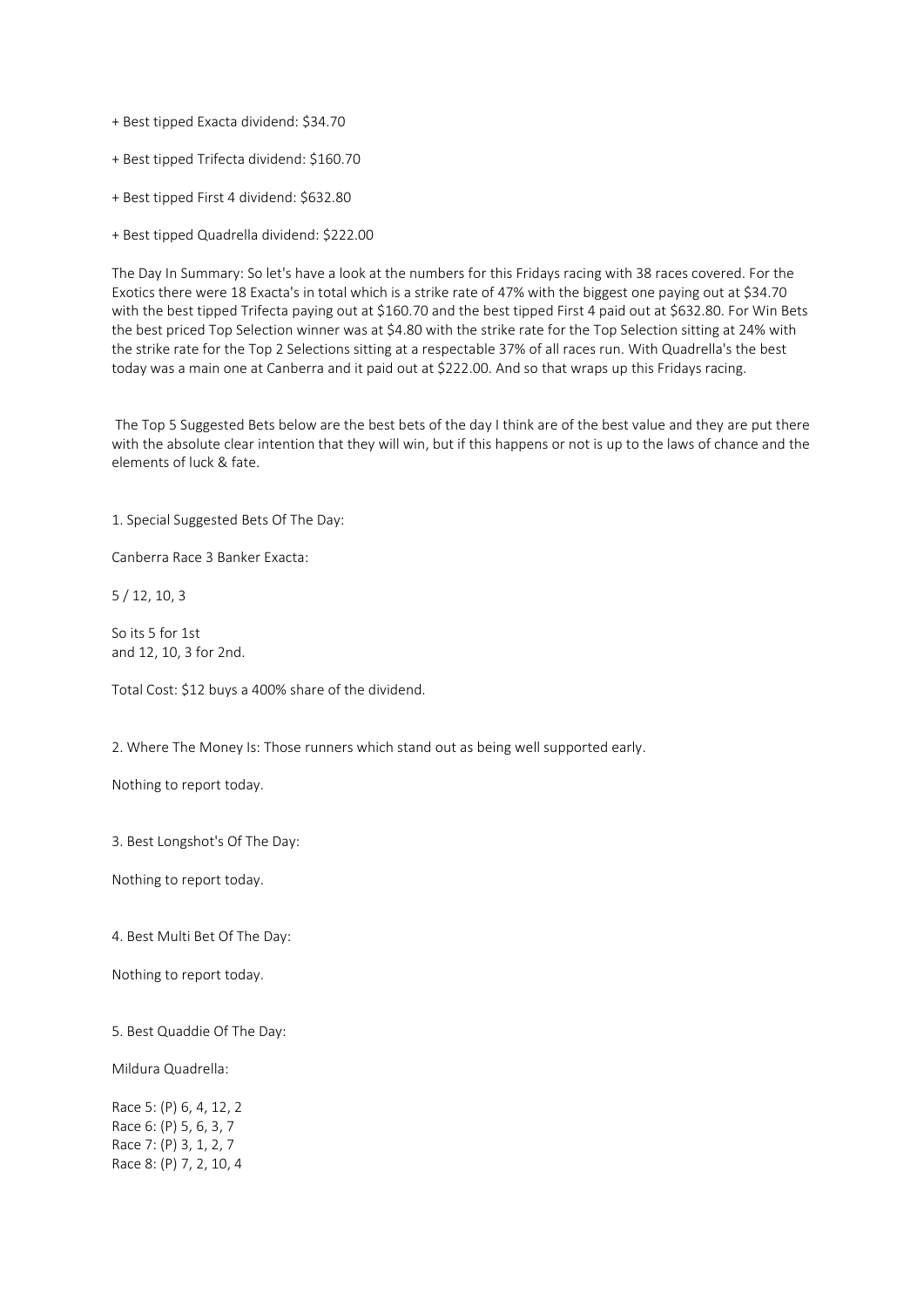Total Cost: \$13 buys a 5% share of the dividend.

6. Bryan Guy Tips:

Prominent horse trainer who has a great strike rate and these are his best runners today. Bryan regularly publishes his best runners for the day on social media and if he posts I will report them here as they are definitely worth following as the man has a real talent for training good winners at great prices. If you want Bryan to train a horse for you he can be contacted on LinkedIn.

The stable has the following runners today at Ballina.

Race 4 No 2: Upper Avenue at \$4.60

Race 6 No 3: Nashville Skyline at \$2.60

Race 8 No 8: Lefkas Island at \$4.80

Fridays Predicted Betting Outlook:

Ballina and the early money for the 1st 3 races is just OK but even so these races looks pretty much predictable so hopefully there will be few problems here early with race 4 onward's the early money is Good and there is potential with these later races so feeling quite good at the moment. Canberra and the early money for the 1st 3 races is Low but even so these races do look fairly easy so hopeful of a decent start to this meeting today with races 4 onward's the early money is OK and there is value in these races but a touch a luck will be needed. Ipswich and the early money for the 1st 3 races is just OK but these races do look a little predictable so hopeful again here early with race 4 onward's the early money is Good and there is potential within these races so all hope is not lost. Mildura and the early money for the 1st 3 races is Strong and once again today these races look pretty much predictable so hopefully we can get off to a good start here today with race 4 onward's the early money is Strong and these races do look predictable so hopeful here of a good afternoon. And finally Broome and the early betting money is Low for this meeting so the best advice I can give is to take this meeting on trust using a far bit of caution.

Today's Race Tips:

Key Notes:

(\*) Denotes "Special" so the Top Selection should really win.

(P) Denotes "Predictable" so overall race has a Higher Probability of success within the given 4 selections.

(O) Denotes an "Open" Race with many possibilities so Uncertain Of Outcome within selections.

Ballina Race Tips:

Race 1: (\*) 12, 6, 4, 5 - Winner (1) \$1.40 Race 2: (P) 7, 10, 2, 1 - Winner (1) \$4.60 Exacta \$9.40 Trifecta \$46.80 First 4 \$93.60 Race 3: (P) 1, 2, 4, 9 - Winner (2) \$2.40 Exacta \$5.50 Race 4: (O) 3, 2, 10, 7 - 3rd - Loss Race 5: (P) 5, 4, 1, 3 - Winner (2) \$4.90 Exacta \$34.70 Trifecta \$69.50 First 4 \$143.60 Race 6: (P) 3, 8, 1, 10 - Winner (2) \$2.70 Exacta \$6.60 Trifecta \$21.00 First 4 \$139.00 Race 7: (O) 13, 1, 6, 10 - 4th - Loss Race 8: (P) 8, 5, 2, 14 - Winner (1) \$4.80

Canberra Race Tips: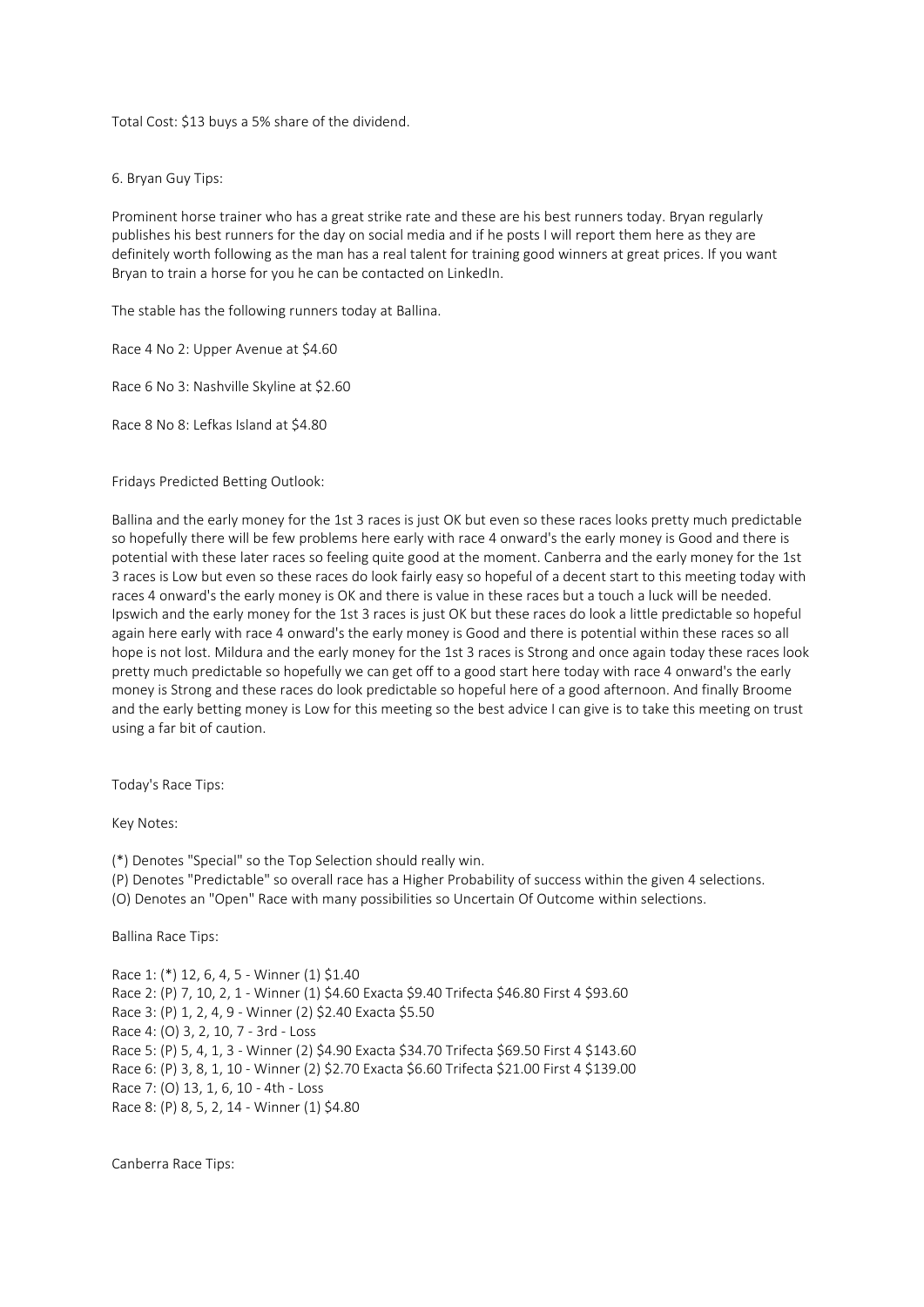Race 1: (\*) 4, 2, 6, 8 - Winner (1) \$1.30 Race 2: (P) 3, 4, 5, 7 - 2nd and 3rd - Loss Race 3: (\*) 5, 12, 10, 3 - Winner (1) \$1.20 Race 4: (O) 1, 2, 6, 5 - Winner (4) \$4.70 Exacta \$9.00 Trifecta \$68.50 Race 5: (O) 8, 4, 9, 1 - Winner (4) \$2.30 Race 6: (P) 9, 7, 3, 6 - Winner (2) \$3.30 Exacta \$9.20 Race 7: (O) 4, 3, 12, 8 - Winner (1) \$2.80 Race 8: (O) 4, 13, 8, 12 - Winner (3) \$6.20 Exacta \$22.20 Quadrella \$222.00

Ipswich Race Tips:

Race 1: (P) 9, 5, 6, 7 - 2nd, 3rd and 4th - Loss Race 2: (P) 4, 1, 3, 6 - Winner (3) \$5.30 Exacta \$26.90 Trifecta \$54.00 Race 3: (\*) 6, 2, 8, 9 - Winner (3) \$4.40 Exacta \$33.30 Trifecta \$38.80 First 4 \$95.60 Race 4: (P) 8, 5, 3, 4 - Winner (1) \$3.80 Exacta \$13.50 Trifecta \$66.50 Race 5: (O) 10, 5, 3, 7 - Winner (3) \$11.00 Race 6: (P) 6, 9, 2, 8 - Winner (3) \$5.20 Exacta \$12.20 Trifecta \$32.10 First 4 \$82.40 Race 7: (P) 5, 7, 2, 4 - 3rd - Loss

Mildura Race Tips:

Race 1: (P) 9, 8, 4, 3 - Winner (3) \$3.40 Exacta \$27.10 Trifecta \$95.20 First 4 \$296.00 Race 2: (P) 3, 6, 10, 7 - Winner (3) \$2.90 Exacta \$17.10 Trifecta \$46.30 Race 3: (P) 6, 7, 1, 3 - Winner (3) \$7.10 Exacta \$19.40 Trifecta \$160.70 First 4 \$632.80 Race 4: (P) 4, 9, 6, 8 - 2nd - Loss Race 5: (P) 6, 4, 12, 2 - 2nd, 3rd and 4th - Loss Race 6: (P) 5, 6, 3, 7 - Winner (3) \$2.80 Exacta \$15.20 Trifecta \$34.60 Race 7: (P) 3, 1, 2, 7 - Winner (3) \$9.90 Race 8: (P) 7, 2, 10, 4 - Winner (1) \$4.10 Exacta \$13.10 Trifecta \$72.40

Broome Race Tips:

Race 1: (P) 2, 4, 3, 1 - Winner (4) \$3.00 Exacta \$8.20 Trifecta \$29.40 First 4 \$40.40 Race 2: (P) 4, 2, 1, 3 - 3rd and 4th - Loss Race 3: (O) 6, 2, 3, 7 - 2nd and 4th - Loss Race 4: (P) 1, 3, 5, 6 - Winner (2) \$4.90 Race 5: (P) 1, 2, 4, 7 - Winner (1) \$1.70 Exacta \$4.20 Trifecta \$31.30 Race 6: (O) 7, 9, 10, 1 - 4th - Loss Race 7: (O) 7, 5, 9, 1 - 4th - Loss

Fridays July 20th 2018 Horse Racing Tips:

The results are in...

Friday The Final Statistics.

1. Top Selection strike rate at 44% out of 32 races.

2. Top 2 Selections strike rate at 53% out of 32 races.

+ Total Top 2 Selection winners = 17 out of 32 races.

3. Exacta strike rate at 66% out of 32 races.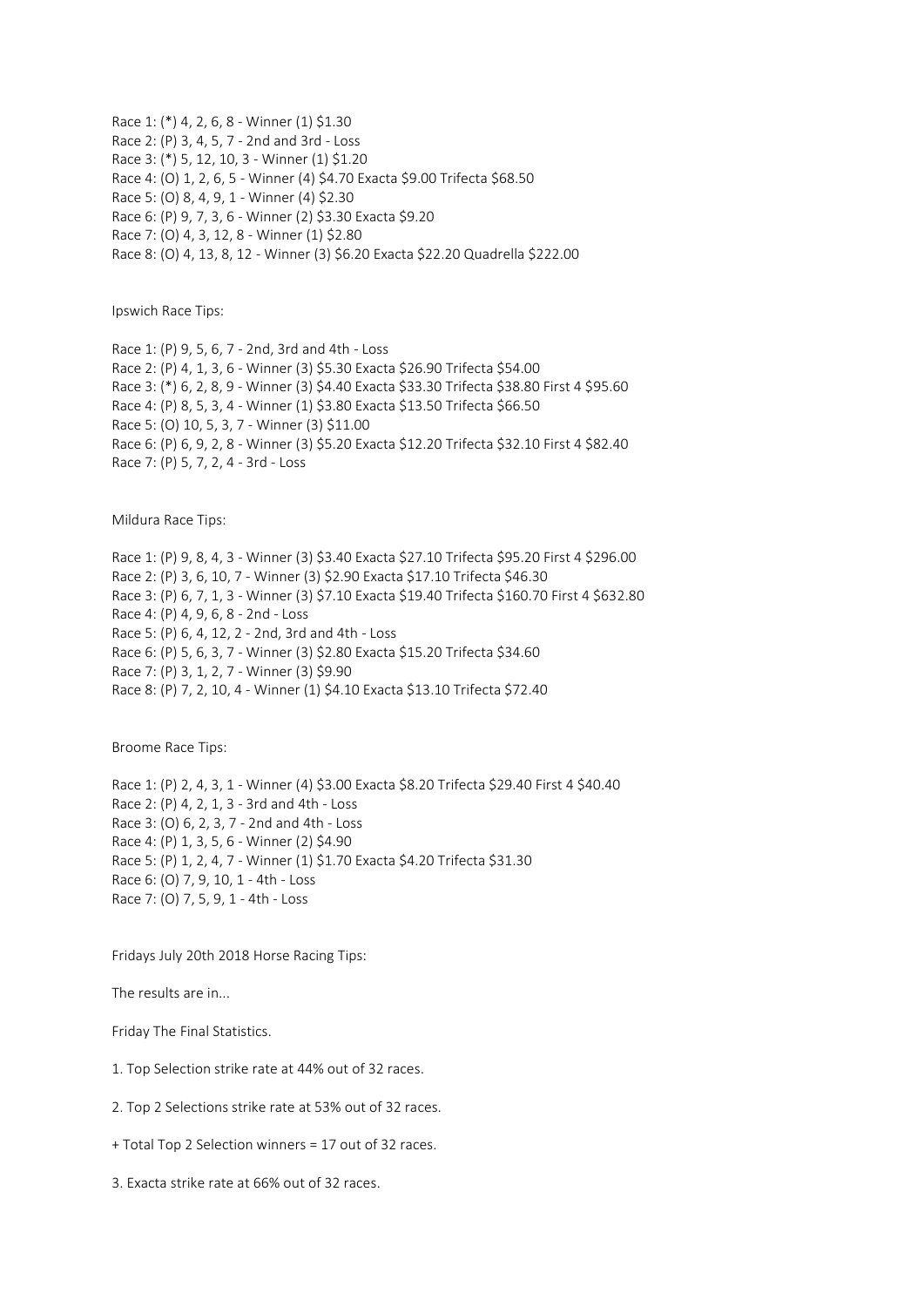+ Total Exacta winners = 21 out of 32 races.

Dividends:

- + Best Top Selection win dividend: \$7.20
- + Best Top 2 Selection win dividend: \$7.20
- + Best tipped Exacta dividend: \$76.00
- + Best tipped Trifecta dividend: \$125.20
- + Best tipped First 4 dividend: \$295.20
- + Best tipped Quadrella dividend: \$483.90

The Day In Summary: So let's have a look at the numbers for this Fridays racing with 32 races covered. For the Exotics there were 21 Exacta's in total which is a strike rate of 66% with the biggest one paying out at \$76.00 with the best tipped Trifecta paying out at \$125.20 and the best tipped First 4 paid out at \$295.20. For Win Bets the best priced Top Selection winner was at \$7.20 with the strike rate for the Top Selection sitting at 44% with the strike rate for the Top 2 Selections sitting at a respectable 53% of all races run. With Quadrella's the best today was a main one at Dubbo and it paid out at \$483.90. And so that wraps up this Fridays racing.

- The Top 5 Suggested Bets below are the best bets of the day I think are of the best value and they are put there with the absolute clear intention that they will win, but if this happens or not is up to the laws of chance and the elements of luck & fate.

1. Special Suggested Bets Of The Day:

Geelong Race 2 Multi Exacta:

1, 3 / 1, 3, 2, 7

So its 1 and 3 for 1st and 1, 3, 2, 7 for 2nd.

Total Cost: \$12 buys a 200% share of the dividend.

2. Where The Money Is: Those runners which stand out as being well supported early.

Nothing to report today.

3. Best Longshot's Of The Day:

Nothing to report today.

4. Best Multi Bet Of The Day:

Nothing to report today.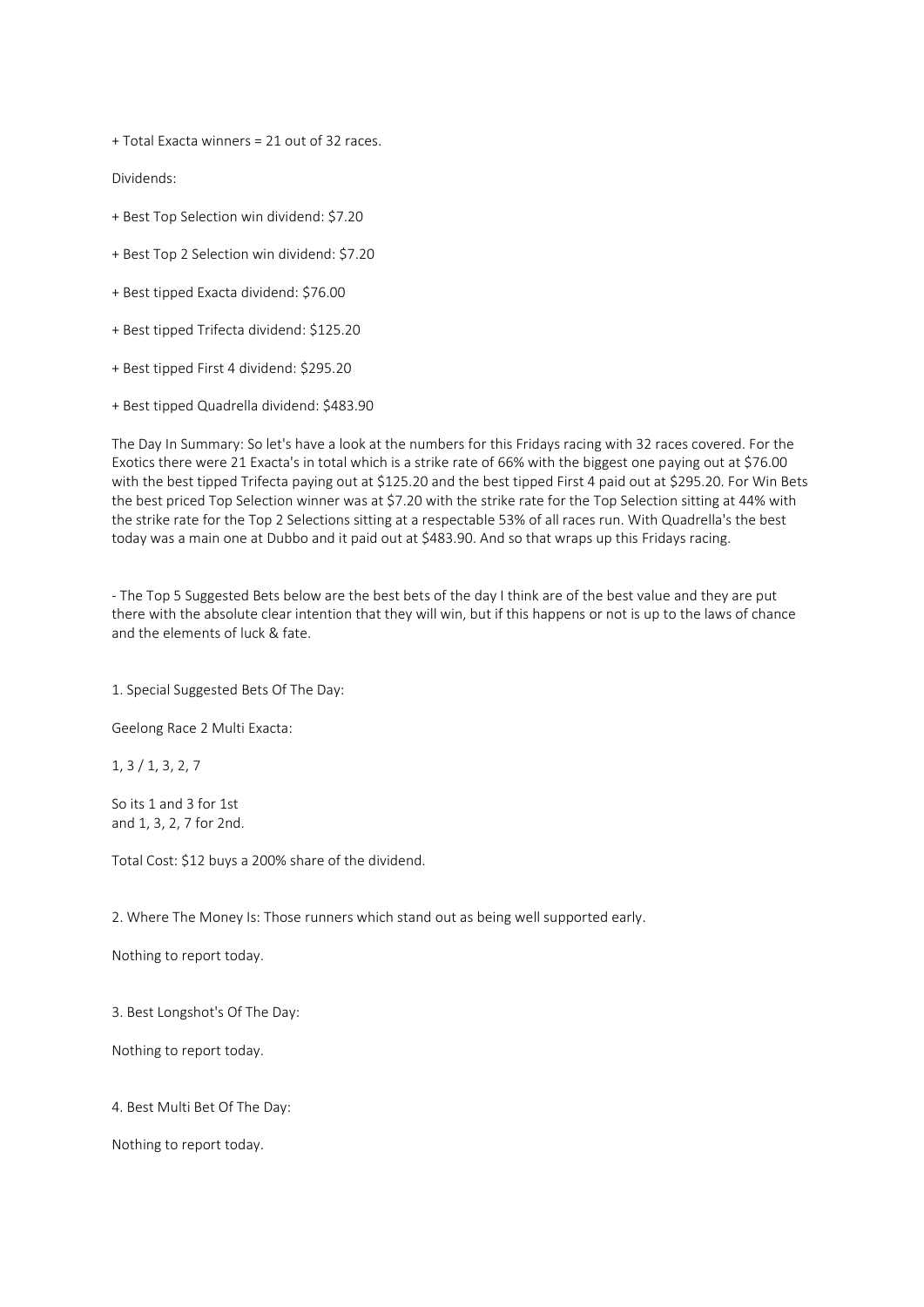5. Best Quaddie Of The Day:

Geelong Quadrella:

Race 5: (P) 6, 2, 5, 4 Race 6: (P) 2, 5, 6, 1 Race 7: (P) 3, 2, 13, 1 Race 8: (\*P) 4, 7, 12, 3

Total Cost: \$13 buys a 5% share of the dividend.

6. Bryan Guy Tips:

Prominent horse trainer who has a great strike rate and these are his best runners today. Bryan regularly publishes his best runners for the day on social media and if he posts I will report them here as they are definitely worth following as the man has a real talent for training good winners at great prices. If you want Bryan to train a horse for you he can be contacted on LinkedIn.

Will be posted right here if available for today...

#### Fridays Predicted Betting Outlook:

Taree and the early money for the 1st 3 races is OK and race 1 looks predictable whereas race 2 looks open so luck will be needed and race 3 looks pretty much predictable with races 4 onward's the early money is OK and these races do look predictable and there is hope with today's program so remaining positive. Geelong and the early money for the 1st 3 races is fairly Strong and these races do look predictable so just hoping for the right luck with races 4 onward's the early money is fairly Strong and these races do have positive prospects so it could well be a good afternoon with the tight luck. Ipswich and the early money for the 1st 3 races is OK but a little luck and good fortune will be needed so take it cautiously here early with races 4 onward's the early money is just OK and although these races look predictable this afternoon I am still going to step forward cautiously. Dubbo and the early money for the 1st 3 races is OK and race 1 off the bat looks fairly obvious with races 2 & 3 looking predicable so hoping to get off to a good start here today with races 4 onward's the early money is just OK and these races do look predictable so there is some hope here today.

Today's Race Tips:

Key Notes:

(\*) Denotes "Special" so the Top Selection should really win.

(P) Denotes "Predictable" so overall race has a Higher Probability of success within the given 4 selections.

(O) Denotes an "Open" Race with many possibilities so Uncertain Of Outcome within selections.

Taree Race Tips:

Race 1: (P) 1, 4, 7, 2 - Winner (4) \$4.70 Exacta \$30.80 Trifecta \$38.70 Race 2: (O) 9, 3, 6, 10 - 2nd and 4th - Loss Race 3: (P) 1, 5, 2, 4 - Winner (3) \$4.60 Exacta \$13.90 Trifecta \$47.70 Race 4: (O) 7, 5, 12, 11 - Winner (2) \$15.10 Exacta \$76.00 Race 5: (P) 2, 3, 6, 8 - Winner (4) \$4.50 Exacta \$19.90 Race 6: (P) 2, 8, 5, 7 - Winner (1) \$1.90 Race 7: (P) 6, 7, 4, 1 - 2nd and 4th - Loss Race 8: (P) 9, 3, 1, 6 - Winner (3) \$4.60 Exacta \$17.20 Trifecta \$54.10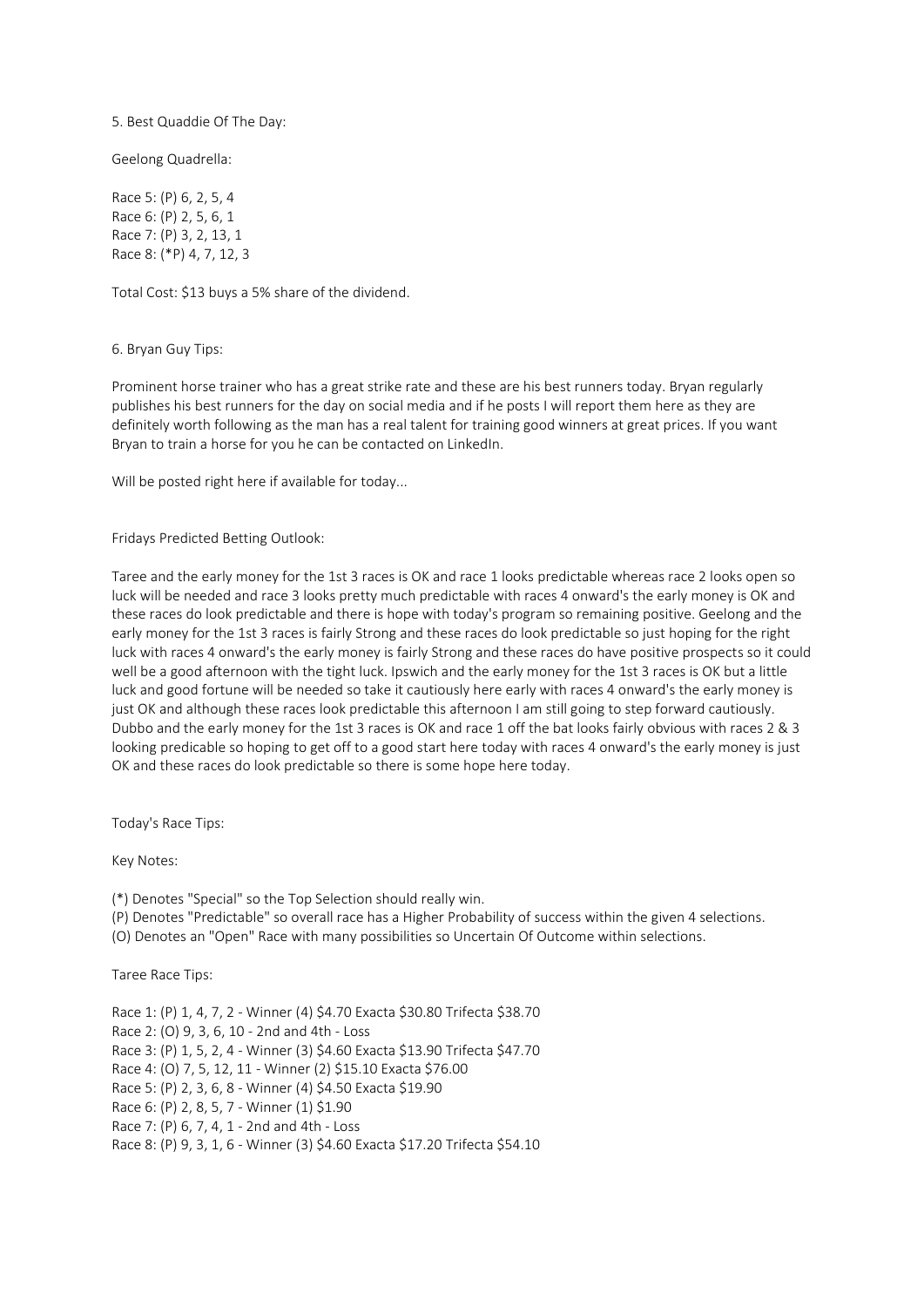Ipswich Race Tips:

Race 1: (P) 2, 7, 5, 6 - Winner (1) \$3.10 Exacta \$12.60 Race 2: (O) 6, 3, 7, 2 - Winner (1) \$3.40 Exacta \$9.40 Trifecta \$35.40 Race 3: (P) 1, 5, 3, 2 - Winner (1) \$3.60 Exacta \$16.60 Race 4: (P) 1, 4, 5, 3 - Winner (1) \$1.60 Exacta \$5.30 Trifecta \$6.60 Early Quadrella \$112.20 Race 5: (P) 8, 5, 2, 11 - 2nd and 3rd - Loss Race 6: (P) 7, 10, 2, 4 - Winner (1) \$1.80 Exacta \$14.00 Race 7: (\*) 9, 7, 1, 4 - Winner (1) \$1.40 Exacta \$3.00 Race 8: (P) 6, 9, 3, 7 - Winner (3) \$3.90 Exacta \$19.90

Dubbo Race Tips:

Race 1: (\*) 1, 4, 9, 7 - Winner (1) \$1.70 Exacta \$3.50 Race 2: (P) 3, 5, 11, 1 - Winner (2) \$1.90 Race 3: (P) 11, 4, 8, 1 - Winner (1) \$6.20 Exacta \$11.60 Race 4: (P) 6, 4, 3, 1 - 3rd and 4th - Loss Race 5: (P) 2, 8, 5, 4 - Winner (3) \$6.70 Exacta \$26.40 Trifecta \$75.90 First 4 \$295.20 Race 6: (P) 1, 6, 5, 7 - Winner (1) \$2.20 Race 7: (P) 1, 2, 5, 12 - Winner (1) \$7.20 Race 8: (P) 5, 7, 11, 1 - Winner (1) \$6.00 Quadrella \$483.90

Geelong Race Tips:

Race 1: (P) 11, 8, 2, 13 - Winner (3) \$3.40 Exacta \$16.80 Race 2: (P) 1, 3, 2, 7 - Winner (1) \$1.60 Exacta \$3.70 Trifecta \$10.70 Race 3: (P) 12, 11, 8, 4 - Winner (2) \$3.70 - L/S No 12 Race 4: (P) 2, 3, 5, 7 - Winner (1) \$1.80 Exacta \$8.80 Trifecta \$55.00 Early Quadrella \$43.80 Race 5: (P) 6, 2, 5, 4 - 2nd and 4th - Loss Race 6: (P) 2, 5, 6, 1 - Winner (4) \$5.60 Exacta \$33.10 Race 7: (P) 3, 2, 13, 1 - Winner (3) \$6.00 Exacta \$22.30 Trifecta \$125.20 Race 8: (P) 4, 7, 12, 3 - Winner (4) \$3.10 Exacta \$10.30 Trifecta \$36.10 First 4 \$122.80

Fridays July 13th 2018 Horse Racing Tips:

The results are in...

Friday The Final Statistics.

1. Top Selection strike rate at 29% out of 38 races.

2. Top 2 Selections strike rate at 45% out of 38 races.

+ Total Top 2 Selection winners = 17 out of 38 races.

3. Exacta strike rate at 61% out of 38 races.

+ Total Exacta winners = 23 out of 38 races.

Dividends:

+ Best Top Selection win dividend: \$3.50

+ Best Top 2 Selection win dividend: \$8.70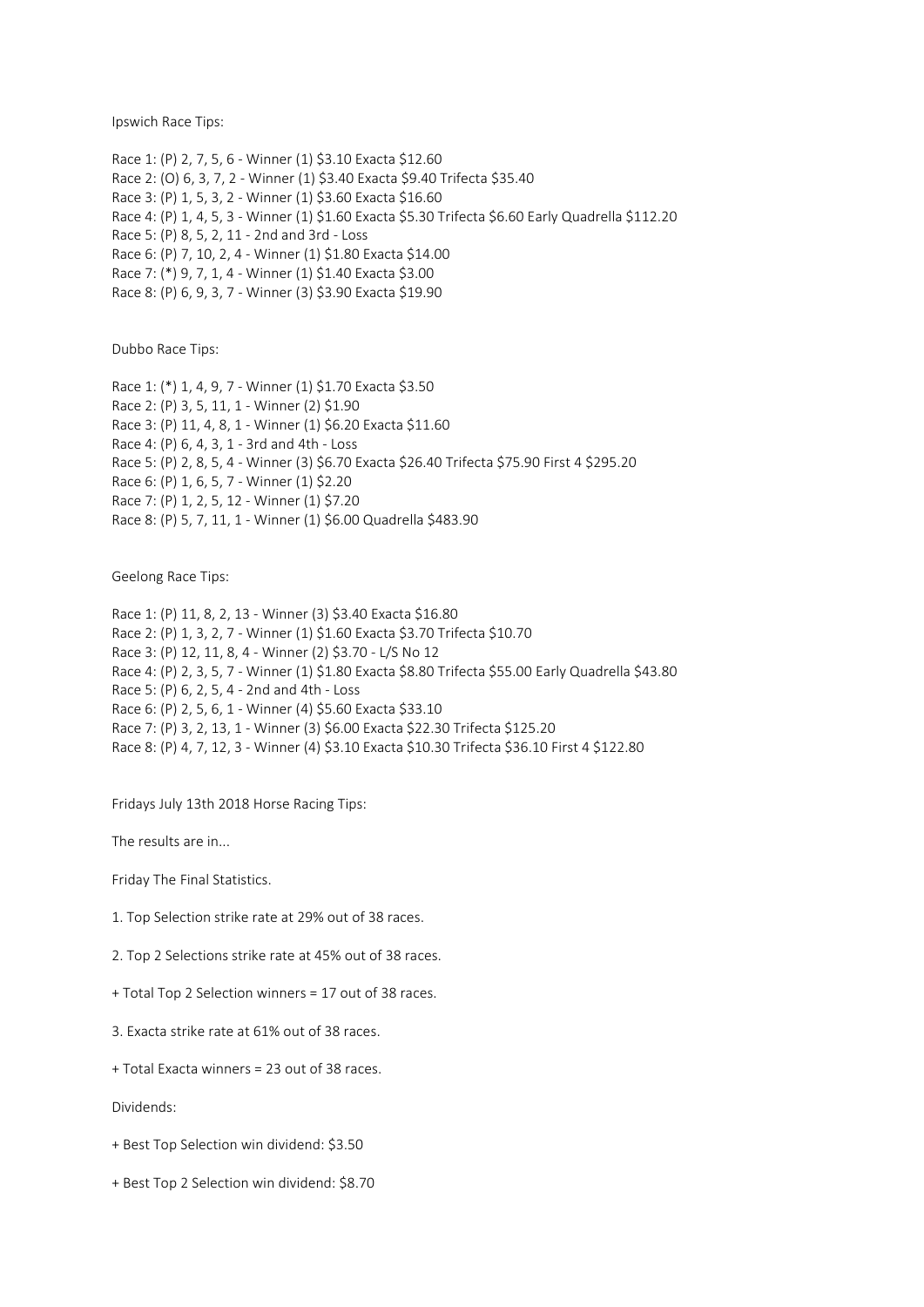+ Best tipped Exacta dividend: \$39.30

+ Best tipped Trifecta dividend: \$153.90

+ Best tipped First 4 dividend: \$665.80

+ Best tipped Quadrella dividend: \$1125.10

The Day In Summary: So let's have a look at the numbers for this Fridays racing with 38 races covered. For the Exotics there were 23 Exacta's in total which is a strike rate of 61% with the biggest one paying out at \$39.30 with the best tipped Trifecta paying out at \$153.90 and the best tipped First 4 paid out at \$665.80. For Win Bets the best priced Top Selection winner was at \$3.50 with the strike rate for the Top Selection sitting at 29% with the strike rate for the Top 2 Selections sitting at a respectable 45% of all races run. With Quadrella's the best today was a main one at Scone and it paid out at \$1125.10. And so that wraps up this Fridays racing.

- The Top 5 Suggested Bets below are the best bets of the day I think are of the best value and they are put there with the absolute clear intention that they will win, but if this happens or not is up to the laws of chance and the elements of luck & fate.

1. Special Suggested Bets Of The Day:

Geelong Race 1 Multi Exacta:

4, 7 / 4, 7, 3, 11

So its 4 and 7 for 1st and 4, 7, 3, 11 for 2nd.

Total Cost: \$12 buys a 200% share of the dividend.

Final Result - A small win as won and paid out at \$15.40 for 200%

2. Where The Money Is: Those runners which stand out as being well supported early.

Nothing to report today.

3. Best Longshot's Of The Day:

Nothing to report today.

4. Best Multi Bet Of The Day:

Nothing to report today.

5. Best Quaddie Of The Day:

Scone Quadrella:

Race 5: (P) 3, 4, 7, 5 Race 6: (P) 1, 9, 3, 2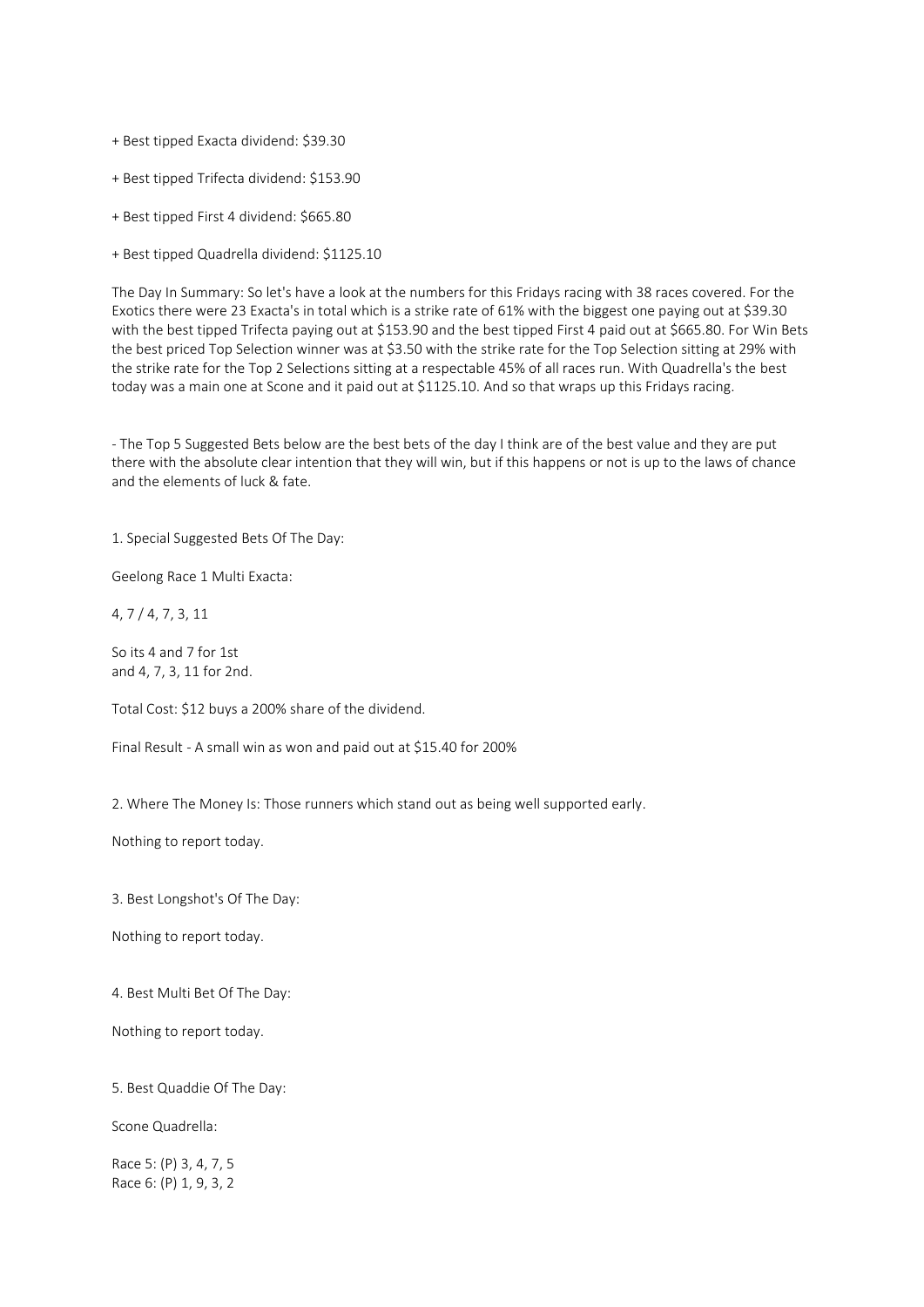Race 7: (P) 3, 12, 5, 2 Race 8: (O) 4, 2, 1, 11

Total Cost:? \$13 buys a 5% share of the dividend.

Final Result - A winner and paid out at \$1125.10 for 100%

6. Bryan Guy Tips: Prominent horse trainer who has a great strike rate and these are his best runners today. Bryan regularly publishes his best runners for the day on social media and if he posts I will report them here as they are definately worth following as the man has a real talent for training good winners at great prices. If you want Bryan to train a horse for you he can be contacted here on LinkedIn.

The stable has the following runner today at Toowoomba.

Race 5 No 4: Robbers Cobber at \$10.00 -Finished 4th

Fridays Predicted Betting Outlook:

Canberra and the early money for the 1st race is good and the race does look predictable but a little luck will be needed with race 2 the early money is Low but even so one of the favored runners should really win so no surprises here with race 3 the early money is Low and this is an open race so luck will be needed with races 4 onward's the early money is OK and there are some good hopes so there is potential with this program. Geelong and the early money for the 1st race is Strong and you would have to think one of the top 2 runners will win with races 2 & 3 the early money is OK and again these look like predictable races so no surprises here I hope with races 4 onward's the early money is Good and there are some positive chances on today's program so plenty of hope with just a little luck needed. Scone and the early money for the 1st race is good and one of the favored runners will win and hopefully we have selected the right one with race 2 the early money is good and again this race looks predictable with race 3 the early money is barely OK but this race again looks predictable with races 4 onward's the early money is good and there is potential here with the right luck so hopeful of a decent afternoon. Toowoomba and the early money is Good and there is plenty of potential with this program with plenty of very good chances engaged so hopeful of a great afternoon with the right luck. And finally Carnarvon and the early money is Low so the best advice I can give you is to take this meeting on trust using a certain level of caution.

Today's Race Tips:

Key Notes:

(\*) Denotes "Special" so the Top Selection should really win.

(P) Denotes "Predictable" so overall race has a Higher Probability of success within the given 4 selections.

(O) Denotes an "Open" Race with many possibilities so Uncertain Of Outcome within selections.

Canberra Race Tips:

Race 1: (P) 3, 2, 4, 1 - Winner (4) \$9.80 Exacta \$32.50 Race 2: (P) 2, 6, 5, 4 - Winner (1) \$2.00 Exacta \$8.00 Trifecta \$17.10 Race 3: (O) 3, 7, 4, 1 - Winner (1) \$2.40 Race 4: (P) 6, 1, 3, 9 - Winner (1) \$2.80 Exacta \$5.00 Early Quadrella \$247.80 Race 5: (P) 1, 6, 10, 11 - Winner (2) \$2.80 Exacta \$22.40 Race 6: (\*) 3, 1, 5, 6 - 2nd, 3rd and 4th - Loss Race 7: (\*) 5, 7, 2, 4 - Winner (1) \$1.90 Race 8: (O) 9, 4, 5, 2 - 3rd - Loss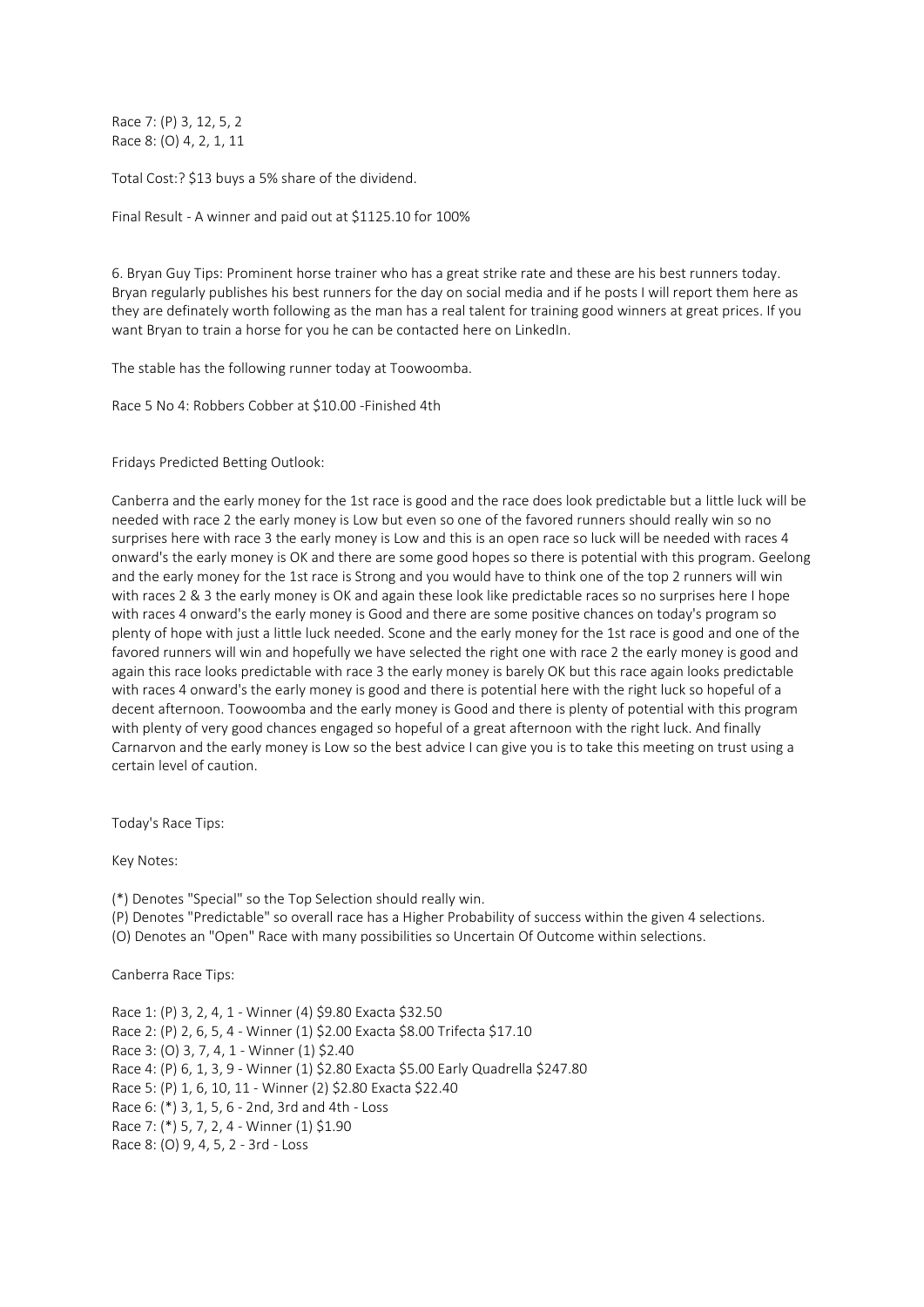Geelong Race Tips:

Race 1: (P) 4, 7, 3, 11 - Winner (1) \$3.20 Exacta \$7.70 Trifecta \$28.30 Race 2: (P) 5, 11, 3, 1 - Winner (3) \$3.10 Exacta \$21.50 Trifecta \$43.60 First 4 \$100.20 Race 3: (P) 5, 3, 12, 2 - Winner (2) \$3.50 Race 4: (P) 11, 10, 12, 6 - Winner (2) \$3.30 Exacta \$22.70 Trifecta \$94.40 Race 5: (\*) 3, 9, 6, 10 - Winner (1) \$1.60 Exacta \$3.50 Early Quadrella \$106.90 Race 6: (\*) 5, 2, 4, 7 - Winner (1) \$1.60 Exacta \$4.10 Race 7: (O) 4, 6, 10, 5 - 3rd and 4th - Loss Race 8: (P) 7, 6, 2, 5 - Winner (3) \$3.80 Exacta \$13.60 Trifecta \$62.80 First 4 \$97.40 Race 9: (O) 7, 2, 3, 11 - Loss

Scone Race Tips:

Race 1: (P) 11, 13, 12, 5 - Winner (1) \$1.90 Exacta \$7.60 Trifecta \$21.80 Race 2: (P) 3, 10, 9, 7 - 3rd and 4th - Loss Race 3: (P) 3, 2, 8, 5 - Winner (4) \$5.00 Exacta \$33.30 Trifecta \$46.70 First 4 \$203.00 Race 4: (P) 6, 4, 7, 3 - Winner (2) \$8.70 Exacta \$21.10 Trifecta \$47.40 First 4 \$126.00 Race 5: (P) 3, 4, 7, 5 - Winner (2) \$4.10 Race 6: (P) 1, 9, 3, 2 - Winner (3) \$7.70 Exacta \$28.40 Trifecta \$95.40 Race 7: (P) 3, 12, 5, 2 - Winner (1) \$2.10 Exacta \$11.50 Race 8: (O) 4, 2, 1, 11 - Winner (4) \$7.50 Exacta \$29.90 Quadrella \$1125.10

Toowoomba Race Tips:

Race 1: (P) 3, 6, 1, 2 - Winner (3) \$3.30 Exacta \$9.70 Trifecta \$40.60 First 4 \$68.80 Race 2: (\*) 4, 5, 7, 6 - Winner (1) \$3.00 Exacta \$8.60 Race 3: (P) 8, 7, 6, 2 - 2nd, 3rd and 4th - Loss Race 4: (P) 2, 3, 1, 5 - Winner (4) \$6.40 Exacta \$15.20 Trifecta \$52.90 Race 5: (\*) 9, 4, 7, 3 - Winner (3) \$9.80 Exacta \$39.30 Trifecta \$153.90 First 4 \$665.80 Race 6: (P) 4, 3, 5, 7 - Winner (2) \$3.50 Race 7: (P) 6, 5, 1, 4 - 2nd and 3rd - Loss

Carnarvon Race Tips:

Race 1: (P) 2, 5, 4, 1 - Winner (4) \$5.80 Exacta \$21.60 Trifecta \$99.80 Race 2: (\*) 1, 2, 3, 4 - Winner (3) \$4.30 Exacta \$19.40 Trifecta \$35.70 - L/S No 1 Race 3: (P) 3, 1, 6, 5 - Winner (3) \$7.60 Race 4: (O) 4, 10, 7, 5 - 2nd and 3rd - Loss Race 5: (O) 8, 2, 3, 9 - Winner (4) \$3.60 Race 6: (O) 1, 5, 7, 3 - Winner (1) \$3.50 Exacta \$23.30

Fridays July 6th 2018 Horse Racing Tips:

The results are in...

Friday The Final Statistics.

1. Top Selection strike rate at 35% out of 34 races.

2. Top 2 Selections strike rate at 44% out of 34 races.

+ Total Top 2 Selection winners = 15 out of 34 races.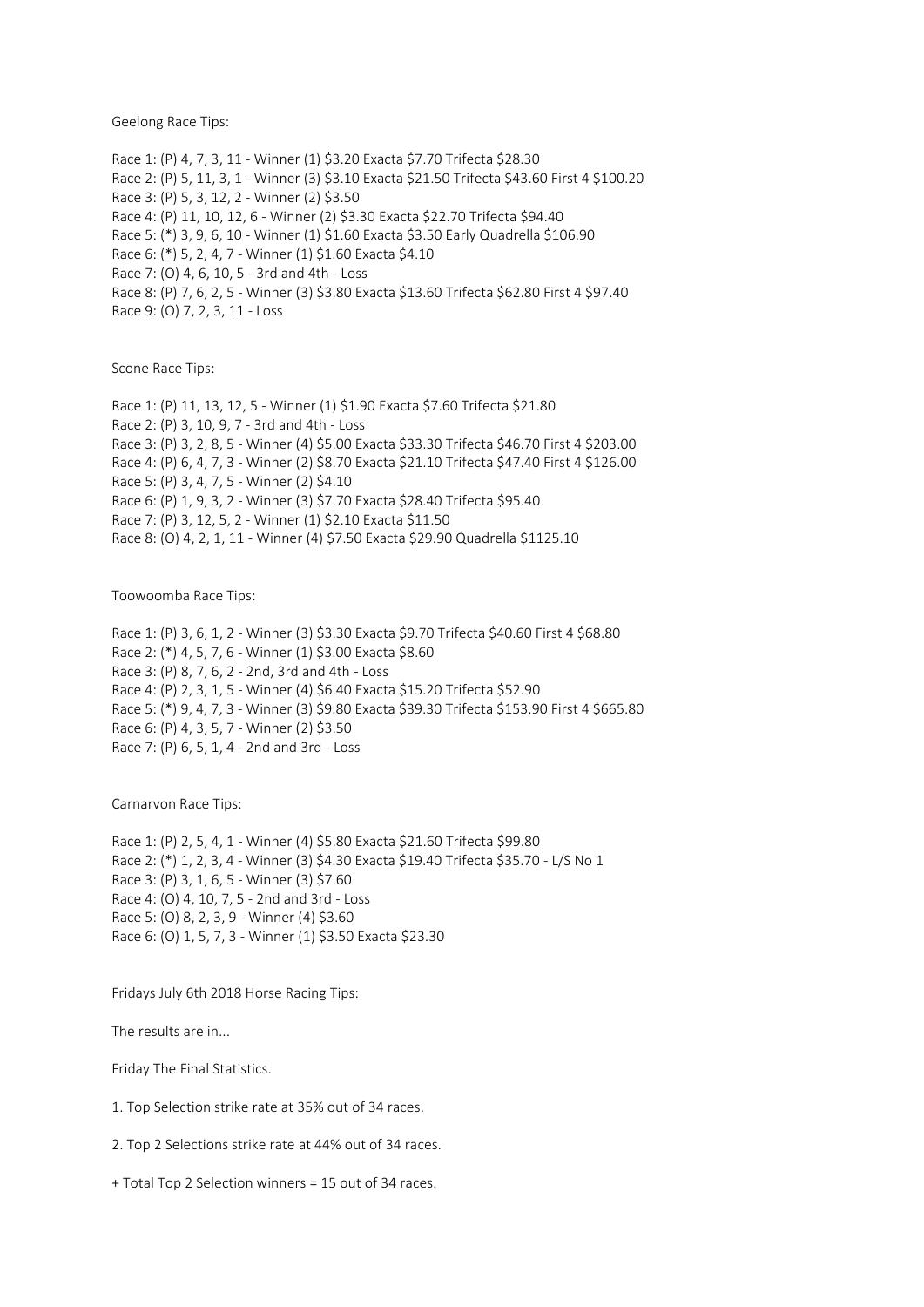3. Exacta strike rate at 35% out of 34 races.

+ Total Exacta winners = 12 out of 34 races.

Dividends:

- + Best Top Selection win dividend: \$8.50
- + Best Top 2 Selection win dividend: \$8.50
- + Best tipped Exacta dividend: \$58.90
- + Best tipped Trifecta dividend: \$121.00
- + Best tipped First 4 dividend: \$305.00
- + Best tipped Quadrella dividend: \$266.00

The Day In Summary: So let's have a look at the numbers for this Fridays racing with 34 races covered. For the Exotics there were 12 Exacta's in total which is a strike rate of 35% with the biggest one paying out at \$58.90 with the best tipped Trifecta paying out at \$121.00 and the best tipped First 4 paid out at \$305.00. For Win Bets the best priced Top Selection winner was at \$8.50 with the strike rate for the Top Selection sitting at 35% with the strike rate for the Top 2 Selections sitting at a respectable 44% of all races run. With Quadrella's the best today was an early one at Goulburn and it paid out at \$266.00. And so that wraps up this Fridays racing.

- The Top 5 Suggested Bets below are the best bets of the day I think are of the best value and they are put there with the absolute clear intention that they will win, but if this happens or not is up to the laws of chance and the elements of luck & fate.

1. Special Suggested Bets Of The Day:

Bendigo Race 3 Multi Exacta:

9, 11 / 9, 11, 5, 4

So its 9 and 11 for 1st and 9, 11, 5, 4 for 2nd.

Total Cost: \$12 buys a 200% share of the dividend.

2. Where The Money Is: Those runners which stand out as being well supported early.

Muswellbrook Race 6 No 6 The Brown One at \$8.00 and there is a little support for this one early in betting so might be worth an eachway bet in a very open race at the odds.

3. Best Longshot's Of The Day:

Nothing to report today.

4. Best Multi Bet Of The Day: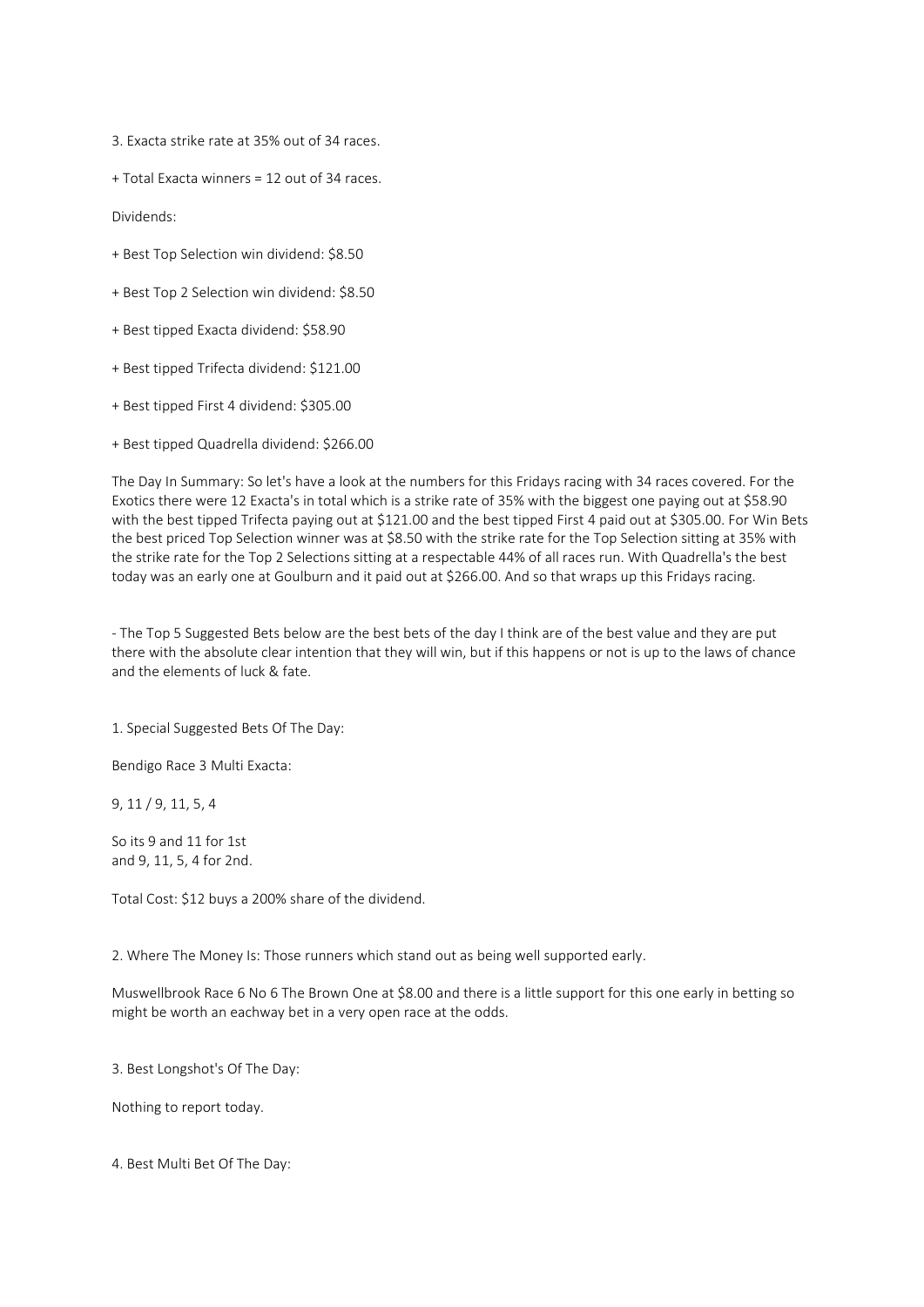Nothing to report today.

5. Best Quaddie Of The Day:

Rockhampton Quadrella:

Race 5: (P) 3, 2, 1, 8 Race 6: (P) 3, 1, 4, 8 Race 7: (P) 7, 13, 12, 10 Race 8: (P) 2, 3, 10, 6

Total Cost: \$13 buys a 5% share of the dividend.

6. Bryan Guy Tips: Prominent horse trainer who has a great strike rate and these are his best runners today. Bryan regularly publishes his best runners for the day on social media and if he posts I will report them here as they are definately worth following as the man has a real talent for training good winners at great prices. If you want Bryan to train a horse for you he can be contacted here on LinkedIn.

Will be posted right here if available for today...

Fridays Predicted Betting Outlook:

Goulburn and the early money for the 1st race is low but even so the result looks really obvious unless something really goes wrong with race 2 again the early money is low but the race looks predictable and one of the favored runners will win and hopefully we have tipped the right one with race 3 the early money is low but this race looks really to be fought out between the 2 favored runners so I doubt there will be any real surprises here with races 4 onward's the early money is low and a lot of luck is going to be needed to navigate these races successfully so I would advise real caution moving forward. Rockhampton and the early money for the 1st 2 races is really good and race 1 looks to be fought out between the 2 favored runners so no surprises predicted here with race 2 again this race looks really predictable so no concerns unless something really goes wrong with race 3 the early money is OK and again this race looks predictable so I don't foresee any major surprises with races 4 onward's the early money is good and there are some good chances engaged in these races today and there is value so it might be worth watching this meeting a little more closer than usual. Bendigo and the early money for the 1st race is strong and the results looks predictable although an ounce of luck will be needed with races 2 & 3 the early money is good and these races do really look predictable although again a touch of luck will be needed with races 4 onward's the early money is good and there is value in these races and the day does look to have some potential with just the right luck needed so mostly hopeful. Muswellbrook and the early money for the 1st 2 races is OK and these races do look predictable although a touch of luck will be needed with race 3 the early money OK and the result looks really achievable with races 4 onward's the early money is just OK but a certain level of luck is going to be needed for it to be a successful afternoon.

Today's Race Tips:

Key Notes:

(\*) Denotes "Special" so the Top Selection should really win.

(P) Denotes "Predictable" so overall race has a Higher Probability of success within the given 4 selections.

(O) Denotes an "Open" Race with many possibilities so Uncertain Of Outcome within selections.

Goulburn Race Tips:

Race 1: (\*) 1, 3, 2, 5 - Winner (1) \$1.30 Exacta \$7.40 Trifecta \$21.60 Race 2: (P) 6, 1, 5, 3 - Winner (2) \$3.90 Exacta \$16.40 Trifecta \$80.20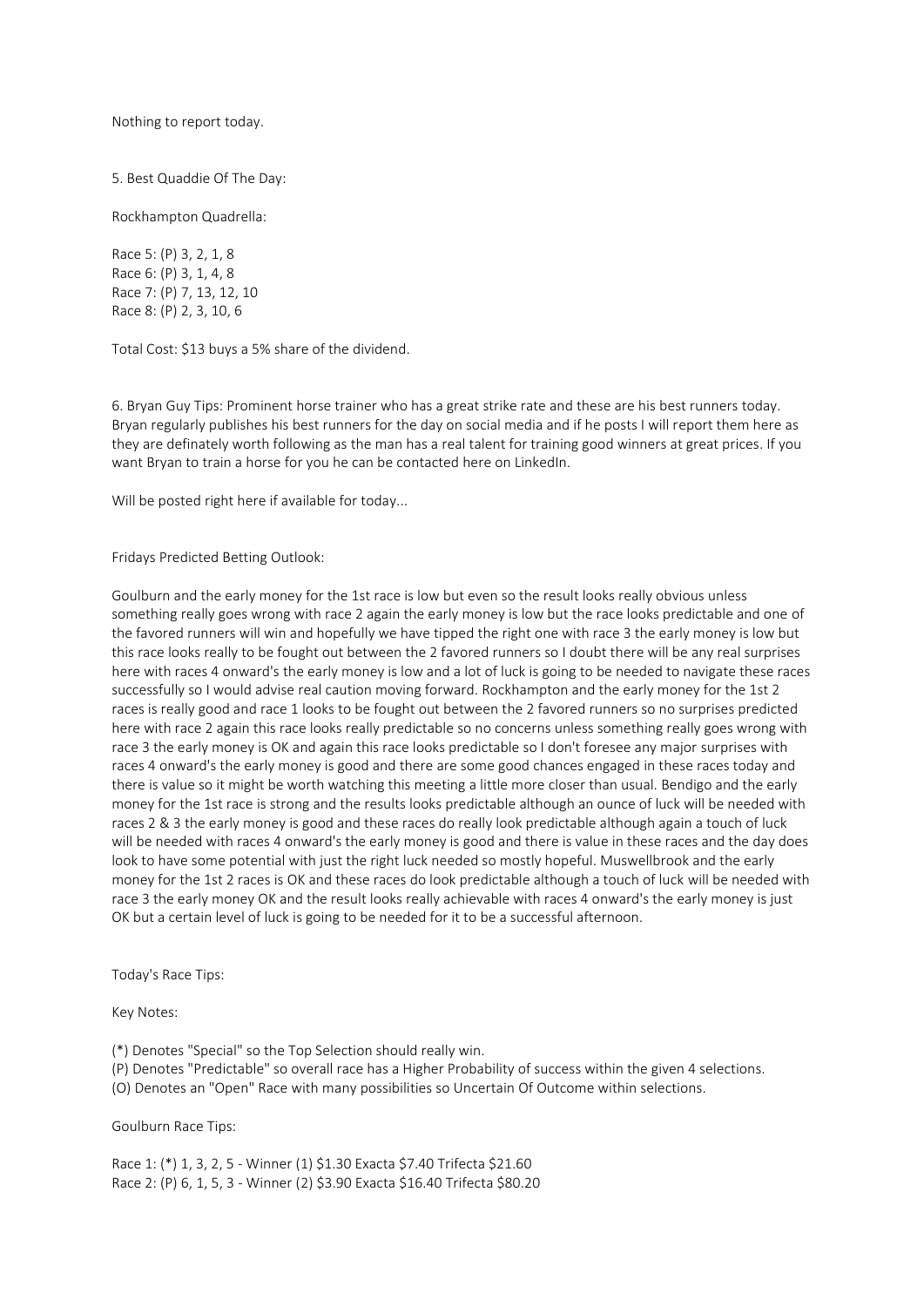Race 3: (P) 1, 4, 2, 5 - Winner (3) \$10.00 Exacta \$58.20 Trifecta \$86.80 Race 4: (P) 2, 4, 5, 7 - Winner (1) \$2.70 Early Quadrella \$266.00 Race 5: (O) 5, 2, 3, 4 - Winner (3) \$2.00 Race 6: (O) 5, 8, 6, 12 - 2nd and 3rd - Loss Race 7: (P) 3, 2, 4, 6 - Winner (1) \$2.20 Exacta \$9.70 Trifecta \$16.20 Race 8: (O) 1, 11, 16, 10 - Winner (4) \$10.30 Exacta \$58.90

Muswellbrook Race Tips:

Race 1: (P) 6, 7, 5, 9 - 2nd - Loss Race 2: (P) 8, 11, 17, 7 - Winner (1) \$4.30 Race 3: (\*) 12, 9, 4, 3 - Winner (1) \$3.10 Exacta \$11.10 Race 4: (O) 3, 5, 12, 4 - 4th - Loss Race 5: (O) 6, 7, 2, 4 - Winner (1) \$7.20 Exacta \$30.40 Race 6: (O) 6, 5, 8, 2 - 2nd and 3rd - Loss Race 7: (P) 3, 5, 2, 9 - Winner (1) \$3.40 Exacta \$11.50 Trifecta \$83.30 First 4 \$305.00 Race 8: (P) 3, 11, 9, 13 - 3rd - Loss

Rockhampton Race Tips:

Race 1: (P) 2, 1, 8, 11 - Winner (1) \$3.60 Exacta \$13.10 Race 2: (\*) 5, 7, 13, 12 - Winner (1) \$2.10 Race 3: (P) 1, 3, 7, 9 - Winner (1) \$2.50 Race 4: (O) 7, 12, 8, 4 - 2nd - Loss Race 5: (P) 3, 2, 1, 8 - 2nd, 3rd and 4th - Loss Race 6: (P) 3, 1, 4, 8 - Winner (1) \$8.50 Exacta \$23.40 Race 7: (P) 7, 13, 12, 10 - 3rd and 4th - Loss Race 8: (P) 2, 3, 10, 6 - 3rd - Loss

Bendigo Race Tips:

Race 1: (P) 16, 5, 3, 4 - Winner (2) \$4.40 Race 2: (P) 15, 11, 4, 10 - Loss Race 3: (P) 9, 11, 5, 4 - 2nd, 3rd and 4th - Loss Race 4: (P) 5, 6, 12, 10 - Winner (3) \$4.30 Exacta \$11.70 Trifecta \$121.00 First 4 \$215.60 Race 5: (P) 8, 4, 5, 7 - 3rd and 4th - Loss Race 6: (P) 8, 11, 5, 7 - Winner (2) \$3.20 Exacta \$20.80 Race 7: (O) 2, 16, 8, 3 - 3rd - Loss Race 8: (O) 9, 3, 10, 5 - Winner (1) \$4.00 Race 9: (O) 5, 2, 4, 3 - 2nd - Loss Race 10: (P) 12, 1, 2, 3 - Winner (3) \$3.40

Fridays June 29th 2018 Horse Racing Tips:

The results are in...

Friday The Final Statistics.

1. Top Selection strike rate at 19% out of 32 races.

2. Top 2 Selections strike rate at 47% out of 32 races.

+ Total Top 2 Selection winners = 15 out of 32 races.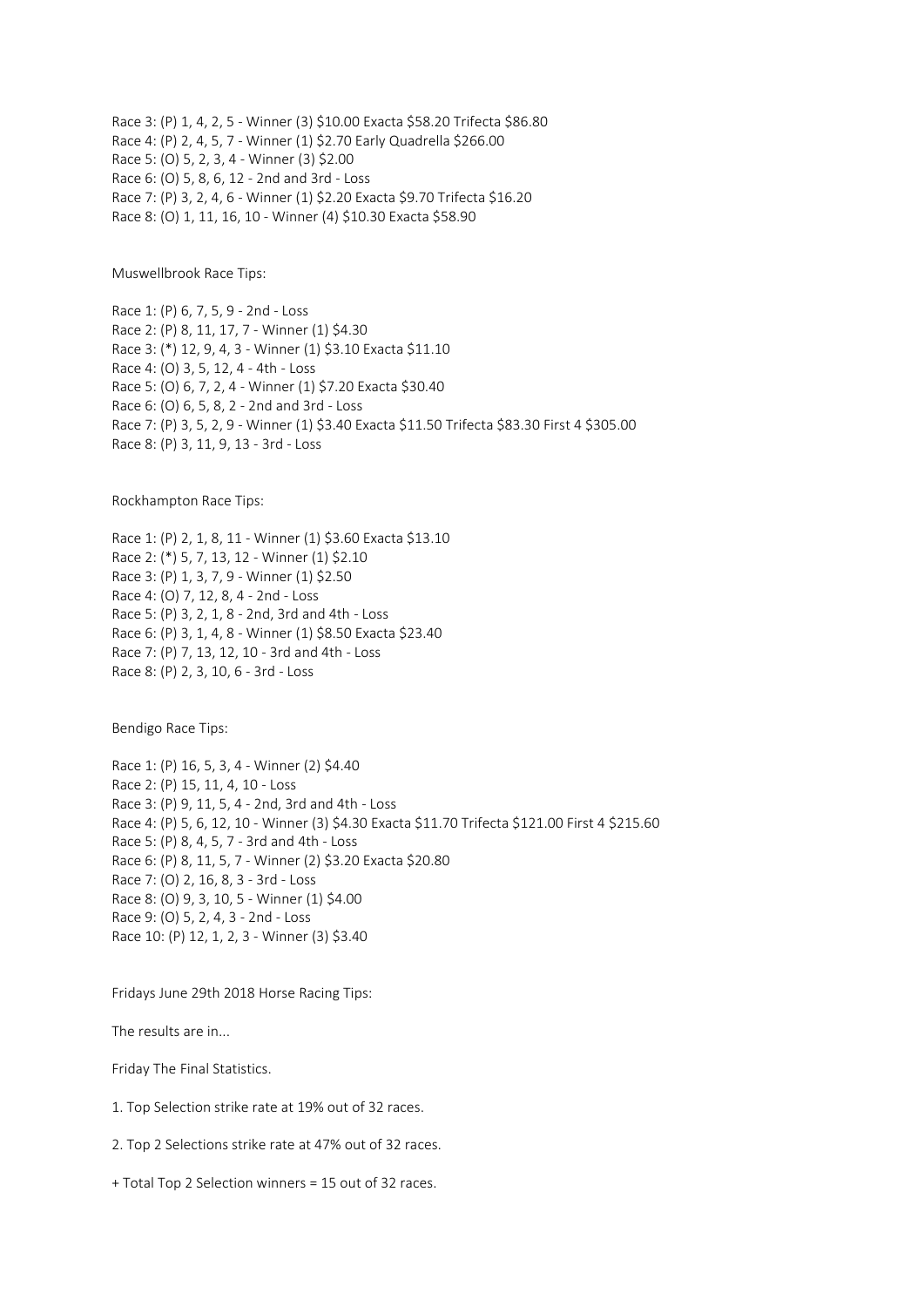3. Exacta strike rate at 53% out of 32 races.

+ Total Exacta winners = 17 out of 32 races.

Dividends:

- + Best Top Selection win dividend: \$12.70
- + Best Top 2 Selection win dividend: \$12.70
- + Best tipped Exacta dividend: \$49.00
- + Best tipped Trifecta dividend: \$134.30
- + Best tipped First 4 dividend: n/a
- + Best tipped Quadrella dividend: \$1270.50

The Day In Summary: So let's have a look at the numbers for this Fridays racing with 32 races covered. For the Exotics there were 17 Exacta's in total which is a strike rate of 53% with the biggest one paying out at \$49.00 with the best tipped Trifecta paying out at \$134.30 and there were no best tipped First 4's today. For Win Bets the best priced Top Selection winner was at \$12.70 with the strike rate for the Top Selection sitting at 19% with the strike rate for the Top 2 Selections sitting at a respectable 47% of all races run. With Quadrella's the best today was an early one at Ipswich and it paid out at \$1270.50. And so that wraps up this Fridays racing.

- The Top 5 Suggested Bets below are the best bets of the day I think are of the best value and they are put there with the absolute clear intention that they will win, but if this happens or not is up to the laws of chance and the elements of luck & fate.

1. Special Suggested Bets Of The Day:

Moruya Race 1 Multi Exacta:

4, 8 / 4, 8, 5, 1

So its 4 and 8 for 1st and 4, 8, 5, 1 for 2nd.

Total Cost: \$12 buys a 200% share of the dividend.

Final Result - A winner and paid out at \$25.80 for 200%

2. Where The Money Is: Those runners which stand out as being well supported early.

Nothing to report today,

3. Best Longshot's Of The Day:

Nothing to report today,

4. Best Multi Bet Of The Day: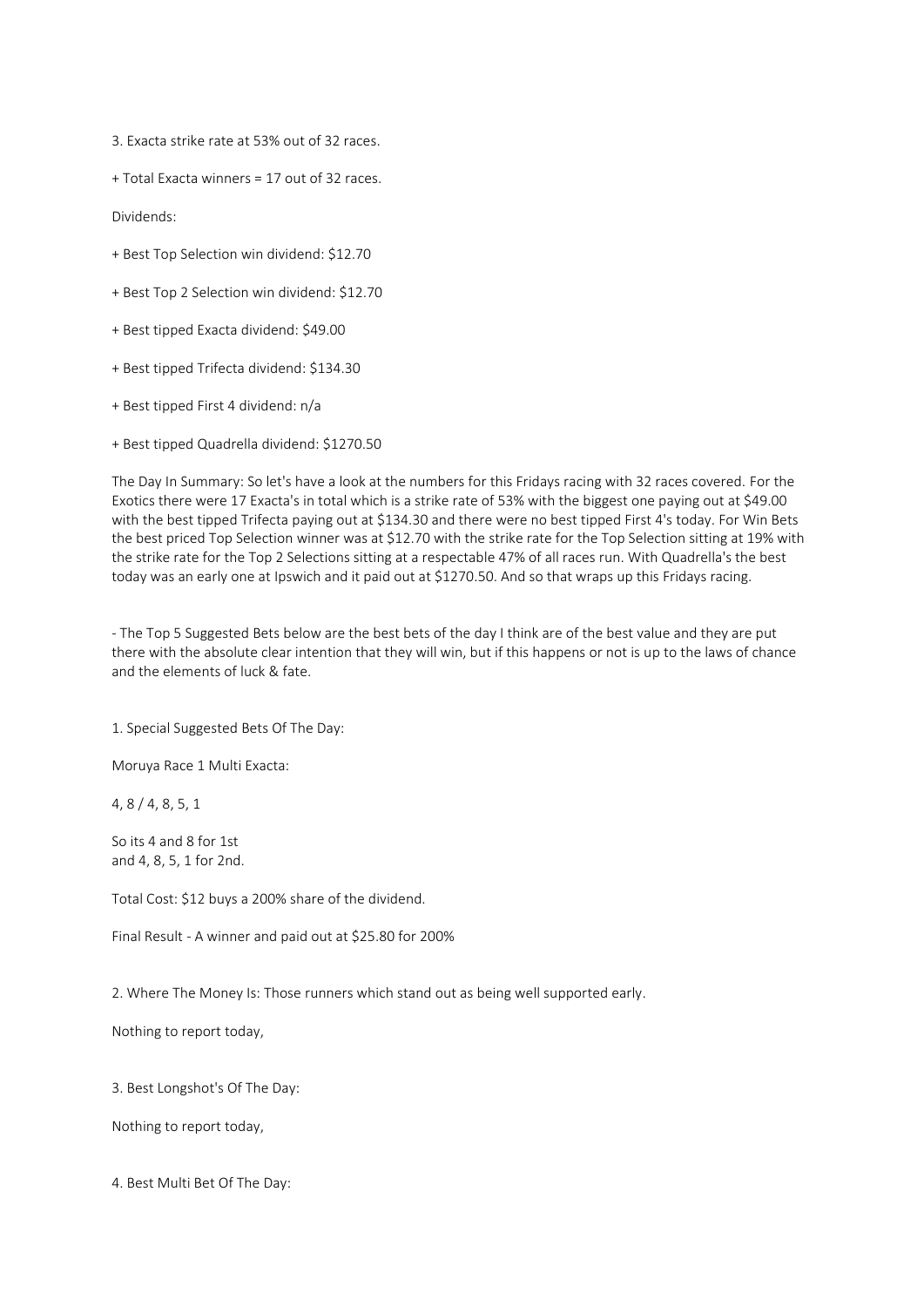All bets are for the PLACE.

Ipswich Race 7 No 2 | Race 8 No 17

Suggested Bet: \$10

Final Result - A winner and paid out at \$48.00 for \$10

5. Best Quaddie Of The Day:

Moruya Quadrella:

Race 5: 11, 10, 7, 6 Race 6: 15, 3, 1, 2 Race 7: 7, 3, 2, 10 Race 8: 8, 1, 7, 13

Total Cost: \$13 buys a 5% share of the dividend.

6. Bryan Guy Tips: Prominent horse trainer who has a great strike rate and these are his best runners today. Bryan regularly publishes his best runners for the day on social media and if he posts I will report them here as they are definately worth following as the man has a real talent for training good winners at great prices. If you want Bryan to train a horse for you he can be contacted here on LinkedIn.

The stable has the following runners today at Ipswich.

Race 2 No 4: Absolutlypositivly at \$1.95 - Finished 2nd

Race 7 No 6: Robbers Cobber at \$5.50

Fridays Predicted Betting Outlook:

Moruya and the early money for the 1st 3 races is low but even so race 1 looks predictable and race 2 looks a little open so some luck will be needed and race 3 looks predictable so it should hopefully touch wood for luck be a good start to the day at this meeting with races 4 onward's the early money is light so there will be quite a large deal of good luck required for this meeting so hopeful and cautious all at the same time. Ipswich and the early money for the 1st 3 races is light with race 1 one of the favored runners should really win but which one? race 2 and this race looks predictable and race 3 is much more open so a lot of luck will be needed with races 4 onward's the early money is light with the afternoon being a mix of solid chances which should win and value runners which will need a touch of luck so its a wait and see attitude for Ipswich. Tamworth and the early money for the 1st 2 races is light with race 1 looking predictable with race 2 a much more open affair so luck will be needed with race 3 the early money is light and this is an open race so quite a bit of luck will be needed with races 4 onward's the early money is light so a touch of luck will be needed but as always hopeful of some good outcomes in the mix. And finally Geelong and the early money for the 1st 3 races is strong and race 1 looks easy touch wood and race 2 is much more open so some luck will be needed and race 3 looks to be fought out between the favored runners with races 4 onward's the early money is at a decent level and I don't predict too many outside results so it should in all reason be a decent day so quite hopeful.

Today's Race Tips:

(\*) Denotes Top Selection should win.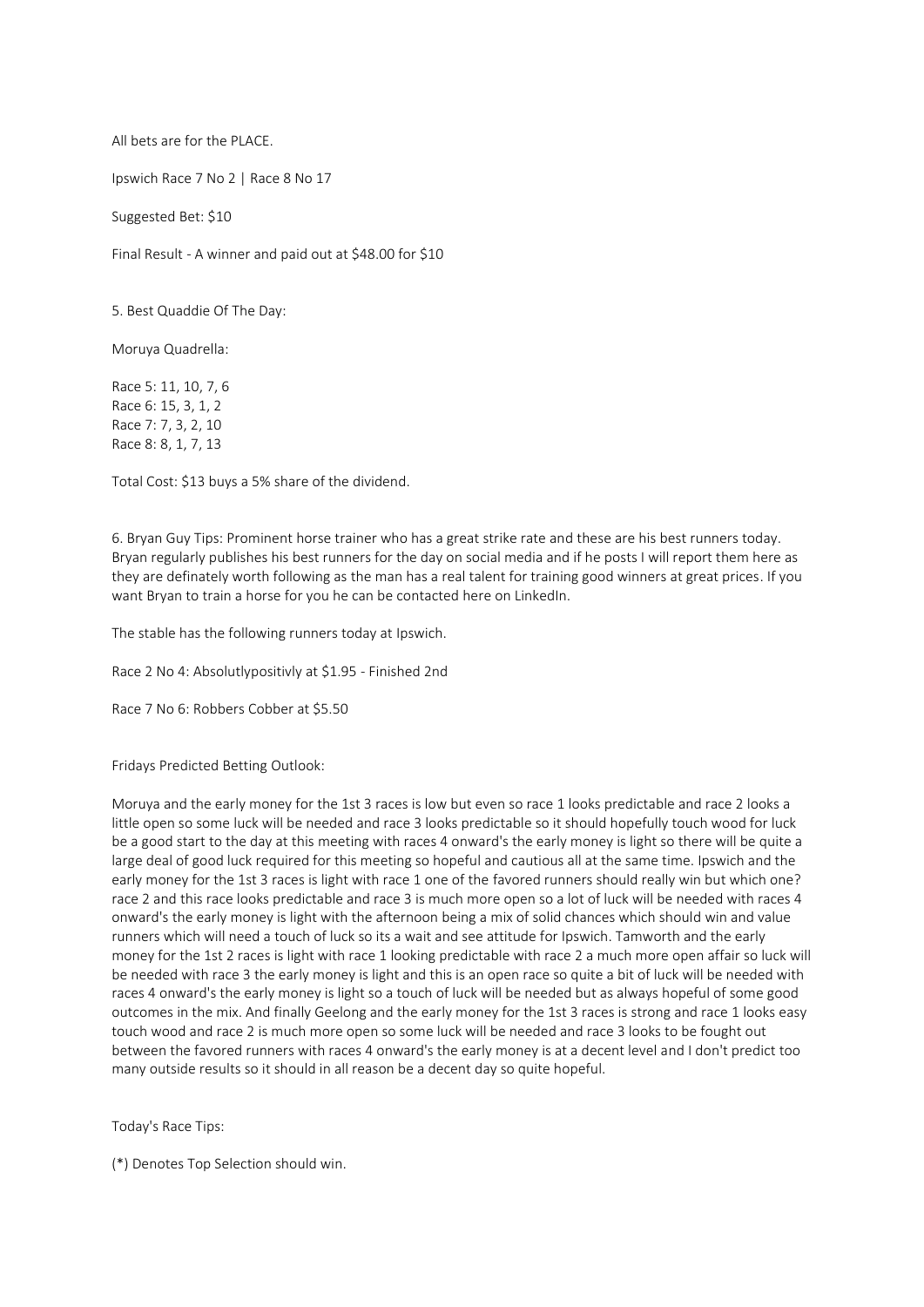Moruya Race Tips:

Race 1: 4, 8, 5, 1 - Winner (2) \$3.20 Exacta \$12.90 Trifecta \$36.80 Race 2: 10, 5, 6, 12 - Winner (2) \$3.20 Exacta \$14.00 Race 3: 3, 5, 4, 10 - 4th - Loss Race 4: 12, 2, 7, 11 - Winner (3) \$5.10 Race 5: 11, 10, 7, 6 - Winner (1) \$12.70 Race 6: 15, 3, 1, 2 - Winner (1) \$4.10 Exacta \$19.70 Race 7: 7, 3, 2, 10 - 3rd - Loss Race 8: 8, 1, 7, 13 - Winner (3) \$4.00 Exacta \$15.90

Ipswich Race Tips:

Race 1: 3, 6, 1, 8 - Winner (3) \$3.90 Exacta \$15.60 Race 2: 4, 8, 6, 2 - Winner (2) \$4.70 Exacta \$16.90 Trifecta \$57.60 Race 3: 4, 12, 7, 6 - Winner (3) \$4.60 Exacta \$24.80 Trifecta \$134.30 Race 4: 5, 7, 1, 8 - Winner (3) \$6.20 Early Quadrella \$1270.50 Race 5: 8, 11, 2, 14 - Winner (2) \$5.00 Exacta \$20.10 Race 6: 1, 13, 8, 15 - Winner (1) \$3.20 Exacta \$12.10 Trifecta \$74.00 Race 7: 2, 6, 5, 1 - 2nd - Loss Race 8: 17, 13, 3, 7 - Winner (1) \$6.80

Tamworth Race Tips:

Race 1: 1, 2, 7, 5 - Winner (2) \$6.80 Race 2: 4, 6, 12, 5 - 2nd and 4th - Loss Race 3: 5, 2, 6, 9 - Winner (3) \$3.70 Exacta \$20.50 Race 4: 3, 2, 6, 10 - 2nd and 3rd - Loss Race 5: 6, 2, 12, 11 - 2nd and 3rd - Loss Race 6: 1, 2, 5, 3 - Winner (2) \$4.50 Exacta \$9.10 Trifecta \$44.30 Race 7: 10, 1, 7, 9 - Winner (4) \$7.70 Exacta \$49.00 Race 8: 3, 2, 1, 7 - Winner (1) \$2.50 Exacta \$5.10 Trifecta \$18.70

Geelong Race Tips:

Race 1: \*8, 2, 7, 1 - Winner (1) \$1.70 Exacta \$9.60 Trifecta \$26.80 Race 2: 9, 11, 1, 8 - Winner (3) \$2.20 Race 3: 6, 12, 11, 7 - Winner (3) \$8.90 Exacta \$36.20 Race 4: 8, 10, 9, 5 - Winner (3) \$6.10 Early Quadrella \$377.40 Race 5: 1, 2, 6, 4 - Winner (2) \$2.50 Exacta \$7.70 Race 6: 9, 1, 3, 7 - Winner (3) \$2.30 Race 7: 7, 5, 8, 12 - Winner (2) \$3.90 Race 8: 9, 11, 1, 2 - Winner (2) \$4.60 Exacta \$27.90 Trifecta \$90.10 Quadrella \$160.30

Fridays June 22nd 2018 Horse Racing Tips:

The results are in...

Friday The Final Statistics.

1. Top Selection strike rate at 23% out of 35 races.

2. Top 2 Selections strike rate at 31% out of 35 races.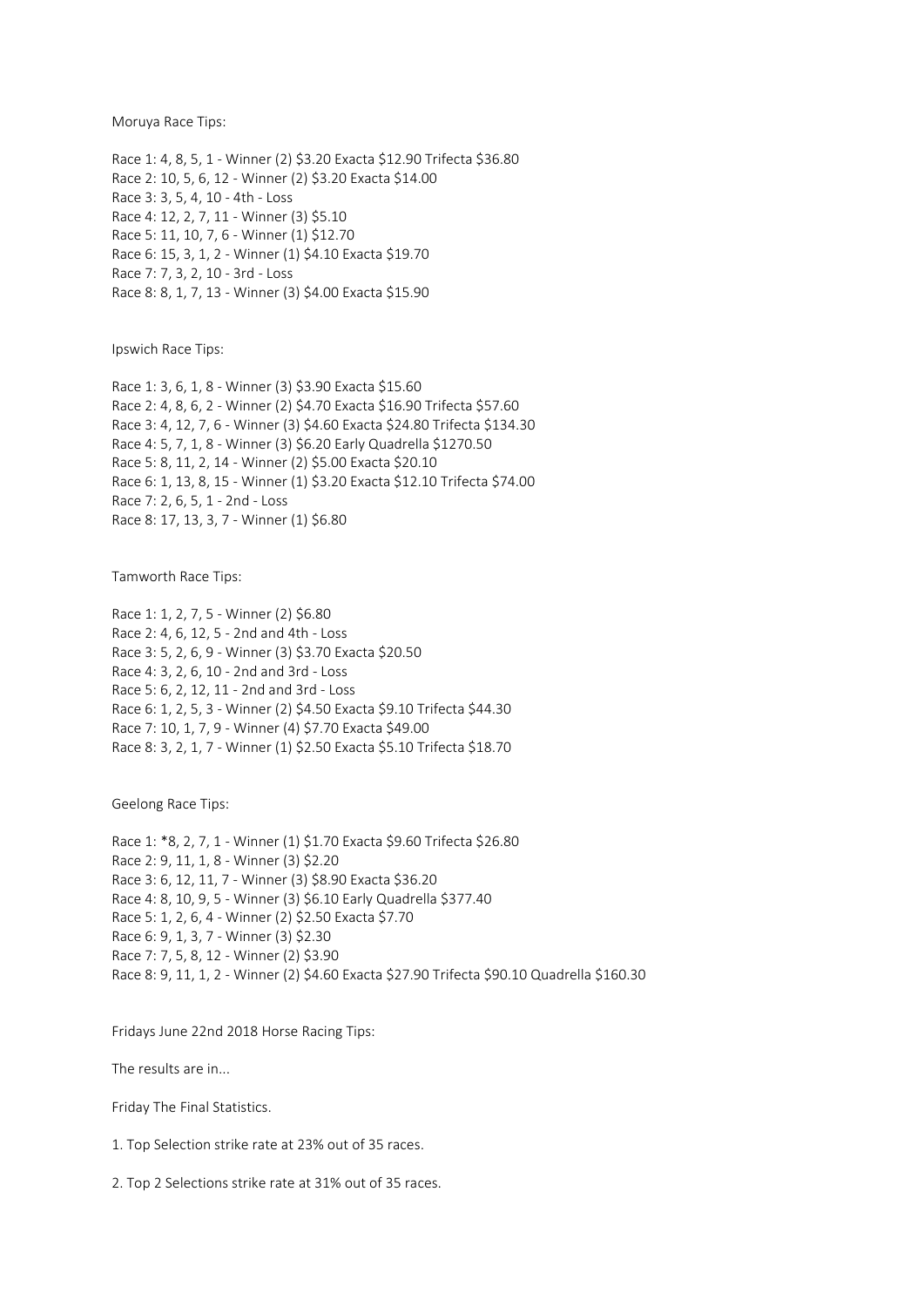+ Total Top 2 Selection winners = 11 out of 35 races.

3. Exacta strike rate at 26% out of 35 races.

+ Total Exacta winners = 9 out of 35 races.

Dividends:

- + Best Top Selection win dividend: \$6.30
- + Best Top 2 Selection win dividend: \$6.30
- + Best tipped Exacta dividend: \$54.40
- + Best tipped Trifecta dividend: \$169.60
- + Best tipped First 4 dividend: \$139.80

+ Best tipped Quadrella dividend: n/a

The Day In Summary: So let's have a look at the numbers for this Fridays racing with 35 races covered. For the Exotics there were 9 Exacta's in total which is a strike rate of 26% with the biggest one paying out at \$54.40 with the best tipped Trifecta paying out at \$169.60 and the best tipped First 4 paid out at \$139.80. For Win Bets the best priced Top Selection winner was at \$6.30 with the strike rate for the Top Selection sitting at 23% with the strike rate for the Top 2 Selections sitting at a barely respectable 31% of all races run. With Quadrella's there were none tipped today. And so that wraps up this Fridays racing.

- The Top 5 Suggested Bets below are the best bets of the day I think are of the best value and they are put there with the absolute clear intention that they will win, but if this happens or not is up to the laws of chance and the elements of luck & fate.

1. Special Suggested Bets Of The Day:

Rockhampton Race 5 Banker Exacta:

1 / 6, 8, 10

So its 1 for 1st and 6, 8, 10 for 2nd.

Total Cost: \$12 buys a 400% share of the dividend.

2. Where The Money Is: Those runners which stand out as being well supported early.

Geelong Race 10 No 12 Karmic at \$6.50 and there is definite early support for this one which gives it some hope today.

3. Best Longshot's Of The Day:

Geelong Race 7 No 6 O'Grace at \$11.00 and someone is keen on this one early in betting so might be worth a look today.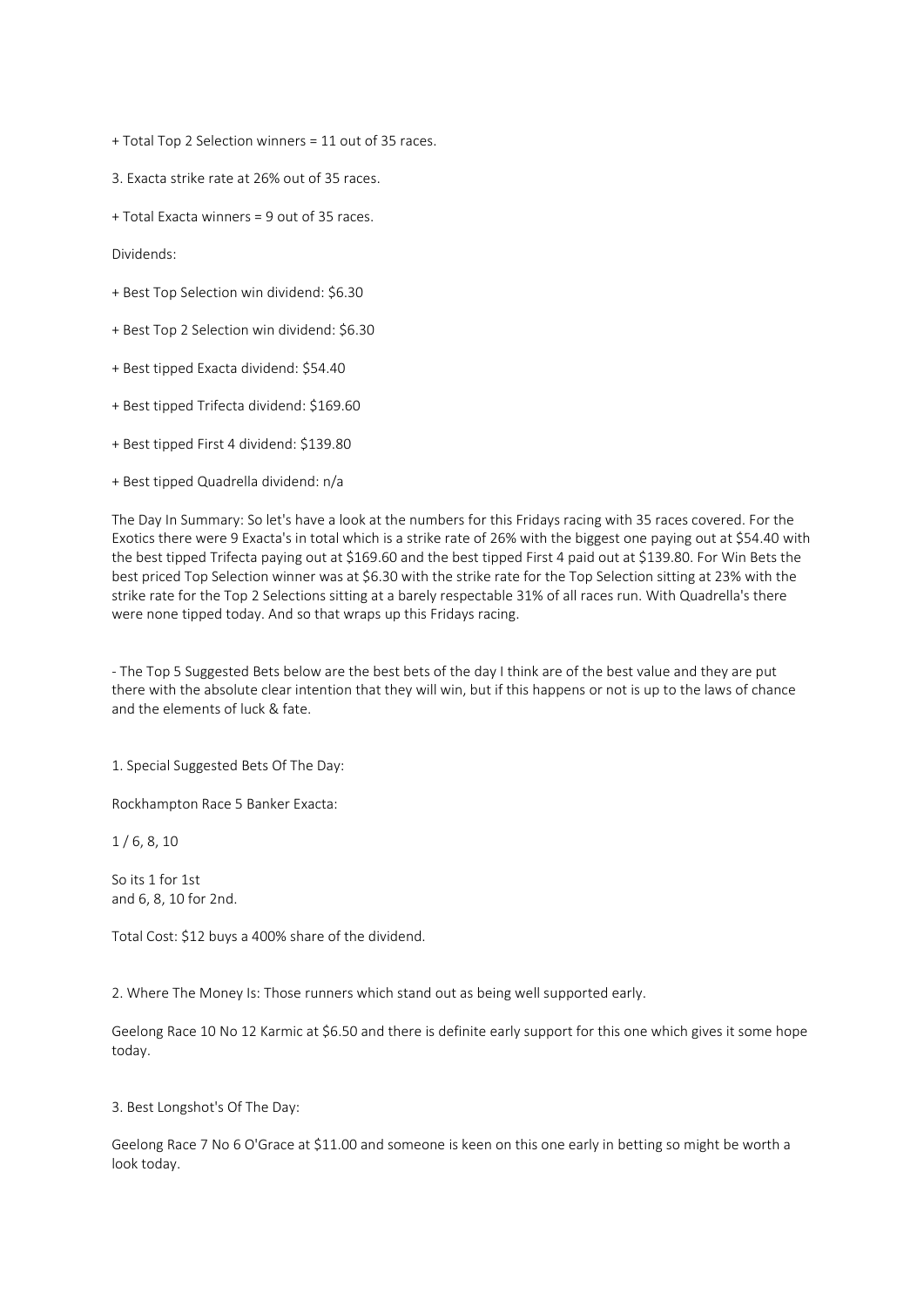# 4. Best Multi Bet Of The Day:

Nothing to report today.

5. Best Quaddie Of The Day:

Geelong Quadrella:

Race 7: 6, 13, 9, 11 Race 8: 8, 10, 4, 5 Race 9: 4, 14, 8, 3 Race 10: 12, 13, 11, 10

Total Cost: \$13 buys a 5% share of the dividend.

6. Bryan Guy Tips: Prominent horse trainer who has a great strike rate and these are his best runners today. Bryan regularly publishes his best runners for the day on social media and if he posts I will report them here as they are defiantly worth following as the man has a real talent for training good winners at great prices. If you want Bryan to train a horse for you he can be contacted here on LinkedIn.

Will be posted right here if available for today.

Fridays Predicted Betting Outlook:

Ballina and the early money for the 1st 3 races is low which is not unexpected for a really early time start on a Friday and in all honesty the 1st few races look to belong to the favored runners so I am predicting no outlandish surprises early and I think that is fair with races 4 onward's the early money is low and my interest is low but it might surprise but not that confident at all with this meeting today. Geelong and the early money for the 1st 3 races is good and although they are fairly open races I think we may be in with some sort of chance so a little cautious but generally hopeful early with races 4 onward's the early money is good and punters seem to be shopping for value today and this reflects in today's selections so happy, cautious and optimistic all at the same time.. Canberra and the early money for the 1st 3 races is zero but on the upside the favored runners do really look like the best option but I am not certain so a little caution may be advised early with races 4 onward's the early money is low and there are some good chances involved in these later races but I am going to be playing this meeting with quite a bit on caution. And finally Rockhampton and the early money for the 1st 3 races is low and these are uncertain races so some degree of caution may be best advised with races 4 onward's the early money is low to good with some good prospects engaged today these later races might be worth a look.

Today's Race Tips:

(\*) Denotes Top Selection should win.

Ballina Race Tips:

Race 1: 3, 12, 6, 9 - Winner (1) \$2.60 Race 2: 3, 9, 7, 2 - 3rd and 4th - Loss Race 3: 13, 11, 12, 10 - 2nd, 3rd and 4th - Loss Race 4: 9, 1, 11, 6 - Winner (4) \$4.60 Race 5: 3, 9, 10, 8 - Winner (1) \$3.50 Exacta \$21.90 Race 6: 6, 10, 7, 9 - 3rd and 4th - Loss Race 7: 6, 2, 3, 7 - Winner (2) \$4.90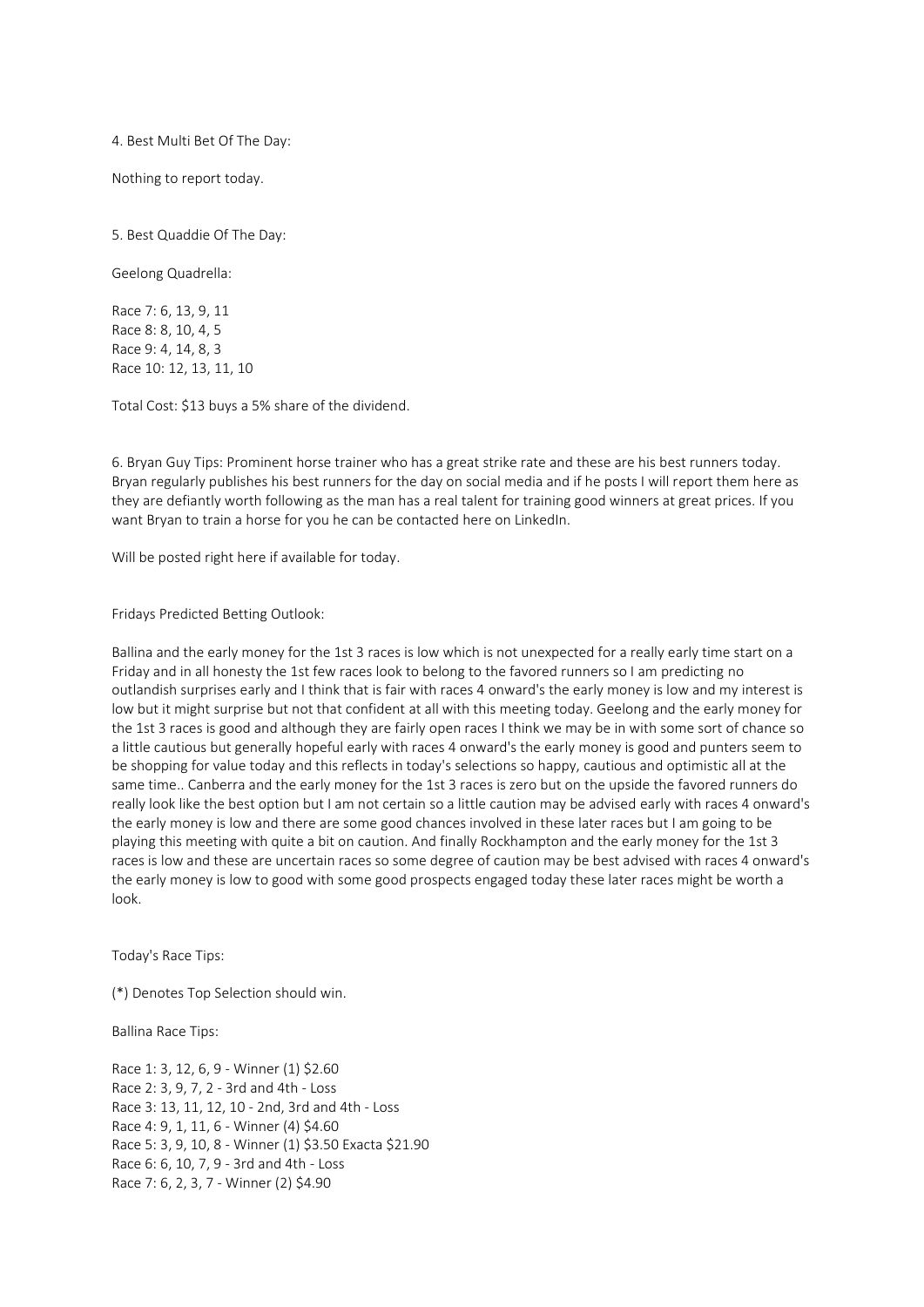Race 8: 2, 7, 11, 10 - 2nd and 4th - Loss Race 9: 13, 10, 3, 14 - 3rd - Loss

Geelong Race Tips:

Race 1: 14, 9, 11, 10 - 2nd and 4th - Loss Race 2: 6, 2, 9, 7 - 3rd - Loss Race 3: 8, 13, 6, 7 - 3rd - Loss Race 4: 6, 5, 7, 3 - Winner (4) \$4.30 Race 5: 2, 6, 7, 4 - 2nd and 3rd - Loss Race 6: 3, 1, 8, 5 - Winner (1) \$3.20 Exacta \$8.40 Trifecta \$56.70 First 4 \$124.40 Race 7: 6, 13, 9, 11 - Winner (3) \$4.60 Race 8: 8, 10, 4, 5 - Winner (3) \$2.00 Exacta \$11.50 - L/S No 8 Race 9: 4, 14, 8, 3 - Winner (3) \$6.70 Race 10: 12, 13, 11, 10 - 2nd - Loss

Rockhampton Race Tips:

Race 1: 3, 7, 9, 1 - Winner (4) \$6.10 Exacta \$40.70 Trifecta \$169.60 Race 2: 3, 5, 6, 9 - Winner (1) \$1.90 Exacta \$4.10 Trifecta \$9.80 Race 3: 6, 4, 2, 1 - 2nd and 3rd - Loss Race 4: 1, 3, 4, 5 - Winner (1) \$2.90 Race 5: 1, 6, 8, 10 - 2nd and 4th - Loss Race 6: 4, 8, 3, 2 - Winner (1) \$2.40 Exacta \$15.90 Trifecta \$152.40 Race 7: 5, 11, 2, 3 - Loss Race 8: 11, 2, 8, 6 - Winner (1) \$6.30 Exacta \$54.40

Canberra Race Tips:

Race 1: 3, 2, 4, 8 - 2nd and 3rd - Loss Race 2: 3, 1, 5, 2 - Winner (2) \$4.50 Exacta \$15.30 Trifecta \$51.30 First 4 \$139.80 Race 3: 2, 1, 3, 5 - Winner (3) \$5.80 Exacta \$30.70 Race 4: 1, 2, 7, 5 - 4th - Loss Race 5: 2, 4, 3, 5 - 2nd, 3rd and 4th - Loss Race 6: 5, 4, 6, 13 - Winner (2) \$3.50 Race 7: 2, 12, 8, 11 - Winner (1) \$1.80 Race 8: 7, 3, 10, 13 - Winner (3) \$8.00

Fridays June 15th 2018 Horse Racing Tips:

The results are in...

Friday The Final Statistics.

- 1. Top Selection strike rate at 28% out of 32 races.
- 2. Top 2 Selections strike rate at 50% out of 32 races.
- + Total Top 2 Selection winners = 16 out of 32 races.

3. Exacta strike rate at 34% out of 32 races.

+ Total Exacta winners = 11 out of 32 races.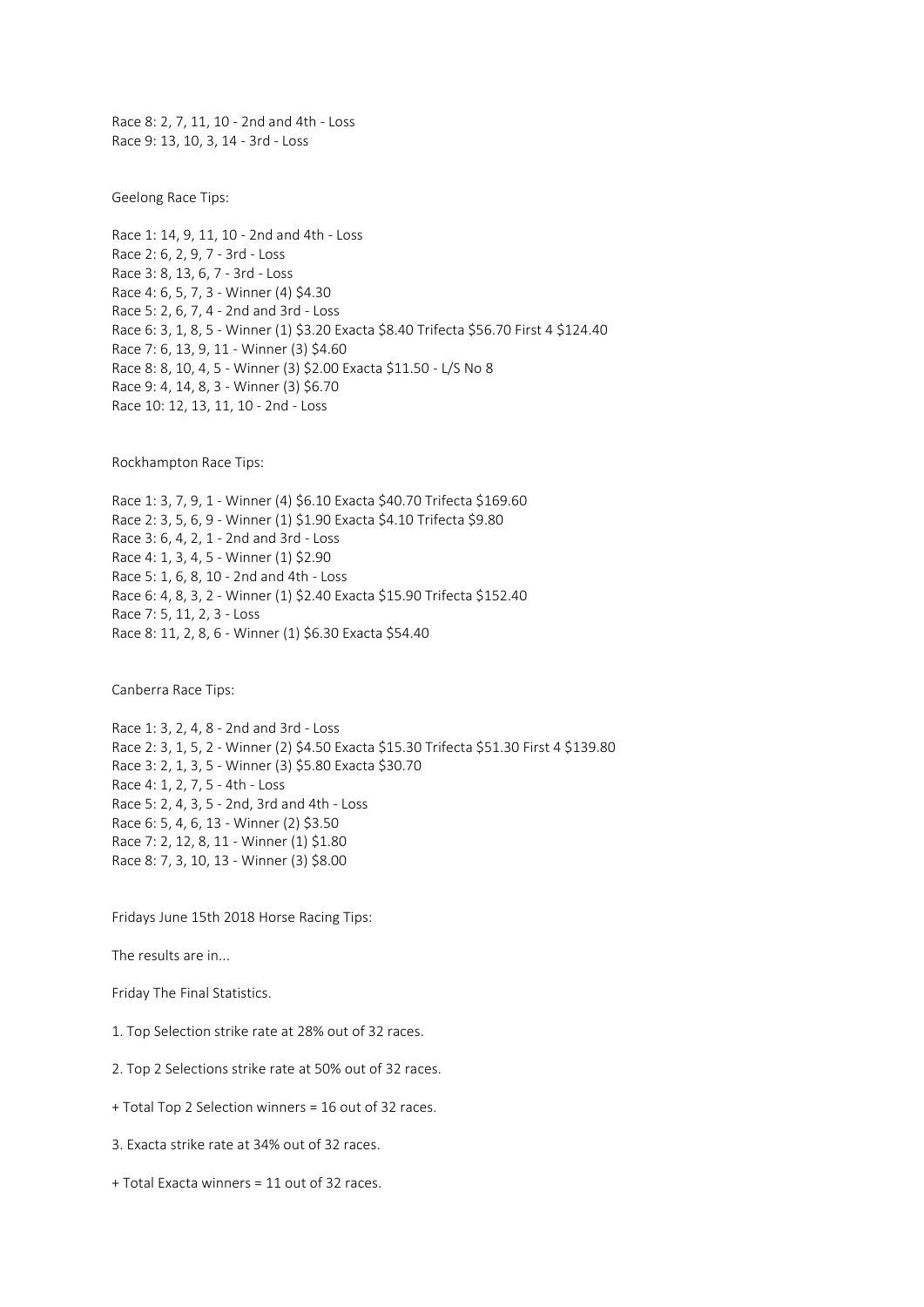Dividends:

- + Best Top Selection win dividend: \$7.20
- + Best Top 2 Selection win dividend: \$7.20
- + Best tipped Exacta dividend: \$120.60
- + Best tipped Trifecta dividend: \$238.40
- + Best tipped First 4 dividend: \$475.20
- + Best tipped Quadrella dividend: \$770.80

The Day In Summary: So let's have a look at the numbers for this Fridays racing with 32 races covered. For the Exotics there were 11 Exacta's in total which is a strike rate of 34% with the biggest one paying out at \$120.60 with the best tipped Trifecta paying out at \$238.40 and the best tipped First 4 paid out at \$475.20. For Win Bets the best priced Top Selection winner was at \$7.20 with the strike rate for the Top Selection sitting at 28% with the strike rate for the Top 2 Selections sitting at a respectable 50% of all races run. With Quadrella's the best today was an early one at Goulburn and it paid out at \$770.80. And so that wraps up this Fridays racing.

- The Top 5 Suggested Bets below are the best bets of the day I think are of the best value and they are put there with the absolute clear intention that they will win, but if this happens or not is up to the laws of chance and the elements of luck & fate.

1. Special Suggested Bets Of The Day:

Geelong Race 5 Multi Exacta:

5, 1 / 5, 1, 11, 9

So its 5 and 1 for 1st and 5, 1, 11, 9 for 2nd.

Total Cost: \$12 buys a 200% share of the dividend.

Final Result - Small loss as won and paid out at \$9.60

2. Where The Money Is: Those runners which stand out as being well supported early.

Nothing to report today.

3. Best Longshot's Of The Day:

Nothing to report today.

4. Best Multi Bet Of The Day:

Nothing to report today.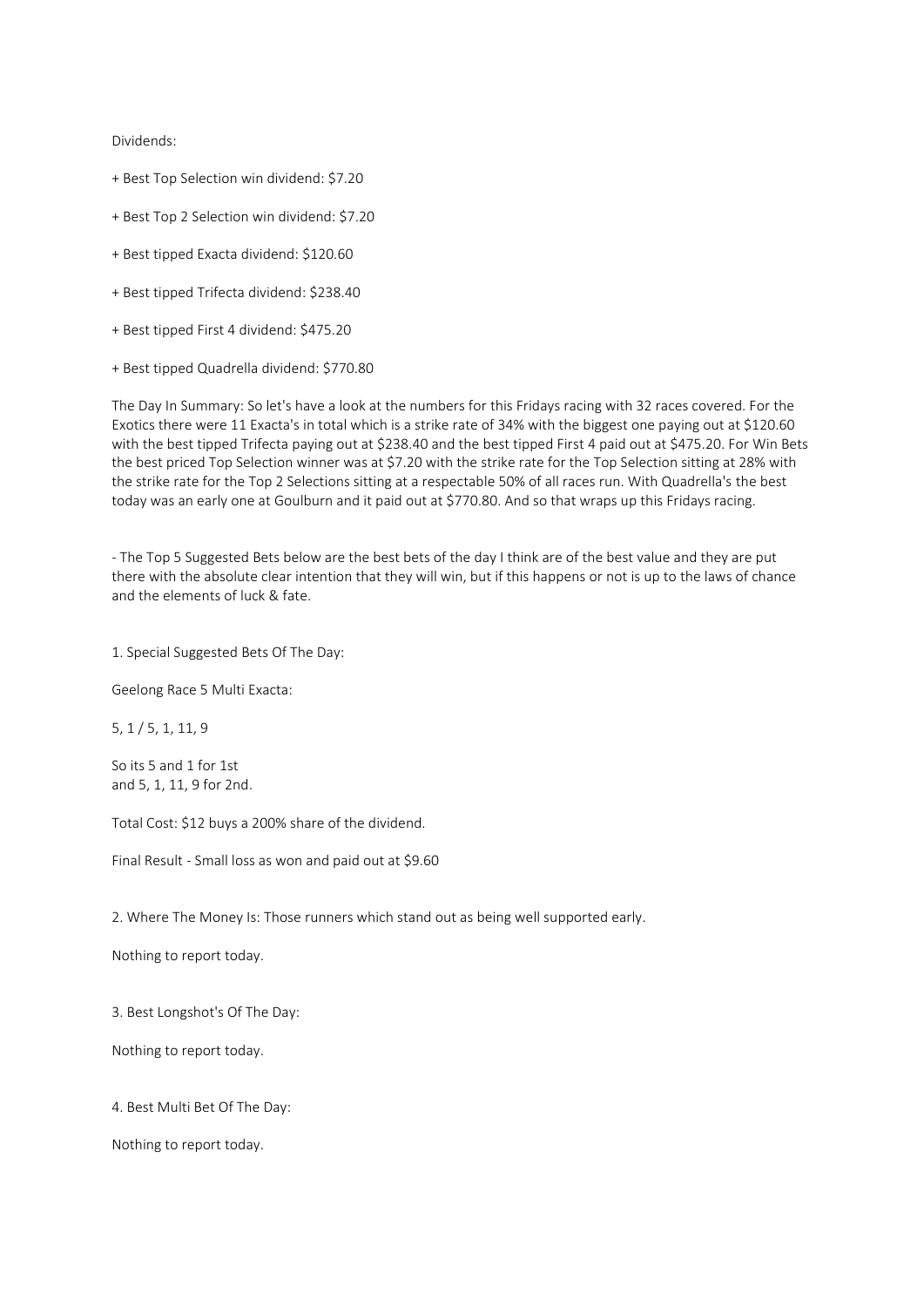5. Best Quaddie Of The Day:

Geelong Quadrella:

Race 6: 5, 8, 9, 3 Race 7: 4, 8, 3, 6 Race 8: 1, 7, 6, 10 Race 9: 5, 10, 9, 8

Total Cost: \$13 buys a 5% share of the dividend.

6. Bryan Guy Tips: Prominent horse trainer who has a great strike rate and these are his best runners today. Bryan regularly publishes his best runners for the day on social media and if he posts I will report them here as they are defiantly worth following as the man has a real talent for training good winners at great prices. If you want Bryan to train a horse for you he can be contacted here on LinkedIn.

Will be posted right here if available for today.

Fridays Predicted Betting Outlook:

Toowoomba and the early betting money for the 1st 3 races is low but even so it is hard to see much going wrong early as the favored runners really do look to offer the best options with races 4 onward's the early money is light so some caution may be needed. Goulburn and the early money for the 1st 3 races is really soft so some care might be required so I am hopeful but cautious with races 4 onward's again the early money is soft so some caution may be best advised. Dubbo and the early money for the 1st 3 races is soft but it is really hard to go outside the favorite runners in these early races as they really do look to have the best chances so predicting a good start with just the right luck need with races 4 onward's the money is soft to good but a little caution may be best advised for these races so hopeful but a little cautious. Geelong and the early money for the 1st 3 races is strong and punters are navigating towards value and this reflects in the selections so I hope they are right and time will tell with races 4 onward's the early money is again strong and there is some good value in today's selections so optimistic of the outcome.

Today's Race Tips:

(\*) Denotes Top Selection should win.

Goulburn Race Tips:

Race 1: 9, 2, 5, 14 - Winner (2) \$3.30 Exacta \$34.10 Race 2: 2, 4, 5, 6 - Winner (3) \$8.90 Exacta \$62.80 Trifecta \$238.40 First 4 \$475.20 Race 3: 1, 5, 2, 6 - Winner (4) \$5.80 Race 4: 3, 6, 8, 2 - Winner (1) \$1.60 Early Quadrella \$770.80 Race 5: 2, 5, 11, 10 - 2nd, 3rd and 4th - Loss Race 6: 5, 1, 11, 7 - 3rd and 4th - Loss Race 7: 4, 6, 2, 3 - Winner (4) \$21.40 Exacta \$100.10 Race 8: 7, 2, 9, 1 - Winner (2) \$2.10

Toowoomba Race Tips:

Race 1: 2, 1, 4, 5 - Winner (1) \$1.70 Exacta \$13.90 Race 2: 2, 3, 1, 4 - Winner (1) \$2.00 Race 3: 2, 10, 12, 3 - Winner (4) \$9.40 Race 4: 5, 4, 1, 2 - Winner (2) \$2.60 Exacta \$28.50 Trifecta \$74.80 Early Quadrella \$72.80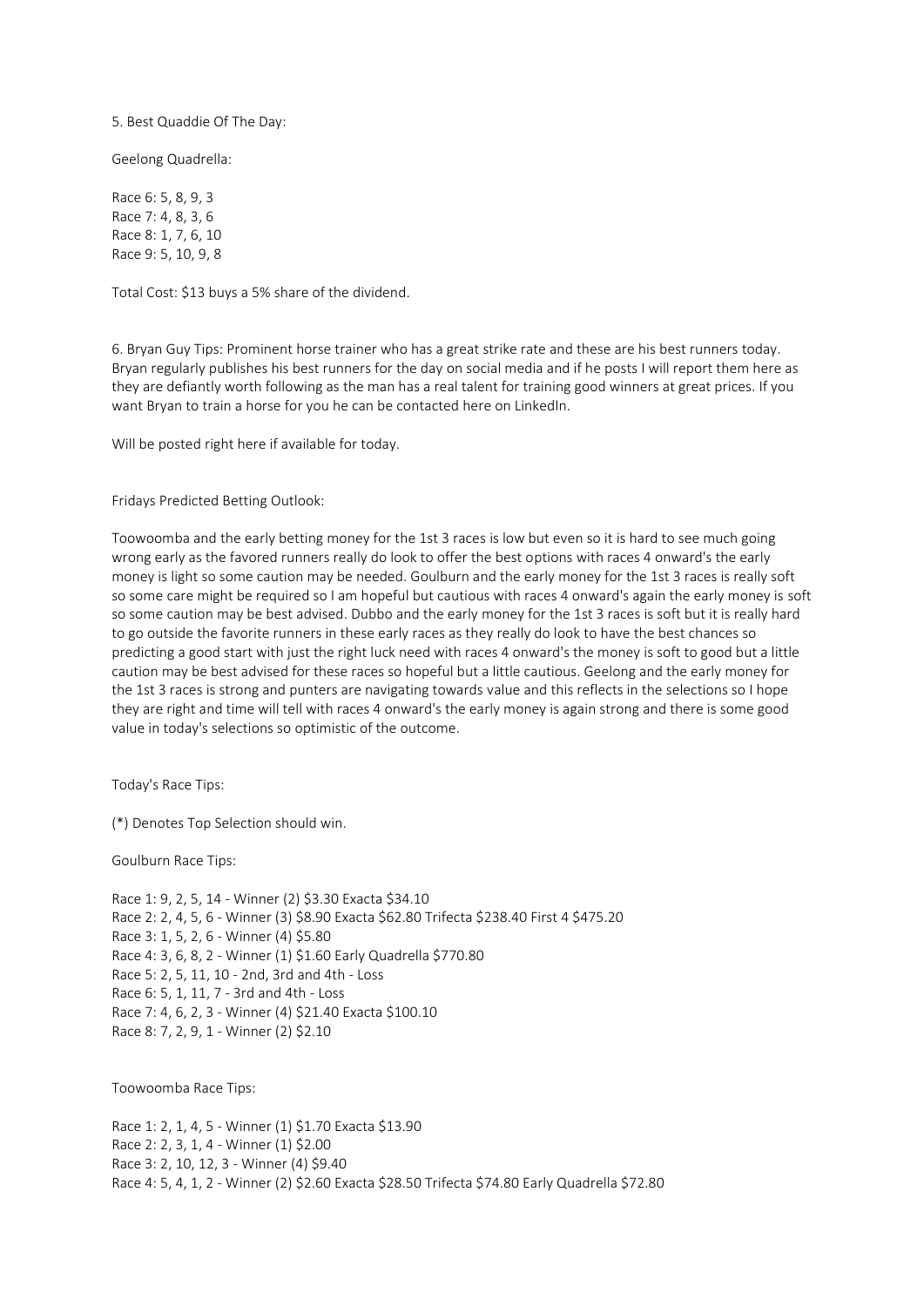Race 5: 7, 4, 3, 5 - 3rd and 4th - Loss Race 6: 8, 4, 3, 1 - Winner (2) \$5.00 Exacta \$34.00 Trifecta \$91.40 First 4 \$262.00 Race 7: 9, 10, 6, 2 - 3rd and 4th - Loss

Dubbo Race Tips:

Race 1: 1, 4, 3, 2 - Winner (1) \$2.80 Exacta \$18.20 Trifecta \$47.70 First 4 \$92.60 Race 2: 8, 11, 1, 6 - Winner (1) \$1.90 Race 3: 2, 7, 1, 11 - Winner (1) \$2.20 Race 4: 9, 3, 14, 18 - Loss Race 5: 6, 10, 4, 9 - 2nd and 4th - Loss Race 6: 1, 7, 5, 4 - 2nd, 3rd and 4th - Loss Race 7: 4, 5, 1, 8 - Winner (2) \$3.80 Race 8: 7, 14, 8, 4 - Winner (1) \$7.20 Exacta \$29.70

Geelong Race Tips:

Race 1: 3, 7, 13, 8 - 2nd and 4th - Loss Race 2: 10, 1, 3, 7 - Winner (4) \$4.00 Race 3: 2, 12, 7, 13 - Winner (1) \$2.50 Race 4: 6, 7, 12, 1 - 2nd and 3rd - Loss Race 5: 5, 1, 11, 9 - Winner (1) \$1.60 Exacta \$4.80 Trifecta \$31.60 Race 6: 5, 8, 9, 3 - Winner (2) \$6.40 Exacta \$26.30 Race 7: 4, 8, 3, 6 - Winner (4) \$20.10 Exacta \$120.60 Race 8: 1, 7, 6, 10 - Winner (2) \$5.30 Race 9: 5, 10, 9, 8 - Loss

Fridays June 8th 2018 Horse Racing Tips:

The results are in...

Friday The Final Statistics.

- 1. Top Selection strike rate at 16% out of 32 races.
- 2. Top 2 Selections strike rate at 47% out of 32 races.
- + Total Top 2 Selection winners = 15 out of 32 races.
- 3. Exacta strike rate at 44% out of 32 races.
- + Total Exacta winners = 14 out of 32 races.

Dividends:

- + Best Top Selection win dividend: \$3.30
- + Best Top 2 Selection win dividend: \$5.80
- + Best tipped Exacta dividend: \$32.90
- + Best tipped Trifecta dividend: \$205.20
- + Best tipped First 4 dividend: \$142.20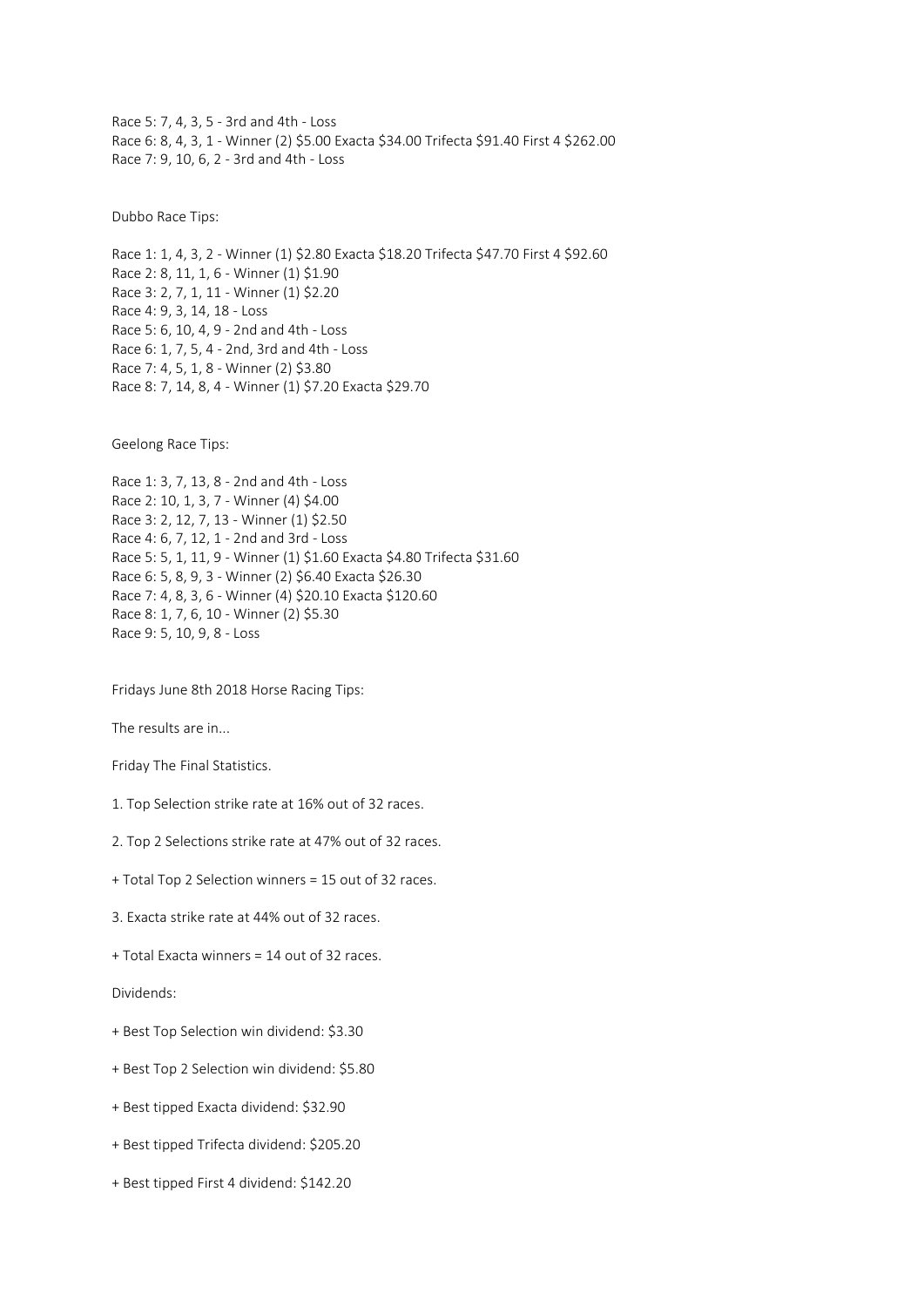+ Best tipped Quadrella dividend: \$1009.70

The Day In Summary: So let's have a look at the numbers for this Fridays racing with 32 races covered. For the Exotics there were 14 Exacta's in total which is a strike rate of 44% with the biggest one paying out at \$32.90 with the best tipped Trifecta paying out at \$205.20 and the best tipped First 4 paid out at \$142.20. For Win Bets the best priced Top Selection winner was at \$3.30 with the strike rate for the Top Selection sitting at 16% with the strike rate for the Top 2 Selections sitting at a respectable 47% of all races run. With Quadrella's the best today was an early one at Taree and it paid out at \$1009.70. And so that wraps up this Fridays racing.

- The Top 5 Suggested Bets below are the best bets of the day I think are of the best value and they are put there with the absolute clear intention that they will win, but if this happens or not is up to the laws of chance and the elements of luck & fate.

1. Special Suggested Bets Of The Day:

Rockhampton Race 2 Banker Exacta:

3 / 7, 6, 8

So its 3 for 1st and 7, 6, 8 for 2nd.

Total Cost: \$12 buys a 400% share of the dividend.

2. Where The Money Is: Those runners which stand out as being well supported early.

Nothing to report today.

3. Best Longshot's Of The Day:

Nothing to report today.

4. Best Multi Bet Of The Day:

Nothing to report today.

5. Best Quaddie Of The Day:

Swan Hill Quadrella:

Race 5: 9, 13, 5, 6 Race 6: 2, 6, 1, 10 Race 7: 3, 2, 6, 1 Race 8: 13, 14, 5, 2

Total Cost: \$13 buys a 5% share of the dividend.

6. Bryan Guy Tips: Prominent horse trainer who has a great strike rate and these are his best runners today. Bryan regularly publishes his best runners for the day on social media and if he posts I will report them here as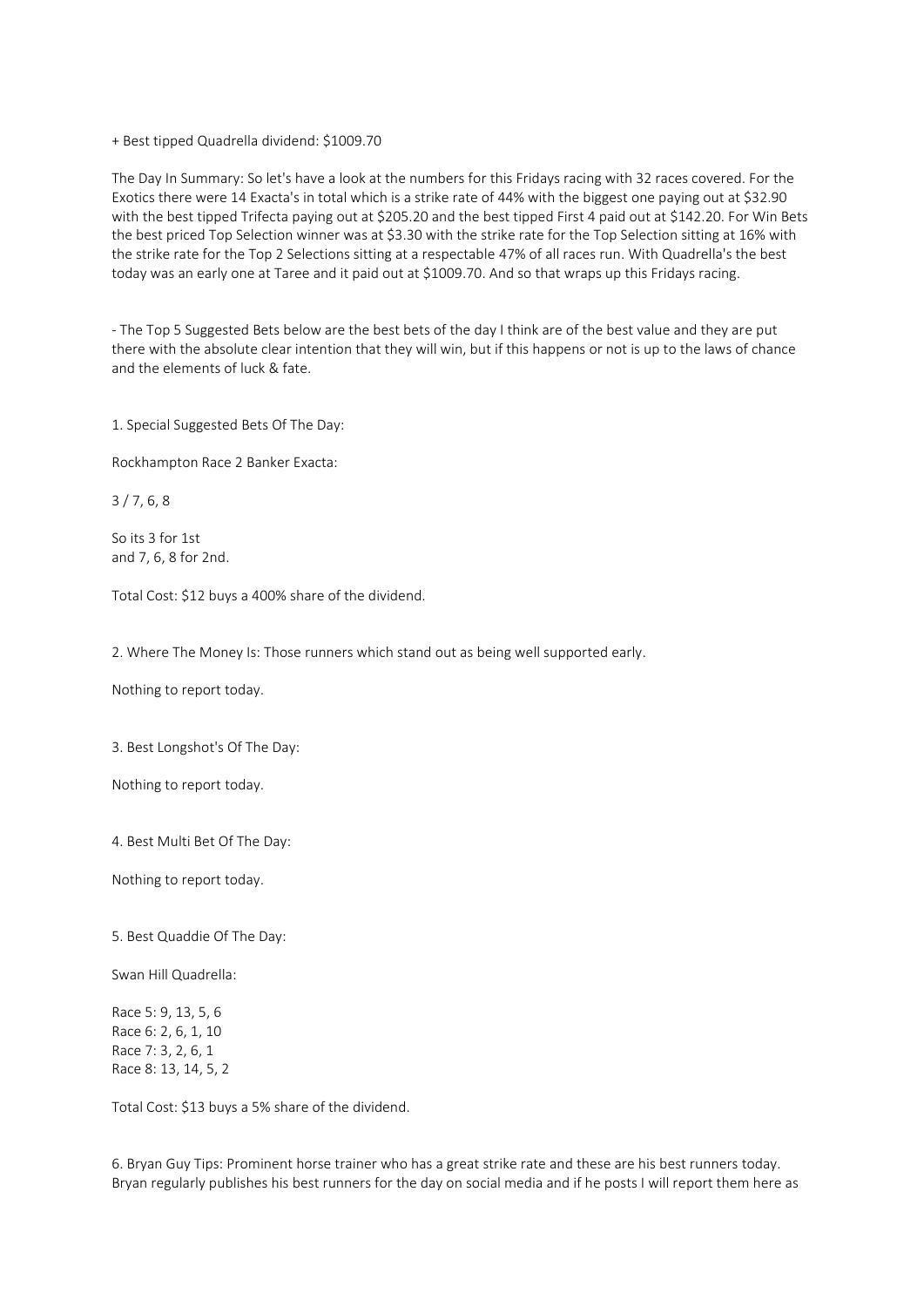they are defiantly worth following as the man has a real talent for training good winners at great prices. If you want Bryan to train a horse for you he can be contacted here on LinkedIn.

Will be posted here if available for today...

Fridays Predicted Betting Outlook:

Rockhampton and the early money is a bit light but even so still looking forward to this meeting as I am happy with today's selections and I am hopeful for the best so I feel you can approach this meeting with some level of confidence. Swan Hill and the early money is good and punters seem to be shopping for value today and this reflects in today's selections so watching this meeting with some level of keen optimism. Canberra & Taree and the early money is low so I would recommend keeping a close eye on the results to see if any betting patterns occur then go forward from there so hopeful but a little bit cautious as well.

Today's Race Tips:

(\*) Denotes Top Selection should really win.

Rockhampton Race Tips:

Race 1: 2, 5, 6, 3 - Winner (3) \$6.70 Race 2: 3, 7, 6, 8 - 2nd and 3rd - Loss Race 3: 2, 4, 1, 6 - Winner (2) \$5.60 Exacta \$15.50 Trifecta \$33.50 Race 4: 2, 4, 8, 1 - Winner (2) \$3.20 Race 5: 7, 2, 4, 6 - Winner (1) \$3.30 Exacta \$18.30 Race 6: 5, 6, 11, 12 - Winner (2) \$4.30 Exacta \$21.30 Trifecta \$205.20 Race 7: 1, 2, 4, 3 - Winner (2) \$3.90 Exacta \$5.00 Race 8: 9, 5, 4, 3 - 2nd and 4th - Loss

Canberra Race Tips:

Race 1: 2, 1, 6, 3 - Winner (2) \$3.50 Exacta \$29.70 Trifecta \$94.20 Race 2: 1, 8, 2, 6 - Winner (2) \$3.40 Exacta \$8.50 Race 3: 5, 6, 7, 11 - Winner (2) \$4.00 Race 4: 7, 5, 11, 12 - 2nd - Loss Race 5: 1. 12, 5, 8 - Winner (2) \$3.40 Exacta \$8.80 Race 6: 2, 6, 3, 8 - Winner (4) \$5.00 Race 7: 9, 13, 11, 6 - 3rd - Loss Race 8: 1, 6, 8, 7 - Winner (1) \$1.30 Exacta \$4.80

Swan Hill Race Tips:

Race 1: 9, 4, 2, 12 - 3rd - Loss Race 2: 14, 10, 8, 5 - Winner (3) \$3.90 Race 3: 4, 6, 3, 2 - Winner (4) \$5.30 Exacta \$20.10 Trifecta \$70.40 First 4 \$142.20 Race 4: 1, 9, 6, 2 - 2nd and 3rd - Loss Race 5: 9, 13, 5, 6 - Winner (4) \$4.20 Race 6: 2, 6, 1, 10 - Winner (2) \$2.00 Exacta \$12.70 Race 7: 3, 2, 6, 1 - 3rd - Loss Race 8: 13, 14, 5, 2 - Winner (4) \$3.80. Exacta \$14.20

Taree Race Tips: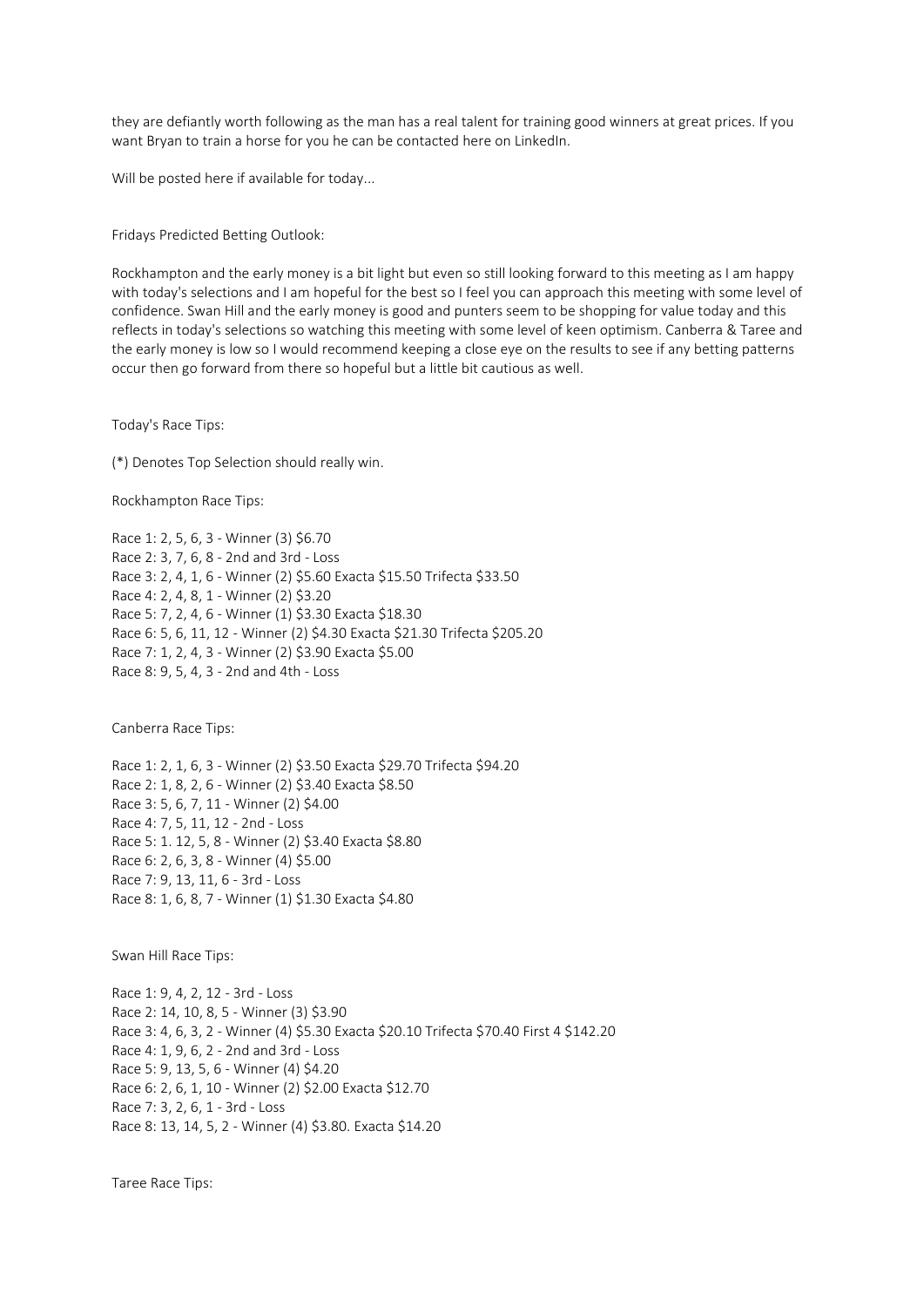Race 1: 1, 2, 5, 3 - Winner (1) \$2.50 Exacta \$5.60 Race 2: 1, 3, 4, 6 - Winner (1) \$1.90 Race 3: 3, 1, 2, 10 - Winner (3) \$11.50 Exacta \$32.90 Race 4: 8, 3, 5, 6 - Winner (2) \$5.80 Exacta \$11.00 Trifecta \$34.70 Early Quadrella \$1009.70 Race 5: 12, 2, 9, 8 - 2nd, 3rd and 4th - Loss Race 6: 5, 2, 8, 4 - Winner (4) \$5.70 Exacta \$29.40 Trifecta \$97.10 Race 7: 7, 4, 9, 5 - Winner (1) \$2.20 Race 8: 6, 8, 3, 13 - 2nd and 3rd - Loss

Fridays June 1st 2018 Horse Racing Tips:

The results are in...

Friday The Final Statistics.

1. Top Selection strike rate at 32% out of 37 races.

2. Top 2 Selections strike rate at 49% out of 37 races.

+ Total Top 2 Selection winners = 18 out of 37 races.

3. Exacta strike rate at 43% out of 37 races.

+ Total Exacta winners = 16 out of 37 races.

Dividends:

- + Best Top Selection win dividend: \$11.60
- + Best Top 2 Selection win dividend: \$11.60
- + Best tipped Exacta dividend: \$71.30
- + Best tipped Trifecta dividend: \$522.80
- + Best tipped First 4 dividend: \$58.20
- + Best tipped Quadrella dividend: \$722.30

The Day In Summary: So let's have a look at the numbers for this Fridays racing with 37 races covered. For the Exotics there were 16 Exacta's in total which is a strike rate of 43% with the biggest one paying out at \$71.30 with the best tipped Trifecta paying out at \$522.80 and the best tipped First 4 paid out at \$58.20. For Win Bets the best priced Top Selection winner was at \$11.60 with the strike rate for the Top Selection sitting at 32% with the strike rate for the Top 2 Selections sitting at a respectable 49% of all races run. With Quadrella's the best today was a main one at Carnarvon and it paid out at \$722.30. And so that wraps up this Fridays racing.

- The Top 5 Suggested Bets below are the best bets of the day I think are of the best value and they are put there with the absolute clear intention that they will win, but if this happens or not is up to the laws of chance and the elements of luck & fate.

1. Special Suggested Bets Of The Day:

Geelong Race 3 Banker Exacta: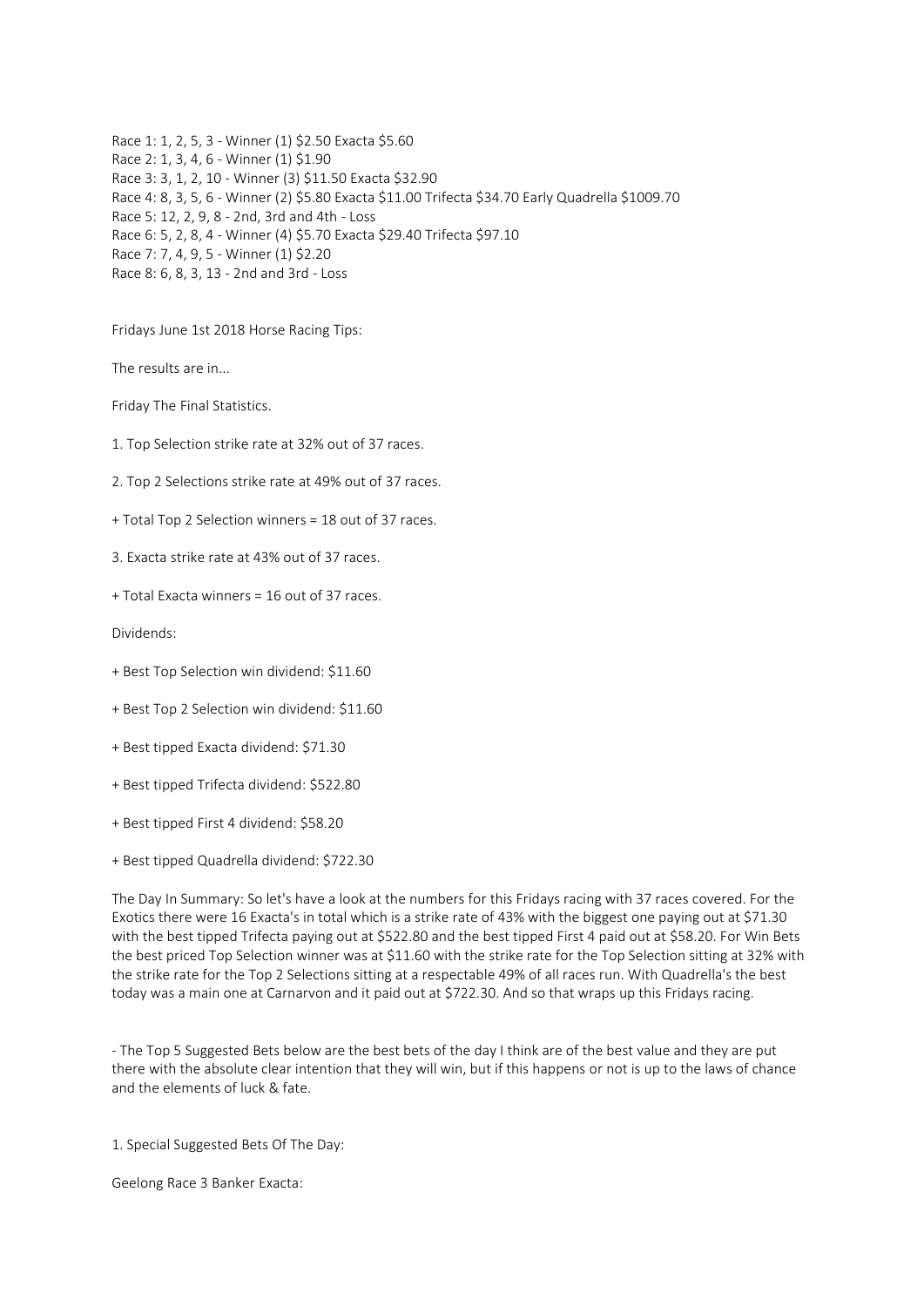6 / 12, 8, 11

So its 6 for 1st and 12, 8, 11 for 2nd.

Total Cost: \$12 buys a 400% share of the dividend.

2. Where The Money Is: Those runners which stand out as being well supported early.

Nothing to report today.

3. Best Longshot's Of The Day:

Nothing to report today.

4. Best Multi Bet Of The Day:

All bets are for the PLACE.

Geelong Race 6 No 1 | Race 7 No 5 | Race 8 No 16

Suggested Bet: \$10

5. Best Quaddie Of The Day:

Scone Quadrella:

Race 5: 7, 5, 10, 3 Race 6: 1, 8, 4, 2 Race 7: 7, 11, 2, 5 Race 8: 4, 11, 14, 12

Total Cost: \$12 buys a 5% share of the dividend.

6. Bryan Guy Tips: Prominent horse trainer who has a great strike rate and these are his best runners today. Bryan regularly publishes his best runners for the day on social media and if he posts I will report them here as they are defiantly worth following as the man has a real talent for training good winners at great prices. If you want Bryan to train a horse for you he can be contacted here on LinkedIn.

Will be posted here if they are available for today...

Fridays Predicted Betting Outlook:

Taree and the early betting money is light for the 1st 4 races so I would use a certain level of caution if approaching these early races with races 5 onward's the early money is again fairly light so some level of caution may again be best advised and watch the results to see if any betting patterns emerge which may be helpful. Geelong and the early money is light for the 1st 4 races but on the upside the best chances look to be the favored runners so these races look fairly safe to play with races 5 onward's the early money is good to high and these races will be the ones to watch I feel for today that is if you are looking for a little value on the program. Scone and the early betting interest for the 1st 4 races is light so some caution may be best advised for these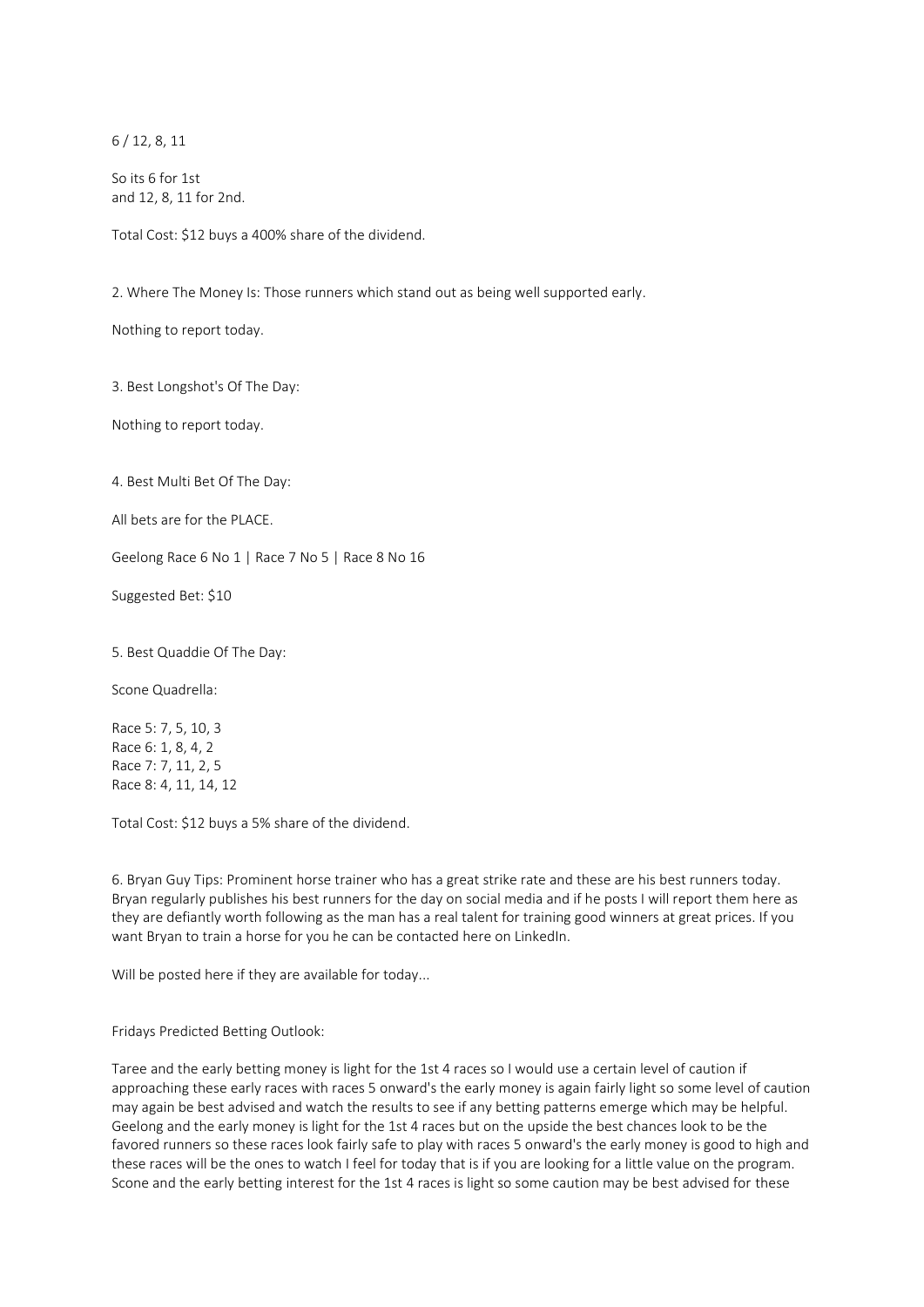early races and as always hopeful but a little cautious with races 5 onward's again the money is pretty light so still optimistic about today's meeting but as always a little cautious. Sunshine Coast and the early money is light for the 1st 3 races with very good early money support for races 4 onward's so these will be the races to watch with some level of high confidence. And finally Carnarvon and the early money is low but on the upside there really are a lot of short priced runners which should win at this meeting.

Today's Race Tips:

(\*) Denotes Top Selection should really win.

Sunshine Coast Race Tips:

Race 1: \*3, 4, 5, 2 - Winner (1) \$1.30 Exacta \$2.10 Race 2: 4, 5, 11, 3 - 3rd and 4th - Loss Race 3: 2, 1, 8, 5 - Winner (3) \$3.30 Exacta \$6.70 Race 4: 3, 10, 2, 5 - 2nd and 4th - Loss Race 5: 3, 1, 4, 5 - 2nd - Loss Race 6: 6, 3, 10, 1 - 2nd - Loss Race 7: 10, 2, 6, 5 - 3rd - Loss

Taree Race Tips:

Race 1: 3, 1, 2, 5 - Winner (2) \$4.00 Exacta \$20.70 Trifecta \$83.30 Race 2: 5, 12, 3, 13 - Winner (1) \$2.10 Exacta \$19.00 Race 3: 2, 13, 4, 10 - 2nd and 4th - Loss Race 4: 11, 4, 7, 6 - 2nd - Loss Race 5: 13, 8, 4, 14 - 2nd - Loss Race 6: 1, 3, 2, 13 - Loss Race 7: 4, 6, 5, 8 - Winner (1) \$4.20 Exacta \$49.70 Race 8: 8, 6, 10, 7 - Winner (1) \$11.60 Exacta \$71.30

Geelong Race Tips:

Race 1: 9, 1, 7, 4 - Winner (1) \$2.10 Race 2: 4, 2, 6, 7 - Winner (1) \$1.40 Exacta \$5.60 Trifecta \$12.90 First 4 \$30.00 Race 3: 6, 12, 8, 11 - Winner (2) \$3.70 Exacta \$33.30 Race 4: 7, 6, 8, 3 - Winner (1) \$2.70 Early Quadrella \$37.20 Race 5: 1, 6, 2, 4 - Winner (2) \$2.40 Exacta \$2.60 Race 6: 1, 2, 4, 3 - Winner (1) \$3.40 Exacta \$12.20 Race 7: 5, 10, 3, 8 - Winner (4) \$7.60 Exacta \$33.80 Trifecta \$522.80 Race 8: 16, 8, 5, 4 - Winner (4) \$3.60 Quadrella \$359.30

Scone Race Tips:

Race 1: 6, 11, 13, 8 - Winner (1) \$5.20 Race 2: 8, 11, 5, 1 - 4th - Loss Race 3: 6, 8, 2, 5 - 2nd and 3rd - Loss Race 4: 4, 10, 1, 5 - 2nd - Loss Race 5: 7, 5, 10, 3 - 2nd and 3rd - Loss Race 6: 1, 8, 4, 2 - 3rd - Loss Race 7: 7, 11, 2, 5 - 3rd and 4th - Loss Race 8: 4, 11, 14, 12 - Winner (1) \$5.70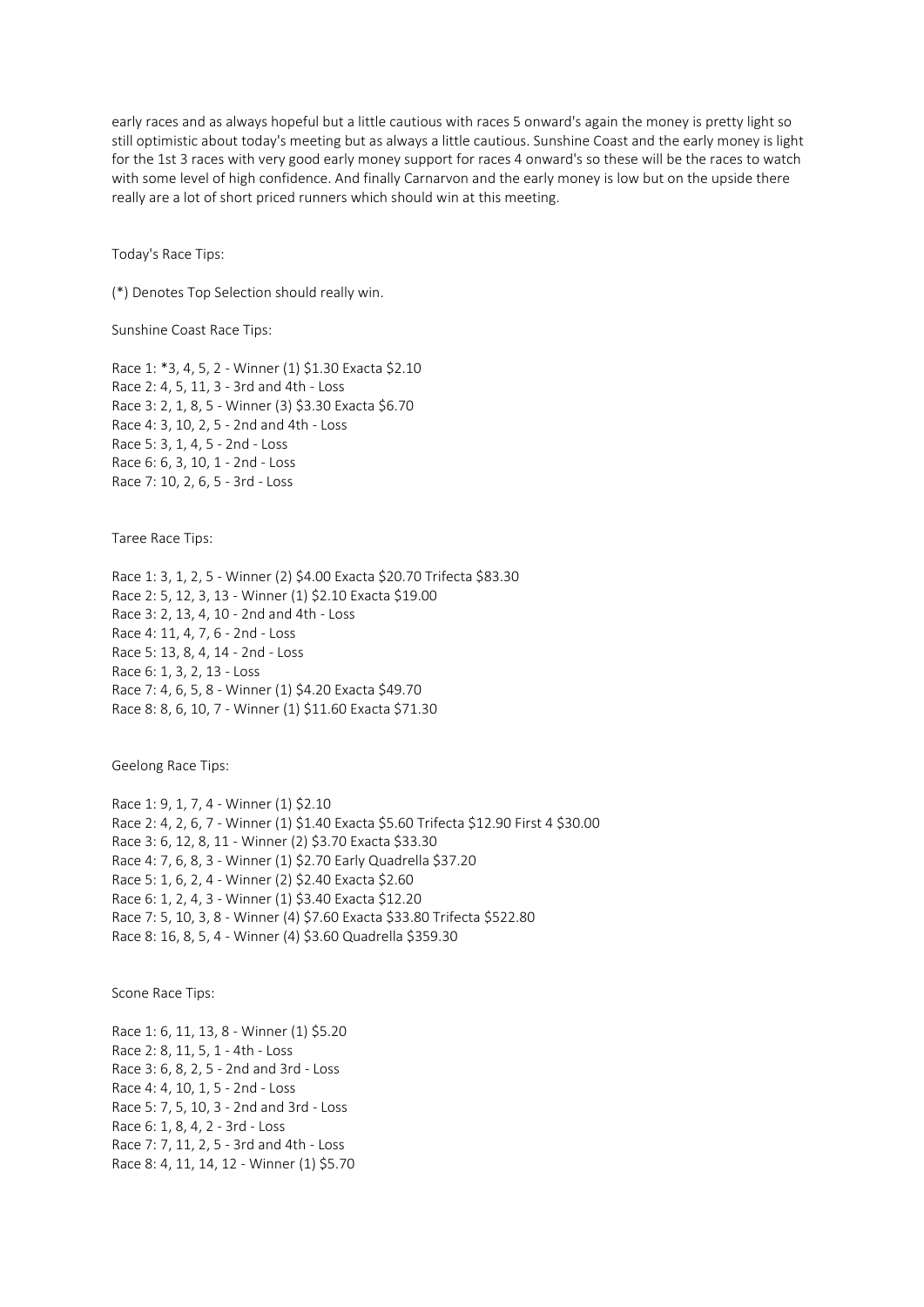Carnarvon Race Tips:

Race 1: 1, 5, 2, 4 - Winner (3) \$2.30 Exacta \$11.00 Trifecta \$45.30 First 4 \$58.20 Race 2: 1, 7, 5, 6 - Winner (2) \$6.30 Exacta \$69.10 Race 3: 1, 2, 3, 5 - Winner (1) \$2.50 Exacta \$4.40 Race 4: 3, 4, 5, 2 - Winner (1) \$5.10 Exacta \$11.20 Trifecta \$80.30 Early Quadrella \$291.80 Race 5: 1, 2, 6, 7 - Winner (2) \$10.20 Exacta \$31.10 Race 6: 3, 5, 9, 8 - Winner (2) \$6.30 Quadrella \$722.30

Fridays May 25th 2018 Horse Racing Tips:

The results are in...

Friday The Final Statistics.

1. Top Selection strike rate at 25% out of 40 races.

- 2. Top 2 Selections strike rate at 55% out of 40 races.
- + Total Top 2 Selection winners = 22 out of 40 races.
- 3. Exacta strike rate at 50% out of 40 races.
- + Total Exacta winners = 20 out of 40 races.

Dividends:

- + Best Top Selection win dividend: \$4.40
- + Best Top 2 Selection win dividend: \$13.20
- + Best tipped Exacta dividend: \$121.90
- + Best tipped Trifecta dividend: \$251.30
- + Best tipped First 4 dividend: \$548.40
- + Best tipped Quadrella dividend: \$1413.00

The Day In Summary: So let's have a look at the numbers for this Fridays racing with 40 races covered. For the Exotics there were 20 Exacta's in total which is a strike rate of 50% with the biggest one paying out at \$121.90 with the best tipped Trifecta paying out at \$251.30 and the best tipped First 4 paid out at \$548.40. For Win Bets the best priced Top Selection winner was at \$4.40 with the strike rate for the Top Selection sitting at 25% with the strike rate for the Top 2 Selections sitting at a respectable 55% of all races run. With Quadrella's the best today was an early one at Cranbourne and it paid out at \$1413.00. And so that wraps up this Fridays racing.

- The Top 5 Suggested Bets below are the best bets of the day I think are of the best value and they are put there with the absolute clear intention that they will win, but if this happens or not is up to the laws of chance and the elements of luck & fate.

1. Special Suggested Bets Of The Day:

Ipswich Race 2 Banker Exacta: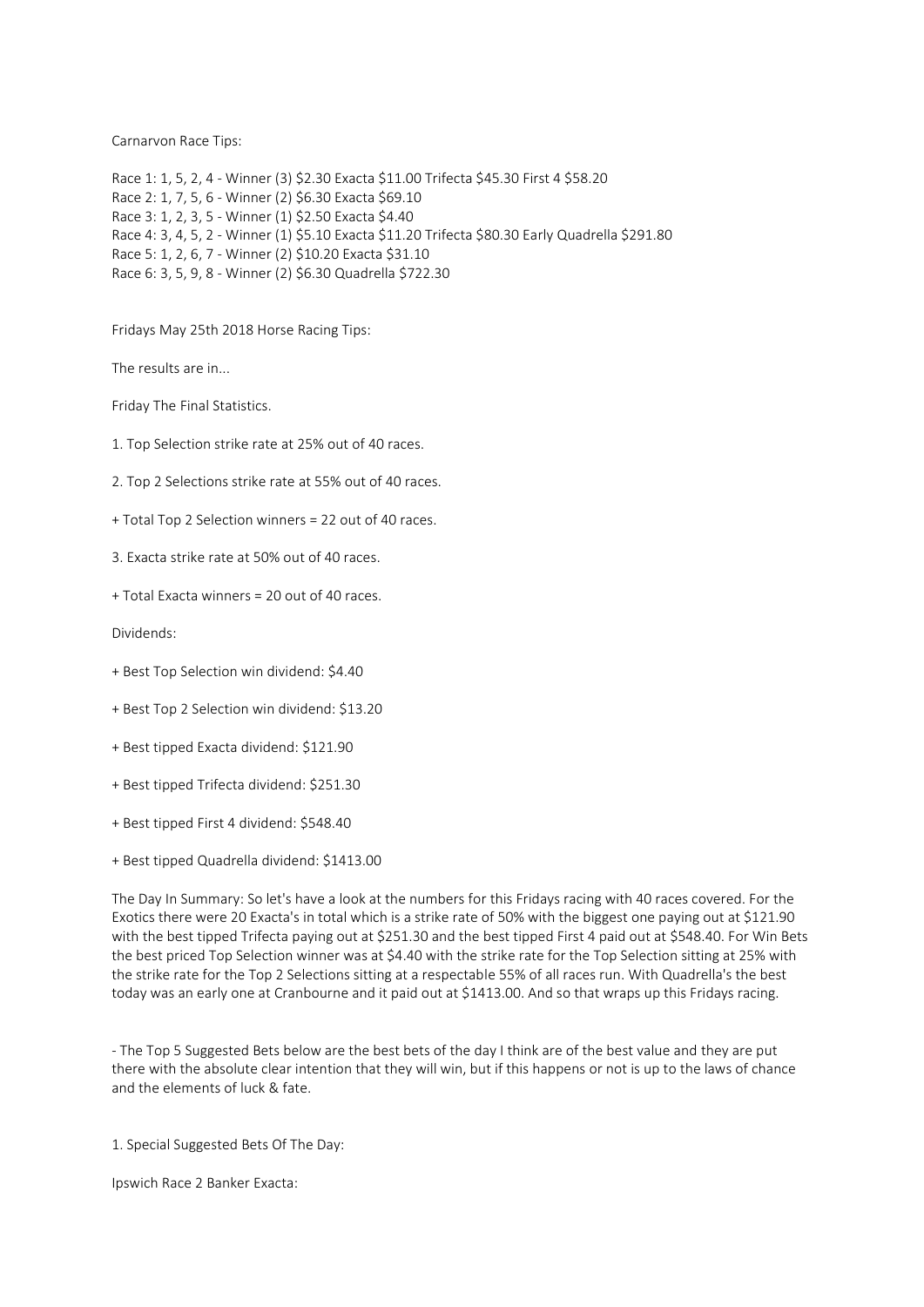8 / 2, 5, 4

So its 8 for 1st and 2, 5, 4 for 2nd.

Total Cost: \$12 buys a 400% share of the dividend.

2. Where The Money Is: Those runners which stand out as being well supported early.

Casino Race 7 No 9 Awake The Stars at \$9.50 and there is a little interest in this one at the odds so might be worth a slight notice.

Final Result - Finished 2nd

3. Best Longshot's Of The Day:

Casino Race 8 No 6 Haylee Price at \$8.50 and this one is not at a huge price but does draw some early interest not a huge lot but enough to put a tick next to its name as a potential prospect.

4. Best Multi Bet Of The Day:

All bets are for the PLACE.

Canberra Race 5 No 4 | Race 7 No 6 | Race 8 No 5

Suggested Bet: \$10

5. Best Quaddie Of The Day:

Werribee Quadrella:

Race 6: 9, 11, 6, 8 Race 7: 7, 4, 6, 1 Race 8: 4, 7, 5, 13 Race 9: 9, 10, 2, 4

Total Cost: \$13 buys a 5% share of the dividend.

Final Result - A win and paid out at \$861.30 for 100%

Fridays Predicted Betting Outlook:

Casino and Canberra and the early money is low as you might expect for a Friday so caution is advised for both of these meetings today. Werribee and the early betting money is just at an OK level but not unusual for a Friday meeting and even so I still think this meeting has strong potential prospects so I would approach it with some level of confidence. Ipswich and the money is low so some notice might need to be given to the results to check for any betting patterns so its my advice to pay a little caution to this meeting today. And finally Cranbourne and this is the meeting of the day with strong early money support so it will be interesting to see how the night goes and I am approaching it with good intentions.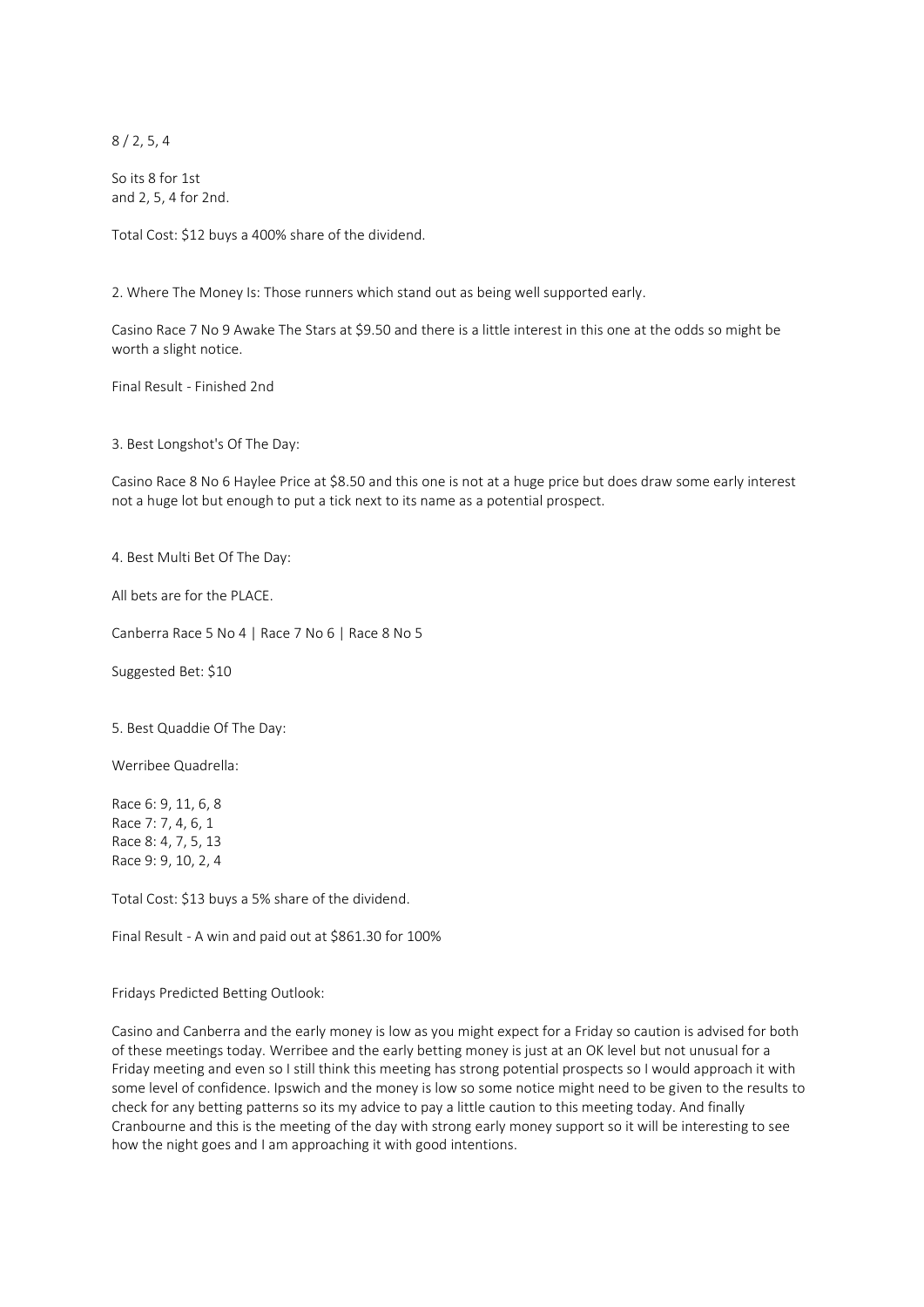Today's Race Tips:

(\*) Denotes Top Selection should really win.

Werribee Race Tips:

Race 1: 5, 3, 8, 6 - Winner (2) \$5.90 Exacta \$18.60 Trifecta \$29.80 Race 2: 8, 1, 5, 2 - Winner (2) \$3.70 Exacta \$12.40 Trifecta \$39.10 First 4 \$45.20 Race 3: 9, 3, 7, 10 - Winner (4) \$5.80 Race 4: 8, 11, 3, 4 - Winner (1) \$2.30 Race 5: 1, 3, 11, 5 - Loss Race 6: 9, 11, 6, 8 - Winner (3) \$4.50 Exacta \$15.00 Race 7: 7, 4, 6, 1 - Winner (1) \$3.10 Exacta \$17.10 Race 8: 4, 7, 5, 13 - Winner (2) \$4.70 Exacta \$38.70 Trifecta \$53.10 Race 9: 9, 10, 2, 4 - Winner (2) \$5.00 Exacta \$26.80 Quadrella \$861.30

Casino Race Tips:

Race 1: 4, 5, 8, 9 - Winner (1) \$2.60 Race 2: 9, 12, 13, 3 - Winner (3) \$11.30 Exacta \$54.80 Race 3: 11, 13, 2, 7 - 2nd and 4th - Loss Race 4: 10, 3, 1, 4 - 2nd and 4th - Loss Race 5: 14, 2, 10, 11 - Winner (3) \$6.40 Exacta \$25.90 Trifecta \$251.30 Race 6: 6, 7, 10, 3 - Winner (2) \$10.10 Race 7: 9, 13, 4, 7 - 2nd and 3rd - Loss Race 8: 6, 3, 2, 1 - Winner (4) \$19.90 Exacta \$121.90

Canberra Race Tips:

Race 1: 1, 2, 5, 4 - Winner (2) \$7.30 Exacta \$14.00 Race 2: 5, 4, 8, 2 - 2nd and 4th - Loss Race 3: 11, 12, 5, 1 - Winner (4) \$4.30 Exacta \$14.20 Race 4: 5, 1, 3, 6 - 3rd and 4th - Loss Race 5: 4, 2, 8, 1 - Winner (2) \$4.30 Exacta \$37.90 Trifecta \$139.00 First 4 \$548.40 Race 6: 10, 7, 9, 14 - Winner (1) \$1.90 Race 7: 6, 10, 8, 3 - Winner (3) \$7.80 Race 8: 5, 6, 12, 2 - Winner (1) \$3.00 Quadrella \$394.70

Ipswich Race Tips:

Race 1: 1, 4, 2, 3 - 2nd, 3rd and 4th - Loss Race 2: 8, 2, 5, 4 - Winner (1) \$1.50 Race 3: 5, 10, 14, 3 - Winner (1) \$2.60 Exacta \$16.50 Race 4: 2, 4, 8, 7 - Winner (1) \$2.40 Exacta \$9.00 Race 5: 11, 13, 7, 2 - 2nd and 4th - Loss Race 6: 10, 8, 4, 6 - 2nd and 3rd - Loss Race 7: 1, 4, 13, 11 - Winner (1) \$4.40

Cranbourne Race Tips:

Race 1: 9, 5, 6, 10 - Winner (2) \$10.10 Exacta \$37.20 Race 2: 6, 4, 13, 14 - Winner (2) \$9.40 Exacta \$44.10 Race 3: 9, 11, 7, 10 - Winner (1) \$1.80 Exacta \$3.20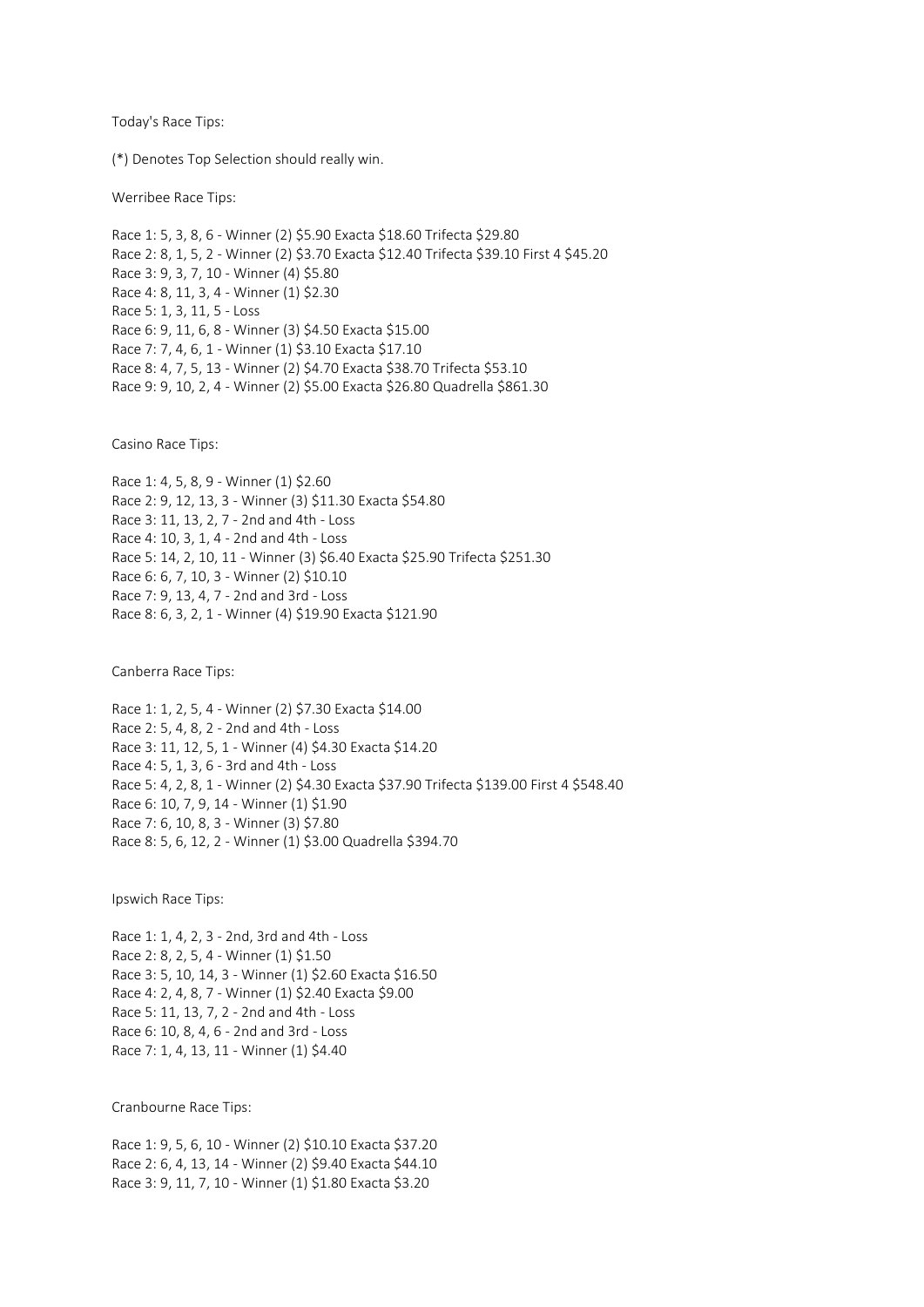Race 4: 8, 6, 3, 11 - Winner (2) \$13.20 Exacta \$24.10 Early Quadrella \$1413.00 Race 5: 14, 7, 12, 3 - Loss Race 6: 2, 4, 3, 6 - Winner (2) \$3.00 Exacta \$15.80 Race 7: 2, 8, 9, 5 - Winner (3) \$6.00 Exacta \$28.50 Race 8: 10, 11, 1, 2 - Winner (2) \$3.80

Fridays May 18th 2018 Horse Racing Tips:

The results are in...

Friday The Final Statistics.

1. Top Selection strike rate at 28% out of 46 races.

2. Top 2 Selections strike rate at 54% out of 46 races.

+ Total Top 2 Selection winners = 25 out of 46 races.

3. Exacta strike rate at 41% out of 46 races.

+ Total Exacta winners = 19 out of 46 races.

Dividends:

- + Best Top Selection win dividend: \$2.80
- + Best Top 2 Selection win dividend: \$14.80
- + Best tipped Exacta dividend: \$66.20
- + Best tipped Trifecta dividend: \$365.10
- + Best tipped First 4 dividend: \$270.20
- + Best tipped Quadrella dividend: \$866.10

The Day In Summary: So let's have a look at the numbers for this Fridays racing with 46 races covered. For the Exotics there were 19 Exacta's in total which is a strike rate of 41% with the biggest one paying out at \$66.20 with the best tipped Trifecta paying out at \$365.10 and the best tipped First 4 paid out at \$270.20. For Win Bets the best priced Top Selection winner was at \$2.80 with the strike rate for the Top Selection sitting at 28% with the strike rate for the Top 2 Selections sitting at a respectable 54% of all races run. With Quadrella's the best today was an early one at Penola and it paid out at \$866.10. And so that wraps up this Fridays racing.

- The Top 5 Suggested Bets below are the best bets of the day I think are of the best value and they are put there with the absolute clear intention that they will win, but if this happens or not is up to the laws of chance and the elements of luck & fate.

1. Special Suggested Bets Of The Day:

Ipswich Race 2 Banker Exacta:

3 / 6, 14, 13

So its 3 for 1st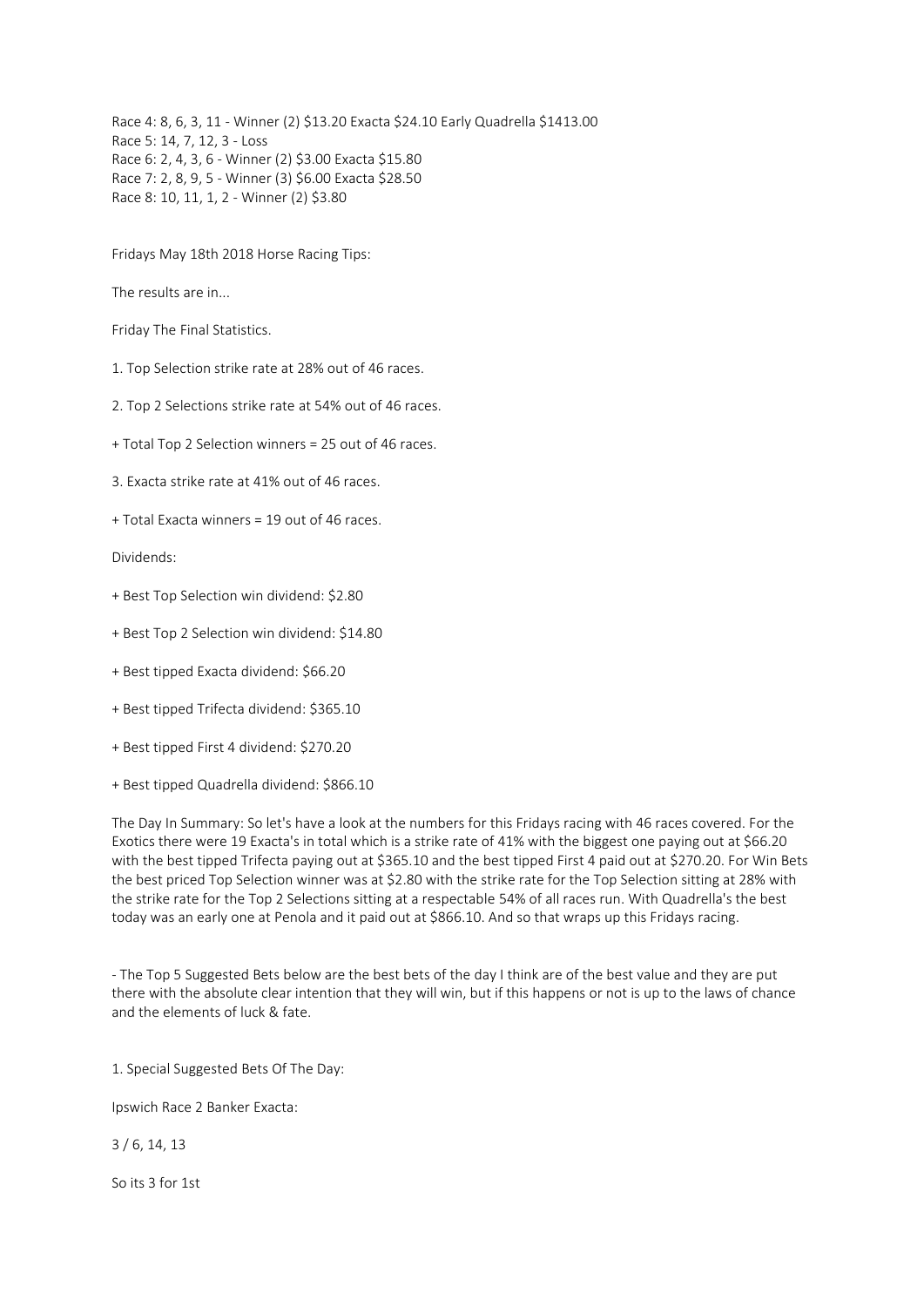and 6, 14, 13 for 2nd.

Total Cost: \$12 buys a 400% share of the dividend.

2. Where The Money Is: Those runners which stand out as being well supported early.

Nothing to report today.

3. Best Longshot's Of The Day:

Nothing to report today.

4. Best Multi Bet Of The Day:

All bets are for the PLACE.

Geelong Race 5 No 3 | Race 6 No 9 | Race 7 No 10 | Race 8 No 11

Suggested Bet: \$10

5. Best Quaddie Of The Day:

Ipswich Quadrella:

Race 5: 6, 1, 10, 17 Race 6: 6, 3, 5, 1 Race 7: 3, 9, 4, 12 Race 8: 6, 13, 12, 7

Total Cost: \$13 buys a 5% share of the dividend.

Final Result - A win and paid out at \$562.40 for 100%

Fridays Predicted Betting Outlook:

Geelong and the early betting interest is OK and on paper this meeting does have prospects with punters learning toward's value today so high hopes but as always keep a close watch on the results for any patterns to develop. Ipswich and the early money is moderate but does look to be quite a few clear hopes on today's program so it is of interest. Quirindi, Pt Macquarie and Penola and the early money is really light which is not unusual for some Fridays and on paper there does look to be some nice prospects in play so just use your head with these meeting as as repeated earlier watch the results for any patterns. And finally Cranbourne and the early money is good and I am looking forward to tonight with some sense of confidence.

Today's Race Tips:

(\*) Denotes Top Selection should really win.

Quirindi Race Tips:

Race 1: \*3, 1, 7, 5 - Winner (1) \$1.40 Exacta \$3.70 Race 2: 5, 10, 4, 7 - Winner (1) \$2.80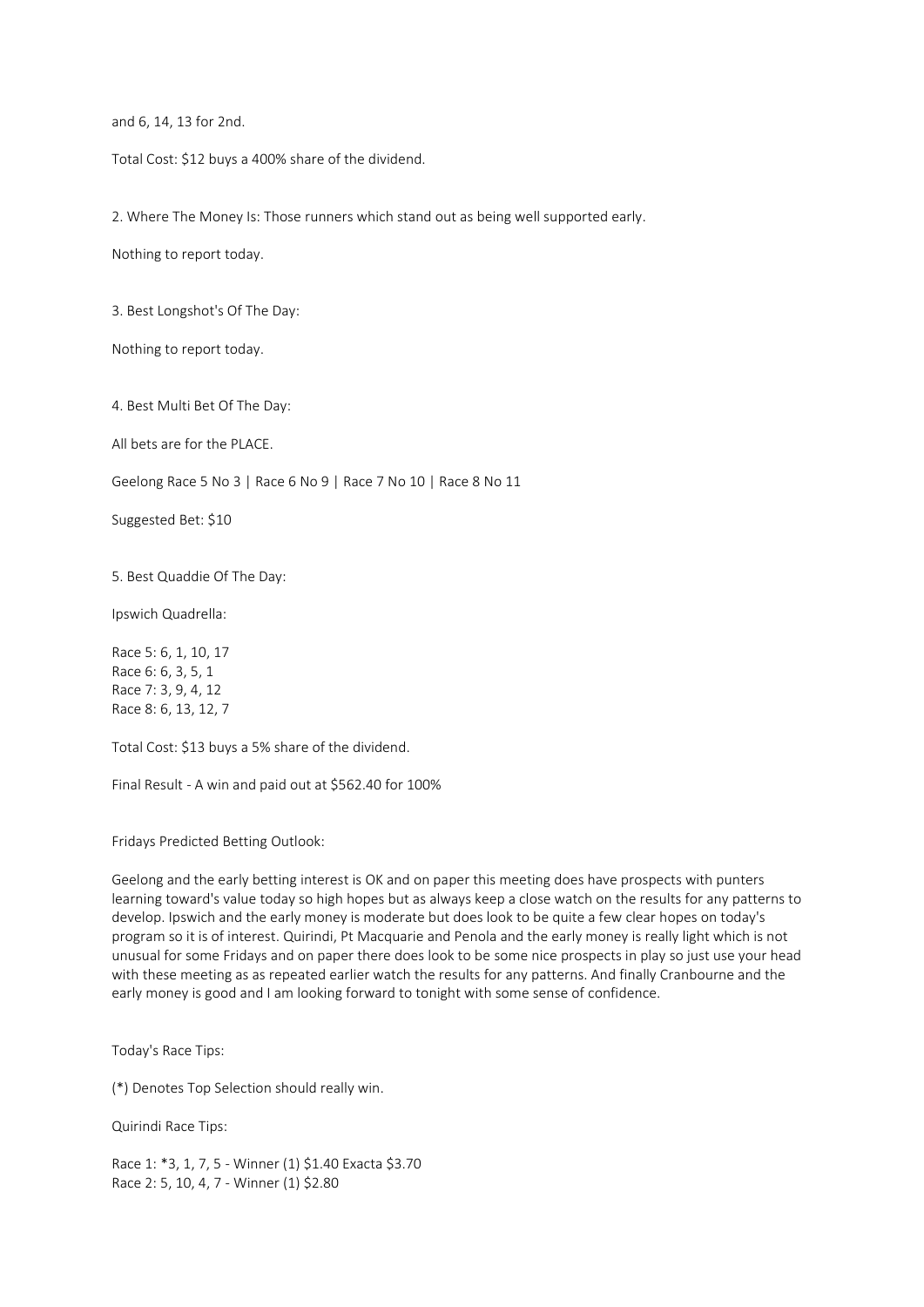Race 3: 2, 7, 4, 13 - Winner (3) \$11.10 Race 4: 1, 4, 2, 5 - 2nd and 3rd - Loss Race 5: 6, 1, 8, 3 - Winner (2) \$2.30 Exacta \$11.60 Race 6: 8, 7, 5, 2 - Winner (2) \$4.60 Exacta \$66.20 Trifecta \$365.10 Race 7: 10, 13, 7, 3 - 2nd and 4th - Loss

Geelong Race Tips:

Race 1: \*8, 9, 1, 5 - Winner (4) \$9.20 Exacta \$18.70 Trifecta \$47.80 First 4 \$111.00 Race 2: 10, 9, 4, 7 - Winner (3) \$8.10 Exacta \$35.60 Race 3: 5, 6, 10, 8 - Winner (2) \$2.80 Exacta \$6.40 Race 4: 1, 10, 8, 6 - Winner (1) \$2.80 Early Quadrella \$791.60 Race 5: 3, 7, 8, 1 - 2nd and 3rd - Loss Race 6: 9, 10, 8, 7 - 3rd - Loss Race 7: 10, 8, 9, 7 - Winner (3) \$3.70 Race 8: 11, 9, 12, 6 - 2nd - Loss

Pt Macquarie Race Tips:

Race 1: \*1, 2, 4, 5 - Winner (1) \$1.50 Exacta \$3.00 Race 2: 2, 5, 1, 3 - Winner (1) \$2.70 Exacta \$7.40 Race 3: 1, 5, 3, 4 - Winner (1) \$2.00 Race 4: 1, 4, 3, 5 - Winner (1) \$2.60 Exacta \$7.20 Trifecta \$15.20 Early Quadrella \$14.90 Race 5: 5, 8, 9, 10 - Winner (1) \$2.40 Exacta \$14.10 Trifecta \$29.40 Race 6: 3, 5, 1, 2 - 2nd and 4th - Loss Race 7: 1, 2, 6, 7 - 3rd and 4th - Loss Race 8: 9, 3, 7, 13 - Winner (2) \$3.30

Ipswich Race Tips:

Race 1: 4, 5, 9, 7 - Winner (2) \$3.20 Race 2: \*3, 6, 14, 13 - Winner (1) \$1.70 Race 3: 9, 12, 3, 4 - Winner (3) \$5.80 Exacta \$14.10 Trifecta \$119.80 Race 4: 10, 2, 7, 11 - Winner (1) \$2.30 Early Quadrella \$63.40 Race 5: 6, 1, 10, 17 - Winner (1) \$1.80 Race 6: 6, 3, 5, 1 - Winner (4) \$3.60 Race 7: 3, 9, 4, 12 - Winner (2) \$4.80 Exacta \$16.60 Trifecta \$67.40 First 4 \$270.20 Race 8: 6, 13, 12, 7 - Winner (2) \$14.80 Quadrella \$562.40

Penola Race Tips:

Race 1: 3, 6, 8, 7 - Winner (2) \$5.30 Exacta \$8.10 Race 2: 7, 2, 6, 4 - Winner (2) \$3.40 Race 3: 1, 3, 2, 6 - Winner (3) \$3.80 Exacta \$4.30 Trifecta \$6.80 - L/S No 3 Race 4: 8, 9, 10, 5 - Winner (2) \$3.20 Early Quadrella \$866.10 Race 5: 3, 5, 7, 6 - 4th - Loss Race 6: 6, 5, 1, 2 - Winner (2) \$5.30 Exacta \$12.30 Trifecta \$28.00 First 4 \$68.00 Race 7: 7, 1, 4, 2 - Winner (4) \$4.80 Exacta \$24.40 Trifecta \$70.40 First 4 \$230.00

Cranbourne Race Tips:

Race 1: 11, 8, 12, 3 - Winner (4) \$5.20 Exacta \$16.10 Trifecta \$70.80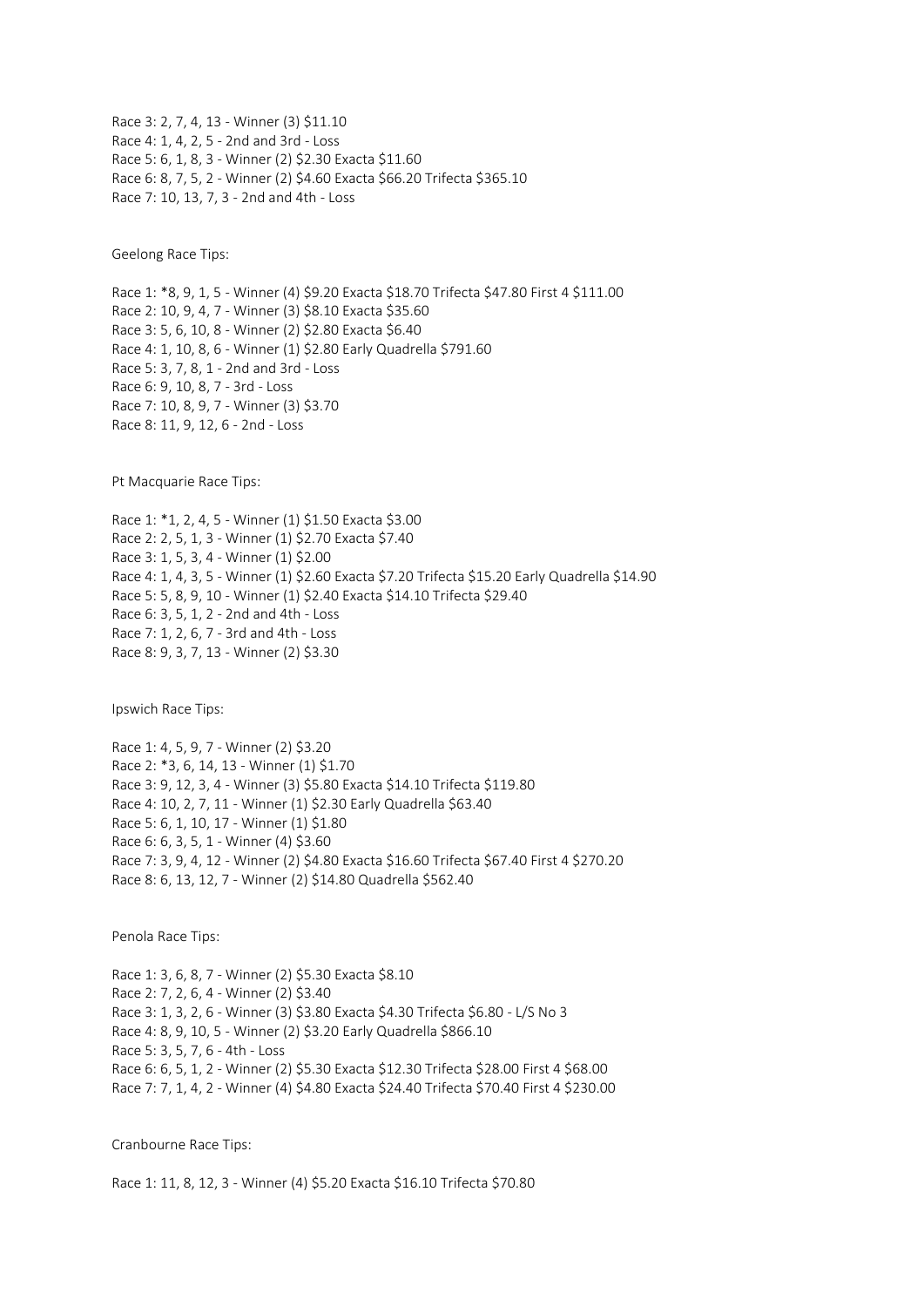Race 2: 1, 5, 7, 4 - Winner (1) \$1.50 Exacta \$2.10 Trifecta \$5.80 Race 3: 3, 10, 7, 11 - Winner (4) \$8.80 Race 4: 2, 7, 3, 6 - Winner (1) \$1.70 Early Quadrella \$279.00 Race 5: 3, 6, 2, 1 - 4th - Loss Race 6: 7, 2, 11, 6 - 2nd and 4th - Loss Race 7: 11, 8, 4, 6 - Winner (4) \$4.50 Exacta \$21.60 Race 8: 2, 8, 13, 7 - Winner (2) \$3.30

Fridays May 11th 2018 Horse Racing Tips:

The results are in...

Friday The Final Statistics.

1. Top Selection strike rate at 27% out of 55 races.

2. Top 2 Selections strike rate at 49% out of 55 races.

+ Total Top 2 Selection winners = 27 out of 55 races.

3. Exacta strike rate at 45% out of 55 races.

+ Total Exacta winners = 25 out of 55 races.

Dividends:

- + Best Top Selection win dividend: \$4.60
- + Best Top 2 Selection win dividend: \$8.50
- + Best tipped Exacta dividend: \$73.30
- + Best tipped Trifecta dividend: \$328.30
- + Best tipped First 4 dividend: \$705.00
- + Best tipped Quadrella dividend: \$982.60

The Day In Summary: So let's have a look at the numbers for this Fridays racing with 55 races covered. For the Exotics there were 25 Exacta's in total which is a strike rate of 45% with the biggest one paying out at \$73.30 with the best tipped Trifecta paying out at \$328.30 and the best tipped First 4 paid out at \$705.00. For Win Bets the best priced Top Selection winner was at \$4.60 with the strike rate for the Top Selection sitting at 27% with the strike rate for the Top 2 Selections sitting at a respectable 49% of all races run. With Quadrella's the best today was a main one at Albany and it paid out at \$982.60. And so that wraps up this Fridays racing.

- The Top 5 Suggested Bets below are the best bets of the day I think are of the best value and they are put there with the absolute clear intention that they will win, but if this happens or not is up to the laws of chance and the elements of luck & fate.

1. Special Suggested Bets Of The Day:

Geelong Race 1 Multi Exacta:

10, 3 / 10, 3, 11, 5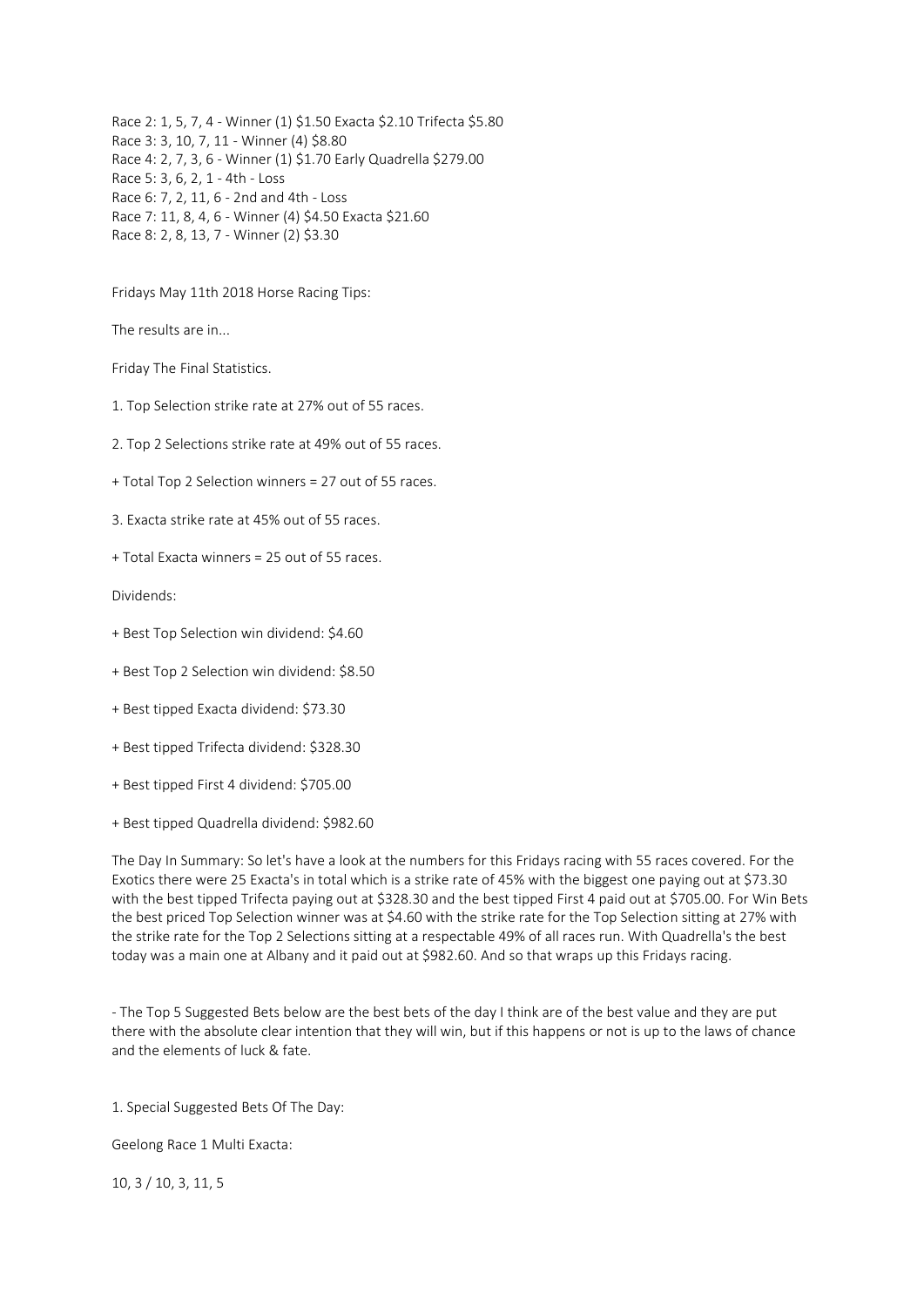So its 10 and 3 for 1st and 10, 3, 11, 5 for 2nd.

Total Cost: \$12 buys a 200% share of the dividend.

Final Result - A win and paid out at \$18.80 for 200%

2. Where The Money Is: Those runners which stand out as being well supported early.

Nothing to report today.

3. Best Longshot's Of The Day:

Nothing to report today.

4. Best Multi Bet Of The Day:

All bets are for the PLACE.

Scone Race 5 No 8 | Race 7 No 8 | Race 8 No 1

Suggested Bet: \$10

5. Best Quaddie Of The Day:

Ipswich Quadrella:

Race 5: 2, 4, 7, 5 Race 6: 8, 6, 2, 7 Race 7: 2, 15, 10, 3 Race 8: 2, 12, 3, 8

Total Cost: \$13 buys a 5% share of the dividend.

Fridays Predicted Betting Outlook:

Ipswich and in the 1st 4 races the early betting money is really low but the favorites look the best option here but take completely on trust with Ipswich races 5 onward's the early money is just OK but as a theme for the day check the results for any betting patterns which may occur and go from there with a certain degree of caution advised for this meeting. Scone and the early money interest in the 1st 4 races is low so again show some caution and take on trust with Scone races 5 onward's the money is really good so have plenty of optimism for the selections in these races but as always watch the results and go from there. Coffs Harbour and once again today the early money in the 1st 3 races is low so use caution with Coffs Harbour races 4 onward's the early betting money and betting interest is low so use caution with this meeting and as always hopeful for the best but not that keen. Geelong and once again today there is little betting interest early with the 1st 4 races so once again use caution when betting these early races with Geelong races 5 onward's again the early betting interest is low so some caution is advised for this meeting today which is unusual to say the least for a Victorian meeting. Naracoorte and as is the general theme for this Friday there is virtually no early betting interest in the 1st 4 races so once again today back on trust with Naracoorte races 5 onward's once again the early betting interest is low so take on trust as well. Albany and once again today there is little early betting action to report but even so I can say that I do predict a lot of short priced winners should really be saluting. And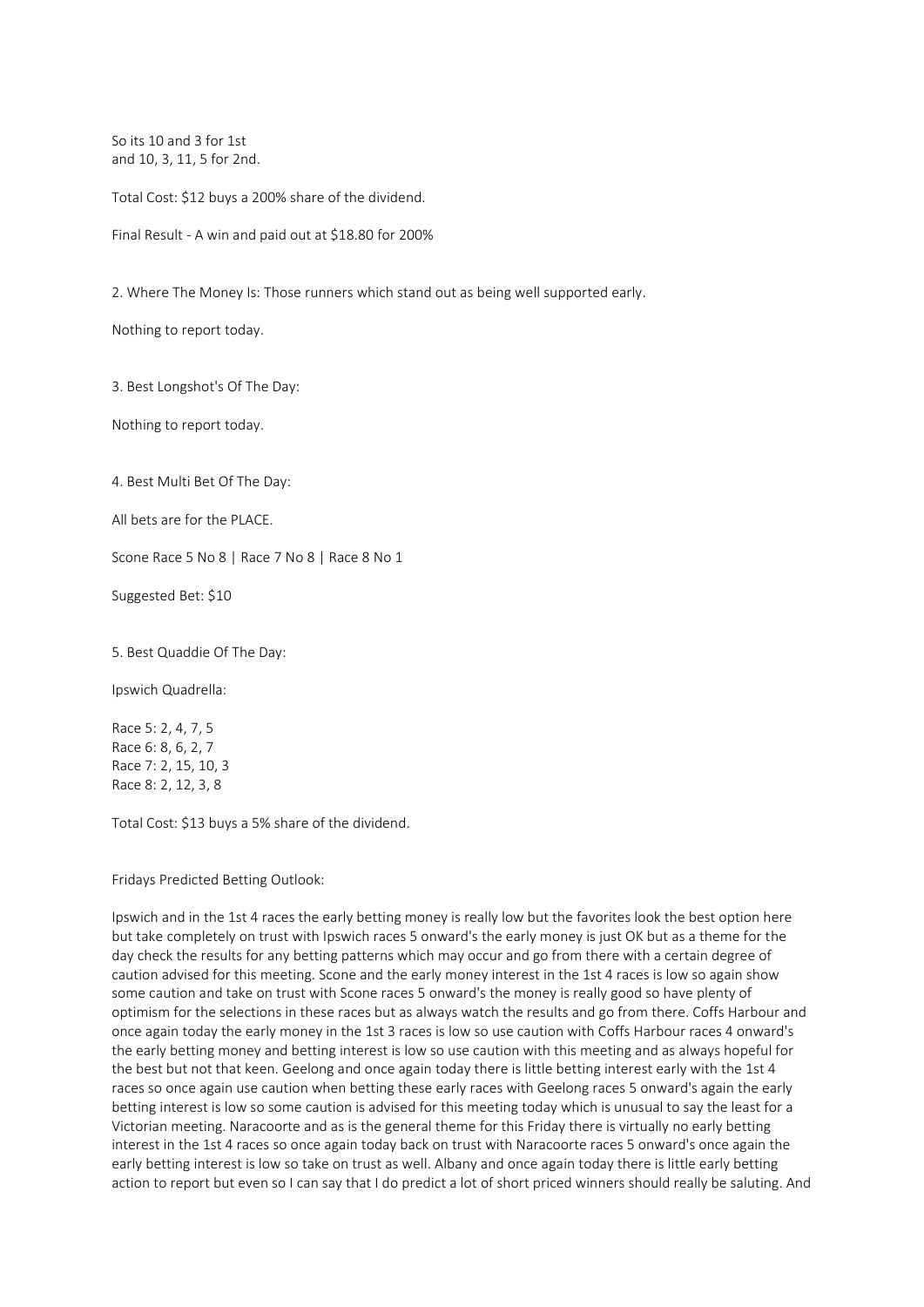finally Cranbourne and the early betting interest is good and I can see punters think that there is not going to be that many surprises tonight and I am hoping they are right so will be watching with keen optimism and touch wood for luck.

Today's Race Tips:

Ipswich Race Tips:

Race 1: 6, 2, 4, 3 - Winner (2) \$8.10 Exacta \$46.00 Trifecta \$126.50 First 4 \$705.00 Race 2: 3, 11, 5, 8 - Winner (4) \$10.70 Exacta \$31.30 Race 3: 15, 14, 2, 1 - 2nd, 3rd and 4th - Loss Race 4: 2, 3, 10, 1 - Winner (1) \$3.20 Exacta \$31.70 Race 5: 2, 4, 7, 5 - 2nd and 3rd - Loss Race 6: 8, 6, 2, 7 - 2nd and 3rd - Loss Race 7: 2, 15, 10, 3 - 2nd and 4th - Loss Race 8: 2, 12, 3, 8 - Winner (1) \$3.00

Geelong Race Tips:

Race 1: 10, 3, 11, 5 - Winner (1) \$2.00 Exacta \$9.40 Trifecta \$55.20 Race 2: 3, 7, 5, 1 - 3rd and 4th - Loss Race 3: 4, 6, 9, 7 - Winner (2) \$1.90 Exacta \$8.20 Race 4: 3, 2, 9, 4 - Winner (1) \$1.60 Exacta \$3.70 Trifecta \$11.00 First 4 \$17.00 Race 5: 6, 2, 10, 1 - Winner (3) \$3.60 Exacta \$21.40 Race 6: 3, 4, 5, 11 - Winner (3) \$4.80 Race 7: 5, 6, 9, 8 - Winner (2) \$3.00 Exacta \$17.00 Trifecta \$26.30 First 4 \$58.00 Race 8: 6, 8, 7, 10 - Winner (4) \$3.80 Exacta \$16.60 Trifecta \$34.40 Quadrella \$337.80

Coffs Harbour Race Tips:

Race 1: 8, 11, 2, 4 - 3rd and 4th - Loss Race 2: 13, 4, 12, 2 - Winner (3) \$7.90 Race 3: 5, 2, 12, 11 - Winner (1) \$2.80 Exacta \$5.30 Race 4: 13, 10, 12, 8 - 2nd, 3rd and 4th - Loss Race 5: 5, 2, 8, 7 - Winner (4) \$7.70 Race 6: 1, 14, 6, 8 - 2nd, 3rd and 4th - Loss Race 7: 5, 2, 13, 3 - Winner (1) \$3.40 Race 8: 3, 12, 8, 9 - Winner (1) \$2.60

Scone Race Tips:

Race 1: 9, 3, 7, 6 - Winner (3) \$10.60 Race 2: 7, 4, 8, 9 - Winner (2) \$1.70 Race 3: 1, 6, 3, 7 - Winner (3) \$3.60 Exacta \$24.10 Trifecta \$52.20 Race 4: 8, 2, 7, 1 - 2nd - Loss Race 5: 8, 10, 4, 11 - Winner (2) \$5.30 Exacta \$73.30 Trifecta \$328.30 Race 6: 1, 2, 4, 7 - Winner (1) \$2.50 Race 7: 8, 4, 1, 14 - Winner (1) \$4.60 Exacta \$37.50 Race 8: 1, 14, 13, 16 - Winner (1) \$2.60 Quadrella \$242.10

Naracoorte Race Tips: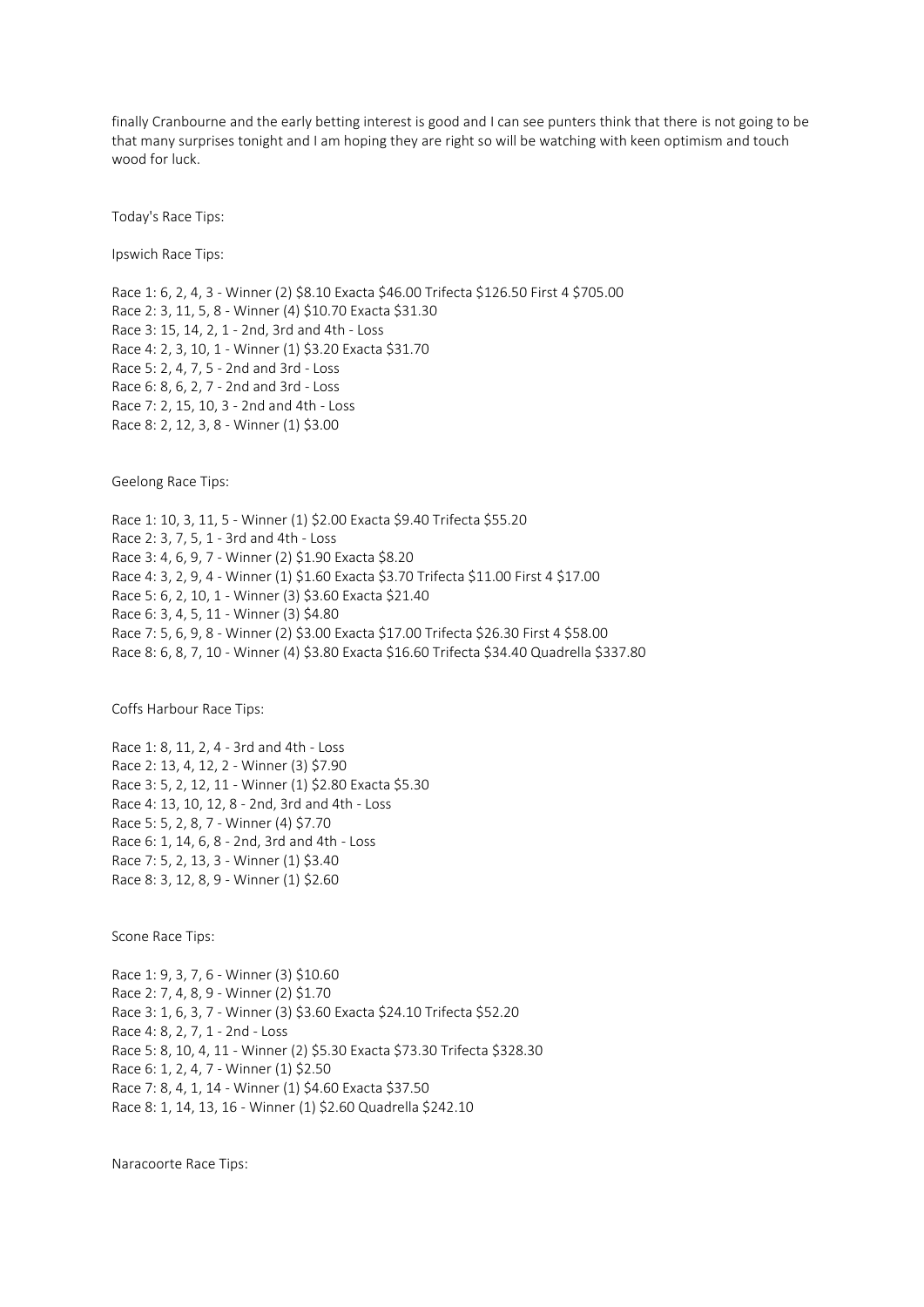Race 1: 5, 2, 3, 4 - Winner (1) \$2.20 Exacta \$17.60 Trifecta \$34.10 Race 2: 3, 2, 5, 1 - Winner (1) \$2.30 Exacta \$7.60 Trifecta \$12.60 Race 3: 1, 3, 2, 9 - Winner (2) \$8.50 Exacta \$28.60 Race 4: 4, 10, 6, 3 - Winner (1) \$3.00 Early Quadrella \$222.30 Race 5: 6, 15, 5, 7 - 4th - Loss Race 6: 3, 2, 1, 11 - Winner (2) \$5.90 Race 7: 7, 5, 9, 1 - 2nd - Loss Race 8: 4, 3, 1, 2 - Winner (2) \$2.70 Exacta \$7.70 Trifecta \$45.10

Albany Race Tips:

Race 1: 3, 2, 4, 1 - Winner (2) \$3.10 Exacta \$32.30 Race 2: 5, 6, 3, 4 - Winner (2) \$4.60 Exacta \$21.90 Race 3: 1, 5, 2, 3 - Winner (2) \$3.10 Exacta \$30.20 Trifecta \$82.10 Race 4: 2, 5, 7, 8 - Winner (3) \$4.30 Early Quadrella \$529.00 Race 5: 9, 2, 3, 4 - Winner (4) \$3.80 Exacta \$18.00 Race 6: 2, 4, 6, 7 - Winner (1) \$2.20 Exacta \$8.30 Trifecta \$75.20 First 4 \$297.40 Race 7: 4, 5, 7, 11 - Winner (3) \$6.50 Quadrella \$982.60

Cranbourne Race Tips:

```
Race 1: 10, 4, 9, 15 - Winner (1) $3.00 Exacta $10.70
Race 2: 6, 11, 12, 5 - 2nd and 3rd - Loss
Race 3: 1, 4, 7, 5 - Winner (4) $13.70 Exacta $51.40
Race 4: 3, 5, 11, 7 - 2nd and 4th - Loss
Race 5: 10, 2, 12, 9 - 2nd, 3rd and 4th - Loss
Race 6: 6, 13, 7, 9 - 2nd, 3rd and 4th - Loss
Race 7: 4, 2, 10, 7 - Winner (2) $1.70 Exacta $20.50
Race 8: 13, 5, 8, 10 - 2nd and 3rd - Loss
```
Fridays May 4th 2018 Horse Racing Tips:

The results are in...

Friday The Final Statistics.

1. Top Selection strike rate at 37% out of 38 races.

2. Top 2 Selections strike rate at 42% out of 38 races.

+ Total Top 2 Selection winners = 16 out of 38 races.

3. Exacta strike rate at 39% out of 38 races.

+ Total Exacta winners = 15 out of 38 races.

Dividends:

- + Best Top Selection win dividend: \$4.00
- + Best Top 2 Selection win dividend: \$4.00
- + Best tipped Exacta dividend: \$101.20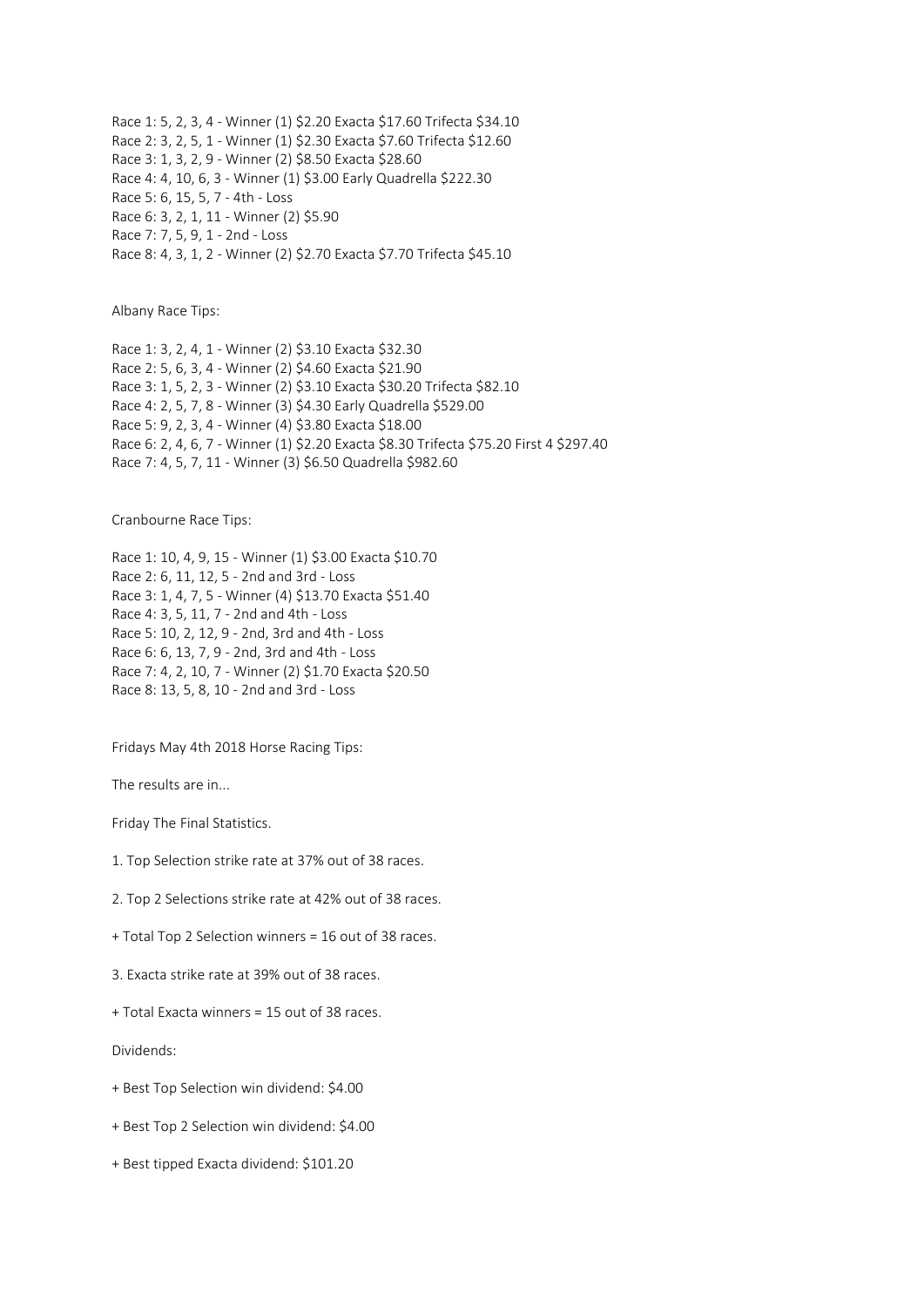+ Best tipped Trifecta dividend: \$227.10

+ Best tipped First 4 dividend: \$377.80

+ Best tipped Quadrella dividend: \$139.50

The Day In Summary: So let's have a look at the numbers for this Fridays racing with 38 races covered. For the Exotics there were 15 Exacta's in total which is a strike rate of 39% with the biggest one paying out at \$101.20 with the best tipped Trifecta paying out at \$227.10 and the best tipped First 4 paid out at \$377.80. For Win Bets the best priced Top Selection winner was at \$4.00 with the strike rate for the Top Selection sitting at 37% with the strike rate for the Top 2 Selections sitting at a respectable 42% of all races run. With Quadrella's the best today was a main one at Albany and it paid out at \$139.50. And so that wraps up this Fridays racing.

- The Top 5 Suggested Bets below are the best bets of the day I think are of the best value and they are put there with the absolute clear intention that they will win, but if this happens or not is up to the laws of chance and the elements of luck & fate.

1. Special Suggested Bets Of The Day:

Wagga Race 5 Banker Exacta:

7 / 1, 10, 8

So its 7 for 1st and 1, 10, 8 for 2nd.

Total Cost: \$12 buys a 400% share of the dividend.

2. Where The Money Is: Those runners which stand out as being well supported early.

Wagga Race 4 No 17 Delivered at \$8.00 and yes there is interest in this one which might be worth a closer look today.

3. Best Longshot's Of The Day:

Bendigo Race 3 No 8 Just Like Serena at \$10.00 and there is early betting support for this one at the odds so may be worth a small eachway bet and will hopefully atone itself well today.

4. Best Multi Bet Of The Day:

All bets are for the PLACE.

Wagga Race 6 No 1 | Race 7 No 2 | Race 8 No 7

Suggested Bet: \$10

5. Best Quaddie Of The Day:

Bendigo Quadrella:

Race 5: 5, 8, 3, 1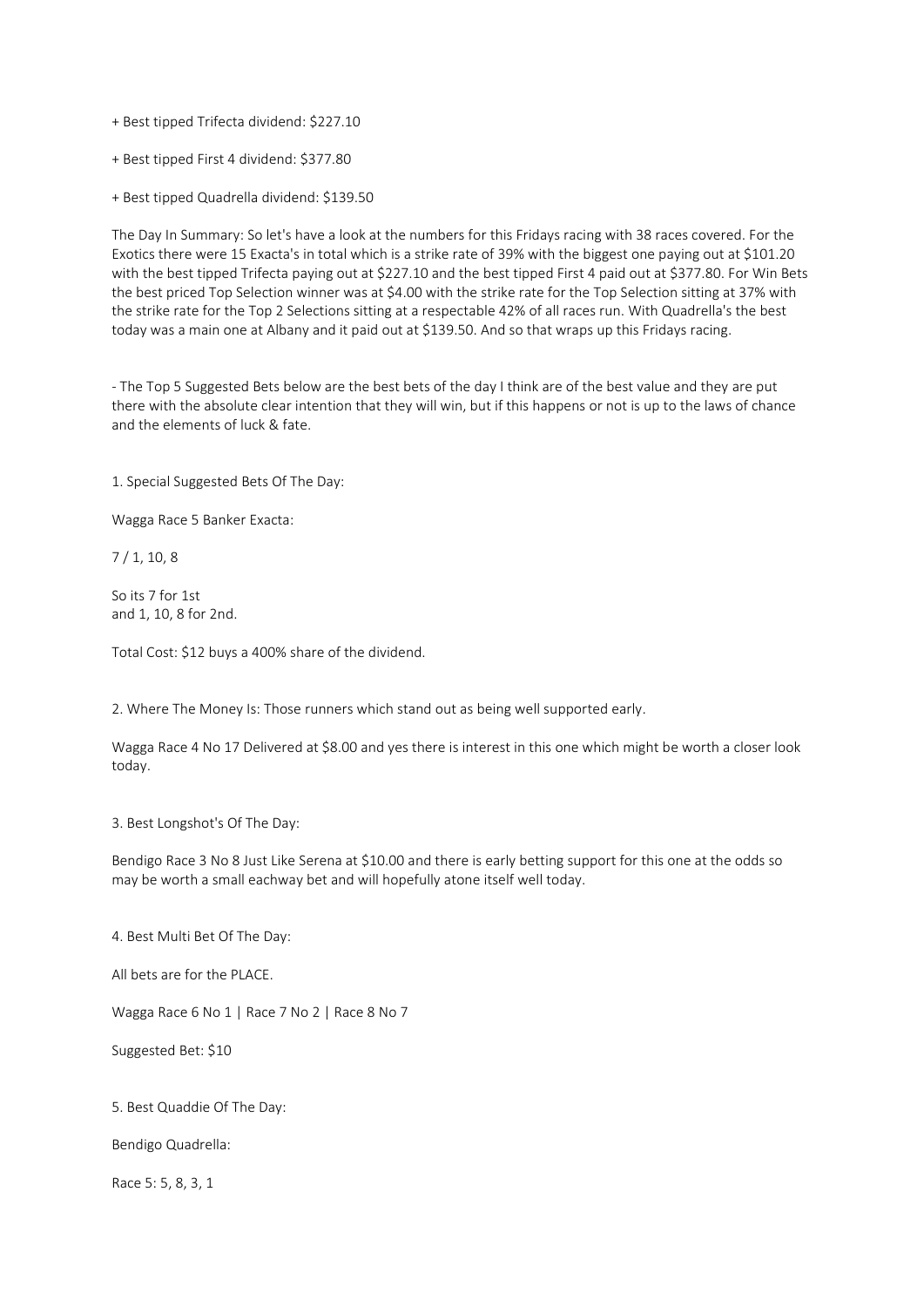Race 6: 4, 8, 10, 6 Race 7: 3, 15, 12, 5 Race 8: 10, 13, 6, 2

Total Cost: \$13 buys a 5% share of the dividend.

Fridays Predicted Betting Outlook:

Musswellbrook & Wagga and although the early betting money is light there does look to be potential value within today's cards that's if the cards fall in the right order and hopefully they will so there is plenty of potential but as always keep your eyes on the results to see if any betting patterns emerge. Bendigo and the early money is very good and I have good hopes for this meeting with a solid mix of favorites that really should win and value runners with valid chances of success so very hopeful of a good outcome here today. Albany and the early money is virtually zero but on paper this meeting is really leaning towards it being a favorites day so quite possibly this meeting will turn out great for win bettors and fingers are crossed for luck. And finally the Sunshine Coast and the early money is good and once again there is potential to be found with this meeting but as always watch the results but I feel you can bet this meeting with a little optimistic confidence.

Today's Race Tips:

Muswellbrook Race Tips:

Race 1: 1, 2, 4, 3 - Winner (1) \$2.00 Exacta \$3.60 Race 2: 1, 3, 2, 6 - Winner (3) \$5.00 Exacta \$10.10 Trifecta \$32.70 Race 3: 7, 6, 11, 10 - 2nd and 3rd - Loss Race 4: 2, 7, 3, 6 - Winner (3) \$2.40 Race 5: 1, 2, 3, 4 - Winner (3) \$5.60 Exacta \$14.80 Trifecta \$43.20 Race 6: 7, 1, 6, 3 - 2nd, 3rd and 4th - Loss Race 7: 13, 3, 10, 14 - 3rd and 4th - Loss Race 8: 3, 8, 6, 7 - Winner (1) \$2.90

Wagga Race Tips:

Race 1: 13, 11, 7, 14 - Winner (1) \$2.10 Exacta \$7.10 Trifecta \$12.10 Race 2: 3, 5, 16, 13 - Winner (1) \$4.00 Race 3: 2, 5, 7, 3 - Winner (1) \$2.90 Race 4: 17, 11, 12, 3 - Winner (2) \$2.80 Early Quadrella \$72.90 Race 5: 7, 1, 10, 8 - 2nd - Loss Race 6: 1, 8, 5, 7 - Winner (3) \$7.00 Exacta \$32.50 Race 7: 2, 1, 3, 5 - Winner (1) \$1.50 Exacta \$5.20 Trifecta \$19.40 Race 8: 7, 9, 11, 6 - 4th - Loss

Bendigo Race Tips:

Race 1: 11, 7, 3, 10 - Winner (3) \$6.90 Exacta \$79.10 Trifecta \$227.10 Race 2: 7, 4, 6, 10 - Winner (4) \$10.80 Exacta \$40.90 Trifecta \$158.70 First 4 \$377.80 Race 3: 8, 6, 5, 12 - 3rd and 4th - Loss Race 4: 12, 7, 4, 3 - Winner (1) \$2.80 Race 5: 5, 8, 3, 1 - 3rd - Loss Race 6: 4, 8, 10, 6 - Winner (1) \$1.50 Race 7: 3, 15, 12, 5 - Winner (4) \$9.50 Exacta \$55.80 Race 8: 10, 13, 6, 2 - Winner (3) \$2.50 Exacta \$8.30 Trifecta \$26.50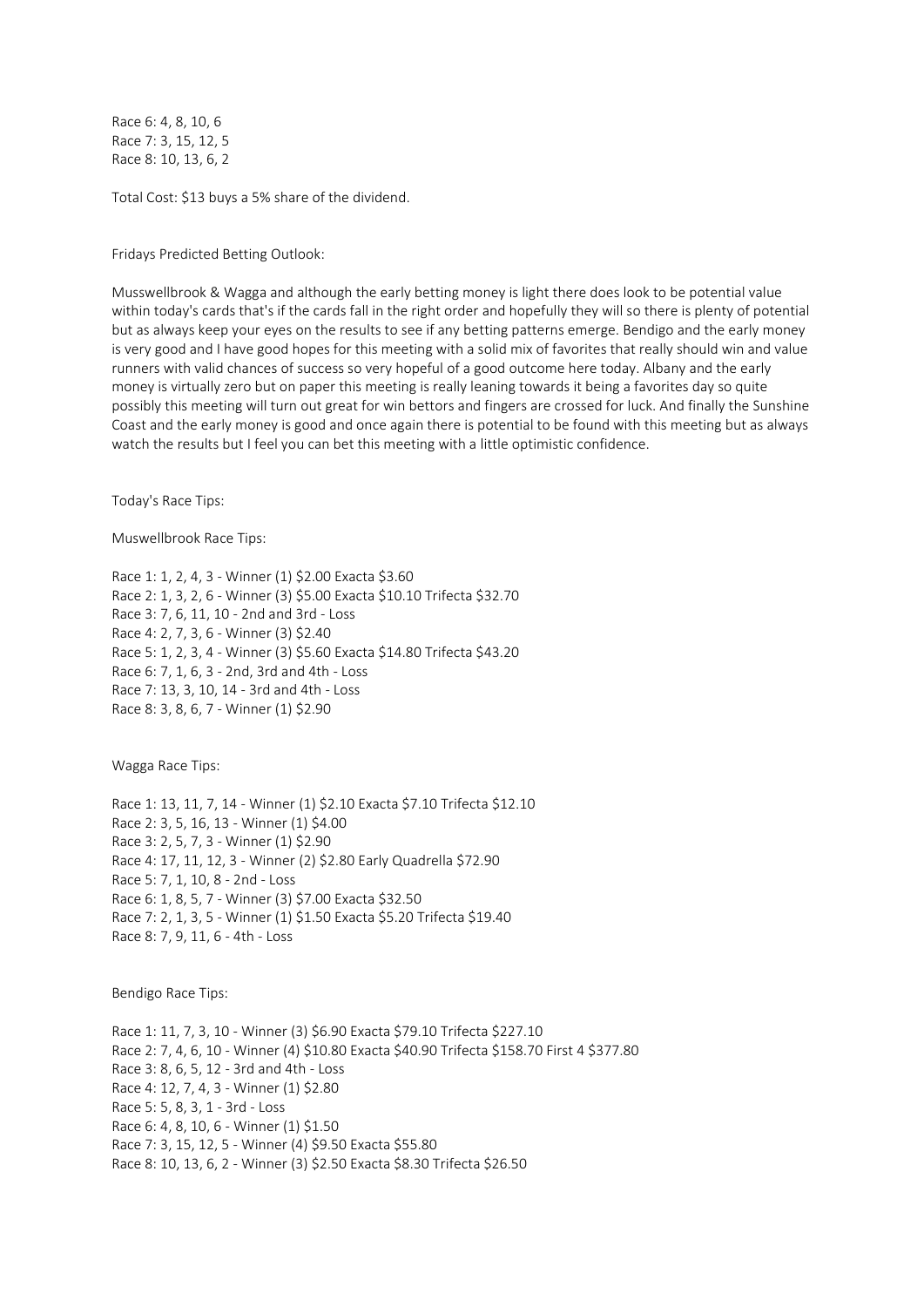Albany Race Tips:

Race 1: 3, 4, 6, 2 - Winner (1) \$1.60 Race 2: 1, 8, 4, 7 - 2nd and 3rd - Loss Race 3: 6, 5, 2, 9 - Winner (4) \$11.70 Exacta \$101.20 Race 4: 2, 1, 5, 3 - Winner (2) \$3.90 Race 5: 4, 3, 8, 7 - Winner (1) \$2.80 Exacta \$23.80 Trifecta \$52.30 First 4 \$220.20 Race 6: 1, 5, 4, 2 - Winner (3) \$5.50 Exacta \$9.90 Race 7: 1, 4, 6, 10 - Winner (1) \$2.30 Exacta \$17.20 Quadrella \$139.50

Sunshine Coast Race Tips:

Race 1: 1, 3, 4, 7 - Winner (1) \$1.80 Race 2: 5, 1, 2, 3 - 4th - Loss Race 3: 5, 7, 2, 3 - 2nd - Loss Race 4: 6, 15, 16, 1 - 2nd - Loss Race 5: 1, 13, 12, 15 - Winner (1) \$3.10 Race 6: 3, 5, 12, 4 - Winner (1) \$3.00 Race 7: 2, 4, 9, 5 - Winner (3) \$7.80 Exacta \$25.90 Trifecta \$110.70

Fridays April 27th 2018 Horse Racing Tips:

The results are in...

Friday The Final Statistics.

1. Top Selection strike rate at 36% out of 50 races.

2. Top 2 Selections strike rate at 52% out of 50 races.

+ Total Top 2 Selection winners = 26 out of 50 races.

3. Exacta strike rate at 38% out of 50 races.

+ Total Exacta winners = 19 out of 50 races.

Dividends:

- + Best Top Selection win dividend: \$4.00
- + Best Top 2 Selection win dividend: \$6.90
- + Best tipped Exacta dividend: \$102.40
- + Best tipped Trifecta dividend: \$469.90
- + Best tipped First 4 dividend: \$402.80
- + Best tipped Quadrella dividend: \$2289.50

The Day In Summary: So let's have a look at the numbers for this Fridays racing with 50 races covered. For the Exotics there were 19 Exacta's in total which is a strike rate of 38% with the biggest one paying out at \$102.40 with the best tipped Trifecta paying out at \$469.90 and the best tipped First 4 paid out at \$402.80. For Win Bets the best priced Top Selection winner was at \$4.00 with the strike rate for the Top Selection sitting at 36% with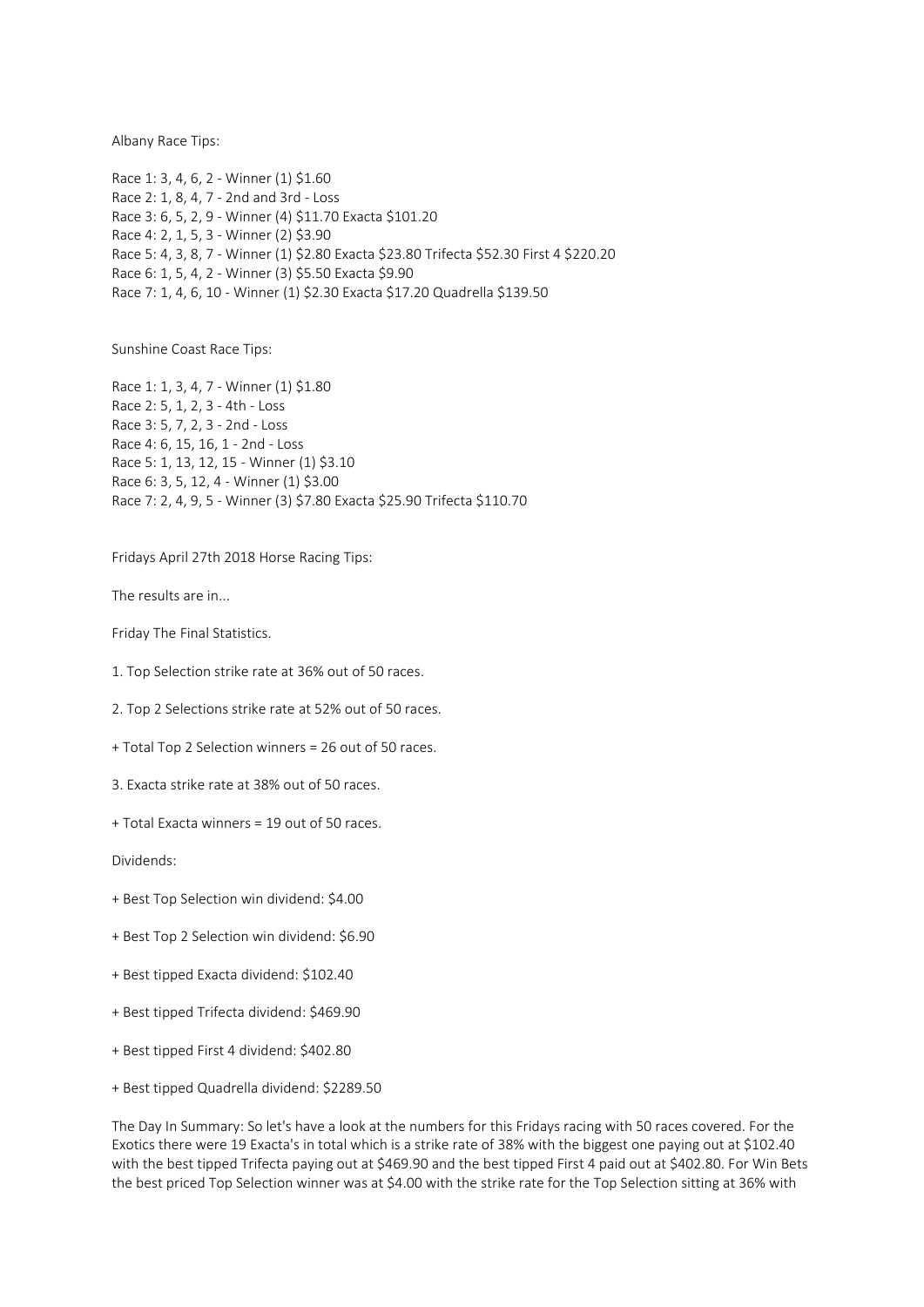the strike rate for the Top 2 Selections sitting at a respectable 52% of all races run. With Quadrella's the best today was a main one at Dubbo and it paid out at \$2289.50. And so that wraps up this Fridays racing.

- The Top 5 Suggested Bets below are the best bets of the day I think are of the best value and they are put there with the absolute clear intention that they will win, but if this happens or not is up to the laws of chance and the elements of luck & fate.

1. Special Suggested Bets Of The Day:

Benalla Race 1 Banker Exacta:

6 / 8, 10, 5

So its 6 for 1st and 8, 10, 5 for 2nd.

Total Cost: \$12 buys a 400% share of the dividend.

Final Result - A win and paid out at \$28.80 for 400%

2. Where The Money Is: Those runners which stand out as being well supported early.

Dubbo Race 2 No 7 Olivia's Girl at \$10.00 and although there is not a huge amount of early money for this one there is enough to bring it under some attention so it might be worth an eachway gamble at the odds in an open type of race.

3. Best Longshot's Of The Day:

Coffs Harbour Race 1 No 2 Polly A Dor at \$67.00 and someone has had around \$700 eachway on this one early and it is 1st up from a spell today so might be worth a small eachway gamble but be advised it is only a 7 horse field so the place will only pay on the 1st 2 placegetters. This might be nothing or it might be something but I can only report on what I see and hopefully something good may come out of this information.

Final Result - Backed into \$6.50 on the tote but finished 5th

4. Best Multi Bet Of The Day:

All bets are for the PLACE.

Benalla Race 5 No 11 | Race 8 No 11 | Race 9 No 5

Suggested Bet: \$10

5. Best Quaddie Of The Day:

Benalla Quadrella:

Race 6: 1, 2, 3, 4 Race 7: 2, 9, 5, 7 Race 8: 11, 10, 5, 6 Race 9: 5, 8, 10, 6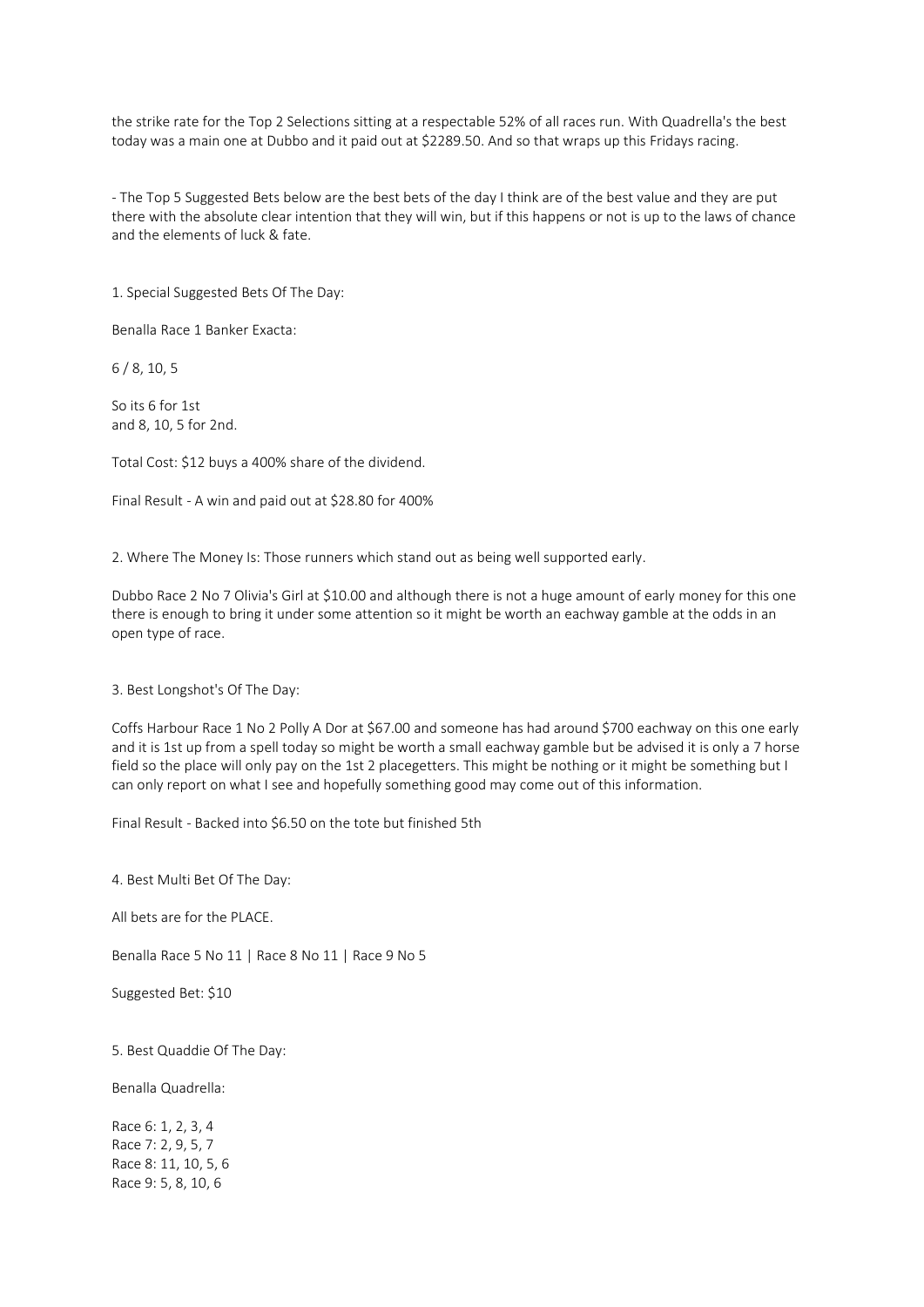Total Cost: \$13 buys a 5% share of the dividend.

Final Result - A win and paid out at \$929.80 for 100%

Fridays Predicted Betting Outlook: Coffs Harbour and the early money is a bit limited so keep and eye on the results so see if any betting patterns occur but overall treat this meeting with some careful caution but as always I am hopeful for the best. Dubbo and the early money is not that great at all so use a little caution as a guide to this meeting and watch the results carefully so overall I view this meeting with cautious but wise optimism. Benalla and the early betting money is reasonably good and I am happy with today's selections for this meeting and expect some good results with just a little luck as always required. Pinajarra and there is virtually no early money around so watch the results and go forward from there with mixed caution required. Sunshine Coast and the early money is just OK but not what I thought it would be so once again watch the results and go from there. And finally Cranbourne and the early money is solid and expecting few surprises tonight touch wood for the right kind of luck.

Today's Race Tips:

Coffs Harbour Race Tips:

Race 1: 5, 2, 6, 8 - 2nd and 4th - Loss Race 2: 1, 2, 3, 7 - Winner (1) \$1.90 Race 3: 3, 1, 9, 2 - Winner (2) \$2.50 Exacta \$18.60 Trifecta \$71.80 Race 4: 1, 6, 10, 14 - 3rd - Loss Race 5: 4, 12, 7, 3 - Winner (1) \$3.60 Race 6: 16, 13, 8, 6 - Winner (1) \$2.20 Exacta \$11.10 Race 7: 10, 1, 8, 13 - Winner (4) \$4.00 Exacta \$32.10 Trifecta \$469.90 Race 8: 6, 15, 4, 5 - Winner (2) \$6.90 Exacta \$50.40 Quadrella \$498.20

Benalla Race Tips:

Race 1: 6, 8, 10, 5 - Winner (1) \$1.70 Exacta \$7.20 Race 2: 7, 9, 5, 2 - Winner (2) \$5.50 Race 3: 7, 11, 1, 8 - 2nd and 4th - Loss Race 4: 4, 2, 5, 8 - 2nd, 3rd and 4th - Loss Race 5: 11, 9, 7, 6 - Winner (3) \$5.10 Race 6: 1, 2, 3, 4 - Winner (3) \$4.50 Exacta \$18.60 Trifecta \$36.20 First 4 \$122.80 Race 7: 2, 9, 5, 7 - Winner (1) \$4.00 Race 8: 11, 10, 5, 6 - Winner (3) \$9.90 Exacta \$102.40 Race 9: 5, 8, 10, 6 - Winner (1) \$4.00 Exacta \$25.90 Trifecta \$114.60 Quadrella \$929.80

Dubbo Race Tips:

Race 1: 1, 3, 8, 9 - Winner (2) \$3.20 Race 2: 7, 1, 9, 5 - Winner (2) \$2.90 Race 3: 8, 3, 4, 2 - Winner (3) \$2.90 Race 4: 12, 14, 10, 6 - 2nd and 3rd - Loss Race 5: 2, 3, 4, 6 - Winner (3) \$5.50 Exacta \$23.80 Trifecta \$146.20 Race 6: 11, 14, 3, 8 - Winner (3) \$6.70 Race 7: 5, 6, 7, 8 - Winner (4) \$8.50 Race 8: 3, 11, 7, 2 - Winner (4) \$5.20 Quadrella \$2289.50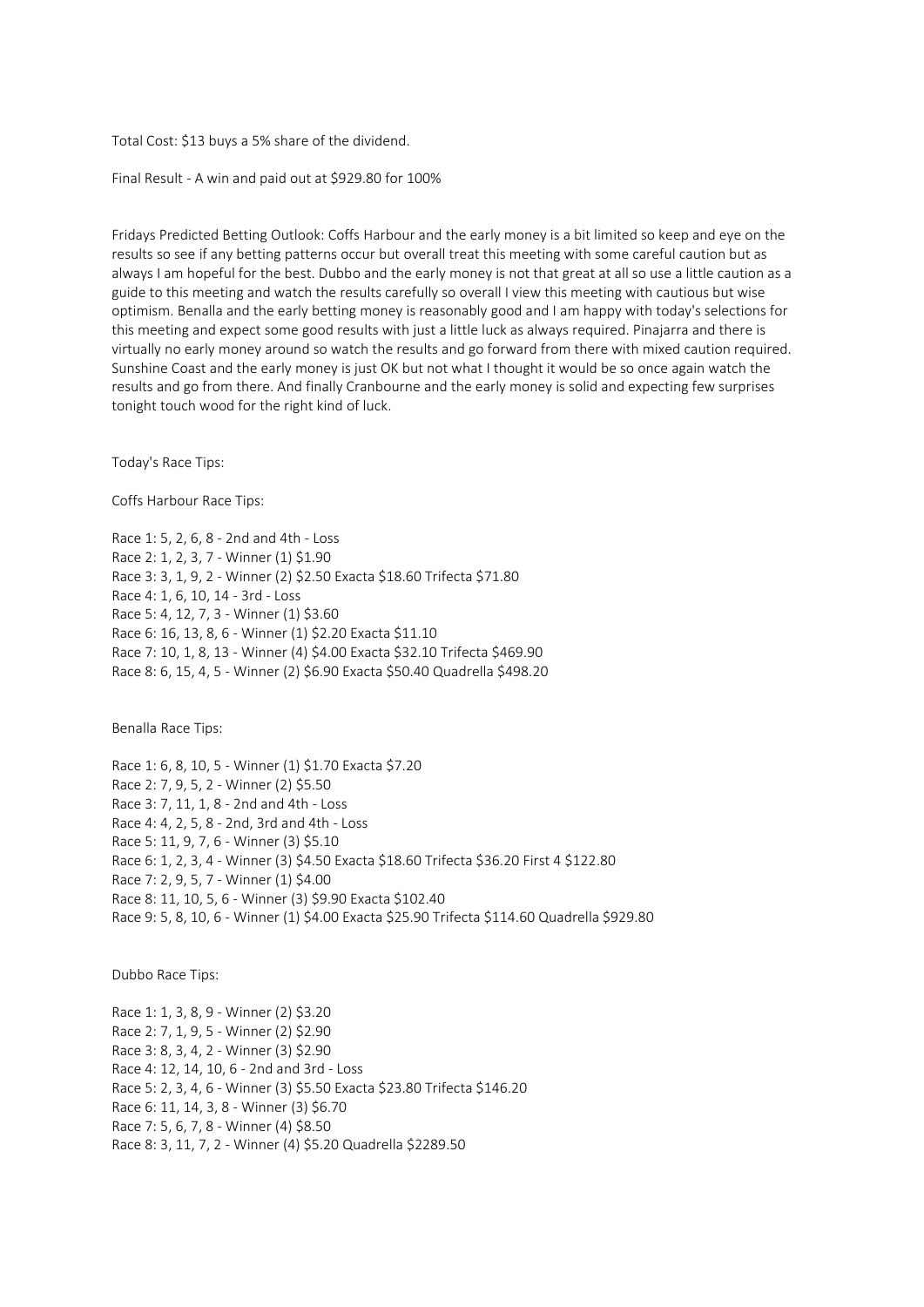Pinjarra Race Tips:

Race 1: 9, 1, 2, 3 - 3rd and 4th - Loss Race 2: 8, 6, 10, 3 - Winner (3) \$3.10 Exacta \$11.50 Race 3: 5, 11, 10, 7 - Winner (1) \$2.30 Race 4: 9, 8, 1, 10 - Winner (2) \$3.70 Race 5: 4, 5, 1, 3 - 2nd, 3rd and 4th - Loss Race 6: 1, 8, 6, 9 - Winner (1) \$2.00 Race 7: 4, 6, 1, 10 - Winner (1) \$3.20 Exacta \$19.60 Trifecta \$51.20 Race 8: 1, 3, 7, 9 - Winner (3) \$8.30 Exacta \$24.20 Trifecta \$146.40

Sunshine Coast Race Tips:

Race 1: 6, 10, 5, 16 - Winner (1) \$1.80 Exacta \$52.60 Trifecta \$220.20 Race 2: 11, 5, 15, 13 - Winner (1) \$1.70 Race 3: 1, 4, 6, 11 - Winner (1) \$1.80 Race 4: 14, 18, 5, 12 - Winner (3) \$4.00 Race 5: 3, 8, 4, 5 - 3rd - Loss Race 6: 7, 4, 5, 1 - Winner (1) \$2.40 Exacta \$4.30 Race 7: 1, 2, 5, 4 - Winner (1) \$3.50 Exacta \$18.20 Trifecta \$56.10 Race 8: 6, 5, 4, 14 - Winner (1) \$2.30 Race 9: 7, 11, 9, 14 - 2nd, 3rd and 4th - Loss

Cranbourne Race Tips:

Race 1: 4, 3, 5, 1 - 2nd and 3rd - Loss Race 2: 6, 4, 5, 8 - Winner (1) \$2.90 Exacta \$7.80 Trifecta \$76.90 First 4 \$402.80 Race 3: 6, 4, 2, 7 - Winner (2) \$2.40 Race 4: 8, 4, 5, 6 - Winner (2) \$2.70 Exacta \$13.30 Race 5: 6, 8, 1, 5 - 2nd and 3rd - Loss Race 6: 6, 2, 4, 5 - Winner (1) \$3.10 Exacta \$11.00 Trifecta \$48.50 Race 7: 3, 4, 1, 8 - Winner (1) \$2.40 Exacta \$12.80 Race 8: 9, 5, 7, 3 - 2nd and 4th - Loss

Fridays April 20th 2018 Horse Racing Tips:

The results are in...

Friday The Final Statistics.

1. Top Selection strike rate at 25% out of 40 races.

2. Top 2 Selections strike rate at 45% out of 40 races.

+ Total Top 2 Selection winners = 18 out of 40 races.

3. Exacta strike rate at 40% out of 40 races.

+ Total Exacta winners = 16 out of 40 races.

Dividends:

+ Best Top Selection win dividend: \$5.60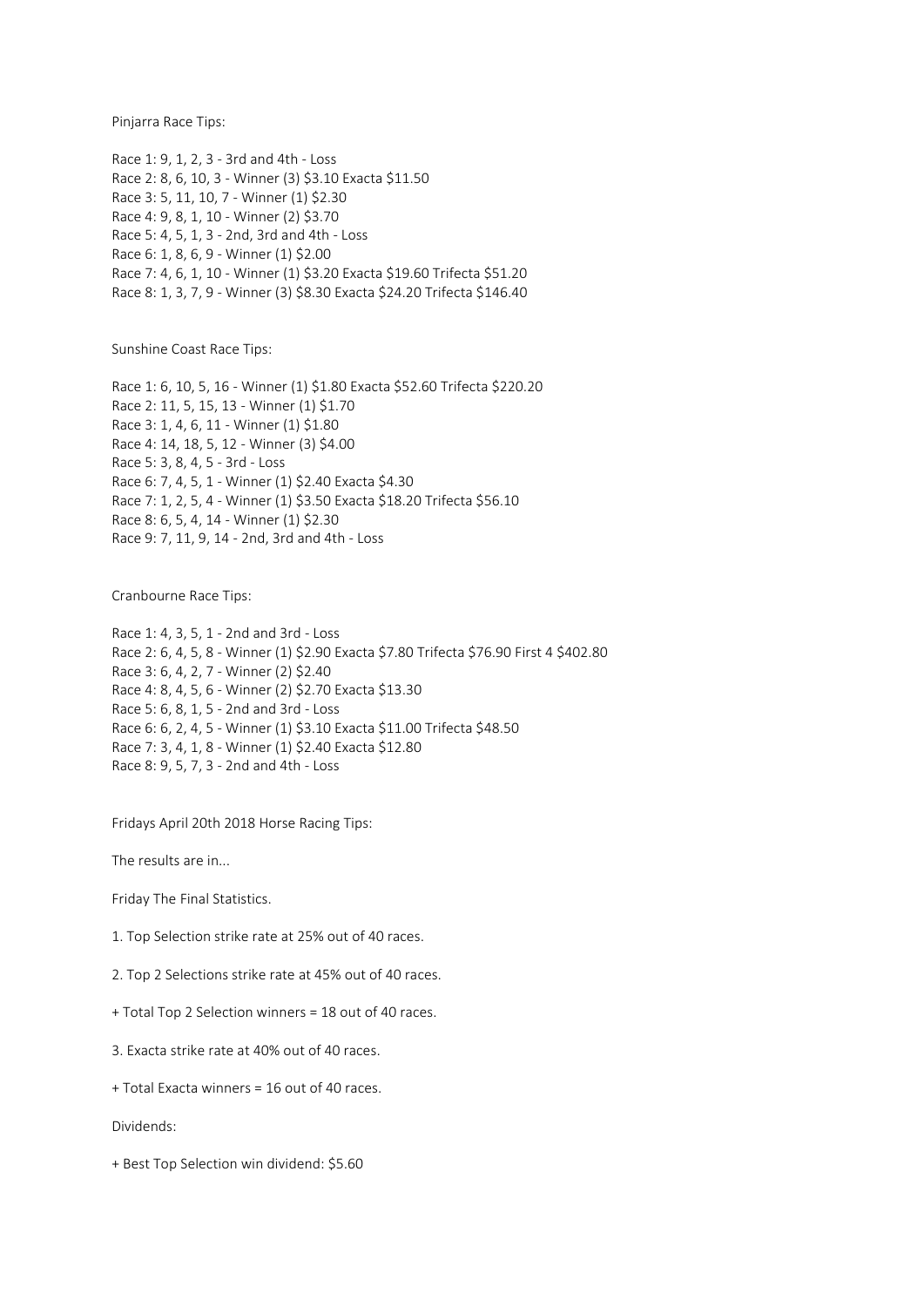+ Best Top 2 Selection win dividend: \$11.60

- + Best tipped Exacta dividend: \$71.90
- + Best tipped Trifecta dividend: \$114.20
- + Best tipped First 4 dividend: \$135.60
- + Best tipped Quadrella dividend: \$645.90

The Day In Summary: So let's have a look at the numbers for this Fridays racing with 40 races covered. For the Exotics there were 16 Exacta's in total which is a strike rate of 40% with the biggest one paying out at \$71.90 with the best tipped Trifecta paying out at \$114.20 and the best tipped First 4 paid out at \$135.60. For Win Bets the best priced Top Selection winner was at \$5.60 with the strike rate for the Top Selection sitting at 25% with the strike rate for the Top 2 Selections sitting at a respectable 45% of all races run. With Quadrella's the best today was a main one at Cranbourne and it paid out at \$645.90. And so that wraps up this Fridays racing.

- The Top 5 Suggested Bets below are the best bets of the day I think are of the best value and they are put there with the absolute clear intention that they will win, but if this happens or not is up to the laws of chance and the elements of luck & fate.

1. Special Suggested Bets Of The Day:

Gatton Race 3 Banker Exacta:

5 / 2, 6, 4

So its 5 for 1st and 2, 6, 4 for 2nd.

Total Cost: \$12 buys a 400% share of the dividend.

Gatton Race 5 Multi Exacta:

2, 1 / 2, 1, 7, 3

So its 2 and 1 for 1st and 2, 1, 7, 3 for 2nd.

Total Cost: \$12 buys a 200% share of the dividend.

2. Where The Money Is: Those runners which stand out as being well supported early.

Muswellbrook Race 8 No 2 Nadacheva at \$8.50 and there is noticeable support for this one early so I think it may well be worth a little watch today.

Final Result - Finished 3rd

3. Best Longshot's Of The Day:

Hamilton Race 8 No 9 Mister Will at \$13.00 and someone has a keen interest in this one early in betting so just might be worth a watch here in the last.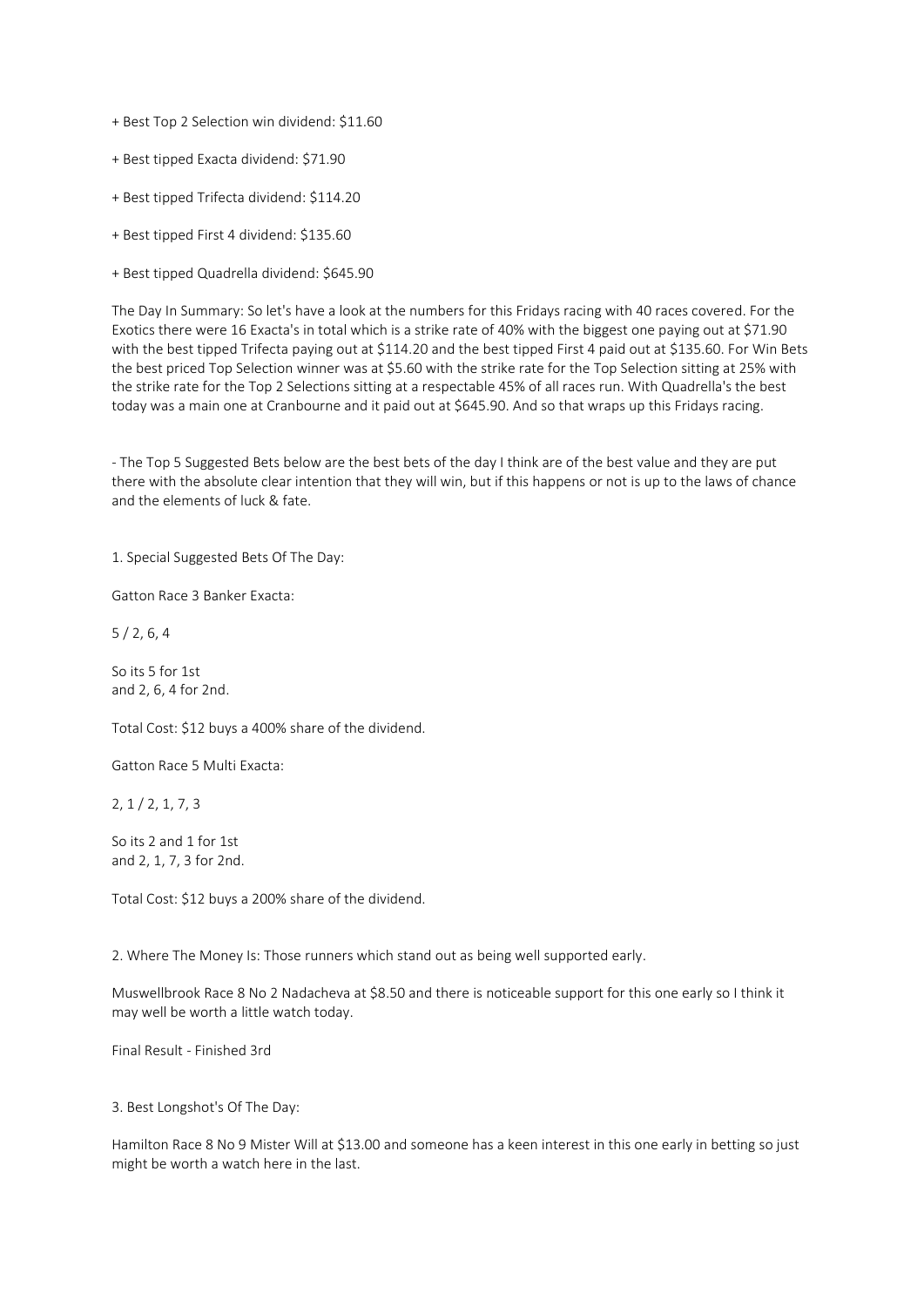Final Result - Finished 3rd

4. Best Multi Bet Of The Day:

All bets are for the PLACE.

Hamilton Race 4 No 6 | Race 6 No 2 | Race 7 No 4

Suggested Bet: \$10

Final Result - A winner and paid out at \$83.00 for \$10.00

5. Best Quaddie Of The Day:

Hamilton Quadrella:

Race 5: 2, 6, 4, 7 Race 6: 2, 7, 8, 3 Race 7: 4, 3, 2, 9 Race 8: 9, 6, 2, 3

Total Cost: \$13 buys a 5% share of the dividend.

Fridays Predicted Betting Outlook: Muswellbrook and I am happy with today's selections for this meeting and although there is not enormous amounts of money around early I think this meeting should run close to plan and my fingers are crossed for extra luck. Hamilton and the early money is OK and I would not expect too many upsets at this venue today the 1st 3 races are hurdles which provide some mixed interest and then after race 3 the action starts so watch the results and go from there. Canberra and there is never any early for this venue ever that I have seen but there are quite a few short priced runners competing that should really win but as always keep an eye on the results and move with a little caution. Gatton and again not a huge amount of early money around but what there is squarely is pointed at favored runners so watch the results and look for value in-between the lines. And finally Cranbourne and the early money is OK and its been a strange Friday so watch the results and see if any patterns emerge and then go from there that's the best advice I can give for tonight.

Today's Race Tips:

Canberra Race Tips:

Race 1: 2, 3, 1, 8 - Winner (1) \$1.60 - L/S No 1 Race 2: 3, 5, 1, 7 - Winner (3) \$3.70 Race 3: 1, 2, 9, 10 - Winner (2) \$4.00 Exacta \$71.90 Race 4: 5, 3, 10, 4 - 2nd, 3rd and 4th - Loss Race 5: 7, 9, 13, 14 - Winner (3) \$9.50 Race 6: 8, 10, 3, 9 - Winner (2) \$6.90 Race 7: 6, 15, 14, 11 - 3rd and 4th - Loss Race 8: 8, 13, 4, 14 - Winner (3) \$2.50

Muswellbrook Race Tips:

Race 1: 1, 10, 7, 4 - 2nd - Loss Race 2: 12, 3, 9, 15 - Winner (4) \$3.90 Exacta \$33.00 Race 3: 1, 2, 5, 7 - 2nd, 3rd and 4th - Loss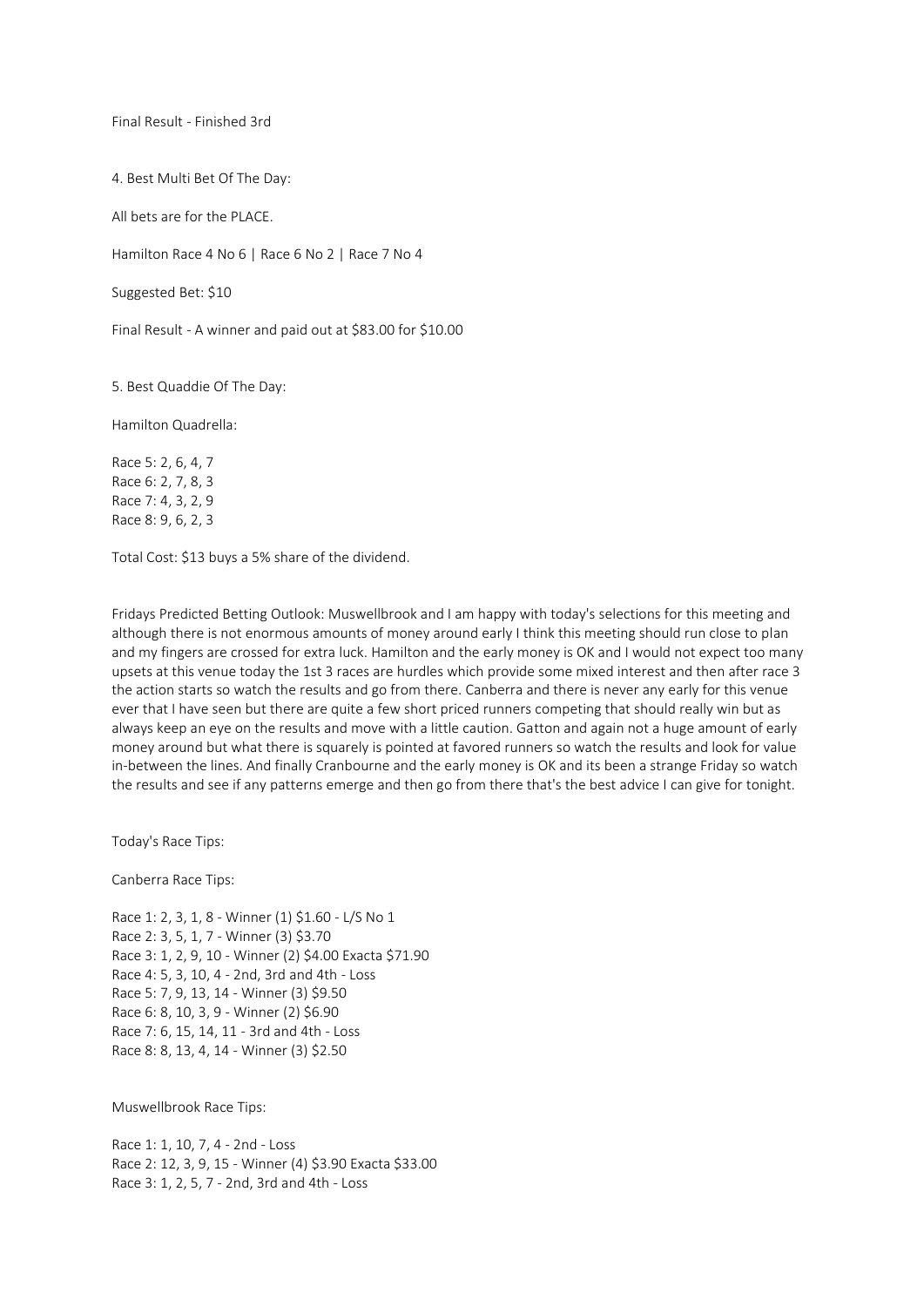Race 4: 2, 3, 4, 9 - 2nd, 3rd and 4th - Loss Race 5: 6, 3, 4, 1 - Winner (1) \$3.00 Exacta \$27.70 Race 6: 1, 2, 5, 10 - Winner (1) \$1.90 Exacta \$16.60 Race 7: 7, 3, 8, 5 - Winner (1) \$2.10 Exacta \$13.50 Trifecta \$77.40 Race 8: 2, 9, 5, 7 - Winner (4) \$5.50 Exacta \$19.50 Trifecta \$114.20 Quadrella \$90.20

Gatton Race Tips:

Race 1: 1, 7, 3, 5 - Winner (1) \$1.50 Race 2: 11, 7, 4, 14 - 2nd, 3rd and 4th - Loss Race 3: 5, 2, 6, 4 - Winner (2) \$11.60 Exacta \$29.10 Race 4: 11, 4, 8, 10 - Loss Race 5: 2, 1, 7, 3 - Winner (1) \$2.40 Race 6: 5, 3, 8, 9 - 4th - Loss Race 7: 7, 9, 5, 6 - Winner (1) \$4.10 Exacta \$15.70 Trifecta \$87.00

Hamilton Race Tips:

Race 1: 7, 1, 6, 2 - 2nd, 3rd and 4th - Loss Race 2: 1, 7, 9, 4 - 2nd - Loss Race 3: 5, 4, 3, 2 - Winner (2) \$3.20 Exacta \$6.80 Race 4: 6, 3, 10, 1 - Winner (4) \$4.50 Exacta \$18.40 Trifecta \$64.70 Race 5: 2, 6, 4, 7 - Winner (1) \$2.00 Race 6: 2, 7, 8, 3 - 3rd - Loss Race 7: 4, 3, 2, 9 - 2nd and 4th - Loss Race 8: 9, 6, 2, 3 - Winner (2) \$2.10 - L/S No 6

Cranbourne Race Tips:

Race 1: 2, 1, 6, 8 - Winner (2) \$2.50 Exacta \$5.60 Trifecta \$26.20 Race 2: 1, 11, 2, 4 - Winner (1) \$5.60 Race 3: 1, 7, 2, 3 - 2nd and 3rd - Loss Race 4: 10, 7, 3, 2 - Winner (3) \$4.70 Exacta \$17.20 Race 5: 9, 12, 6, 2 - Winner (1) \$4.80 Exacta \$14.80 Trifecta \$37.90 First 4 \$135.60 Race 6: 1, 2, 7, 8 - Winner (2) \$4.10 Exacta \$23.30 Race 7: 10, 14, 1, 13 - Winner (4) \$10.20 Exacta \$46.40 Trifecta \$99.30 Race 8: 7, 4, 5, 3 - Winner (2) \$2.90 Exacta \$18.30 Trifecta \$28.80 Race 9: 12, 10, 7, 1 - Winner (3) \$5.90 Quadrella \$645.90

Fridays April 13th 2018 Horse Racing Tips:

The results are in...

Friday The Final Statistics.

1. Top Selection strike rate at 39% out of 44 races.

2. Top 2 Selections strike rate at 52% out of 44 races.

+ Total Top 2 Selection winners = 23 out of 44 races.

3. Exacta strike rate at 55% out of 44 races.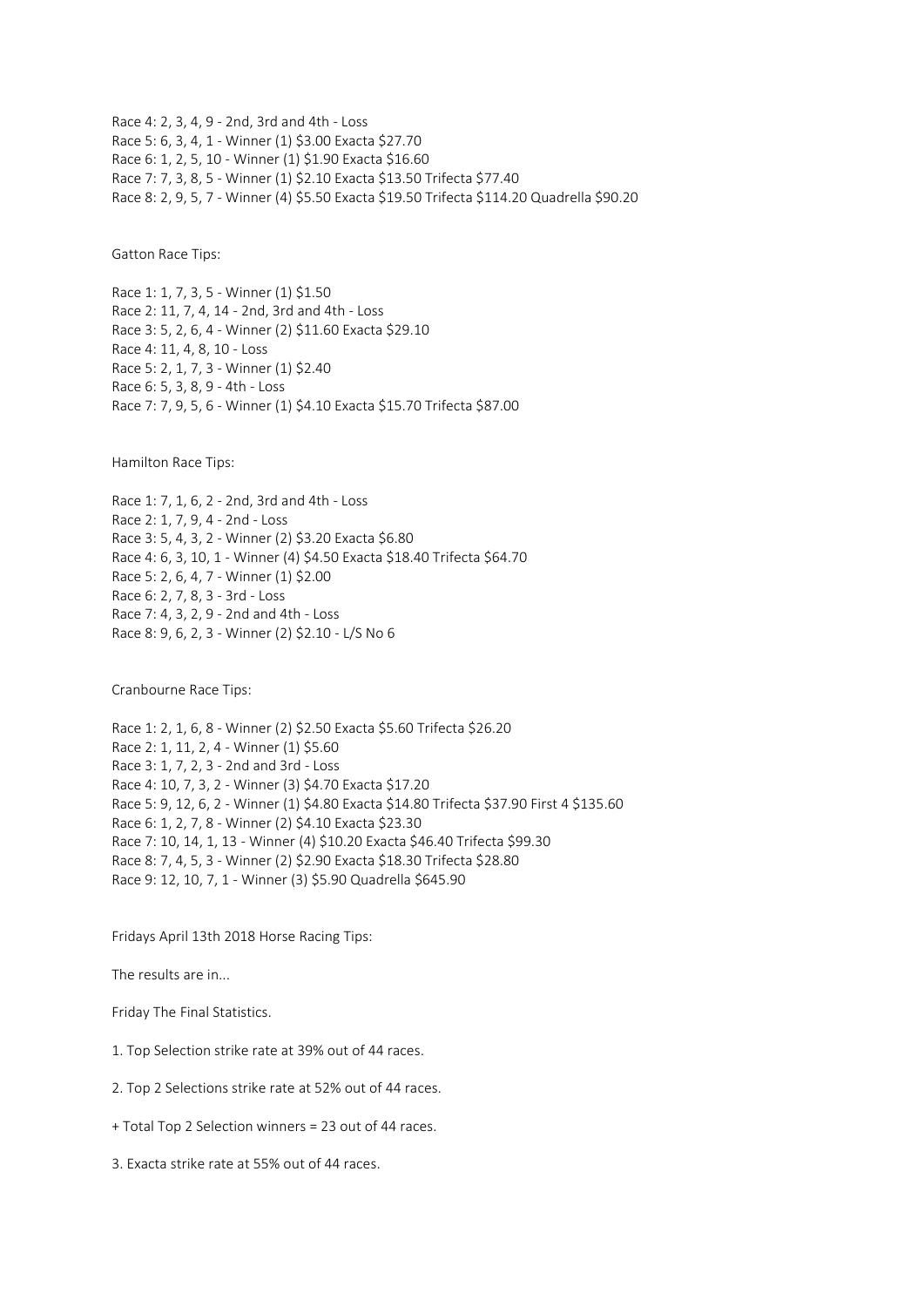+ Total Exacta winners = 24 out of 44 races.

Dividends:

- + Best Top Selection win dividend: \$4.80
- + Best Top 2 Selection win dividend: \$6.40
- + Best tipped Exacta dividend: \$244.90
- + Best tipped Trifecta dividend: \$462.30
- + Best tipped First 4 dividend: \$170.40
- + Best tipped Quadrella dividend: \$214.20

The Day In Summary: So let's have a look at the numbers for this Fridays racing with 44 races covered. For the Exotics there were 24 Exacta's in total which is a strike rate of 55% with the biggest one paying out at \$244.90 with the best tipped Trifecta paying out at \$462.30 and the best tipped First 4 paid out at \$170.40. For Win Bets the best priced Top Selection winner was at \$4.80 with the strike rate for the Top Selection sitting at 39% with the strike rate for the Top 2 Selections sitting at a respectable 52% of all races run. With Quadrella's the best today was an early one at Cranbourne and it paid out at \$214.20. And so that wraps up this Fridays racing.

- The Top 5 Suggested Bets below are the best bets of the day I think are of the best value and they are put there with the absolute clear intention that they will win, but if this happens or not is up to the laws of chance and the elements of luck & fate.

1. Special Suggested Bets Of The Day:

Port Macquarie Race 8 Banker Exacta:

1 / 9, 5, 14

So its 1 for 1st and 9, 5, 14 for 2nd.

Total Cost: \$12 buys a 400% share of the dividend.

2. Where The Money Is: Those runners which stand out as being well supported early.

Port Macquarie Race 6 No 6 Zuccherina at \$8.50 and this is one of those races which are few and far between today that there is real interest in early so might be worth a wait and see.

3. Best Longshot's Of The Day:

Nothing to report today.

4. Best Multi Bet Of The Day:

Nothing to report today.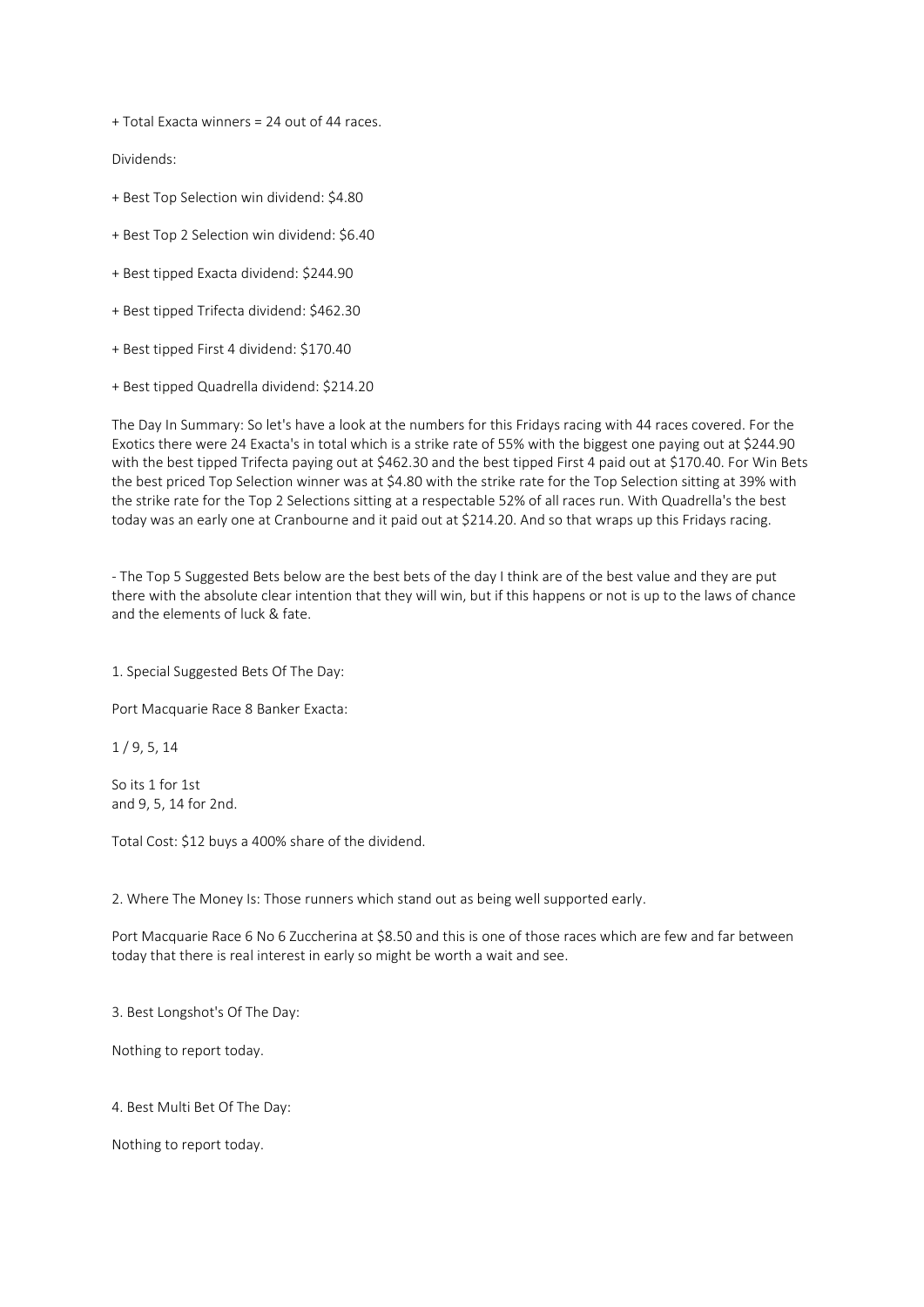5. Best Quaddie Of The Day:

Wangaratta Quadrella:

Race 5: 5, 9, 2, 8 Race 6: 3, 5, 6, 2 Race 7: 13, 1, 15, 10 Race 8: 8, 6, 12, 15

Total Cost: \$13 buys a 5% share of the dividend.

Fridays Predicted Betting Outlook: Wangaratta and there is not an overwhelming flow of early money is is a bit strange so strap in and watch the results for this meeting and then bet from there with some minor caution advised. Orange and apply caution to this meeting as well with low early money recorded it could be a day of mixed results at this venue so watch the results carefully and move from there. Beaudesert and again the early money is low but there are a lot of favored runners there today which should do well but I feel it is going to be a meeting with limited dividend value. Pt Macquarie and again there is only a little interest early with races 6 & 8 very strong so it might be worth following those 2 races. Darwin and there again is not much money around early but it does look like a favorites day at this meeting. And finally Cranbourne and this is the key meeting of the day and the early money is good and there might be some value on tonight's meeting but you might have to dig a little deeper to find it.

Today's Race Tips:

Pt Macquarie Race Tips:

Race 1: 1, 12, 5, 10 - Winner (1) \$1.30 Race 2: 1, 10, 6, 2 - Winner (4) \$3.60 Exacta \$39.00 Race 3: 2, 3, 4, 8 - Winner (1) \$1.70 Race 4: 2, 8, 16, 1 - Winner (2) \$3.00 Exacta \$7.70 Trifecta \$10.70 Early Quadrella \$39.00 - L/S No 16 Race 5: 1, 4, 2, 7 - Winner (3) \$2.70 Exacta \$10.90 Race 6: 6, 5, 9, 1 - Loss Race 7: 1, 4, 2, 11 - Winner (1) \$3.30 Race 8: 1, 9, 5, 14 - 2nd and 3rd - Loss

Orange Race Tips:

Race 1: 1, 7, 3, 5 - Winner (1) \$2.20 Exacta \$8.30 Trifecta \$26.10 First 4 \$55.40 Race 2: 3, 8, 11, 1 - Winner (3) \$2.10 - L/S No 3 Race 3: 2, 5, 9, 3 - Winner (1) \$2.30 Race 4: 6, 1, 3, 7 - Winner (3) \$3.20 Exacta \$22.50 Early Quadrella \$46.60 Race 5: 4, 7, 1, 2 - Winner (1) \$3.10 Exacta \$11.30 Trifecta \$27.80 First 4 \$54.00 Race 6: 2, 5, 3, 6 - Winner (2) \$2.80 Exacta \$8.50 Trifecta \$27.40 First 4 \$80.80 Race 7: 4, 1, 3, 5 - Winner (3) \$3.00 Exacta \$9.70 Trifecta \$38.70 First 4 \$92.40 Race 8: 6, 14, 5, 7 - Winner (1) \$2.40 Quadrella \$143.10

Beaudesert Race Tips:

Race 1: 3, 1, 2, 4 - Winner (4) \$3.00 Exacta \$11.00 Trifecta \$32.50 Race 2: 3, 7, 5, 6 - Winner (1) \$2.30 Exacta \$6.20 Trifecta \$14.40 Race 3: 4, 1, 5, 7 - Winner (1) \$2.30 Exacta \$6.10 Trifecta \$24.70 Race 4: 1, 4, 3, 5 - Winner (3) \$5.90 Exacta \$15.70 Early Quadrella \$203.20 Race 5: 1, 2, 8, 9 - 3rd - Loss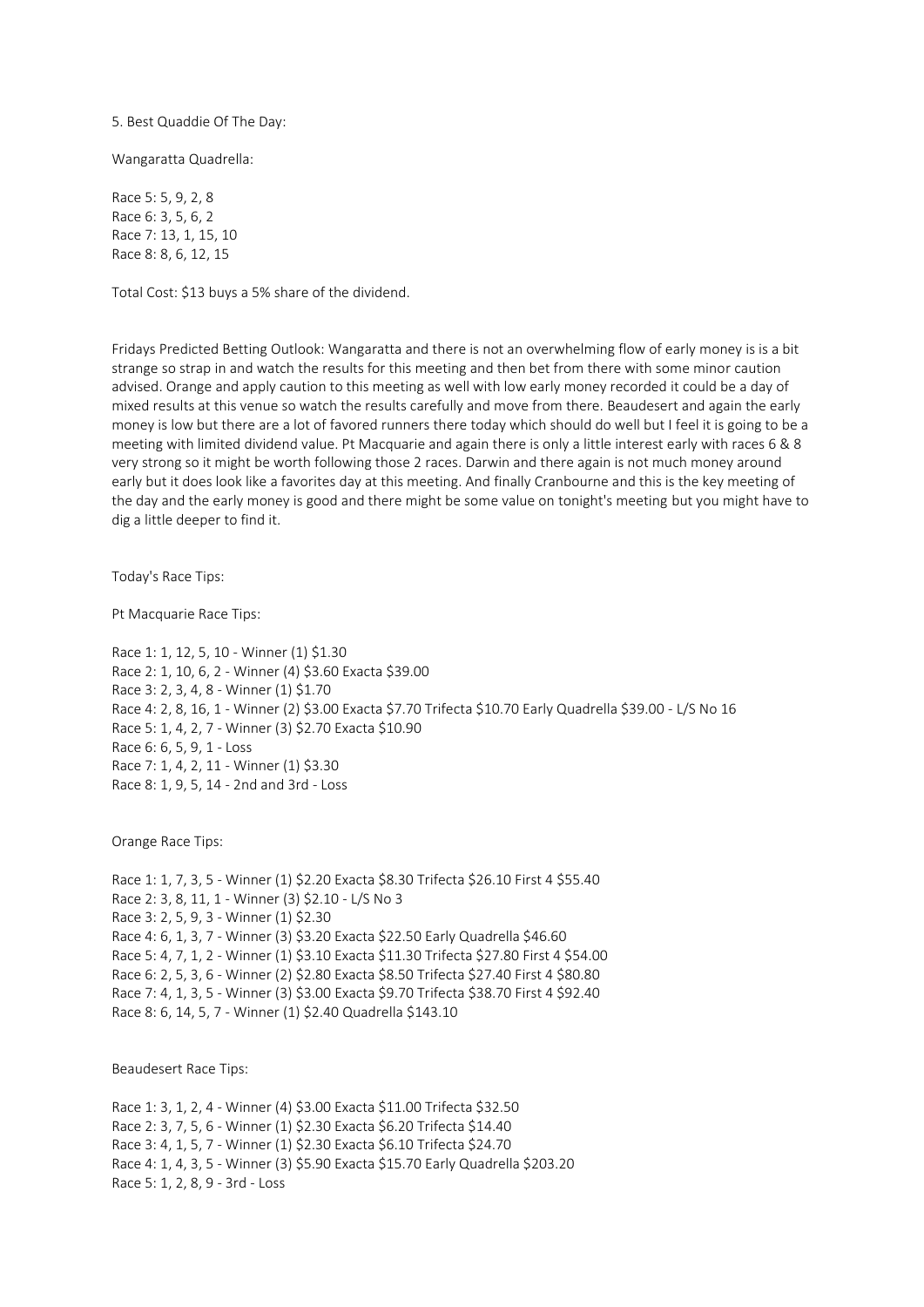Race 6: 1, 10, 6, 14 - Winner (1) \$1.90 Race 7: 6, 1, 8, 2 - Winner (4) \$5.30

Wangaratta Race Tips:

Race 1: 5, 10, 6, 1 - Winner (1) \$4.80 Exacta \$15.60 Race 2: 7, 12, 8, 1 - 2nd, 3rd and 4th - Loss Race 3: 10, 6, 2, 12 - Winner (1) \$3.90 Exacta \$4.60 Trifecta \$19.00 First 4 \$65.60 Race 4: 1, 2, 5, 8 - Winner (2) \$6.40 Race 5: 5, 9, 2, 8 - Winner (3) \$6.50 Exacta \$32.80 Trifecta \$150.10 Race 6: 3, 5, 6, 2 - 3rd - Loss Race 7: 13, 1, 15, 10 - 2nd - Loss Race 8: 8, 6, 12, 15 - Winner (4) \$16.90

Darwin Race Tips:

Race 1: 2, 8, 7, 1 - Winner (3) \$14.80 Exacta \$244.90 Trifecta \$462.30 Race 2: 1, 5, 6, 3 - Winner (1) \$2.00 Exacta \$4.40 Trifecta \$21.70 Race 3: 1, 4, 5, 2 - Winner (2) \$4.10 Exacta \$32.00 Trifecta \$93.70 First 4 \$170.40 Race 4: 1, 2, 4, 3 - Winner (1) \$1.60 Exacta \$7.70 Trifecta \$8.30 Race 5: 1, 2, 4, 5 - Winner (1) \$2.10 Exacta \$4.50 Quadrella \$61.70

Cranbourne Race Tips:

Race 1: 5, 3, 4, 6 - Winner (3) \$2.30 Exacta \$3.80 Trifecta \$10.30 Race 2: 2, 11, 4, 6 - Winner (4) \$2.70 Race 3: 1, 6, 5, 3 - Winner (2) \$3.80 Exacta \$13.40 Trifecta \$24.50 Race 4: 5, 3, 2, 1 - Winner (4) \$2.70 Early Quadrella \$214.20 Race 5: 7, 3, 4, 6 - Winner (2) \$3.50 Exacta \$20.50 Race 6: 3, 7, 6, 1 - Winner (1) \$1.70 Exacta \$5.50 Trifecta \$18.70 Race 7: 7, 4, 5, 2 - Winner (4) \$4.80 Race 8: 2, 4, 6, 8 - Winner (1) \$1.80 Quadrella \$69.70

Fridays April 6th 2018 Horse Racing Tips:

The results are in...

Friday The Final Statistics.

1. Top Selection strike rate at 37% out of 51 races.

2. Top 2 Selections strike rate at 57% out of 51 races.

+ Total Top 2 Selection winners = 29 out of 51 races.

3. Exacta strike rate at 57% out of 51 races.

+ Total Exacta winners = 29 out of 51 races.

Dividends:

+ Best Top Selection win dividend: \$6.70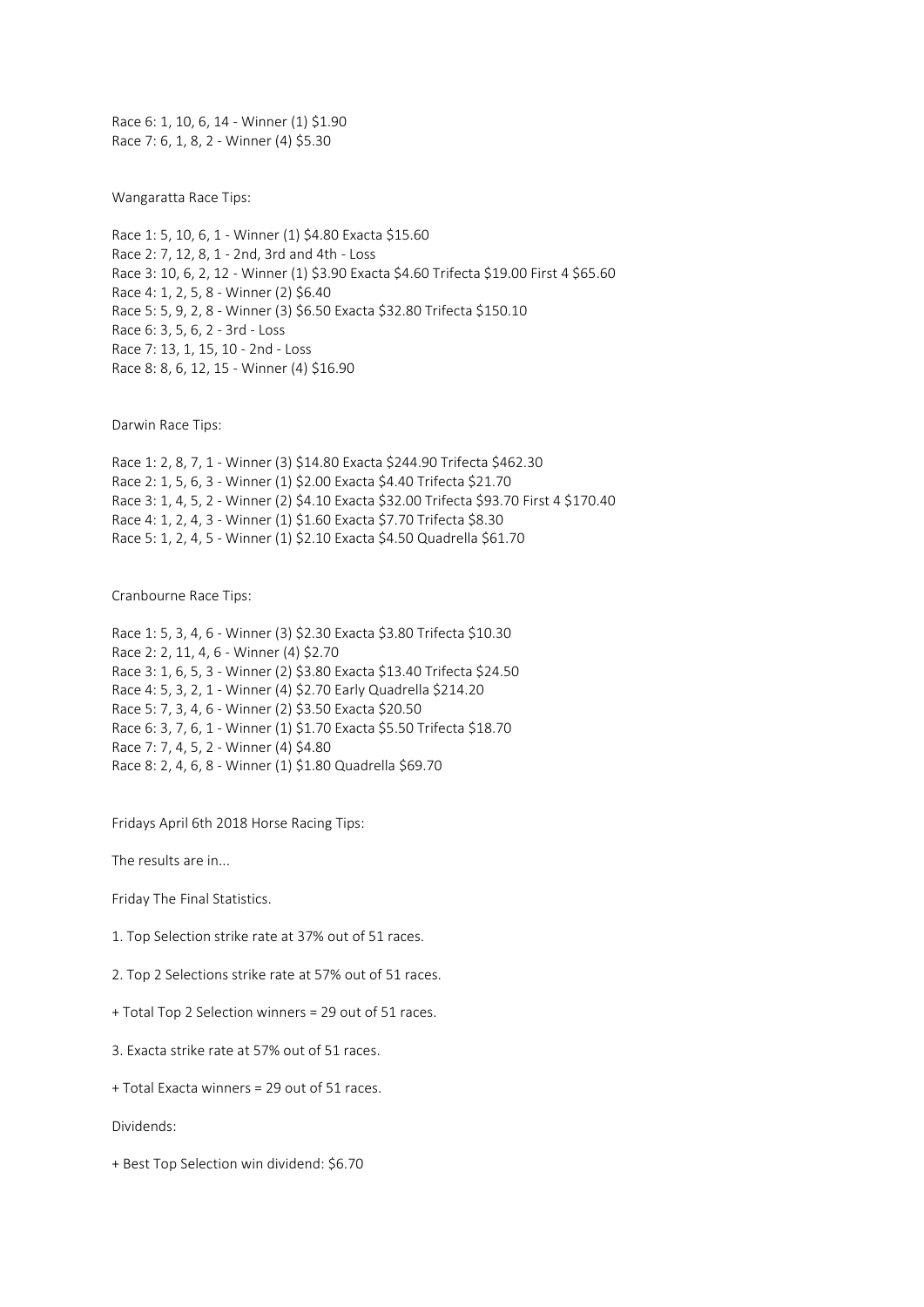- + Best Top 2 Selection win dividend: \$7.10
- + Best tipped Exacta dividend: \$378.50
- + Best tipped Trifecta dividend: \$2459.20
- + Best tipped First 4 dividend: \$321.00
- + Best tipped Quadrella dividend: \$3780.10

The Day In Summary: So let's have a look at the numbers for this Fridays racing with 51 races covered. For the Exotics there were 29 Exacta's in total which is a strike rate of 57% with the biggest one paying out at \$378.50 with the best tipped Trifecta paying out at \$2459.20 and the best tipped First 4 paid out at \$321.00. For Win Bets the best priced Top Selection winner was at \$6.70 with the strike rate for the Top Selection sitting at 37% with the strike rate for the Top 2 Selections sitting at a respectable 57% of all races run. With Quadrella's the best today was an early one at Rockhampton and it paid out at \$3780.10. And so that wraps up this Fridays racing.

- The Top 5 Suggested Bets below are the best bets of the day I think are of the best value and they are put there with the absolute clear intention that they will win, but if this happens or not is up to the laws of chance and the elements of luck & fate.

1. Special Suggested Bets Of The Day:

Kyneton Race 2 Banker Exacta:

8 / 10, 2, 7

So its 8 for 1st and 10, 2, 7 for 2nd.

Total Cost: \$12 buys a 400% share of the dividend.

2. Where The Money Is: Those runners which stand out as being well supported early.

Kyneton Race 8 No 12 Nothing But A Saga at \$5.75 and there is some noticeable support for this one early and is first up from a spell today so hopefully maybe ready to show something fresh.

Final Result - Finished 1st

3. Best Longshot's Of The Day:

Canberra Race 8 No 12 Gone Fishing at \$41.00 and there is not a lot of early money around at Canberra today at all but someone has had a little on this one in the wet so it may do something or it may do nothing time will tell I guess.

4. Best Multi Bet Of The Day:

All bets are for the PLACE.

Tamworth Race 6 No 7 | Race 7 No 6 | Race 8 No 9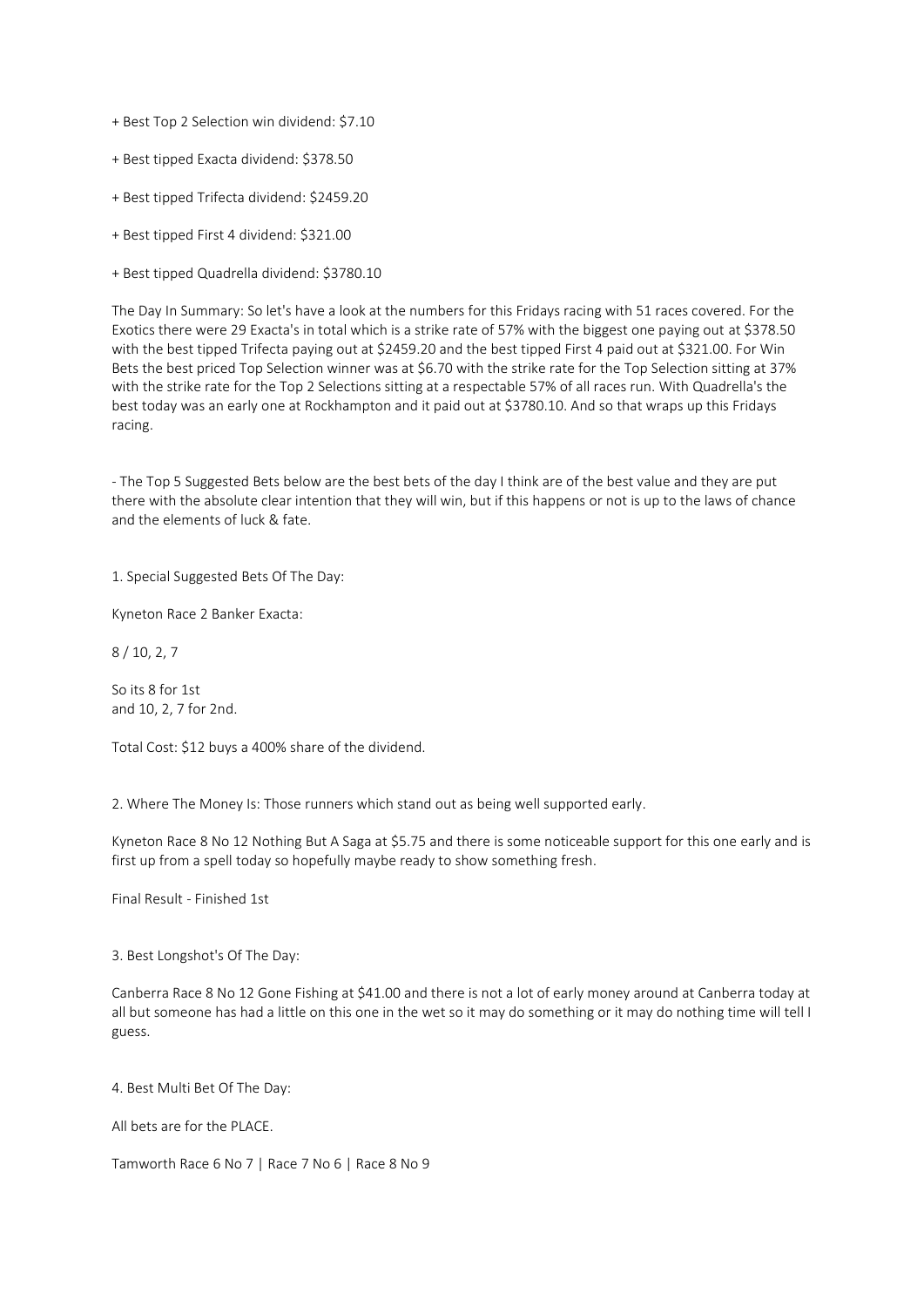Suggested Bet: \$10

5. Best Quaddie Of The Day:

Tamworth Quadrella:

Race 5: 3, 4, 11, 2 Race 6: 7, 12, 5, 2 Race 7: 6, 3, 8, 2 Race 8: 9, 3, 8, 4

Total Cost: \$13 buys a 5% share of the dividend.

Fridays Predicted Betting Outlook: Kyneton and the early money is fairly good and the program does look like it might run to plan and should hopefully run well. Tamworth and the early money is just fair but in saying that there are a lot of short priced prospects running so maybe the punters don't want to risk ruining value early, time will tell with this meeting so watch the results. Both Canberra & Rockhampton are low in early money, really low so show some caution to both these meetings and watch the results carefully to see if a winning pattern develops. Darwin and there is no early money around which is not surprising but even so I would not expect to much to go wrong there today so predicting a favored runners program. Sunshine Coast and the early money for the 1st 5 races is good so would expect a solid night however the last 2 races is poor so it might pay to watch those 2 races. And finally Cranbourne and the early money is OK but not extreme but in saying that on paper it looks like it might be a favorites night and I think it will turn out that way.

Today's Race Tips:

Kyneton Race Tips:

Race 1: 6, 4, 5, 7 - Winner (2) \$7.10 Exacta \$49.90 Trifecta \$179.30 First 4 \$277.80 Race 2: 8, 10, 2, 7 - Winner (1) \$2.00 Race 3: 7, 9, 11, 8 - 2nd - Loss Race 4: 9, 4, 8, 6 - Winner (4) \$10.80 Race 5: 5, 3, 2, 1 - 2nd and 3rd - Loss Race 6: 5, 7, 3, 1 - Winner (4) \$6.50 Exacta \$17.80 Trifecta \$49.70 First 4 \$96.20 Race 7: 1, 7, 5, 6 - Winner (4) \$7.60 Exacta \$13.70 Race 8: 12, 3, 1, 4 - Winner (1) \$5.30

Tamworth Race Tips:

Race 1: 5, 4, 2, 1 - Winner (2) \$5.80 Race 2: 13, 1, 5, 4 - 2nd and 4th - Loss Race 3: 2, 3, 4, 5 - Winner (4) \$4.30 Exacta \$21.80 Race 4: 10, 1, 7, 11 - Winner (1) \$3.00 Exacta \$19.40 Race 5: 3, 4, 11, 2 - 2nd, 3rd and 4th - Loss Race 6: 7, 12, 5, 2 - Winner (1) \$4.20 Race 7: 6, 3, 8, 2 - Winner (3) \$13.30 Race 8: 9, 3, 8, 4 - Loss

Canberra Race Tips:

Race 1: 3, 6, 4, 2 - Winner (2) \$3.70 Race 2: 1, 3, 10, 6 - Winner (4) \$5.60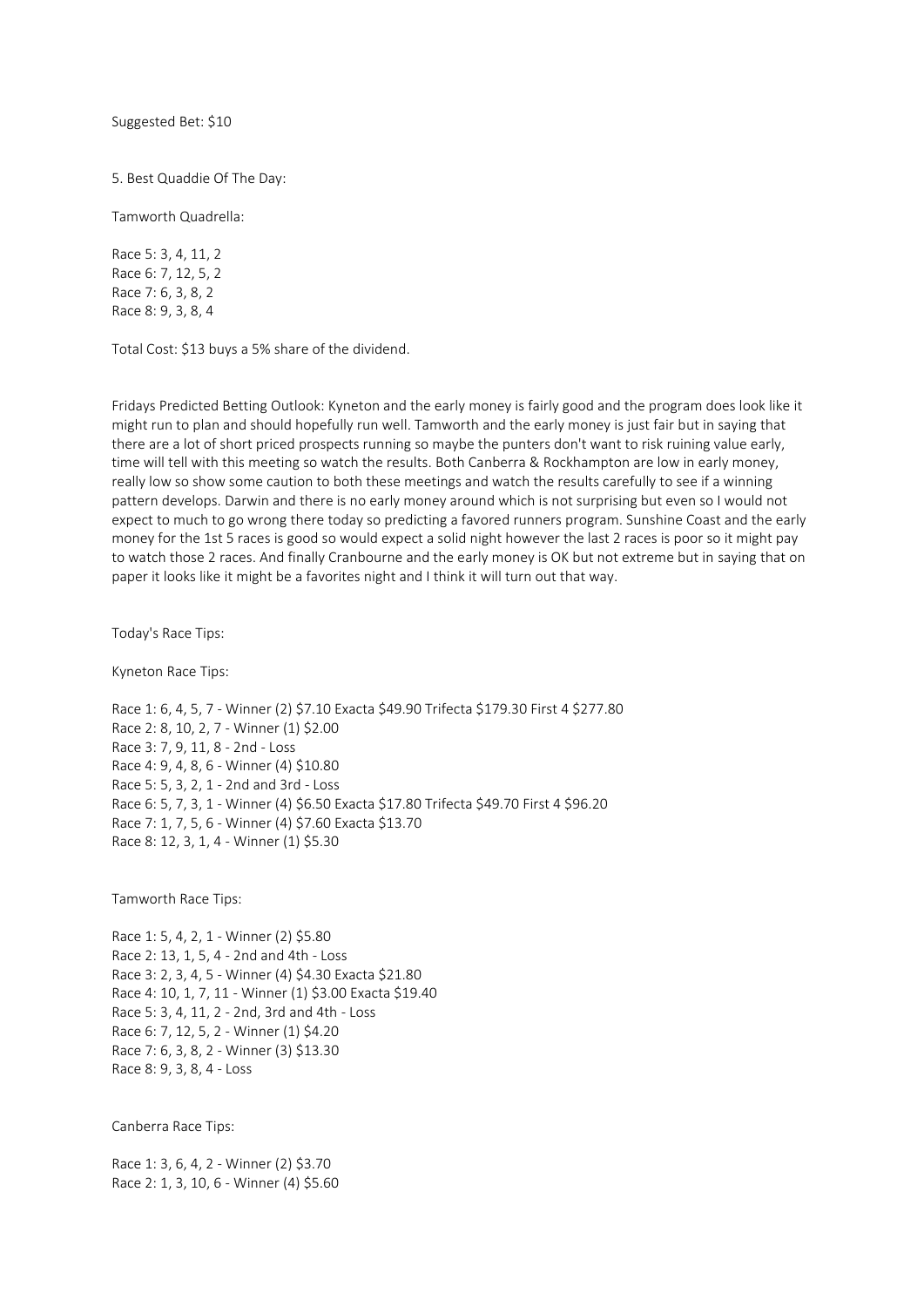Race 3: 7, 2, 3, 6 - 2nd, 3rd and 4th - Loss Race 4: 3, 2, 8, 6 - Winner (1) \$6.70 Race 5: 2, 3, 5, 1 - Winner (1) \$5.20 Exacta \$27.00 Race 6: 5, 2, 3, 4 - Winner (1) \$3.10 Exacta \$9.40 Race 7: 10, 5, 1, 12 - Winner (2) \$4.10 Race 8: 12, 13, 3, 2 - 2nd, 3rd and 4th - Loss

Rockhampton Race Tips:

Race 1: 4, 1, 2, 3 - Winner (3) \$4.90 Exacta \$68.10 Trifecta \$391.80 Race 2: 5, 8, 1, 7 - Winner (1) \$4.10 Exacta \$31.00 Race 3: 3, 6, 10, 5 - Winner (1) \$4.00 Exacta \$29.10 Trifecta \$103.50 First 4 \$321.00 Race 4: 4, 16, 11, 2 - Winner (3) \$14.60 Exacta \$378.50 Trifecta \$2459.20 Early Quadrella \$3780.10 Race 5: 7, 1, 3, 4 - 2nd and 3rd - Loss Race 6: 3, 8, 7, 1 - Winner (1) \$1.90 Race 7: 3, 4, 10, 13 - Winner (2) \$4.00 Exacta \$91.10

Darwin Race Tips:

Race 1: 3, 4, 7, 6 - Winner (4) \$6.20 Exacta \$22.70 Trifecta \$148.30 Race 2: 3, 2, 5, 6 - Winner (2) \$2.60 Exacta \$9.90 Trifecta \$29.50 First 4 \$31.40 Race 3: 1, 3, 5, 4 - Winner (2) \$7.00 Race 4: 2, 5, 6, 4 - Winner (1) \$2.40 Exacta \$13.40 Trifecta \$68.20 First 4 \$69.80 Race 5: 2, 1, 4, 5 - Winner (1) \$1.70 Exacta \$2.90 Trifecta \$3.50 First 4 \$4.20 Quadrella \$60.50

Sunshine Coast Race Tips:

Race 1: 8, 5, 1, 4 - Winner (1) \$1.90 Exacta \$4.00 Trifecta \$8.10 Race 2: 2, 13, 4, 1 - Winner (2) \$4.90 Exacta \$14.90 Race 3: 3, 4, 13, 1 - Winner (3) \$6.30 Exacta \$38.30 Race 4: 3, 2, 1, 11 - Winner (1) \$2.30 Early Quadrella \$253.80 Race 5: 2, 3, 8, 1 - Winner (2) \$2.70 Exacta \$11.00 Race 6: 2, 6, 4, 3 - Winner (4) \$4.80 Exacta \$24.70 Trifecta \$38.90 Race 7: 2, 7, 6, 5 - Winner (2) \$4.60 Exacta \$9.00 Quadrella \$321.30

Cranbourne Race Tips:

Race 1: 6, 2, 3, 7 - 2nd, 3rd and 4th - Loss Race 2: 6, 1, 5, 4 - Winner (3) \$8.90 Exacta \$28.00 Race 3: 3, 1, 9, 5 - Winner (1) \$1.90 Exacta \$6.80 Race 4: 3, 6, 1, 4 - Winner (1) \$2.20 Exacta \$8.50 Race 5: 2, 1, 4, 3 - Winner (4) \$2.20 Exacta \$5.40 Race 6: 1, 4, 6, 5 - Winner (1) \$2.10 Exacta \$3.10 Trifecta \$24.70 Race 7: 10, 8, 2, 4 - Winner (1) \$2.80 Exacta \$10.10 Race 8: 3, 4, 7, 6 - Winner (1) \$2.90 Exacta \$9.10 Quadrella \$43.60

Fridays March 30th 2018 Horse Racing Tips:

No horse racing tips were posted as the site was closed on Good Friday March 30th.

Fridays March 23rd 2018 Horse Racing Tips: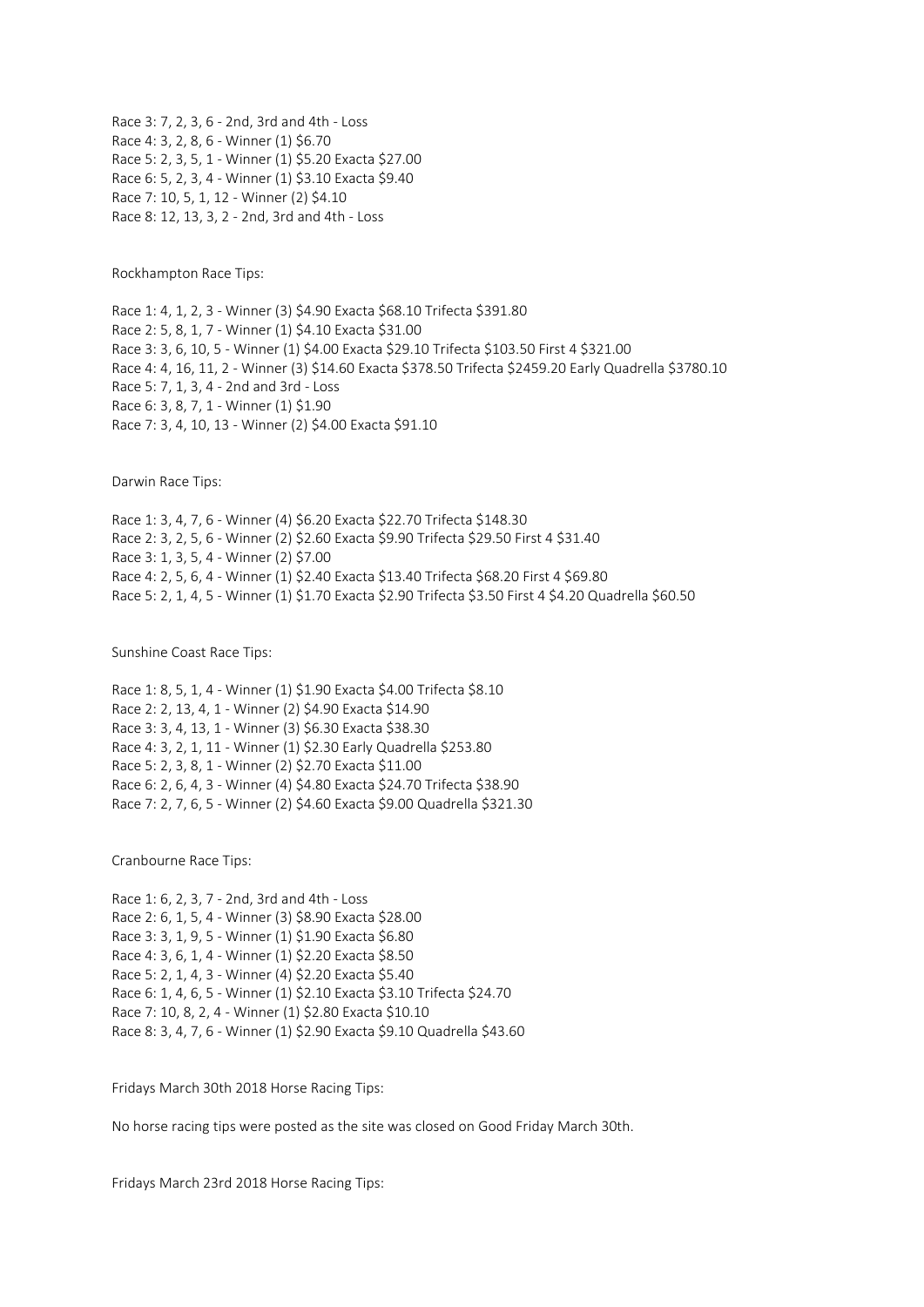The results are in...

Friday The Final Statistics.

1. Top Selection strike rate at 27% out of 45 races.

2. Top 2 Selections strike rate at 44% out of 45 races.

+ Total Top 2 Selection winners = 20 out of 45 races.

3. Exacta strike rate at 38% out of 45 races.

+ Total Exacta winners = 17 out of 45 races.

Dividends:

+ Best Top Selection win dividend: \$5.50

+ Best Top 2 Selection win dividend: \$7.90

+ Best tipped Exacta dividend: \$51.80

+ Best tipped Trifecta dividend: \$91.30

+ Best tipped First 4 dividend: \$204.80

+ Best tipped Quadrella dividend: \$229.10

The Day In Summary: So let's have a look at the numbers for this Fridays racing with 45 races covered. For the Exotics there were 17 Exacta's in total which is a strike rate of 38% with the biggest one paying out at \$51.80 with the best tipped Trifecta paying out at \$91.30 and the best tipped First 4 paid out at \$204.80. For Win Bets the best priced Top Selection winner was at \$5.50 with the strike rate for the Top Selection sitting at 27% with the strike rate for the Top 2 Selections sitting at an almost respectable 44% of all races run. With Quadrella's the best today was an early one at Moonee Valley and it paid out at \$229.10. And so that wraps up this Fridays racing.

1. Special Suggested Bets Of The Day:

Albury Race 1 Multi Exacta:

5, 7 / 5, 7, 9, 12

So its 5 and 7 for 1st and 5, 7, 9, 12 for 2nd.

Total Cost: \$12 buys a 200% share of the dividend.

2. Where The Money Is: Those runners which stand out as being well supported early.

Albury Race 4 No 9 Haunted Stream at \$8.50 and with some interest early this one might be worth a little watch.

Albury Race 5 No 14 Warragul at \$8.00 and this is another one at Albury with some interest early and may show something today hopefully.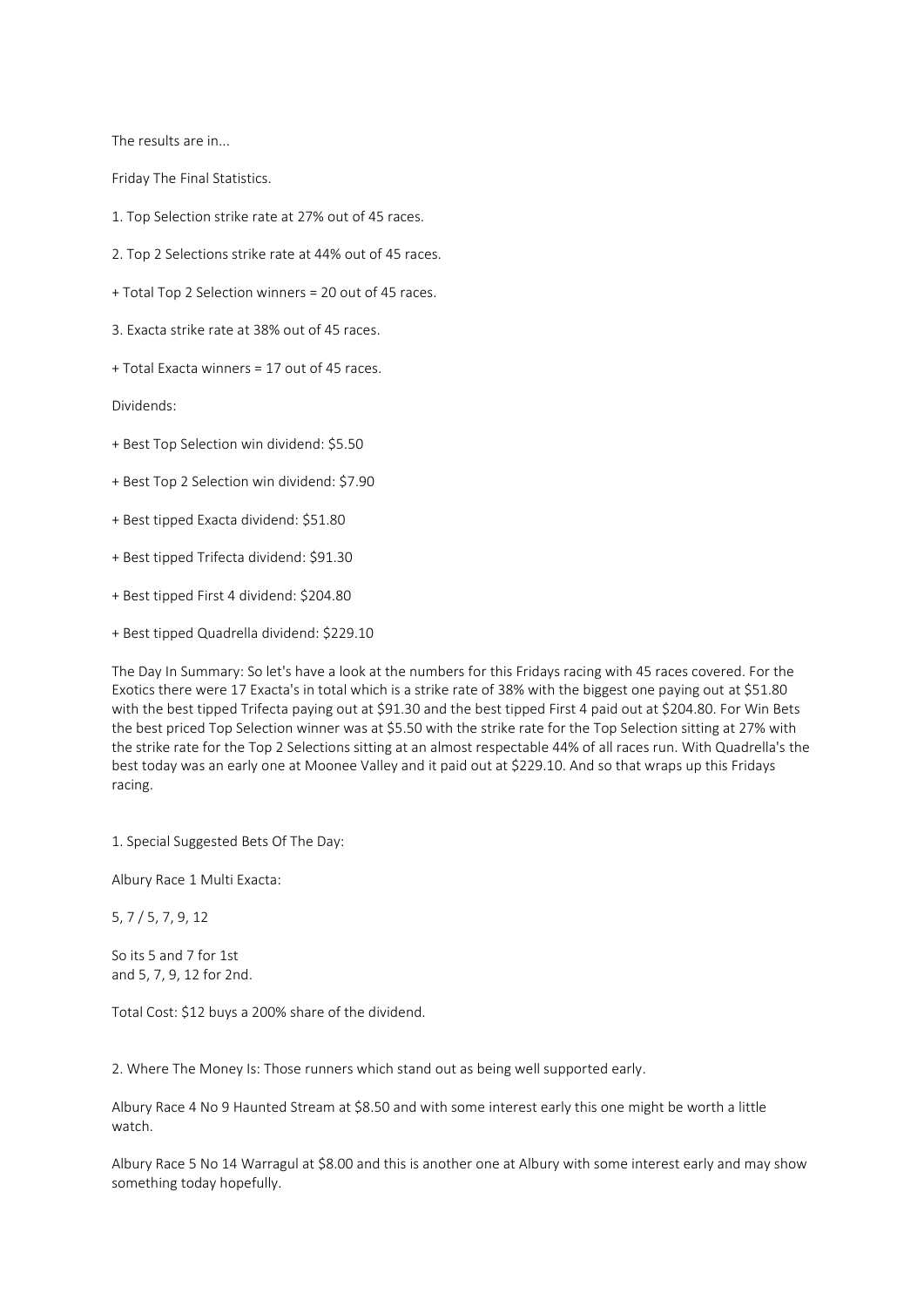3. Best Longshot's Of The Day:

Albury Race 3 No 10 True Kisses at \$15.00 and there is someone with a little interest in this one early so might be worth a few dollars eachway as an interest in a pretty open race.

4. Best Multi Bet Of The Day:

All bets are for the PLACE.

Terang Race 5 No 5 | Race 6 No 1 | Race 7 No 3 | Race 8 No 8

Suggested Bet: \$10

5. Best Quaddie Of The Day:

Moonee Valley Quadrella:

Race 5: 3, 2, 1, 7 Race 6: 3, 4, 5, 6 Race 7: 9, 6, 8, 2 Race 8: 8, 9, 2, 1

Total Cost: \$13 buys a 5% share of the dividend.

Fridays Predicted Betting Outlook: Terang & Albury are both a little light with early betting money so watch the results and go from there. Townsville & Naracoorte are seemingly really light with early money so again watch the results and bet from there if all seems right. Moonee Valley and there is strong early money support and I am keen on tonight's meeting. And finally the Sunshine Coast and on what has been a bit of a trend for this Friday there is little early money around for this meeting so play by ear and keep track of the results.

Today's Race Tips:

Terang Race Tips:

Race 1: 2, 9, 7, 3 - Winner (1) \$1.80 Race 2: 3, 4, 1, 6 - 2nd, 3rd and 4th - Loss Race 3: 5, 9, 1, 4 - Winner (1) \$1.30 Exacta \$6.20 Race 4: 13, 10, 11, 5 - 2nd and 4th - Loss Race 5: 5, 3, 8, 6 - 2nd, 3rd and 4th - Loss Race 6: 1, 2, 8, 10 - 2nd, 3rd and 4th - Loss Race 7: 3, 6, 7, 9 - 4th - Loss Race 8: 8, 2, 4, 9 - 2nd and 3rd - Loss

Albury Race Tips:

Race 1: 5, 7, 9, 12 - 3rd - Loss Race 2: 2, 1, 6, 3 - Winner (1) \$4.70 Race 3: 10, 5, 6, 1 - 2nd - Loss Race 4: 9, 10, 2, 3 - Winner (4) \$6.80 Race 5: 14, 3, 10, 8 - Winner (3) \$11.90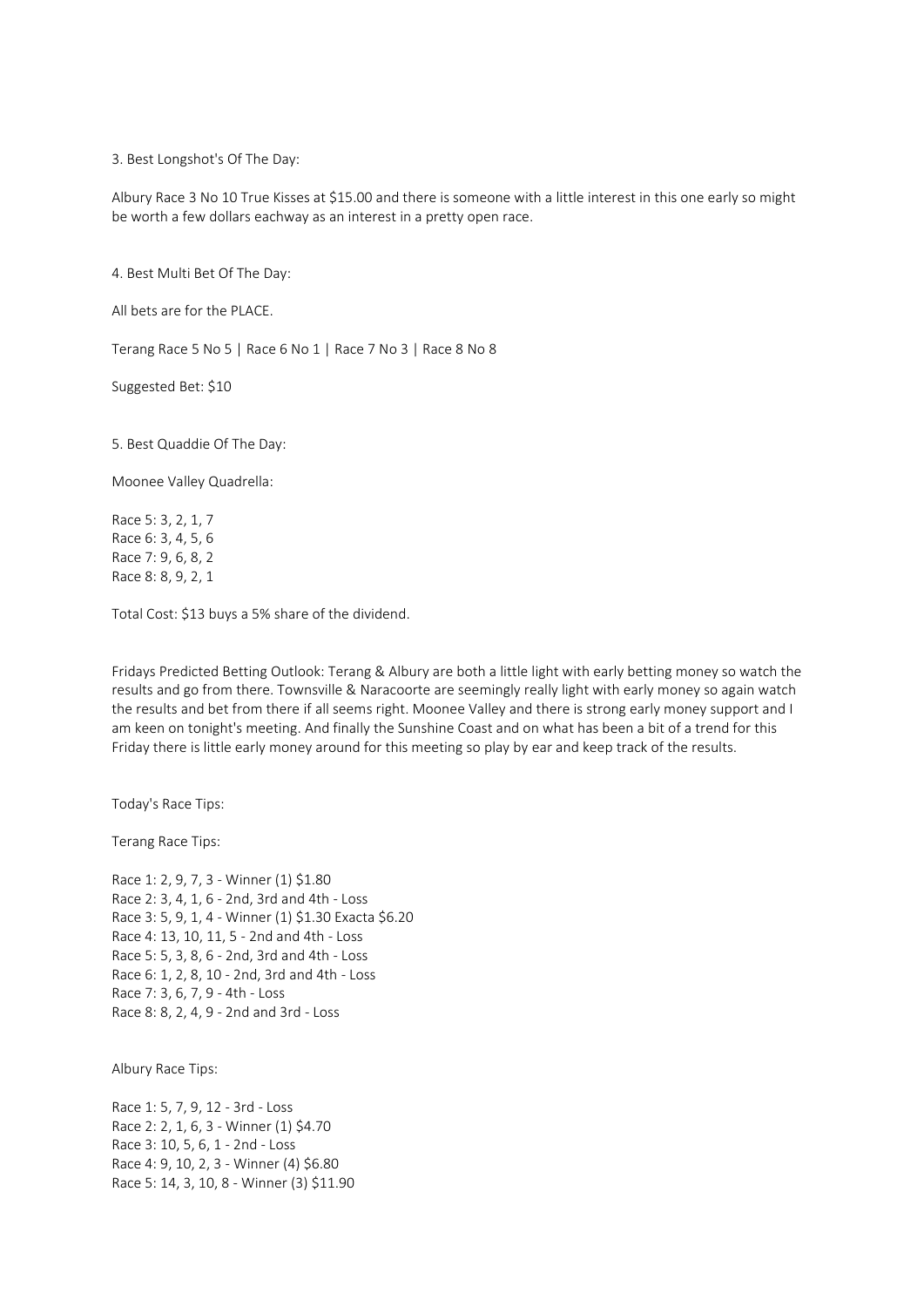Race 6: 4, 3, 14, 1 - 2nd, 3rd and 4th - Loss Race 7: 5, 2, 10, 3 - Winner (4) \$3.30 Exacta \$38.40 Race 8: 1, 6, 2, 3 - Winner (1) \$2.60

Naracoorte Race Tips:

Race 1: 4, 5, 2, 1 - Winner (3) \$2.80 Exacta \$13.10 Trifecta \$26.20 First 4 \$46.80 Race 2: 1, 6, 3, 5 - Winner (2) \$3.50 Exacta \$10.10 Trifecta \$18.40 First 4 \$52.60 Race 3: 8, 2, 6, 4 - Winner (2) \$1.60 Race 4: 8, 11, 4, 2 - 2nd - Loss Race 5: 5, 3, 4, 7 - Winner (1) \$2.30 Race 6: 1, 7, 5, 6 - Winner (2) \$7.90 Race 7: 5, 1, 11, 6 - 2nd and 3rd - Loss

Townsville Race Tips:

Race 1: 2, 5, 4, 3 - Winner (1) \$1.20 Exacta \$1.30 Trifecta \$2.20 First 4 \$1.60 Race 2: 3, 2, 5, 4 - Winner (4) \$3.70 Exacta \$5.60 Trifecta \$20.50 First 4 \$36.60 Race 3: 1, 3, 4, 2 - Winner (1) \$5.50 Exacta \$18.30 Trifecta \$91.30 First 4 \$128.00 Race 4: 1, 5, 6, 4 - Winner (1) \$1.60 Exacta \$2.10 Trifecta \$6.70 Early Quadrella \$55.30 Race 5: 2, 1, 5, 6 - Winner (2) \$2.30 Race 6: 1, 3, 9, 2 - Winner (1) \$2.20 Exacta \$11.20 Race 7: 14, 4, 2, 1 - Winner (2) \$5.10 Quadrella \$54.40

Moonee Valley Race Tips:

Race 1: 1, 8, 7, 3 - Winner (1) \$2.60 Exacta \$8.00 Race 2: 8, 9, 7, 6 - Winner (1) \$2.90 Exacta \$9.70 Trifecta \$19.50 Race 3: 9, 8, 4, 3 - Winner (2) \$3.60 Exacta \$28.40 Trifecta \$61.50 First 4 \$140.60 Race 4: 3, 6, 1, 5 - Winner (4) \$8.00 Exacta \$51.80 Trifecta \$69.50 First 4 \$204.80 Early Quadrella \$229.10 Race 5: 3, 2, 1, 7 - 2nd - Loss Race 6: 3, 4, 5, 6 - Winner (2) \$2.40 Exacta \$3.60 Race 7: 9, 6, 8, 2 - Winner (4) \$10.00 Race 8: 8, 9, 2, 1 - 2nd, 3rd and 4th - Loss

Sunshine Coast Race Tips:

Race 1: 2, 4, 6, 3 - 4th - Loss Race 2: 1, 4, 8, 3 - 4th - Loss Race 3: 3, 1, 9, 10 - Winner (4) \$4.00 Exacta \$18.30 Trifecta \$54.40 Race 4: 2, 8, 1, 10 - Winner (1) \$1.30 Race 5: 2, 3, 7, 5 - 2nd and 3rd - Loss Race 6: 6, 8, 3, 9 - Winner (4) \$4.20 Exacta \$20.50 Trifecta \$45.80 First 4 \$82.60 Race 7: 5, 1, 3, 6 - Winner (2) \$2.70 Exacta \$4.10 Trifecta \$17.90 First 4 \$14.00

Fridays March 16th 2018 Horse Racing Tips:

The results are in...

Friday The Final Statistics.

1. Top Selection strike rate at 21% out of 39 races.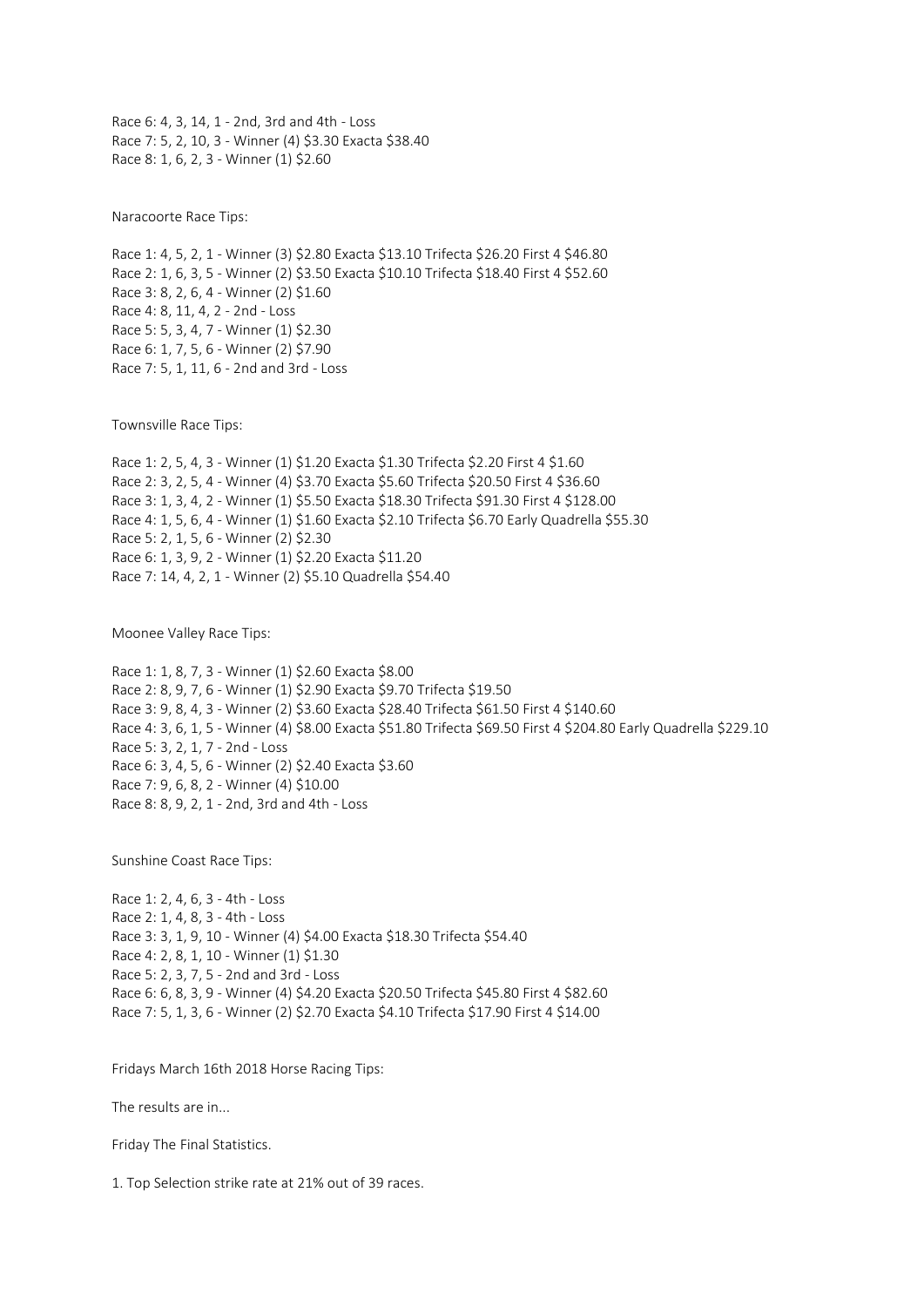2. Top 2 Selections strike rate at 36% out of 39 races.

- + Total Top 2 Selection winners = 14 out of 39 races.
- 3. Exacta strike rate at 33% out of 39 races.
- + Total Exacta winners = 13 out of 39 races.

Dividends:

- + Best Top Selection win dividend: \$3.20
- + Best Top 2 Selection win dividend: \$6.80
- + Best tipped Exacta dividend: \$82.50
- + Best tipped Trifecta dividend: \$120.80
- + Best tipped First 4 dividend: \$286.20
- + Best tipped Quadrella dividend: \$520.80

The Day In Summary: So let's have a look at the numbers for this Fridays racing with 39 races covered. For the Exotics there were 13 Exacta's in total which is a strike rate of 33% with the biggest one paying out at \$82.50 with the best tipped Trifecta paying out at \$120.80 and the best tipped First 4 paid out at \$286.20. For Win Bets the best priced Top Selection winner was at \$3.20 with the strike rate for the Top Selection sitting at 21% with the strike rate for the Top 2 Selections sitting at an almost respectable 36% of all races run. With Quadrella's the best today was an early one at Taree and it paid out at \$520.80. And so that wraps up this Fridays racing.

1. Special Suggested Bets Of The Day:

Sunshine Coast Race 2 Banker Exacta:

13 / 6, 14, 3

So its 13 for 1st and 6, 14, 3 for 2nd.

Total Cost: \$12 buys a 400% share of the dividend.

2. Where The Money Is: Those runners which stand out as being well supported early.

Sale Race 7 No 9 Tycoon Kate at \$6.00 and there is money flowing for this one early and is worth some consideration today.

3. Best Longshot's Of The Day:

Nothing to report today.

4. Best Multi Bet Of The Day:

All bets are for the PLACE.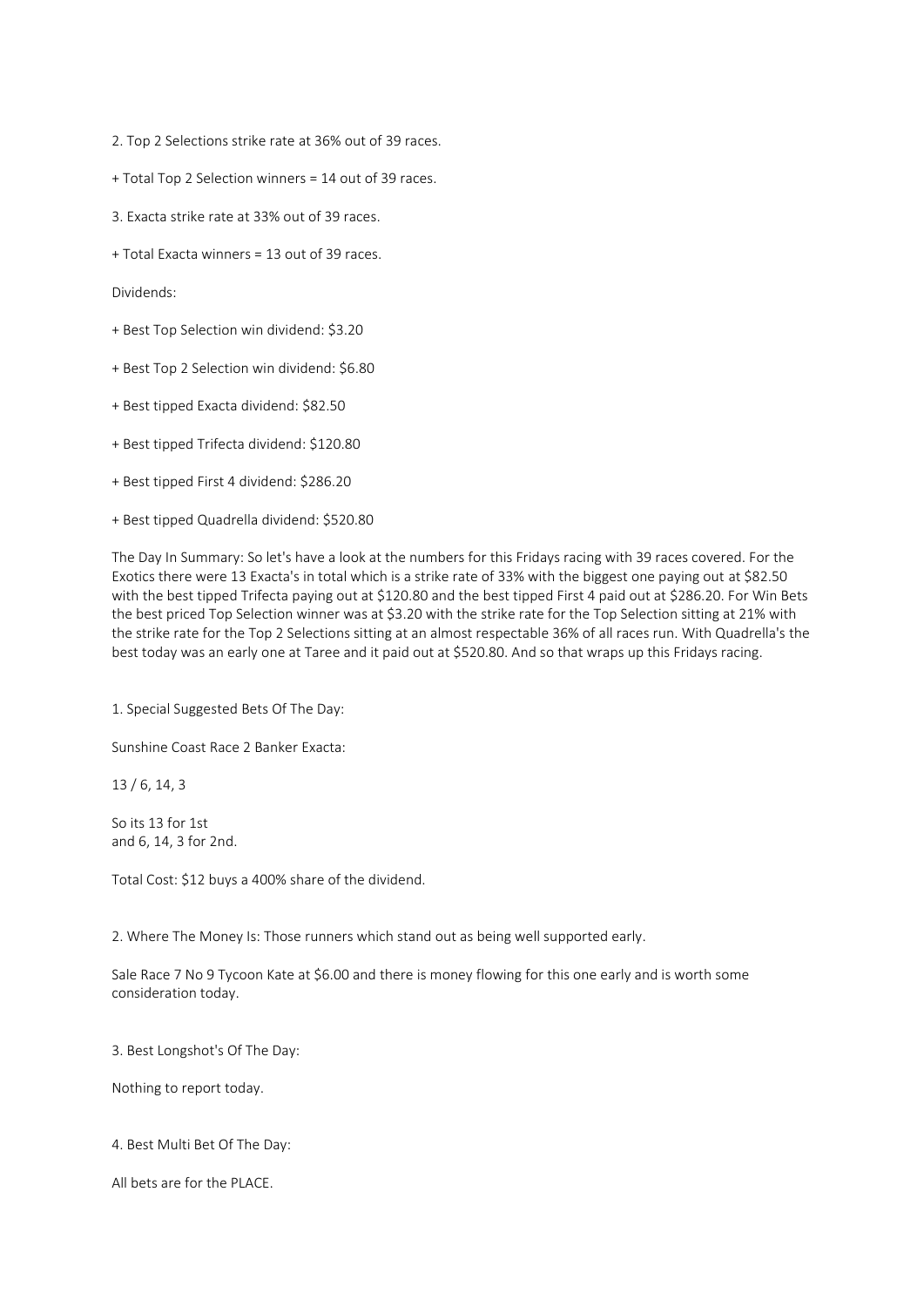Kembla Grange Race 5 No 1 | Race 7 No 3 | Race 8 No 1

Suggested Bet: \$10

5. Best Quaddie Of The Day:

Sale Quadrella:

Race 5: 2, 5, 4, 10 Race 6: 7, 8, 13, 6 Race 7: 9, 7, 1, 10 Race 8: 1, 5, 3, 11

Total Cost: \$13 buys a 5% share of the dividend.

Fridays Predicted Betting Outlook: The early meetings all have a fair early money flow so confident of some good results. Sunshine Coast and there is not huge amounts of early money around but what money there is all is pointed towards this meetings short priced runners and this meeting is loaded with them. And finally Moonee Valley and this is the main meeting of the day with very strong early money so will be interested in how things pan out tonight.

Today's Race Tips:

Kembla Grange Race Tips:

Race 1: 11, 4, 10, 8 - 2nd and 3rd - Loss Race 2: 1, 2, 4, 3 - Winner (2) \$2.60 Exacta \$4.20 Race 3: 2, 4, 3, 9 - Winner (1) \$3.20 Race 4: 5, 6, 4, 3 - 3rd and 4th - Loss Race 5: 1, 4, 11, 10 - 4th - Loss Race 6: 5, 10, 2, 4 - 2nd, 3rd and 4th - Loss Race 7: 3, 2, 1, 4 - Winner (3) \$4.90 Exacta \$19.80 Race 8: 1, 7, 10, 2 - Winner (2) \$4.60

Sale Race Tips:

Race 1: 6, 1, 3, 2 - Winner (1) \$1.90 Exacta \$6.20 Trifecta \$9.30 First 4 \$20.60 Race 2: 9, 7, 10, 8 - 2nd and 4th - Loss Race 3: 5, 7, 9, 3 - 2nd, 3rd and 4th - Loss Race 4: 2, 3, 7, 5 - Winner (3) \$3.70 Exacta \$11.30 Trifecta \$26.40 First 4 \$46.40 Race 5: 2, 5, 4, 10 - Winner (2) \$5.30 Race 6: 7, 8, 13, 6 - 2nd, 3rd and 4th - Loss Race 7: 9, 7, 1, 10 - Winner (2) \$6.80 Exacta \$27.60 Race 8: 1, 5, 3, 11 - 3rd and 4th - Loss

Taree Race Tips:

Race 1: 3, 5, 2, 7 - Winner (3) \$7.70 Exacta \$17.30 Race 2: 9, 7, 2, 4 - Winner (1) \$2.60 Race 3: 4, 3, 1, 7 - Winner (1) \$1.90 Exacta \$3.70 Trifecta \$17.20 First 4 \$73.40 Race 4: 3, 7, 5, 4 - Winner (2) \$5.80 Early Quadrella \$520.80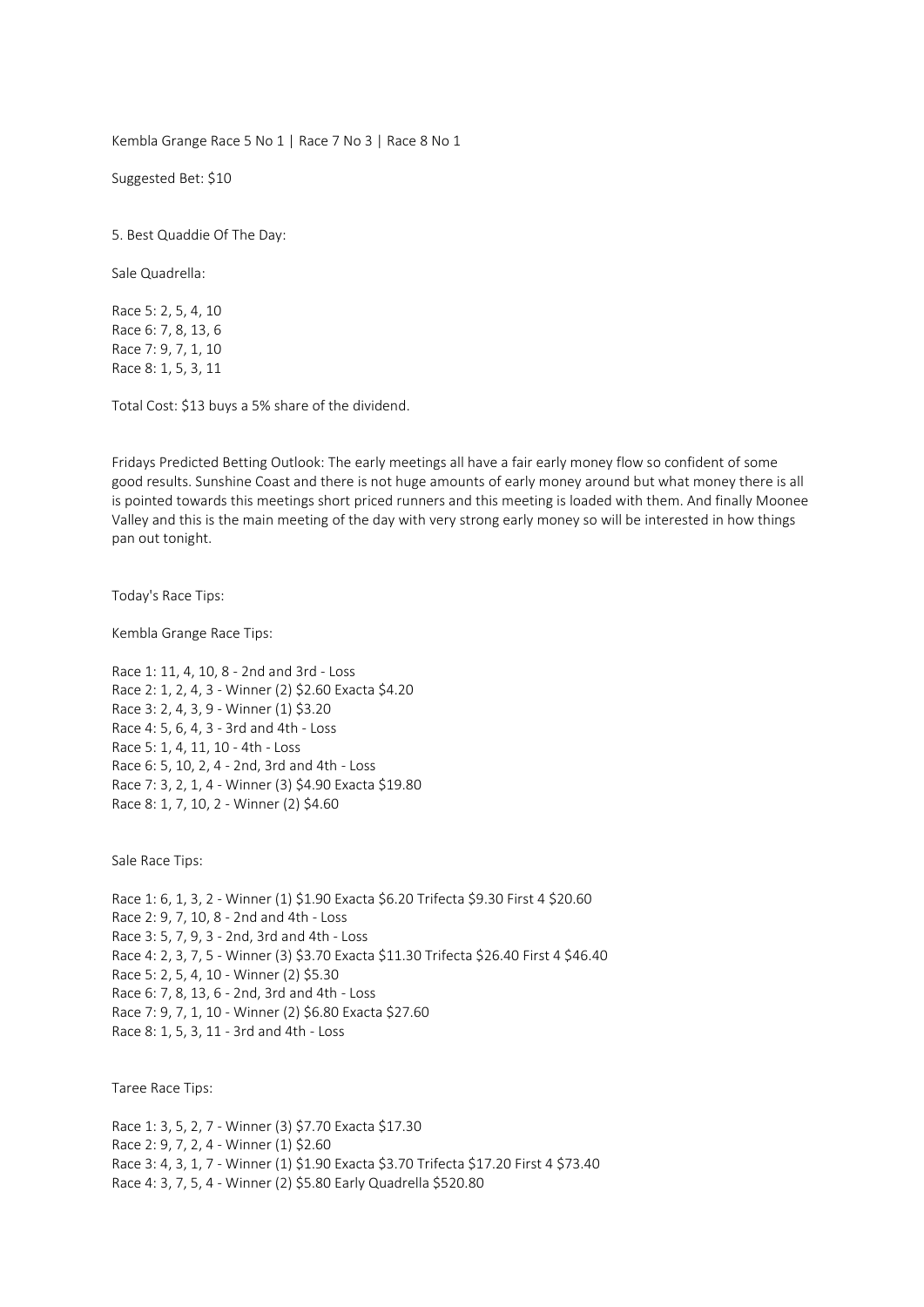Race 5: 5, 15, 2, 11 - Winner (3) \$11.40 - L/S No 15 Race 6: 3, 8, 6, 2 - 2nd and 4th - Loss Race 7: 4, 5, 8, 2 - Winner (4) \$4.50 Race 8: 5, 1, 8, 3 - Winner (1) \$2.80

Sunshine Coast Race Tips:

Race 1: 2, 5, 9, 7 - Winner (4) \$7.20 Exacta \$40.00 Trifecta \$120.80 First 4 \$286.20 Race 2: 13, 6, 14, 3 - Winner (3) \$8.60 Exacta \$82.50 Race 3: 3, 11, 6, 5 - 2nd and 4th - Loss Race 4: 6, 2, 3, 1 - Winner (4) \$4.90 Race 5: 3. 10, 7, 8 - Winner (2) \$3.00 Exacta \$11.30 Trifecta \$53.80 Race 6: 3, 7, 2, 9 - 4th - Loss Race 7: 1, 4, 9, 8 - 2nd and 4th - Loss

Moonee Valley Race Tips:

Race 1: 2, 7, 13, 4 - 3rd and 4th - Loss Race 2: 4, 7, 3, 6 - Winner (1) \$2.10. Exacta \$6.90 Trifecta \$31.30 Race 3: 3, 12, 9, 7 - 3rd and 4th - Loss Race 4: 6, 2, 9, 5 - Winner (3) \$6.60 Race 5: 1, 4, 5, 2 - 3rd - Loss Race 6: 11, 6, 8, 7 - 2nd and 3rd - Loss Race 7: 1, 2, 3, 6 - Winner (1) \$1.60 Exacta \$5.90 Trifecta \$25.40 First 4 \$53.00 Race 8: 13, 9, 7, 14 - Winner (1) \$1.50 Exacta \$5.90

Fridays March 9th 2018 Horse Racing Tips:

The results are in...

Friday The Final Statistics.

1. Top Selection strike rate at 30% out of 46 races.

2. Top 2 Selections strike rate at 48% out of 46 races.

+ Total Top 2 Selection winners = 22 out of 46 races.

3. Exacta strike rate at 46% out of 46 races.

+ Total Exacta winners = 21 out of 46 races.

Dividends:

+ Best Top Selection win dividend: \$6.30

+ Best Top 2 Selection win dividend: \$6.30

+ Best tipped Exacta dividend: \$292.40

+ Best tipped Trifecta dividend: \$340.80

+ Best tipped First 4 dividend: \$1061.00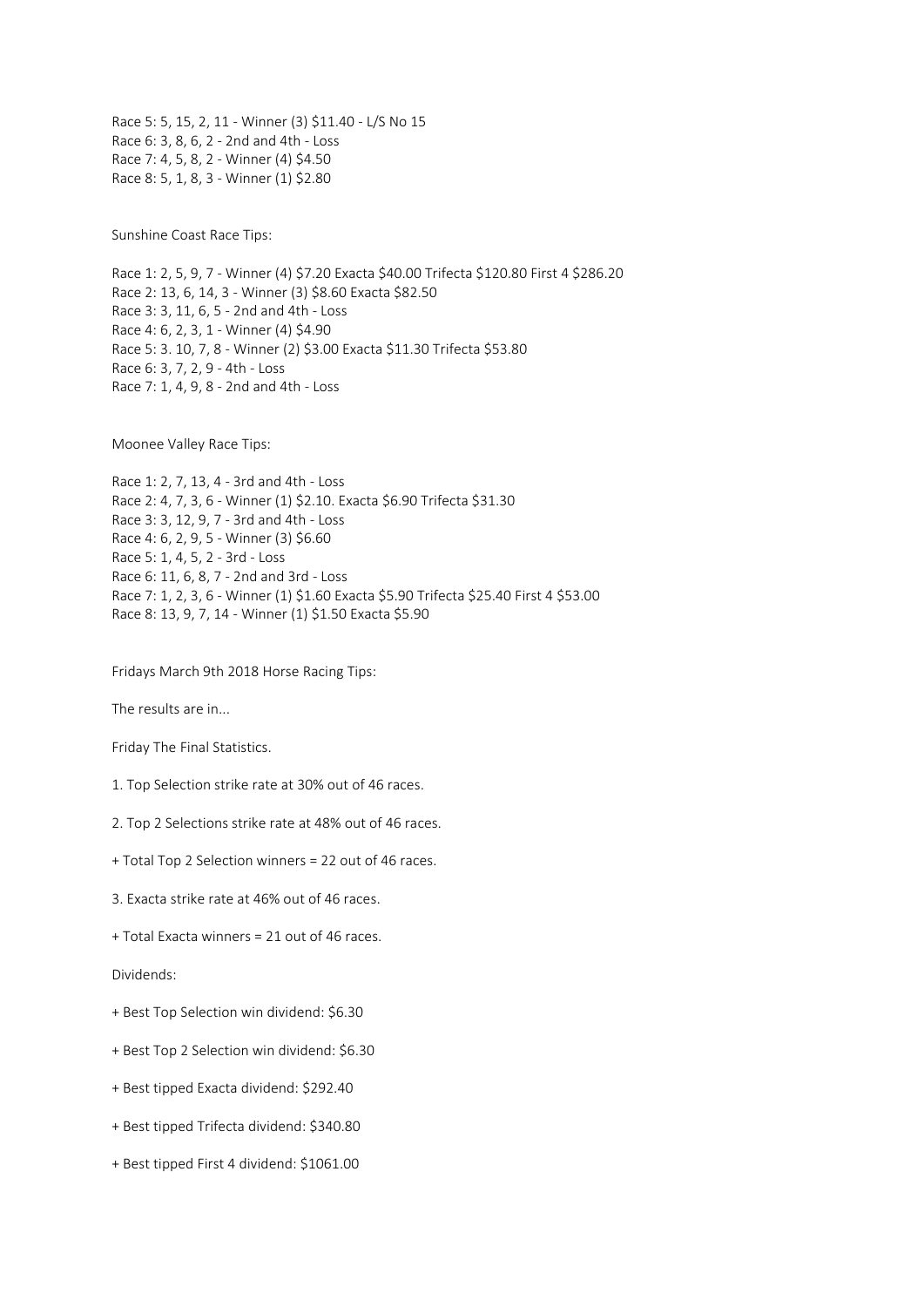+ Best tipped Quadrella dividend: \$1029.30

The Day In Summary: So let's have a look at the numbers for this Fridays racing with 46 races covered. For the Exotics there were 21 Exacta's in total which is a strike rate of 46% with the biggest one paying out at \$292.40 with the best tipped Trifecta paying out at \$340.80 and the best tipped First 4 paid out at \$1061.00. For Win Bets the best priced Top Selection winner was at \$6.30 with the strike rate for the Top Selection sitting at 30% with the strike rate for the Top 2 Selections sitting at a respectable 48% of all races run. With Quadrella's the best today was a main one at Albany and it paid out at \$1029.30. And so that wraps up this Fridays racing.

1. Special Suggested Bets Of The Day:

Newcastle Race 4 Multi Exacta:

4, 7 / 4, 7, 9, 6

So its 4 and 7 for 1st and 4, 7, 9, 6 for 2nd.

Total Cost: \$12 buys a 200% share of the dividend.

2. Where The Money Is: Those runners which stand out as being well supported early.

Nothing to report today.

3. Best Longshot's Of The Day:

Nothing to report today.

4. Best Multi Bet Of The Day:

All bets are for the PLACE.

Newcastle Race 5 No 9 | Race 6 No 6 | Race 7 No 10 | Race 8 No 5

Suggested Bet: \$10

5. Best Quaddie Of The Day:

Warwick Quadrella:

Race 4: 5, 2, 3, 9 Race 5: 1, 3, 5, 2 Race 6: 2, 1, 11, 9 Race 7: 6, 3, 13, 8

Total Cost: \$13 buys a 5% share of the dividend.

Fridays Predicted Betting Outlook: Fridays lately have been a little quite lately with the trend towards Saturday racing, but there is enough early money flowing at Warwick, Newcastle, Ararat & the Sapphire Coast to suggest that punters have some faith in today's early meetings. Albany is really light early so use your discretion. Cranbourne is strong early and is clearly the main meeting of the day so hopefully it will all run to plan.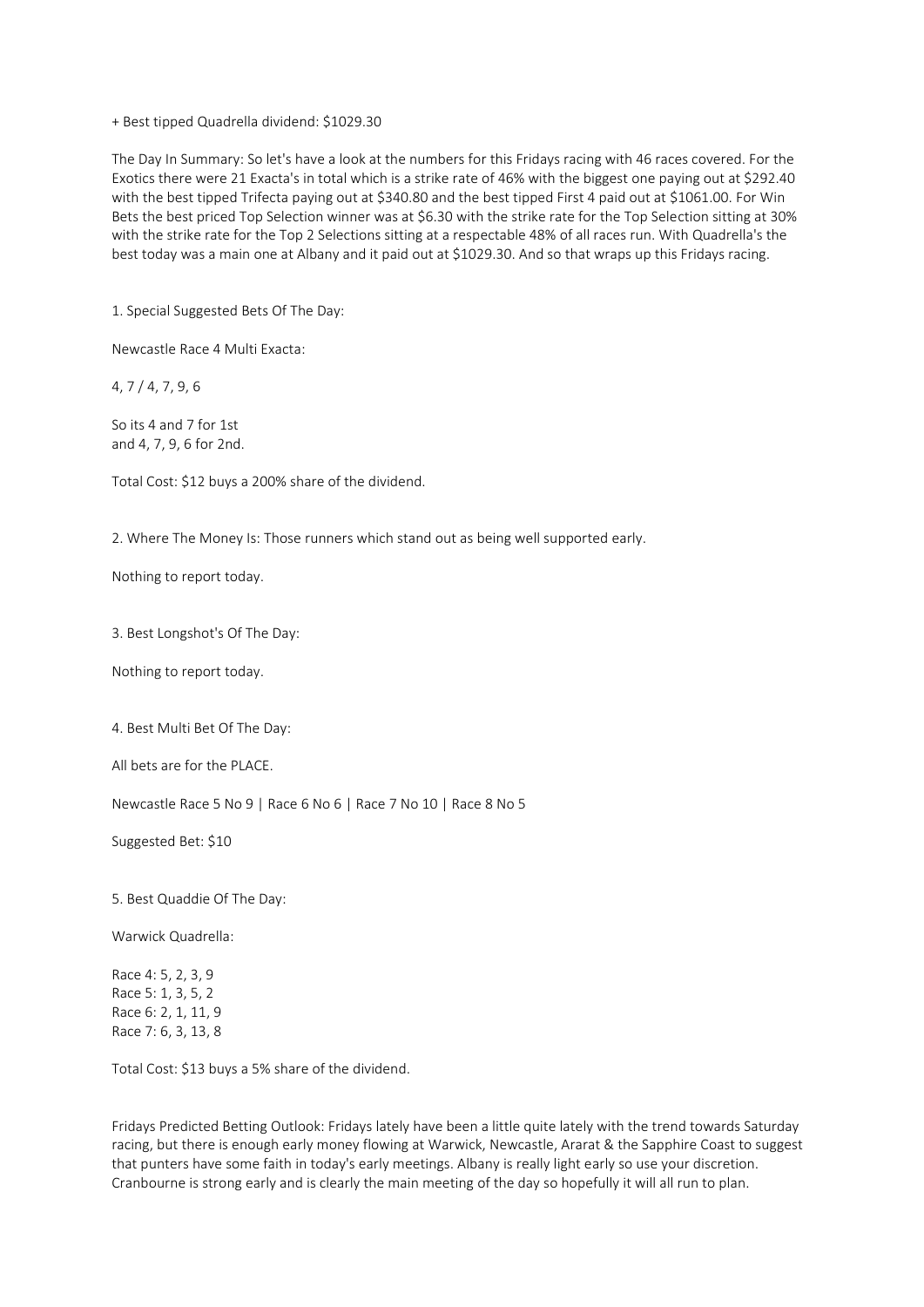Today's Race Tips:

Warwick Race Tips:

Race 1: 4, 6, 8, 1 - Winner (1) \$3.80 Race 2: 5, 2, 1, 8 - Winner (2) \$3.60 Race 3: 1, 7, 10, 9 - 3rd and 4th - Loss Race 4: 5, 2, 3, 9 - Winner (1) \$4.00 Race 5: 1, 3, 5, 2 - Winner (3) \$4.40 Exacta \$31.80 Race 6: 2, 1, 11, 9 - Winner (3) \$7.30 Race 7: 6, 3, 13, 8 - 2nd and 4th - Loss

Newcastle Race Tips:

Race 1: 6, 8, 7, 1 - Winner (4) \$2.70 Exacta \$14.30 Trifecta \$30.40 Race 2: 6, 8, 7, 1 - Winner (4) \$5.70 Exacta \$24.40 Trifecta \$78.60 Race 3: 1, 8, 4, 3 - Winner (2) \$5.80 Exacta \$16.00 Race 4: 4, 7, 9, 6 - 2nd and 4th - Loss Race 5: 9, 2, 1, 5 - 2nd, 3rd and 4th - Loss Race 6: 6, 10, 5, 8 - Winner (1) \$3.90 Exacta \$18.70 Race 7: 10, 2, 4, 3 - Winner (2) \$3.70 Exacta \$85.90 Trifecta \$340.80 First 4 \$1061.00 Race 8: 5, 12, 11, 9 - Winner (1) \$3.20 Exacta \$11.10

Ararat Race Tips:

Race 1: 6, 9, 8, 5 - Winner (4) \$3.00 Race 2: 2, 6, 8, 11 - Winner (1) \$1.60 Race 3: 11, 10, 8, 4 - Winner (1) \$6.30 Exacta \$48.30 Race 4: 5, 9, 10, 8 - Winner (1) \$2.20 Early Quadrella \$70.80 Race 5: 1, 2, 6, 3 - Winner (2) \$3.20 Exacta \$22.70 Trifecta \$44.90 First 4 \$143.80 Race 6: 1, 5, 6, 2 - Winner (4) \$6.70 Exacta \$35.50 Trifecta \$108.40 Race 7: 3, 4, 2, 6 - 3rd and 4th - Loss Race 8: 4, 6, 9, 3 - Winner (1) \$3.60

Sapphire Coast Race Tips:

Race 1: 7, 5, 9, 3 - Winner (4) \$6.30 Race 2: 6, 8, 4, 7 - Winner (2) \$2.80 Exacta \$23.70 Race 3: 2, 1, 8, 7 - Winner (3) \$6.20 Exacta \$19.80 Race 4: 1, 13, 14, 5 - Winner (3) \$3.00 Early Quadrella \$392.40 Race 5: 8, 4, 6, 2 - 2nd - Loss Race 6: 4, 13, 6, 3 - Winner (1) \$2.70 Exacta \$29.30 Trifecta \$123.60 First 4 \$412.00 Race 7: 3, 6, 9, 5 - 2nd - Loss Race 8: 4, 3, 6, 1 - Winner (3) \$6.60

Albany Race Tips:

Race 1: 1, 5, 7, 3 - Winner (3) \$4.00 Exacta \$6.20 Race 2: 1, 5, 7, 6 - Winner (1) \$2.60 Exacta \$4.30 Trifecta \$12.50 Race 3: 5, 4, 6, 7 - Winner (2) \$2.50 Exacta \$12.30 Race 4: 1, 10, 4, 3 - Winner (1) \$1.40 Exacta \$11.20 Early Quadrella \$65.50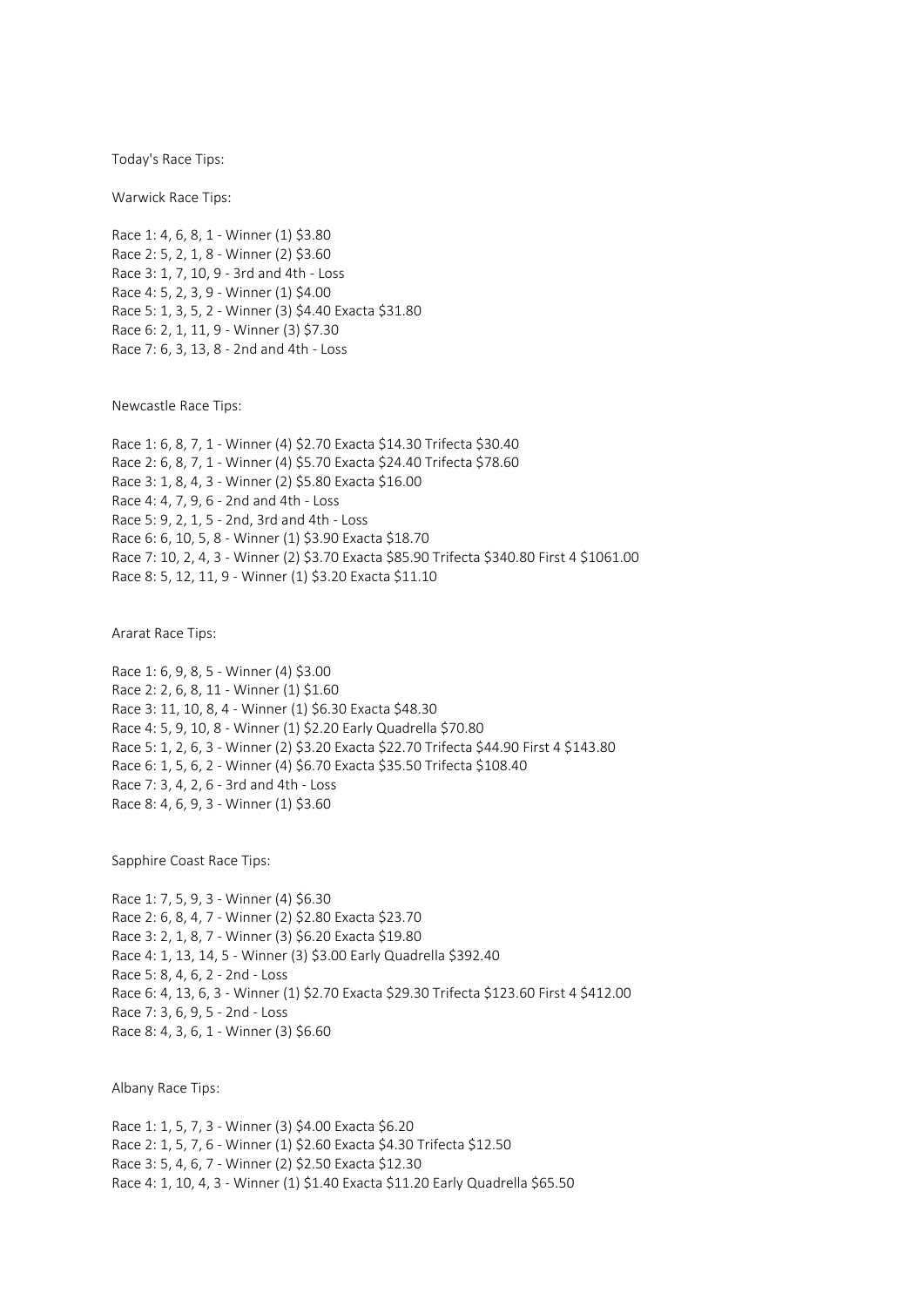Race 5: 4, 10, 1, 9 - Winner (2) \$4.60 Race 6: 1, 4, 7, 10 - Winner (4) \$19.50 Exacta \$292.40 Race 7: 1, 9, 13, 10 - Winner (1) \$3.00 Quadrella \$1029.30

Cranbourne Race Tips:

Race 1: 2, 7, 6, 9 - Winner (1) \$2.90 Race 2: 3, 6, 9, 2 - Winner (4) \$7.20 Race 3: 12, 10, 8, 4 - Winner (3) \$4.30 Race 4: 12, 3, 2, 9 - Winner (1) \$1.70 Exacta \$5.10 Trifecta \$18.10 First 4 \$77.20 Early Quadrella \$224.40 Race 5: 1, 2, 7, 3 - 3rd and 4th - Loss Race 6: 4, 6, 3, 7 - Winner (3) \$4.80 Exacta \$44.20 Race 7: 8, 7, 4, 1 - 3rd and 4th - Loss Race 8: 6, 9, 2, 7 - Winner (2) \$3.00 Exacta \$11.40 Trifecta \$41.70

Fridays March 2nd 2018 Horse Racing Tips:

The results are in...

Friday The Final Statistics.

1. Top Selection strike rate at 42% out of 60 races.

2. Top 2 Selections strike rate at 62% out of 60 races.

+ Total Top 2 Selection winners = 37 out of 60 races.

3. Exacta strike rate at 43% out of 60 races.

+ Total Exacta winners = 26 out of 60 races.

Dividends:

+ Best Top Selection win dividend: \$8.60

+ Best Top 2 Selection win dividend: \$8.60

+ Best tipped Exacta dividend: \$106.90

+ Best tipped Trifecta dividend: \$89.10

+ Best tipped First 4 dividend: \$669.20

+ Best tipped Quadrella dividend: \$1507.90

The Day In Summary: So let's have a look at the numbers for this Fridays racing with 60 races covered. For the Exotics there were 26 Exacta's in total which is a strike rate of 43% with the biggest one paying out at \$106.90 with the best tipped Trifecta paying out at \$89.10 and the best tipped First 4 paid out at \$669.20. For Win Bets the best priced Top Selection winner was at \$8.60 with the strike rate for the Top Selection sitting at 42% with the strike rate for the Top 2 Selections sitting at a respectable 62% of all races run. With Quadrella's the best today was an early one at Moonee Valley and it paid out at \$1507.90. And so that wraps up this Fridays racing.

1. Special Suggested Bets Of The Day: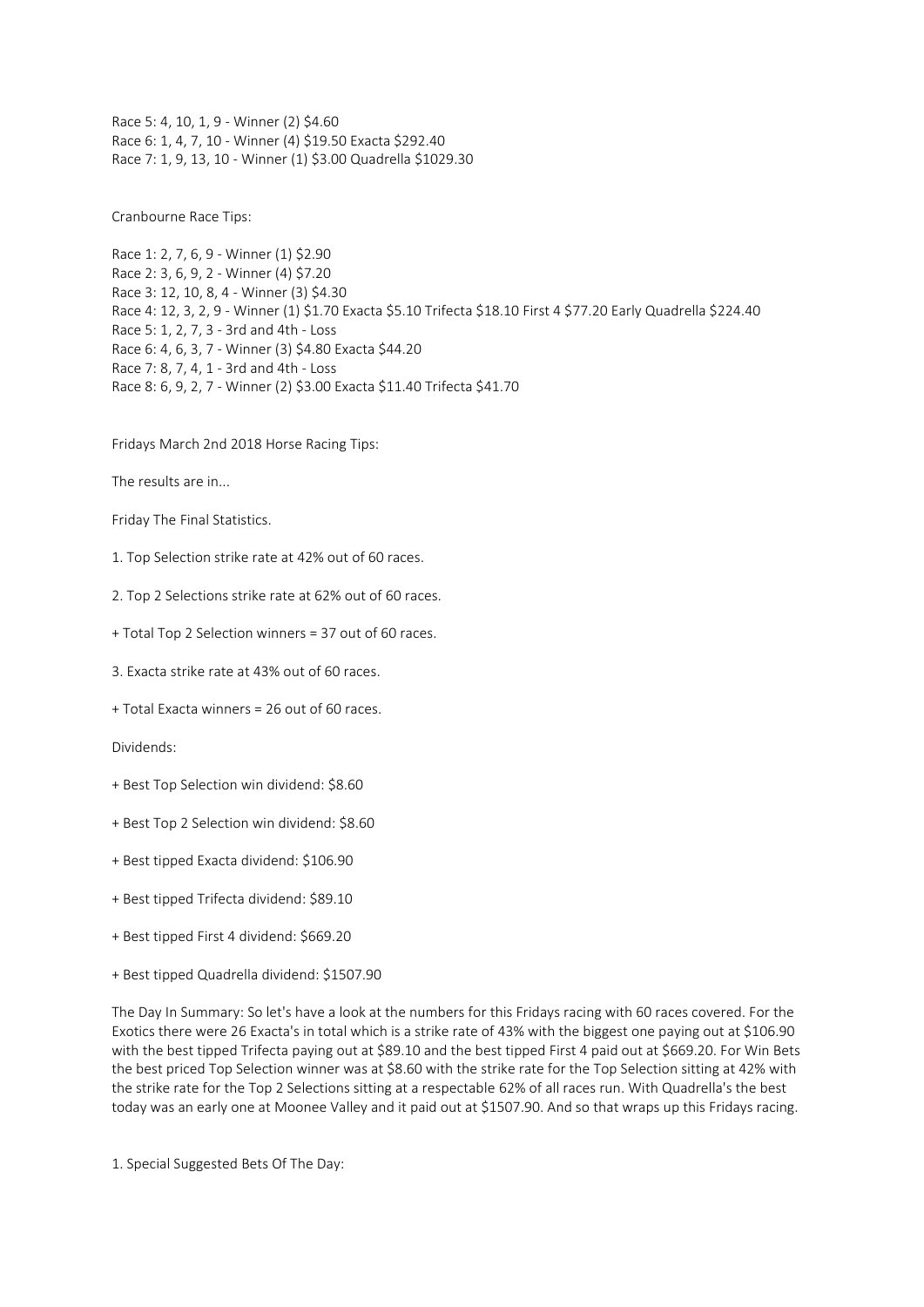Sunshine Coast Race 4 Banker Exacta:

6 / 3, 4, 9

So its 6 for 1st and 3, 4, 9 for 2nd.

Total Cost: \$12 buys a 400% share of the dividend.

2. Where The Money Is: Those runners which stand out as being well supported early.

Swan Hill Race 8 No 6 Mint On Moseley at \$6.00 and there is interest for this one early so may be worth a watch later today.

Moonee Valley Race 8 No 12 The Consigliere at \$12.00 and there is an ususual amount of support for this one early which is worth noting.

3. Best Longshot's Of The Day:

Rockhampton Race 3 No 1 Ole Snip at \$51.00 and there is a little interest for this one early at the odds so might be worth a small place bet today at its first start in race. Who knows but I can only report what I see.

4. Best Multi Bet Of The Day:

All bets are for the PLACE.

Port Lincoln Race 4 No 4 | Race 5 No 5 | Race 6 No 6 | Race 7 No 3

Suggested Bet: \$10

5. Best Quaddie Of The Day:

Muswellbrook Quadrella:

Race 5: 4, 6, 2, 1 Race 6: 8, 2, 7, 9 Race 7: 11, 6, 9, 14 Race 8: 6, 1, 4, 13

Total Cost: \$13 buys a 5% share of the dividend.

Fridays Predicted Betting Outlook: Will be posted shortly...

Today's Race Tips:

Swan Hill Race Tips:

Race 1: 5, 1, 2, 8 - Winner (4) \$12.40 Exacta \$106.90 Race 2: 5, 4, 1, 8 - Winner (3) \$2.40 Exacta \$4.80 Race 3: 3, 11, 7, 12 - 2nd, 3rd and 4th - Loss Race 4: 4, 10, 9, 7 - Winner (1) \$1.50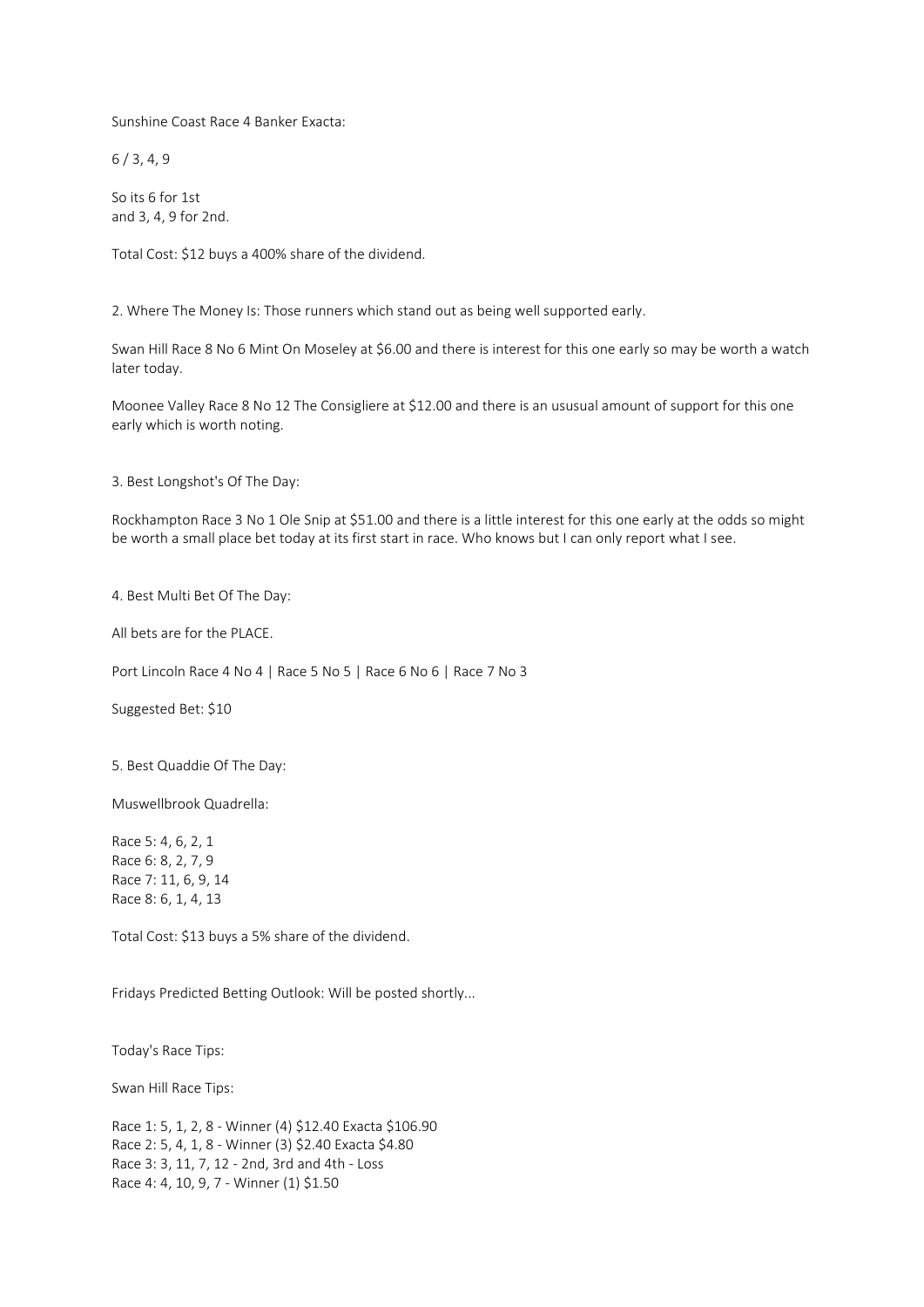Race 5: 1, 8, 4, 3 - Winner (4) \$11.00 Exacta \$35.00 Trifecta \$86.00 Race 6: 1, 2, 5, 3 - Winner (1) \$2.10 Exacta \$14.40 Race 7: 6, 5, 4, 2 - Winner (4) \$3.90 Exacta \$21.00 Trifecta \$57.40 Race 8: 6, 1, 9, 2 - Winner (2) \$2.70 Quadrella \$892.40

Port Lincoln Race Tips:

Race 1: 1, 5, 3, 4 - Winner (3) \$5.50 Exacta \$18.70 Race 2: 12, 10, 3, 4 - 2nd, 3rd and 4th - Loss Race 3: 5, 2, 6, 8 - Winner (2) \$2.50 Race 4: 5, 4, 7, 8 - Winner (2) \$3.00 Race 5: 5, 8, 4, 9 - Winner (1) \$3.40 Race 6: 6, 1, 3, 4 - Winner (1) \$4.00 Race 7: 3, 4, 2, 9 - 2nd - Loss Race 8: 2, 3, 4, 8 - 2nd and 4th - Loss

Muswellbrook Race Tips:

Race 1: 6, 5, 11, 1 - 2nd - Loss Race 2: 1, 6, 11, 2 - Winner (1) \$1.70 Exacta \$12.50 Race 3: 7, 2, 16, 9 - Winner (1) \$1.50 Exacta \$5.20 Race 4: 3, 2, 6, 4 - Winner (2) \$2.70 Race 5: 4, 6, 2, 1 - Winner (1) \$3.70 Exacta \$23.30 Trifecta \$53.60 Race 6: 8, 2, 7, 9 - 2nd and 3rd - Loss Race 7: 11, 6, 9, 14 - 2nd - Loss Race 8: 6, 1, 4, 13 - Winner (3) \$8.30

Port Macquarie Race Tips:

Race 1: 2, 7, 3, 5 - 2nd and 4th - Loss Race 2: 1, 4, 5, 7 - 3rd and 4th - Loss Race 3: 1, 2, 3, 9 - Winner (2) \$4.80 Exacta \$13.60 Trifecta \$49.60 First 4 \$220.20 Race 4: 1, 2, 7, 9 - Winner (1) \$3.20 Exacta \$27.10 Race 5: 4, 3, 8, 1 - Winner (1) \$1.80 Exacta \$4.40 Trifecta \$24.70 First 4 \$42.00 Race 6: 4, 1, 9, 8 - Winner (1) \$2.90 Exacta \$5.40 Trifecta \$28.10 First 4 \$89.20 Race 7: 3, 7, 10, 6 - 2nd and 4th - Loss Race 8: 3, 8, 7, 1 - Winner (1) \$1.90

Rockhampton Race Tips:

Race 1: 3, 1, 4, 2 - Winner (2) \$3.10 Race 2: 5, 3, 4, 2 - Winner (1) \$2.40 Exacta \$7.00 Trifecta \$10.60 First 4 \$10.40 Race 3: 2, 1, 4, 3 - Winner (4) \$4.10 Race 4: 1, 6, 5, 7 - Winner (3) \$3.30 Early Quadrella \$249.30 Race 5: 5, 1, 4, 3 - Winner (2) \$2.30 Race 6: 4, 3, 2, 1 - Winner (1) \$2.40 Exacta \$9.70 Race 7: 8, 7, 10, 3 - Winner (4) \$4.50 Quadrella \$233.30

Darwin Race Tips:

Race 1: 1, 3, 5, 8 - Winner (1) \$1.80 Exacta \$3.10 Trifecta \$89.10 First 4 \$669.20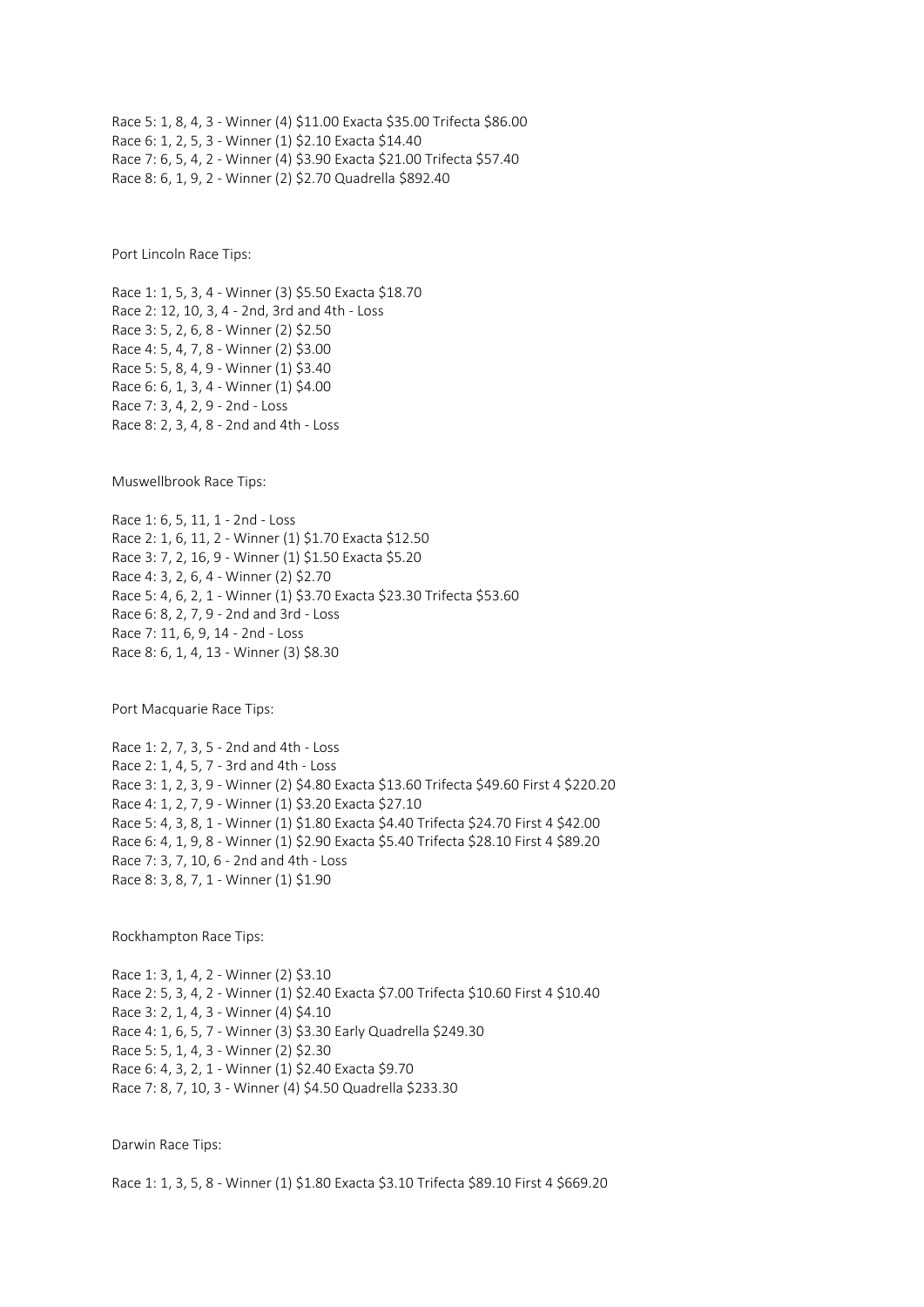Race 2: 1, 6, 3, 2 - Winner (1) \$2.60 Race 3: 5, 4, 2, 8 - 2nd and 3rd - Loss Race 4: 2, 4, 5, 6 - Winner (2) \$2.80 Exacta \$4.80 Race 5: 3, 2, 1, 6 - Winner (1) \$1.70 Exacta \$12.10 Trifecta \$60.20

Canterbury Race Tips:

Race 1: 2, 1, 5, 3 - Winner (1) \$2.00 Exacta \$5.50 Race 2: 2, 7, 5, 10 - Winner (1) \$1.90 Race 3: 5, 6, 4, 1 - Winner (3) \$4.10 Race 4: 3, 2, 1, 7 - Winner (3) \$2.80 Exacta \$4.50 Trifecta \$48.50 Early Quadrella \$103.60 Race 5: 8, 1, 2, 5 - Winner (1) \$1.70 Race 6: 9, 5, 4, 7 - Winner (2) \$3.50 Exacta \$21.90 Trifecta \$50.20 Race 7: 1, 4, 8, 3 - Winner (4) \$8.30 Race 8: 3, 5, 10, 1 - Winner (3) \$2.80 Quadrella \$198.40

Moonee Valley Race Tips:

Race 1: 3, 5, 4, 2 - Winner (2) \$2.30 Exacta \$6.20 Trifecta \$23.80 Race 2: 2, 6, 1, 7 - Winner (1) \$4.10 Exacta \$15.50 Race 3: 10, 6, 8, 11 - Winner (3) \$13.60 Race 4: 10, 5, 2, 11 - Winner (2) \$5.90 Early Quadrella \$1507.90 Race 5: 6, 5, 4, 1 - Winner (1) \$1.50 Exacta \$3.60 Race 6: 9, 4, 11, 10 - Winner (1) \$5.80 Race 7: 8, 4, 10, 1 - Winner (1) \$5.50 Race 8: 12, 6, 11, 8 - Winner (3) \$3.70 Quadrella \$218.90

Sunshine Coast Race Tips:

Race 1: 2, 3, 7, 1 - Winner (1) \$1.80 Race 2: 4, 3, 11, 9 - Winner (4) \$6.70 Exacta \$23.70 Race 3: 11, 6, 4, 1 - 3rd - Loss Race 4: 6, 3, 4, 9 - 2nd and 4th - Loss Race 5: 5, 11, 4, 10 - Winner (2) \$3.80 Exacta \$10.90 Trifecta \$37.30 Race 6: 14, 5, 13, 4 - Winner (1) \$8.60 Race 7: 5, 8, 11, 7 - 2nd and 4th - Loss Race 8: 6, 11, 1, 3 - Winner (4) \$6.20

Fridays February 23rd 2018 Horse Racing Tips:

The results are in...

Friday The Final Statistics.

- 1. Top Selection strike rate at 31% out of 49 races.
- 2. Top 2 Selections strike rate at 51% out of 49 races.
- + Total Top 2 Selection winners = 25 out of 49 races.
- 3. Exacta strike rate at 53% out of 49 races.
- + Total Exacta winners = 26 out of 49 races.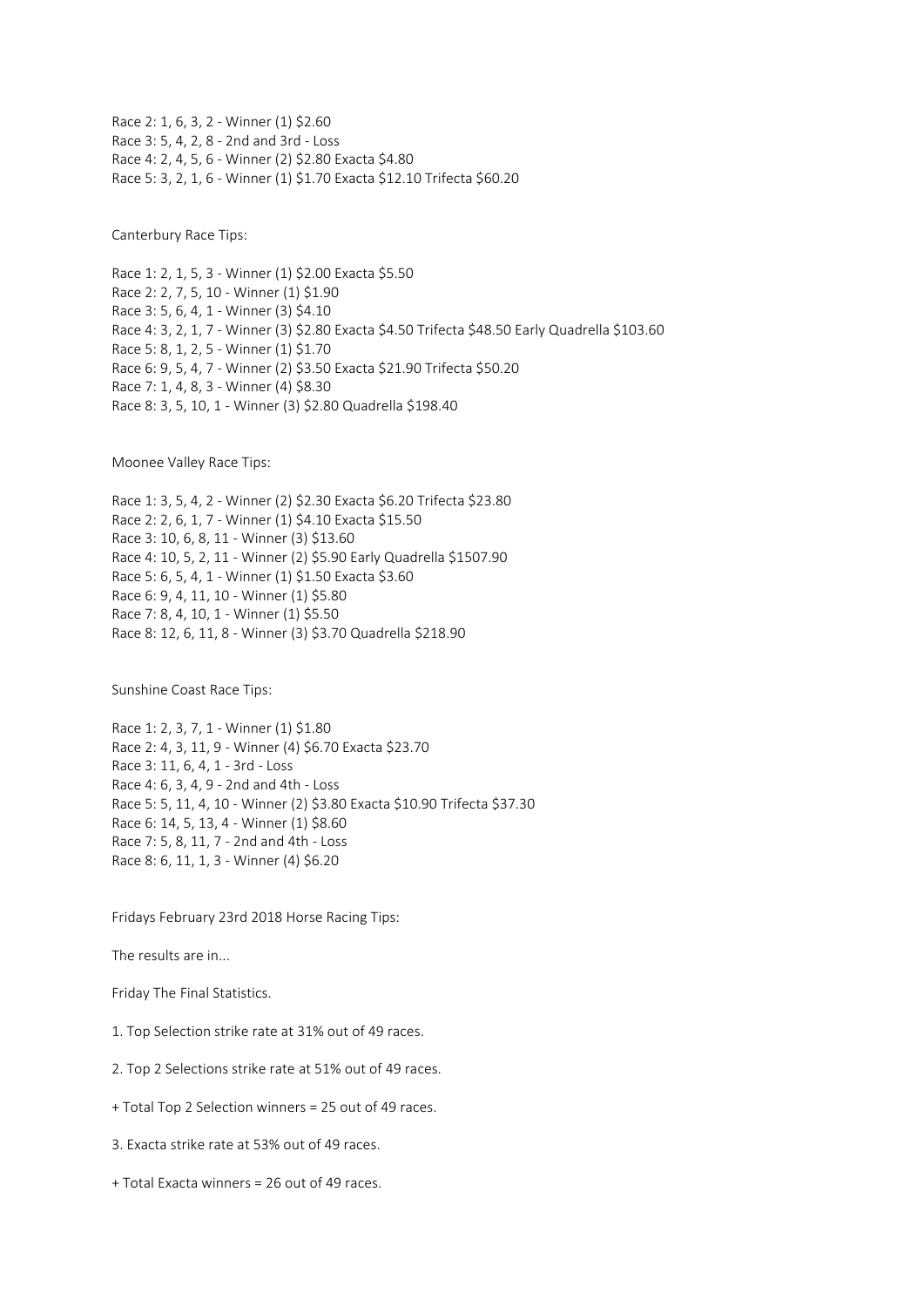Dividends:

- + Best Top Selection win dividend: \$6.20
- + Best Top 2 Selection win dividend: \$6.20
- + Best tipped Exacta dividend: \$62.70
- + Best tipped Trifecta dividend: \$224.20
- + Best tipped First 4 dividend: \$177.40
- + Best tipped Quadrella dividend: \$1297.30

The Day In Summary: So let's have a look at the numbers for this Fridays racing with 49 races covered. For the Exotics there were 26 Exacta's in total which is a strike rate of 53% with the biggest one paying out at \$62.70 with the best tipped Trifecta paying out at \$224.20 and the best tipped First 4 paid out at \$177.40. For Win Bets the best priced Top Selection winner was at \$6.20 with the strike rate for the Top Selection sitting at 31% with the strike rate for the Top 2 Selections sitting at a respectable 51% of all races run. With Quadrella's the best today was an early one at Moonee Valley and it paid out at \$1297.30. And so that wraps up this Fridays racing.

1. Special Suggested Bets Of The Day:

Benalla Race 7 Banker Exacta:

2 / 7, 11, 8

So its 2 for 1st and 7, 11, 8 for 2nd.

Total Cost: \$12 buys a 400% share of the dividend.

2. Where The Money Is: Those runners which stand out as being well supported early.

Canberra Race 8 No 7 Zuzzudio at \$7.50 and although there is not a huge amount of money flowing for this race this one does stand out as the best backed runner in a very open race to end today's meeting at Canberra.

3. Best Longshot's Of The Day:

Nothing to report today.

4. Best Multi Bet Of The Day:

All bets are for the PLACE:

Penola Race 4 No 1 | Race 5 No 7 | Race 6 No 4 | Race 7 No 2

Suggested Bet: \$10

5. Best Quaddie Of The Day: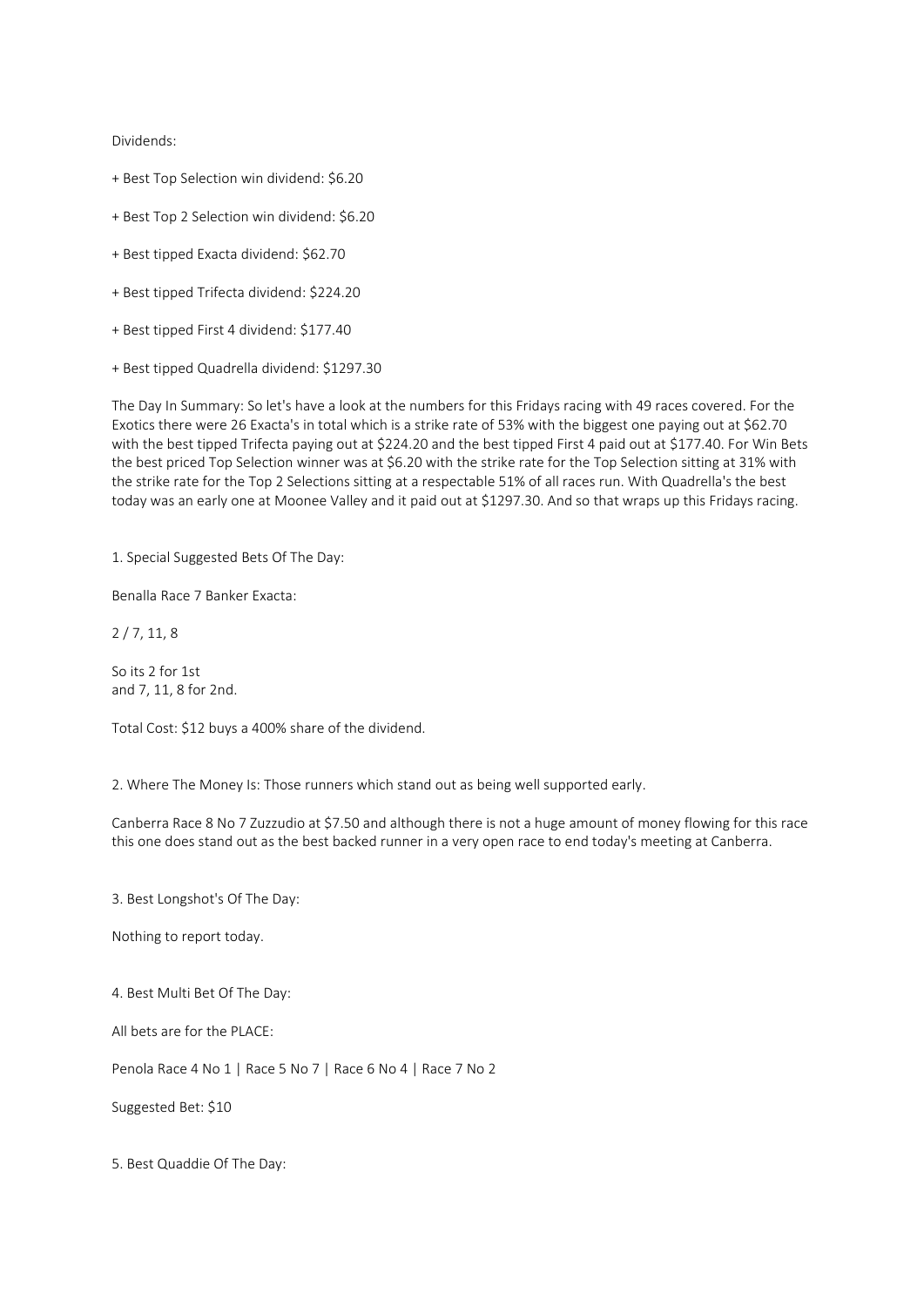Benalla Quadrella:

Race 7: 2, 7, 11, 8 Race 8: 8, 4, 3, 2 Race 9: 2, 6, 7, 12 Race 10: 1, 4, 8, 6

Total Cost: \$13 buys a 5% share of the dividend.

Fridays Predicted Betting Outlook: Benalla and the money is a little light early for the first 5 races and then the last 5 races there is solid support so keen on this meeting with interest. Scone, Canberra and Penola are pretty light in early money for a Friday which is unusual so some degree of caution may be best although there are a lot of short priced runners which should perform well there today. Geraldton is also really light on with early money so again a little caution may be need there today. And there is a lot of early money around for Moonee Valley so let's hope the night turns out great.

Today's Race Tips:

Benalla Race Tips:

Race 1: 1, 9, 18, 4 - Winner (2) \$3.20 Exacta \$9.60 Trifecta \$53.40 Race 2: 6, 11, 10, 2 - Winner (1) \$1.10 Exacta \$9.00 Race 3: 13, 8, 1, 11 - 4th - Loss Race 4: 14, 12, 3, 7 - Winner (1) \$1.80 Exacta \$5.70 Trifecta \$18.20 Race 5: 4, 6, 13, 5 - Winner (3) \$2.60 Exacta \$8.10 Trifecta \$21.00 First 4 \$72.60 Race 6: 3, 8, 6, 7 - Winner (3) \$2.20 Exacta \$14.50 Race 7: 2, 7, 11, 8 - 3rd - Loss Race 8: 8, 4, 3, 2 - Winner (1) \$5.40 Exacta \$21.70 Race 9: 2, 6, 7, 12 - 3rd and 4th - Loss Race 10: 1, 4, 8, 6 - Winner (3) \$11.80 Exacta \$62.70

Canberra Race Tips:

Race 1: 3, 4, 6, 1 - Winner (1) \$2.10 Exacta \$7.60 Race 2: 5, 1, 4, 2 - Winner (2) \$2.70 Exacta \$6.20 - L/S No 5 Race 3: 5, 2, 3, 1 - Winner (1) \$1.50 Exacta \$4.80 Trifecta \$8.80 Race 4: 1, 12, 11, 9 - 2nd - Loss Race 5: 3, 10, 8, 7 - Winner (2) \$4.90 Exacta \$16.70 Trifecta \$53.40 Race 6: 13, 14, 9, 7 - 2nd - Loss Race 7: 13, 9, 6, 12 - Winner (1) \$5.80 Race 8: 7, 2, 17, 1 - Loss

Scone Race Tips:

Race 1: 3, 4, 2, 1 - Winner (2) \$1.90 Exacta \$8.50 Trifecta \$44.70 Race 2: 10, 3, 2, 4 - 2nd and 3rd - Loss Race 3: 3, 4, 1, 9 - Winner (3) \$3.70 Race 4: 1, 13, 11, 4 - Winner (2) \$4.40 Race 5: 4, 1, 5, 3 - Winner (1) \$1.60 Exacta \$4.80 Race 6: 5, 2, 1, 8 - Loss Race 7: 7, 6, 1, 4 - Winner (2) \$4.90 Exacta \$37.00 Trifecta \$201.30 Race 8: 2, 8, 6, 10 - Loss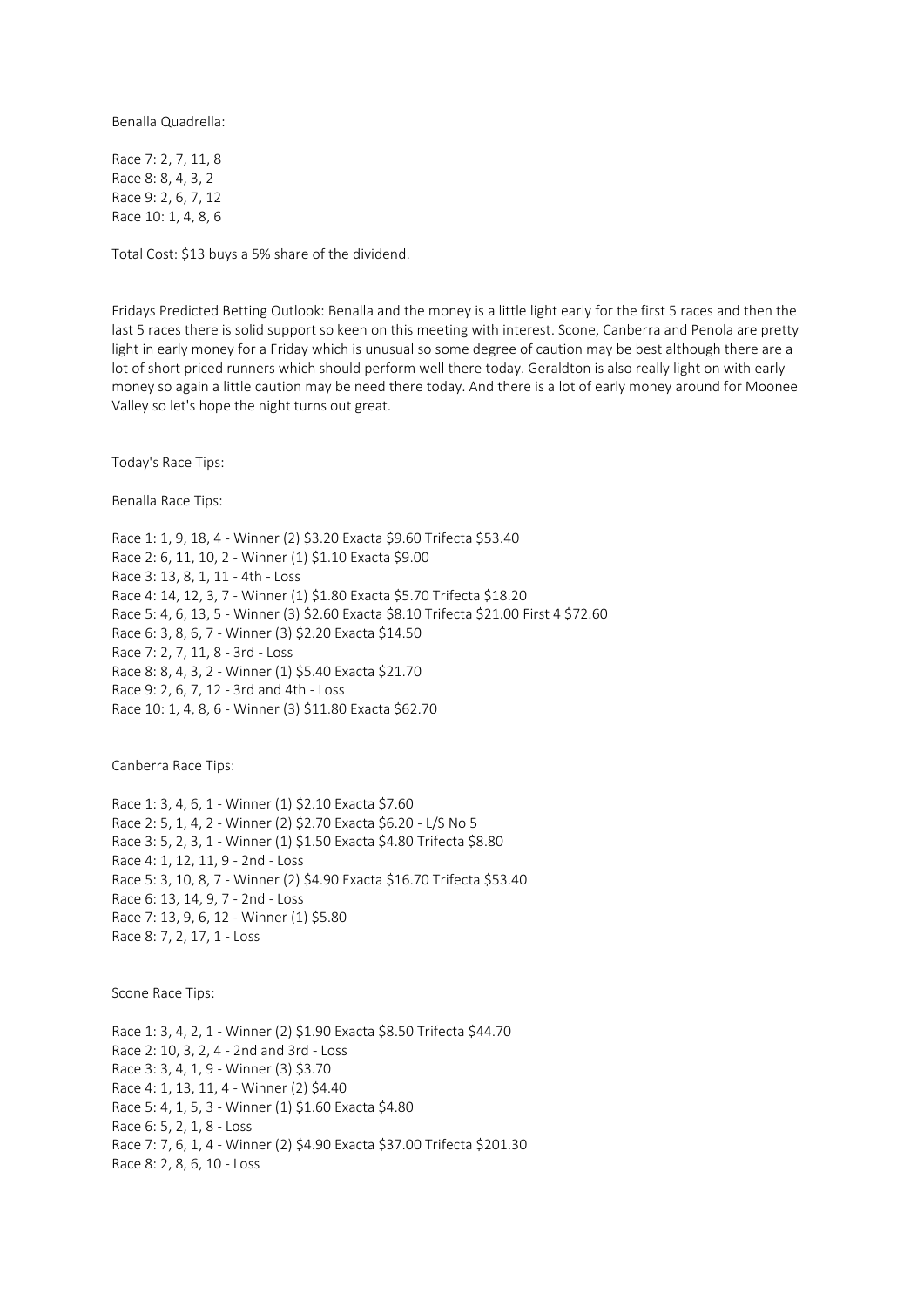Penola Race Tips:

Race 1: 5, 1, 6, 2 - Winner (1) \$1.60 Exacta \$7.70 Trifecta \$23.50 Race 2: 7, 4, 2, 6 - Winner (1) \$2.20 Exacta \$27.20 Race 3: 4, 3, 2, 8 - 2nd and 3rd - Loss Race 4: 1, 2, 8, 3 - Winner (2) \$2.50 Race 5: 7, 5, 2, 4 - 2nd and 4th - Loss Race 6: 4, 1, 8, 6 - Winner (2) \$2.10 Exacta \$6.80 Race 7: 2, 1, 7, 3 - Winner (4) \$6.60 Exacta \$46.70

Geraldton Race Tips:

Race 1: 10, 7, 1, 6 - Winner (3) \$6.20 Race 2: 5, 6, 7, 1 - Winner (4) \$6.20 Exacta \$23.80 Race 3: 3, 4, 5, 6 - Winner (3) \$4.00 Exacta \$39.80 Trifecta \$81.30 First 4 \$177.40 Race 4: 3, 1, 2, 5 - Winner (3) \$6.40 Exacta \$47.40 Early Quadrella \$578.10 Race 5: 3, 2, 9, 5 - Winner (1) \$2.50 Race 6: 7, 6, 4, 1 - 2nd and 4th - Loss Race 7: 4, 10, 12, 6 - Winner (1) \$1.90 Race 8: 6, 7, 10, 9 - Winner (3) \$15.30 Exacta \$61.20

Moonee Valley Race Tips:

Race 1: 4, 5, 6, 9 - Winner (2) \$6.20 Race 2: 3, 1, 4, 5 - Winner (1) \$2.50 Exacta \$10.10 Trifecta \$39.50 Race 3: 1, 7, 4, 2 - Winner (3) \$8.10 Race 4: 4, 1, 9, 6 - Winner (1) \$6.20 Exacta \$39.50 Early Quadrella \$1297.30 Race 5: 6, 1, 10, 9 - Winner (2) \$4.90 Exacta \$60.50 Trifecta \$224.20 Race 6: 8, 5, 10, 11 - Winner (1) \$2.70 Exacta \$18.80 Race 7: 1, 2, 6, 14 - Winner (1) \$3.80 Race 8: 10, 8, 5, 6 - 3rd and 4th - Loss

Fridays February 16th 2018 Horse Racing Tips:

The results are in...

Friday The Final Statistics.

1. Top Selection strike rate at 30% out of 64 races.

2. Top 2 Selections strike rate at 34% out of 64 races.

+ Total Top 2 Selection winners = 22 out of 64 races.

3. Exacta strike rate at 34% out of 64 races.

+ Total Exacta winners = 22 out of 64 races.

Dividends:

+ Best Top Selection win dividend: \$5.90

+ Best Top 2 Selection win dividend: \$5.90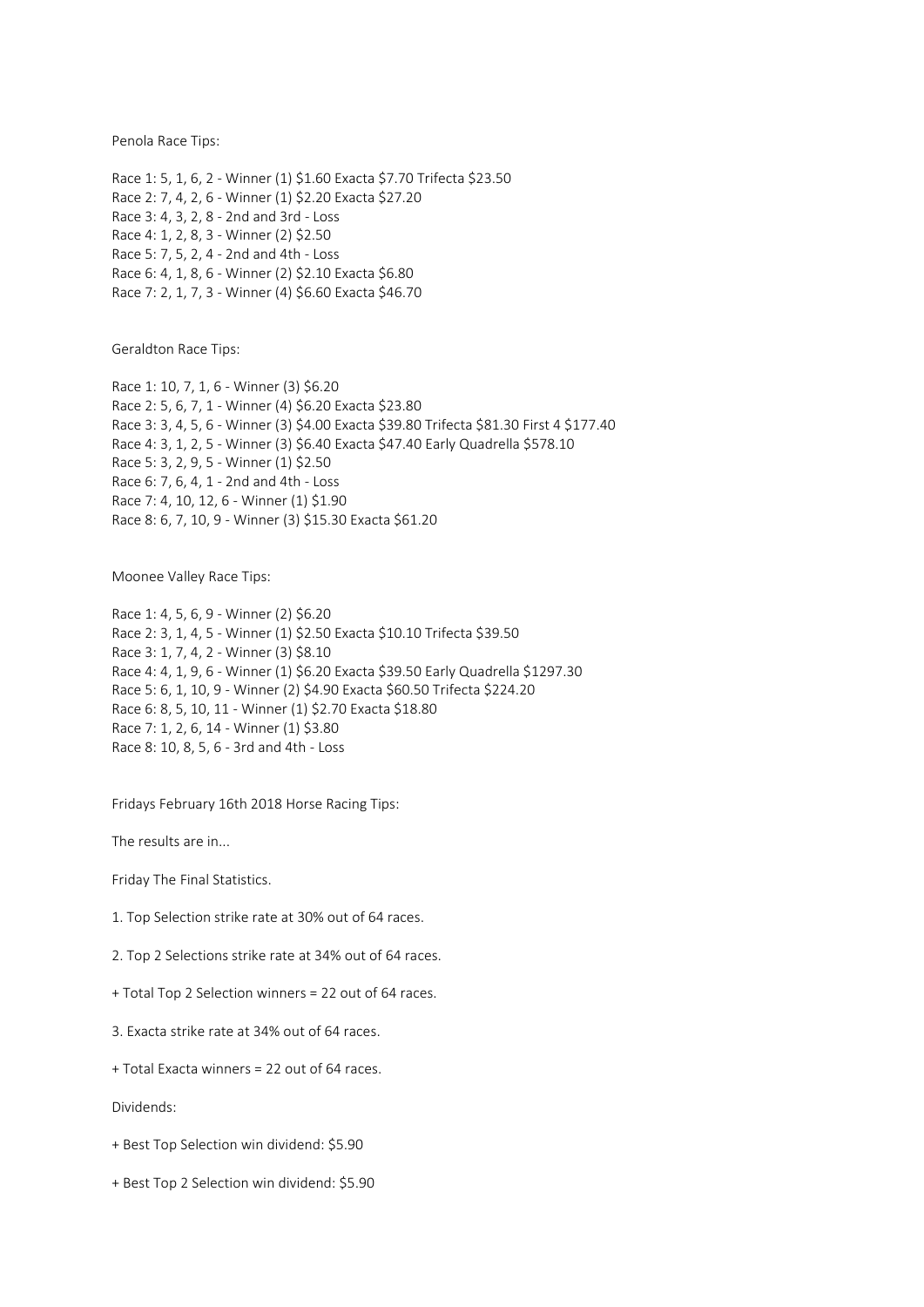+ Best tipped Exacta dividend: \$74.20

+ Best tipped Trifecta dividend: \$307.30

+ Best tipped First 4 dividend: \$443.80

+ Best tipped Quadrella dividend: \$3552.50

The Day In Summary: So let's have a look at the numbers for this Fridays racing with 64 races covered. For the Exotics there were 22 Exacta's in total which is a strike rate of 34% with the biggest one paying out at \$74.20 with the best tipped Trifecta paying out at \$307.30 and the best tipped First 4 paid out at \$443.80. For Win Bets the best priced Top Selection winner was at \$5.90 with the strike rate for the Top Selection sitting at 30% with the strike rate for the Top 2 Selections sitting at a just OK 34% of all races run. With Quadrella's the best today was an early one at Ipswich and it paid out at \$3552.50. And so that wraps up this Fridays racing.

Special Suggested Bets Of The Day:

Qurindi Race 3 Banker Exacta:

 $1/3, 4, 7$ 

So its 1 for 1st and 3, 4, 7 for 2nd.

Total Cost: \$12 buys a 400% share of the dividend.

Where The Money Is: Those runners which stand out as being well supported early.

Nothing to report today.

Best Longshot's Of The Day:

Albury Race 7 No 18 She's Just Rosie at \$41.00 and there is a little money for this one early at the odds so might be worth a small place bet.

Best Multi Bet Of The Day:

All bets are for the PLACE.

Moonee Valley Race 5 No 4 | Race 6 No 5 | Race 7 No 2 | Race 8 No 4

Suggested Bet: \$10

Best Quaddie Of The Day:

Werribee Quadrella:

Race 5: 2, 1, 5, 3 Race 6: 4, 2, 3, 7 Race 7: 6, 8, 7, 2 Race 8: 2, 3, 5, 8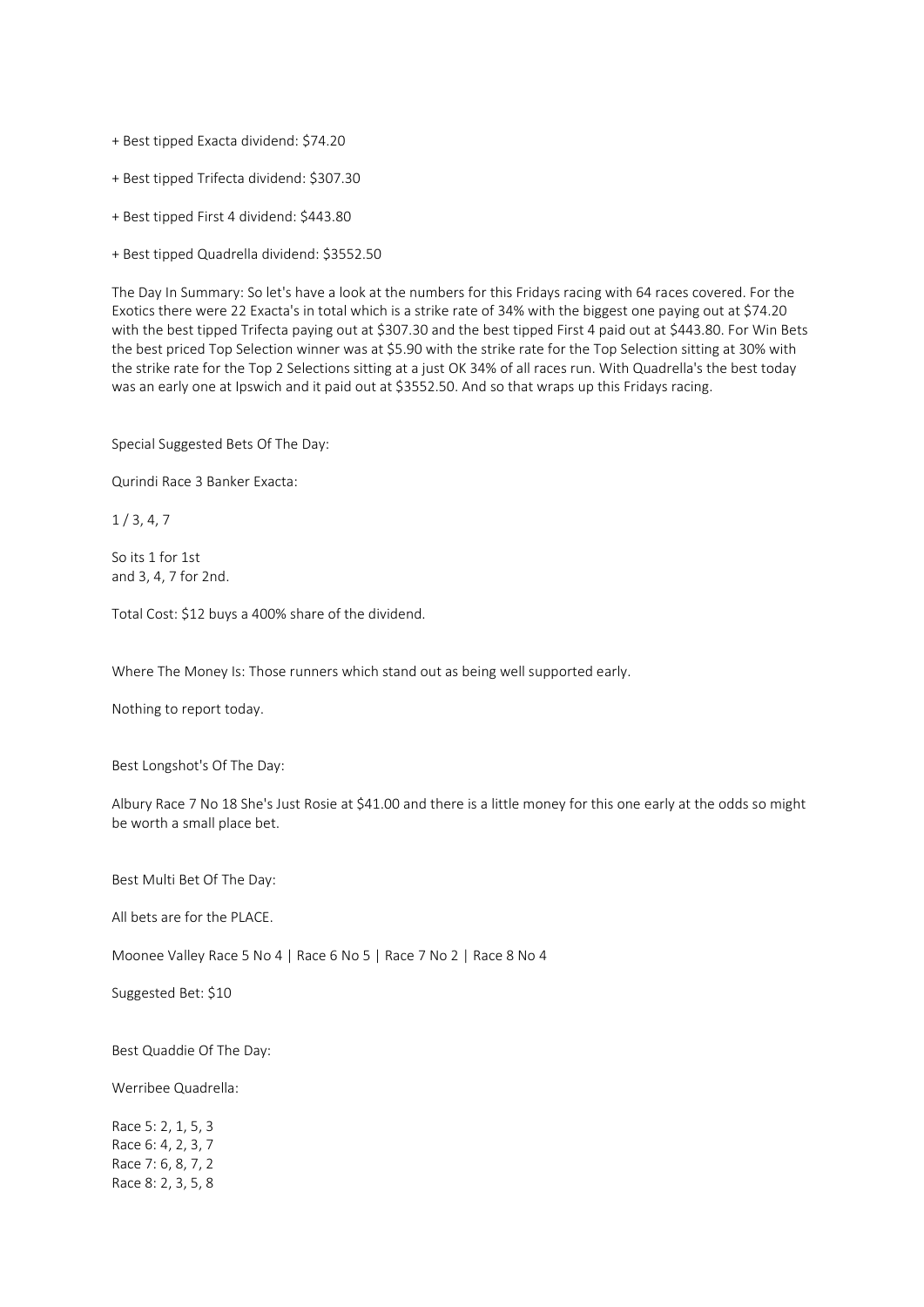Total Cost: \$13 buys a 5% share of the dividend.

Fridays Predicted Betting Outlook: Ipswich and there is no money around early because of the early start I would say but nevertheless there are a lot of favored runners there today and I would expect them to win so I predict not many huge surprises today at Ipswich. Albury, Werribee, Qurinid and Rockhampton are light on early money so some degree of caution may be suggested although I am hopeful.

Today's Race Tips:

Ipswich Race Tips:

Race 1: 7, 1, 4, 5 - Winner (4) \$20.20 Race 2: 1, 10, 2, 12 - Winner (1) \$5.70 Race 3: 1, 2, 3, 5 - Winner (4) \$12.10 Exacta \$47.00 Race 4: 2, 9, 4, 12 - Winner (3) \$2.80 Exacta \$5.80 Early Quadrella \$3552.50 Race 5: 2, 5, 9, 4 - Winner (4) \$7.40 Exacta \$21.50 Trifecta \$71.60 Race 6: 11, 1, 12, 10 - Winner (2) \$5.20 Exacta \$11.20 Trifecta \$33.90 First 4 \$37.40 Race 7: 7, 10, 11, 5 - Winner (3) \$5.10 Exacta \$18.10 Race 8: 14. 10, 2, 8 - 2nd, 3rd and 4th - Loss

Albury Race Tips:

Race 1: 13, 1, 9, 6 - 2nd - Loss Race 2: 3, 2, 11, 15 - Winner (3) \$7.80 Race 3: 2, 12, 4, 5 - Winner (1) \$2.40 Race 4: 2, 9, 6, 15 - 2nd, 3rd and 4th - Loss Race 5: 1, 5, 4, 7 - Winner (3) \$7.60 Exacta \$37.40 Trifecta \$307.30 First 4 \$443.80 Race 6: 5, 4, 2, 6 - 2nd - Loss Race 7: 9, 12, 11, 18 - 3rd - Loss Race 8: 5, 9, 10, 11 - 2nd, 3rd and 4th - Loss

Werribee Race Tips:

Race 1: 9, 2, 8, 1 - Winner (3) \$8.40 Exacta \$74.20 Race 2: 4, 11, 9, 5 - Winner (3) \$8.10 Exacta \$29.20 Race 3: 7, 14, 1, 9 - 2nd, 3rd and 4th - Loss Race 4: 18, 6, 12, 1 - Winner (3) \$3.80 Exacta \$24.20 Race 5: 2, 1, 5, 3 - Winner (1) \$1.60 Exacta \$8.10 Race 6: 4, 2, 3, 7 - Winner (2) \$2.50 Exacta \$7.10 Trifecta \$24.80 First 4 \$61.60 Race 7: 6, 8, 7, 2 - Winner (1) \$2.90 Race 8: 2, 3, 5, 8 - 3rd - Loss

Qurindi Race Tips:

Race 1: 3, 5, 6, 7 - Winner (1) \$2.10 Exacta \$11.30 Trifecta \$45.00 First 4 \$110.40 Race 2: 3, 4, 1, 7 - Winner (3) \$4.10 Exacta \$11.40 Race 3: 1, 3, 4, 7 - Winner (2) \$5.40 Race 4: 1, 7, 4, 12 - Winner (3) \$6.30 Early Quadrella \$298.50 Race 5: 6, 3, 2, 9 - Winner (3) \$5.70 Race 6: 3, 5, 2, 1 - Winner (1) \$1.90 Race 7: 4, 3, 5, 10 - 2nd - Loss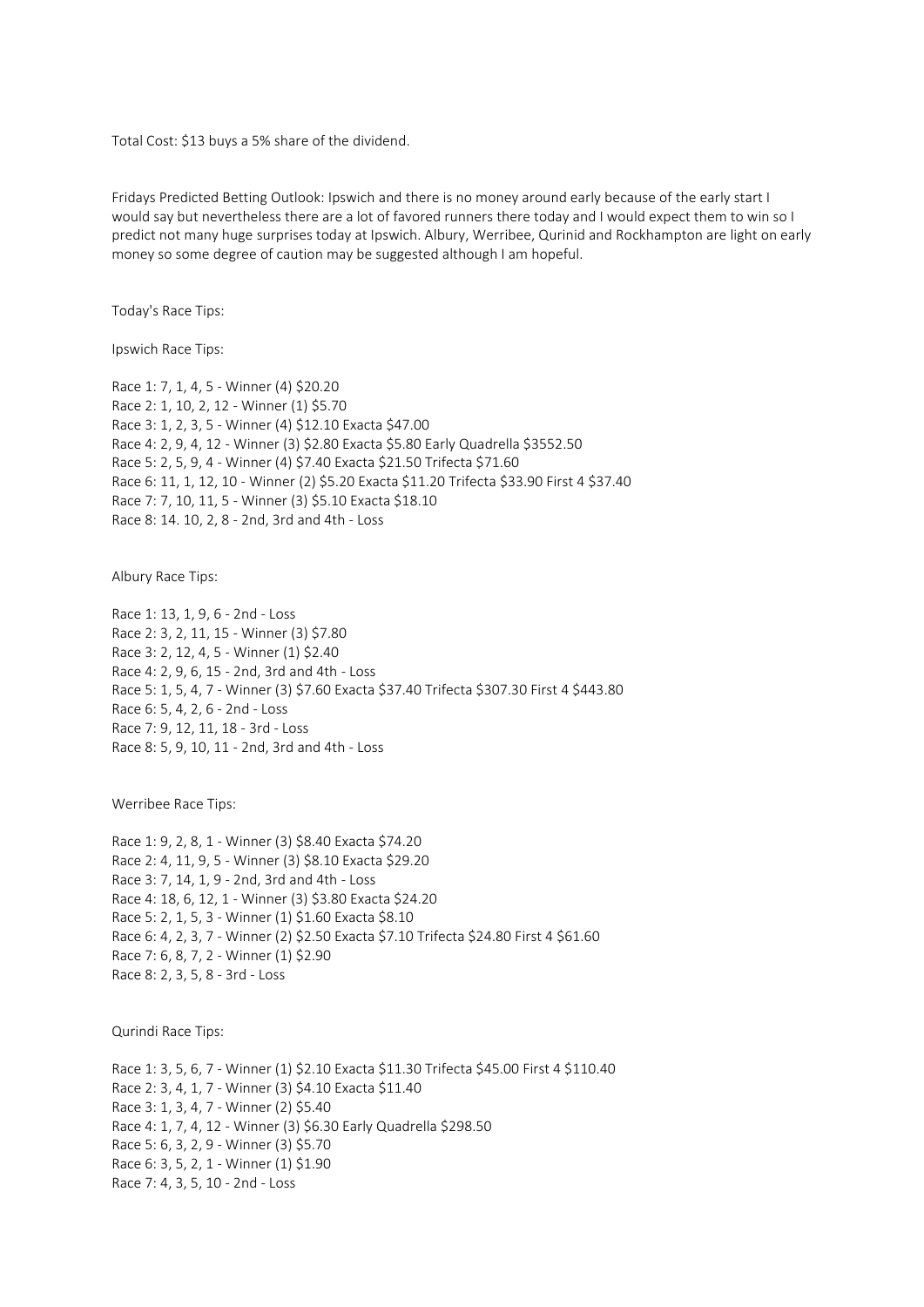Race 8: 9, 5, 14, 10 - Winner (3) \$8.90 Exacta \$36.00

Rockhampton Race Tips:

Race 1: 3, 8, 6, 2 - Winner (1) \$1.50 Race 2: 4, 3, 7, 1 - Winner (3) \$13.20 Race 3: 3, 7, 2, 1 - Winner (4) \$2.40 Exacta \$25.70 Trifecta \$60.10 Race 4: 5, 10, 8, 7 - Winner (1) \$4.50 Early Quadrella \$177.60 Race 5: 1, 10, 3, 9 - Winner (1) \$1.80 Race 6: 1, 3, 4, 6 - Winner (1) \$5.90 Exacta \$30.30 Trifecta \$175.00 First 4 \$443.00 Race 7: 2, 3, 5, 1 - 2nd and 4th - Loss

Narrogin Race Tips:

Race 1: 4, 5, 3, 2 - Winner (3) \$4.60 Exacta \$23.80 Race 2: 7, 5, 3, 4 - 2nd and 3rd - Loss Race 3: 1, 2, 6, 7 - Winner (1) \$1.90 Race 4: 1, 4, 5, 2 - Winner (1) \$1.80 Exacta \$3.70 Race 5: 3, 4, 8, 7 - Winner (1) \$3.00 Race 6: 4, 3, 1, 9 - Winner (4) \$3.30 Race 7: 1, 3, 4, 8 - Winner (1) \$2.30

Canterbury Race Tips:

Race 1: 1, 2, 4, 7 - Winner (1) \$2.00 Race 2: 6, 2, 4, 3 - 2nd, 3rd and 4th - Loss Race 3: 2, 7, 1, 9 - 2nd and 4th - Loss Race 4: 3, 7, 5, 6 - Winner (1) \$2.90 Exacta \$8.00 Trifecta \$57.20 Race 5: 4, 5, 9, 10 - 2nd, 3rd and 4th - Loss Race 6: 3, 4, 5, 1 - 3rd and 4th - Loss Race 7: 6, 4, 5, 3 - 2nd and 3rd - Loss Race 8: 3, 9, 4, 10 - Loss

Moonee Valley Race Tips:

Race 1: 11, 6, 3, 1 - 3rd - Loss Race 2: 5, 7, 2, 3 - Winner (3) \$8.50 Race 3: 7, 5, 1, 8 - 2nd, 3rd and 4th - Loss Race 4: 2, 3, 5, 4 - 2nd, 3rd and 4th - Loss Race 5: 5, 7, 9, 2 - Winner (1) \$3.80 Exacta \$22.60 Race 6: 5, 2, 13, 12 - Winner (1) \$4.80 Exacta \$25.30 Race 7: 2, 1, 7, 9 - 2nd and 3rd - Loss Race 8: 4, 11, 5, 12 - 4th - Loss

Sunshine Coast Race Tips:

Race 1: 5, 2, 4, 1 - 2nd, 3rd and 4th - Loss Race 2: 2, 9, 10, 3 - Winner (1) \$2.70 Exacta \$12.50 Race 3 onwards abandoned.

Fridays February 9th 2018 Horse Racing Tips: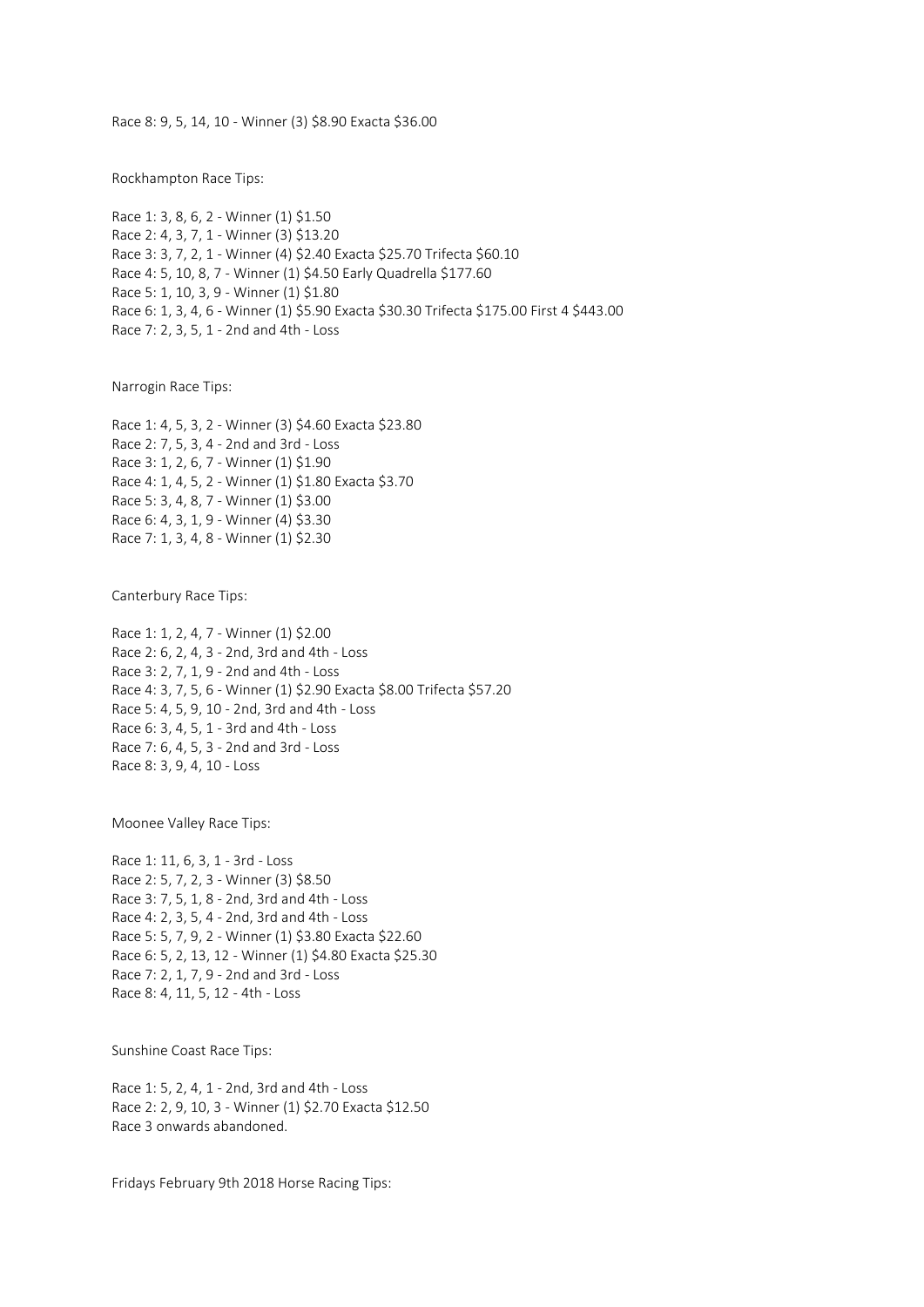The results are in...

Friday The Final Statistics.

1. Top Selection strike rate at 37% out of 63 races.

2. Top 2 Selections strike rate at 51% out of 63 races.

+ Total Top 2 Selection winners = 32 out of 63 races.

3. Exacta strike rate at 52% out of 63 races.

+ Total Exacta winners = 33 out of 63 races.

Dividends:

+ Best Top Selection win dividend: \$4.30

+ Best Top 2 Selection win dividend: \$5.80

+ Best tipped Exacta dividend: \$230.60

+ Best tipped Trifecta dividend: \$178.60

+ Best tipped First 4 dividend: \$593.20

+ Best tipped Quadrella dividend: \$5335.60

The Day In Summary: So let's have a look at the numbers for this Fridays racing with 63 races covered. For the Exotics there were 33 Exacta's in total which is a strike rate of 52% with the biggest one paying out at \$230.60 with the best tipped Trifecta paying out at \$178.60 and the best tipped First 4 paid out at \$593.20. For Win Bets the best priced Top Selection winner was at \$4.30 with the strike rate for the Top Selection sitting at 37% with the strike rate for the Top 2 Selections sitting at a respectable 51% of all races run. With Quadrella's the best today was a main one at Bendigo and it paid out at \$5335.60. And so that wraps up this Fridays racing.

Special Suggested Bets Of The Day:

Wagga Race 8 Banker Exacta:

2 / 10, 6, 11

So its 2 for 1st and 10, 6, 11 for 2nd.

Total Cost: \$12 buys a 400% share of the dividend.

Where The Money Is: Those runners which stand out as being well supported early.

Bendigo Race 1 No 4 Saccharo at \$7.00 and hopefully we can start the day off in the right way with good support shown for this one early.

Result - Finished 4th backed into \$4.00 at one point and was caught real wide all the way.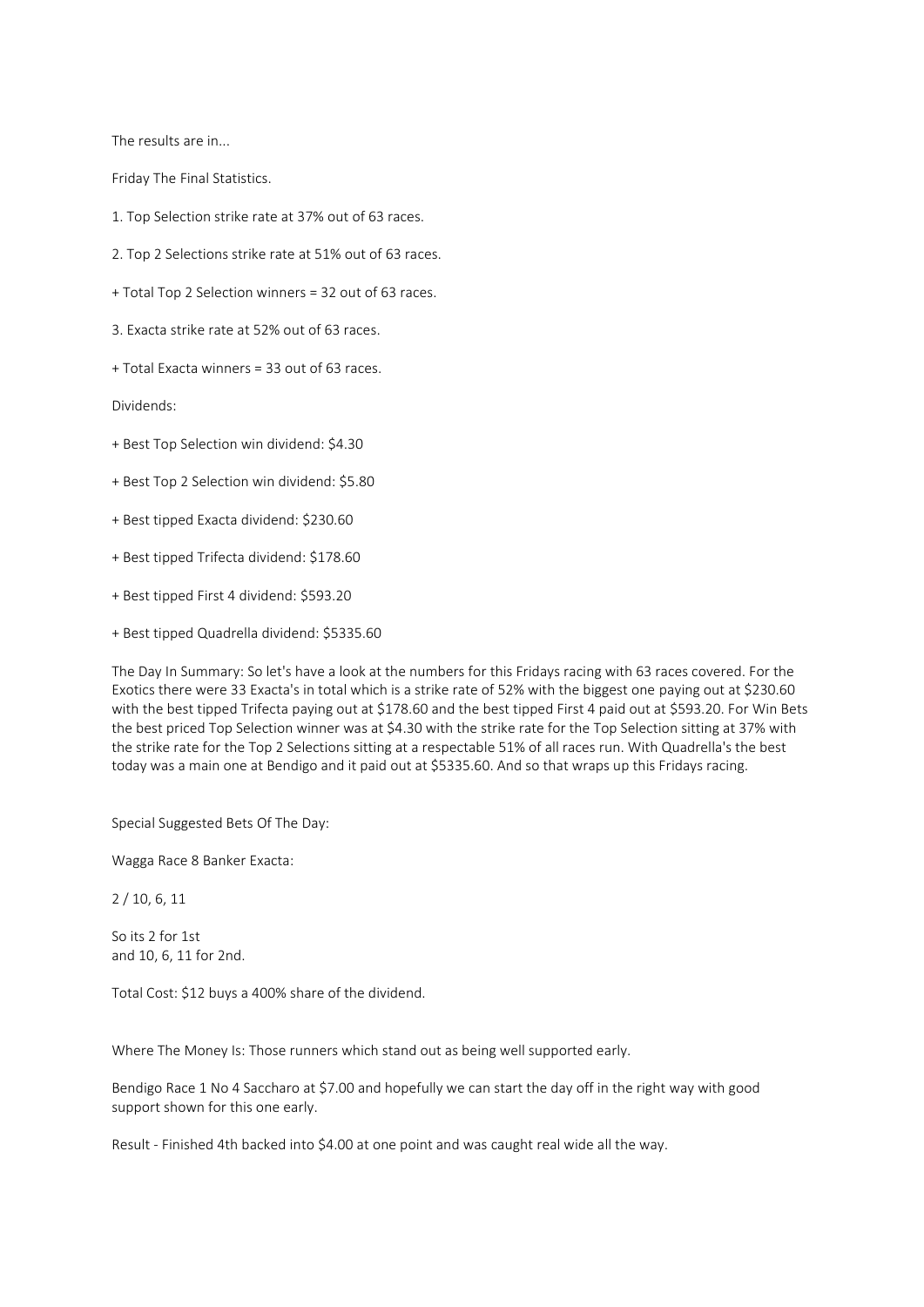Bendigo Race 8 No 8 Windsor at \$5.50 well backed early which may be a good indicator of this ones chances in a very open race.

Result - Unplaced, backed into \$4.50 but did not run a drum.

Best Longshot's Of The Day:

Walcha Race 4 No 11 Carry On Ringo at \$51.00 and there is some support for this one at the very long odds so may be worth a small PLACE bet 1st up from a spell today.

Result - A Winner as Finished 1st and it even surprised me.

Best Multi Bet Of The Day:

All bets are for the PLACE.

Walcha Race 4 No 9 | Race 6 No 4 | Race 7 No 2 | Race 8 No 9

Suggested Bet: \$10

Best Quaddie Of The Day:

Bendigo Quadrella:

Race 5: 6, 2, 16, 4 Race 6: 5, 1, 6, 8 Race 7: 11, 8, 10, 5 Race 8: 8, 18, 4, 3

Total Cost: \$13 buys a 5% share of the dividend.

Result - A Winner and paid out at \$5335.60 for 100%

Fridays Predicted Betting Outlook: An even amount of early money at Bendigo which is situation fine. Wagga is extra light on early money so it may prove wise to be a little cautious there today. Walcha and so far the early money is light, but even so I am still feeling optimistic about this location today. Toowoomba and there is a reasonable amount of early money support and enough to feel somewhat confident about today's chances. Hobart and there is a moderate amount of early money support, but generally Hobart always seems to go well anyway. York and there is very slow early money flow here but its not surprising for York racing there a lot of favorites there today that should win so do not give up hope. Canterbury not a huge amount of early money around except for real interest in race 8 no 11 and the Moonee Valley early money is strong and I am quite keen.

Today's Race Tips:

Bendigo Race Tips:

Race 1: 4, 1, 9, 2 - 2nd and 4th - Loss Race 2: 7, 4, 2, 12 - Winner (1) \$2.10 Race 3: 14, 16, 12, 6 - Winner (3) \$3.40 Race 4: 10, 12, 5, 8 - Winner (2) \$4.50 Exacta \$25.80 Trifecta \$77.30 First 4 \$275.80 Race 5: 6, 2, 16, 4 - Winner (1) \$4.30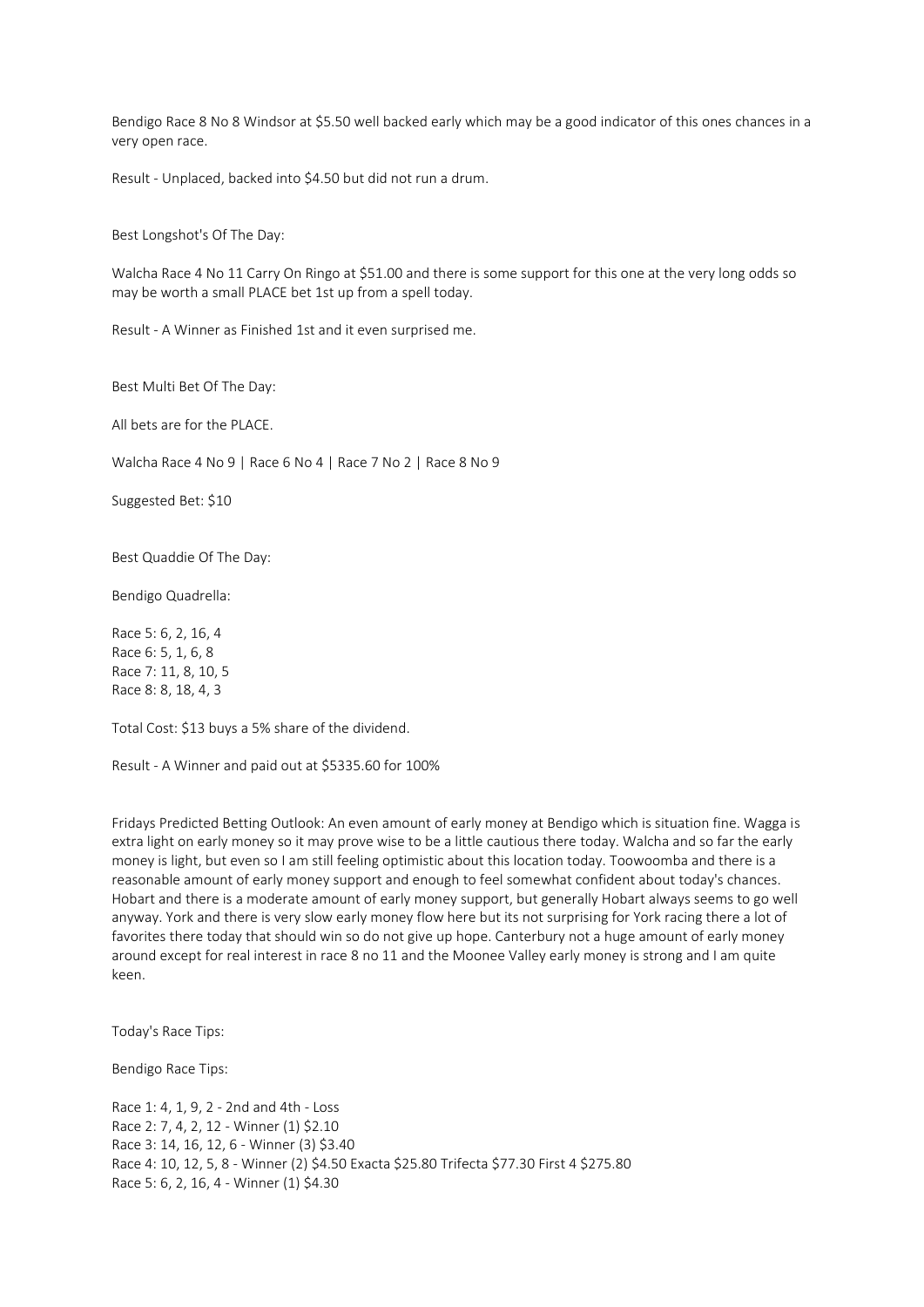Race 6: 5, 1, 6, 8 - Winner (3) \$5.80 Exacta \$35.30 Trifecta \$95.40 First 4 \$196.20 Race 7: 11, 8, 10, 5 - Winner (4) \$16.80 Race 8: 8, 18, 4, 3 - Winner (3) \$12.00 Exacta \$34.20 Quadrella \$5335.60

Wagga Race Tips:

Race 1: 1, 6, 3, 5 - Winner (1) \$1.40 Exacta \$4.70 Race 2: 4, 2, 13, 15 - Winner (1) \$2.20 Exacta \$8.00 Trifecta \$95.30 Race 3: 4, 1, 6, 3 - Winner (2) \$4.80 Exacta \$22.50 Trifecta \$77.10 Race 4: 2, 9, 14, 4 - 2nd - Loss Race 5: 4, 3, 12, 10 - Winner (1) \$3.30 Exacta \$25.40 Trifecta \$139.40 First 4 \$593.20 Race 6: 1, 9, 4, 7 - Winner (1) \$2.10 Exacta \$21.20 Race 7: 4, 8, 3, 2 - Winner (1) \$1.70 Exacta \$14.20 Race 8: 2, 10, 6, 11 - 2nd and 4th - Loss

Walcha Race Tips:

Race 1: 4, 6, 1, 9 - Winner (3) \$3.10 Exacta \$11.90 Trifecta \$22.90 - L/S No 4 Race 2: 2, 3, 8, 5 - 2nd and 3rd - Loss Race 3: 3, 7, 2, 1 - Winner (1) \$2.80 Exacta \$14.30 Race 4: 10, 14, 11, 6 - Winner (3) \$52.20 Exacta \$230.60 Race 5: 1, 7, 5, 6 - 3rd - Loss - L/S No 7 Race 6: 2, 4, 1, 6 - Winner (1) \$2.10 Exacta \$12.90 Race 7: 5, 2, 9, 4 - Winner (3) \$3.90 Exacta \$18.50 Trifecta \$37.50 Race 8: 9, 3, 7, 1 - 2nd and 3rd - Loss

Toowoomba Race Tips:

Race 1: 4, 2, 3, 11 - 2nd and 4th - Loss Race 2: 1, 10, 13, 2 - Winner (2) \$5.80 Exacta \$53.30 Trifecta \$178.60 Race 3: 1, 3, 6, 4 - 3rd and 4th - Loss Race 4: 3, 4, 6, 5 - Winner (3) \$3.90 Race 5: 5, 9, 8, 2 - Winner (1) \$1.70 Exacta \$4.00 Trifecta \$13.00 First 4 \$22.20 Race 6: 3, 5, 10, 7 - Winner (1) \$1.30 Exacta \$4.30 Trifecta \$14.80 First 4 \$38.20 Race 7: 1, 12, 4, 7 - Winner (2) \$4.10 Quadrella \$34.60

Hobart Race Tips:

Race 1: 7, 9, 5, 8 - Winner (3) \$6.20 Exacta \$25.60 Trifecta \$45.50 Race 2: 9, 4, 7, 6 - Winner (3) \$4.40 Race 3: 3, 7, 2, 4 - Winner (1) \$3.60 Exacta \$17.20 Trifecta \$51.40 Race 4: 3, 1, 5, 4 - Winner (1) \$1.70 Early Quadrella \$477.70 Race 5: 1, 2, 7, 4 - Winner (4) \$5.30 Race 6: 1, 2, 7, 4 - Winner (1) \$1.40 Exacta \$3.00 Race 7: 4, 8, 2, 1 - Winner (2) \$4.70 Race 8: 7, 6, 4, 1 - Winner (1) \$5.30 Exacta \$26.50 Quadrella \$488.60

York Race Tips:

Race 1: 4, 3, 5, 2 - Winner (1) \$2.20 Race 2: 3, 6, 2, 5 - Winner (4) \$5.50 Race 3: 6, 5, 2, 1 - Winner (4) \$7.00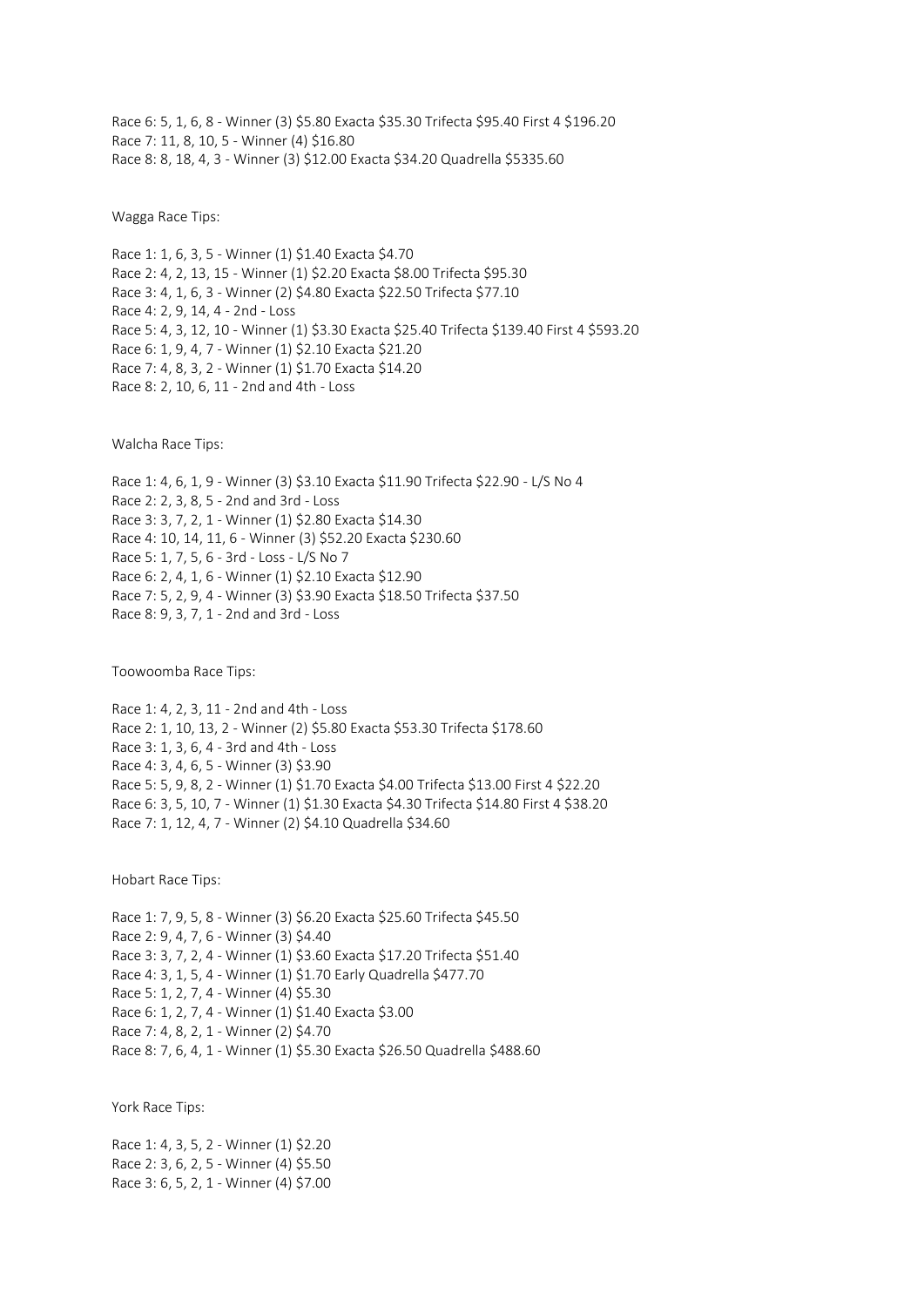Race 4: 6, 5, 8, 1 - Winner (2) \$4.70 Early Quadrella \$863,70 Race 5: 1, 2, 4, 6 - 2nd, 3rd and 4th - Loss Race 6: 11, 12, 3, 10 - 2nd and 4th - Loss Race 7: 1, 7, 6, 10 - Winner (3) \$3.40 Exacta \$18.60 Race 8: 2, 9, 11, 10 - 2nd and 3rd - Loss

Canterbury Race Tips:

Race 1: 3, 2, 1, 4 - Winner (1) \$1.40 Exacta \$2.70 Trifecta \$8.50 First 4 \$7.20 Race 2: 2, 3, 6, 8 - Winner (1) \$3.20 Exacta \$7.50 Trifecta \$34.10 Race 3: 1, 2, 6, 3 - 2nd and 4th - Loss Race 4: 4, 6, 2, 1 - Winner (1) \$1.70 Exacta \$3.20 Race 5: 3, 6, 1, 5 - 2nd and 4th - Loss Race 6: 3, 4, 6, 2 - 2nd and 3rd - Loss Race 7: 8, 6, 1, 7 - Winner (2) \$4.20 Exacta \$17.40 Race 8: 11, 10, 9, 4 - Winner (1) \$2.50 Exacta \$7.10

Moonee Valley Race Tips:

Race 1: 4, 6, 10, 3 - Winner (3) \$5.30 Exacta \$26.30 Trifecta \$90.50 First 4 \$223.60 Race 2: 8, 3, 5, 7 - Winner (2) \$3.90 Race 3: 3, 1, 2, 5 - Winner (1) \$2.00 Exacta \$4.50 Trifecta \$8.10 Race 4: 5, 3, 1, 2 - Winner (4) \$4.60 Exacta \$11.30 Early Quadrella \$261.90 Race 5: 9, 8, 2, 5 - Winner (1) \$1.90 - L/S No 9 Race 6: 6, 15, 12, 14 - Winner (3) \$4.80 Exacta \$12.20 Race 7: 12, 11, 8, 9 - Winner (2) \$5.30 Exacta \$21.70 Race 8: 4, 9, 10, 5 - Winner (1) \$3.80 Exacta \$39.70 Quadrella \$228.00

Fridays February 2nd 2018 Horse Racing Tips:

The results are in...

Friday The Final Statistics.

- 1. Top Selection strike rate at 36% out of 72 races.
- 2. Top 2 Selections strike rate at 51% out of 72 races.
- + Total Top 2 Selection winners = 37 out of 72 races.
- 3. Exacta strike rate at 46% out of 72 races.
- + Total Exacta winners = 33 out of 72 races.

Dividends:

- + Best Top Selection win dividend: \$6.70
- + Best Top 2 Selection win dividend: \$6.70
- + Best tipped Exacta dividend: \$49.60
- + Best tipped Trifecta dividend: \$157.40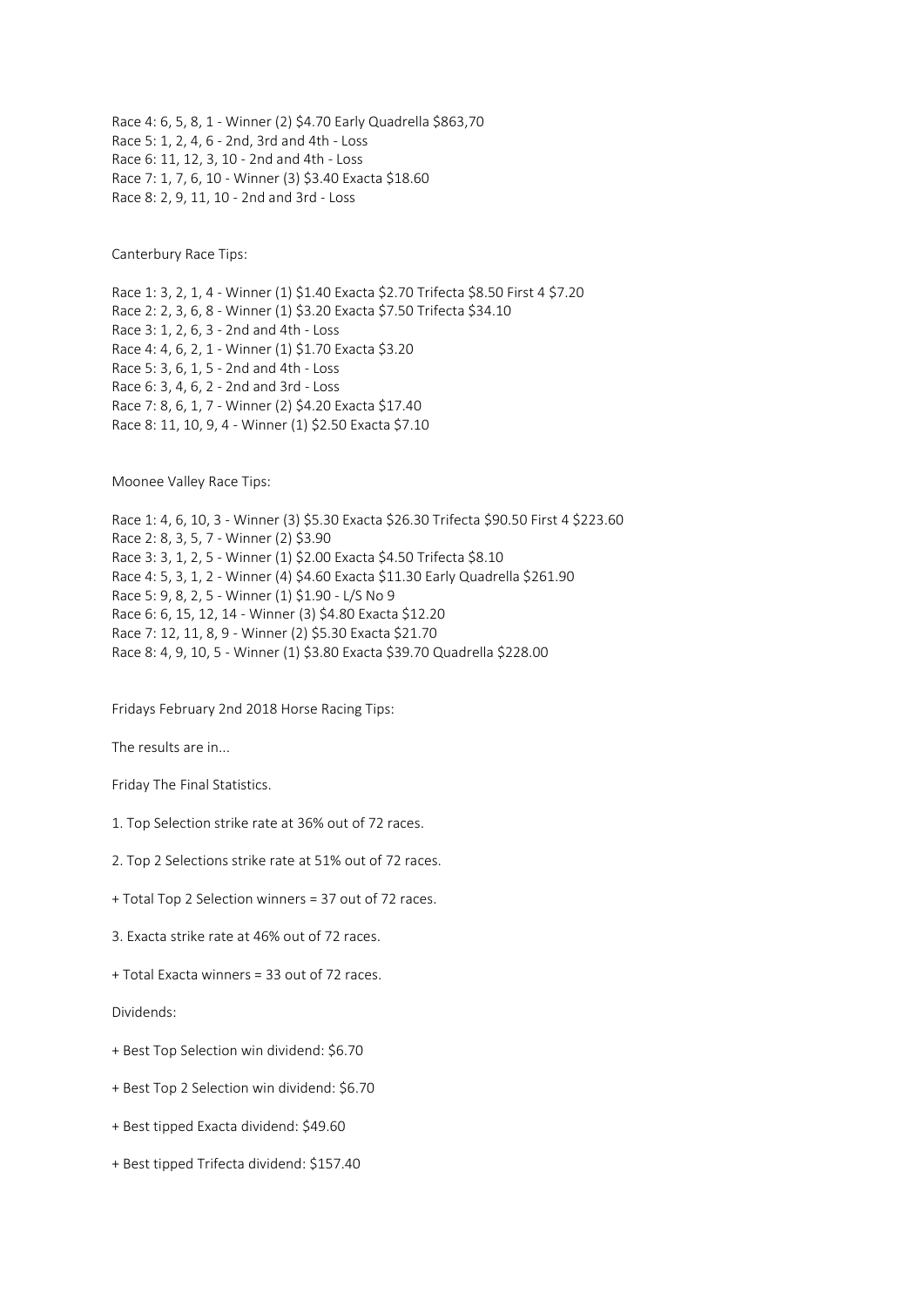- + Best tipped First 4 dividend: \$282.00
- + Best tipped Quadrella dividend: \$3498.80

The Day In Summary: So let's have a look at the numbers for this Fridays racing with 72 races covered. For the Exotics there were 33 Exacta's in total which is a strike rate of 46% with the biggest one paying out at \$49.60 with the best tipped Trifecta paying out at \$157.40 and the best tipped First 4 paid out at \$282.00. For Win Bets the best priced Top Selection winner was at \$6.70 with the strike rate for the Top Selection sitting at 36% with the strike rate for the Top 2 Selections sitting at a respectable 51% of all races run. With Quadrella's the best today was an early one at Port Lincoln and it paid out at \$3498.80. And so that wraps up this Fridays racing.

Special Suggested Bets Of The Day:

Port Macquarie Race 8 Banker Exacta:

5 / 6, 9, 2

So its 5 for 1st and 6, 9, 2 for 2nd.

Total Cost: \$12 buys a 400% of the dividend.

Where The Money Is: Those runners which stand out as being well supported early.

Nothing to report today.

Best Longshot's Of The Day:

Nothing to report today.

Best Multi Bet Of The Day:

All bets are for the PLACE.

Canterbury Race 1 No 3 | Race 2 No 1 | Race 3 No 7 | Race 4 No 4

Suggested Bet: \$10

Result - A win and paid out at \$61.00 for \$10

Best Quaddie Of The Day:

Moonee Valley Quadrella:

Race 5: 9, 7, 3, 1 Race 6: 10, 6, 2, 3 Race 7: 9, 6, 4, 1 Race 8: 4, 9, 1, 10

Total Cost: \$13 buys a 5% share of the dividend.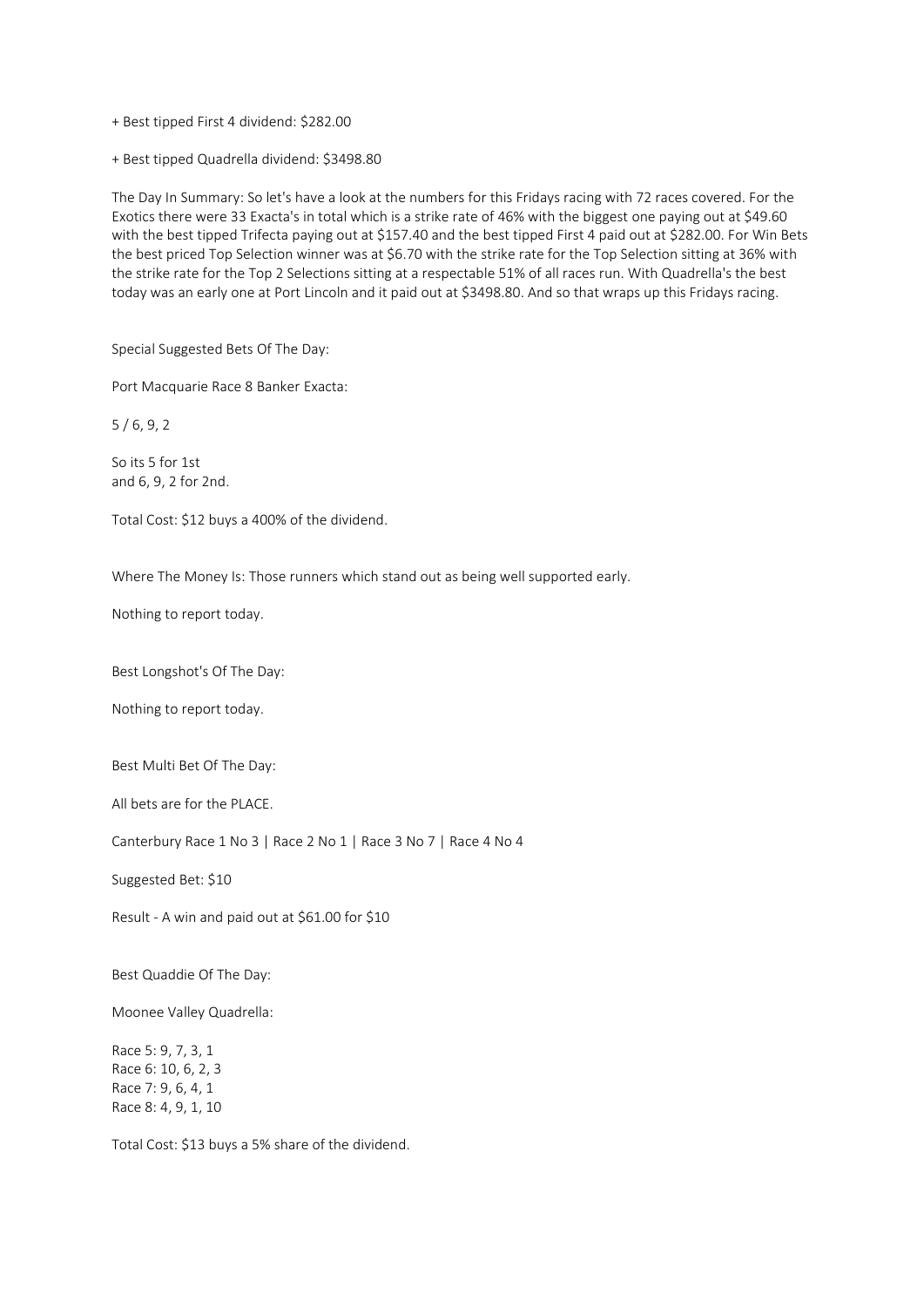Today's Race Tips:

Townsville Race Tips:

Race 1: 2, 4, 1, 6 - Winner (1) \$2.60 Exacta \$8.70 Trifecta \$20.90 Race 2: 4, 5, 3, 1 - Winner (3) \$3.90 Exacta \$12.70 Trifecta \$40.80 Race 3: 3, 5, 1, 2 - Winner (2) \$4.30 Exacta \$9.10 Trifecta \$22.00 Race 4: 6, 3, 9, 4 - Winner (4) \$4.90 Early Quadrella \$313.40 Race 5: 1, 11, 2, 3 - Winner (1) \$1.50 Race 6: 1, 3, 8, 4 - Winner (4) \$4.00 Exacta \$19.30 Race 7: 9, 8, 7, 6 - 2nd and 3rd - Loss Race 8: 5, 3, 9, 11 - Loss

Pt Macquarie Race Tips:

Race 1: 3, 4, 6, 2 - Winner (1) \$1.70 Race 2: 3, 4, 1, 6 - 2nd, 3rd and 4th - Loss Race 3: 6, 4, 9, 3 - Winner (1) \$2.30 Race 4: 1, 2, 7, 8 - Winner (2) \$1.70 Exacta \$10.90 Race 5: 2, 8, 6, 9 - 2nd and 3rd - Loss Race 6: 1, 3, 8, 7 - Winner (1) \$2.10 Race 7: 3, 7, 10, 9 - 3rd and 4th - Loss Race 8: 5, 6, 9, 2 - Winner (1) \$1.80

Moe Race Tips:

Race 1: 3, 5, 4, 1 - Winner (1) \$1.90 Exacta \$3.20 Trifecta \$8.10 First 4 \$76.20 Race 2: 4, 6, 9, 1 - Winner (1) \$2.90 Race 3: 10, 9, 8, 2 - Winner (1) \$6.70 Exacta \$49.60 Trifecta \$120.80 Race 4: 11, 13, 6, 10 - 4th - Loss Race 5: 1, 4, 2, 5 - Winner (2) \$5.30 Exacta \$13.50 Trifecta \$34.10 Race 6: 3, 8, 5, 6 - Winner (1) \$4.20 Exacta \$11.10 Race 7: 4, 7, 3, 5 - Winner (1) \$4.00 Exacta \$14.10 Trifecta \$157.40 Race 8: 12, 1, 3, 7 - Winner (3) \$4.60 Exacta \$22.80 Quadrella \$705.10

Canberra Race Tips:

Race 1: 1, 4, 2, 3 - Winner (2) \$1.80 Exacta \$2.80 Trifecta \$3.50 First 4 \$4.00 Race 2: 5, 2, 4, 9 - Winner (1) \$1.90 Exacta \$4.10 Trifecta \$12.90 Race 3: 2, 5, 1, 4 - 2nd and 4th - Loss Race 4: 5, 8, 3, 2 - 2nd and 4th - Loss Race 5: 5, 4, 9, 8 - Winner (1) \$4.10 Exacta \$17.00 Trifecta \$50.50 First 4 \$142.80 Race 6: 8, 9, 11, 10 - Winner (3) \$7.30 Exacta \$32.00 Race 7: 2, 4, 6, 10 - 3rd and 4th - Loss Race 8: 3, 1, 6, 10 - 2nd, 3rd and 4th - Loss

Pt Lincoln Race Tips:

Race 1: 1, 3, 4, 2 - Winner (2) \$3.70 Exacta \$20.90 Trifecta \$64.10 First 4 \$85.20 Race 2: 3, 1, 5, 6 - Winner (3) \$4.70 Exacta \$36.70 Trifecta \$85.70 First 4 \$236.80 Race 3: 7, 8, 5, 3 - Winner (1) \$4.90 Exacta \$19.80 Trifecta \$80.40 Race 4: 9, 1, 4, 7 - Winner (4) \$10.70 Exacta \$36.10 Early Quadrella \$3498.80 Race 5: 3, 2, 4, 1 - 2nd and 3rd - Loss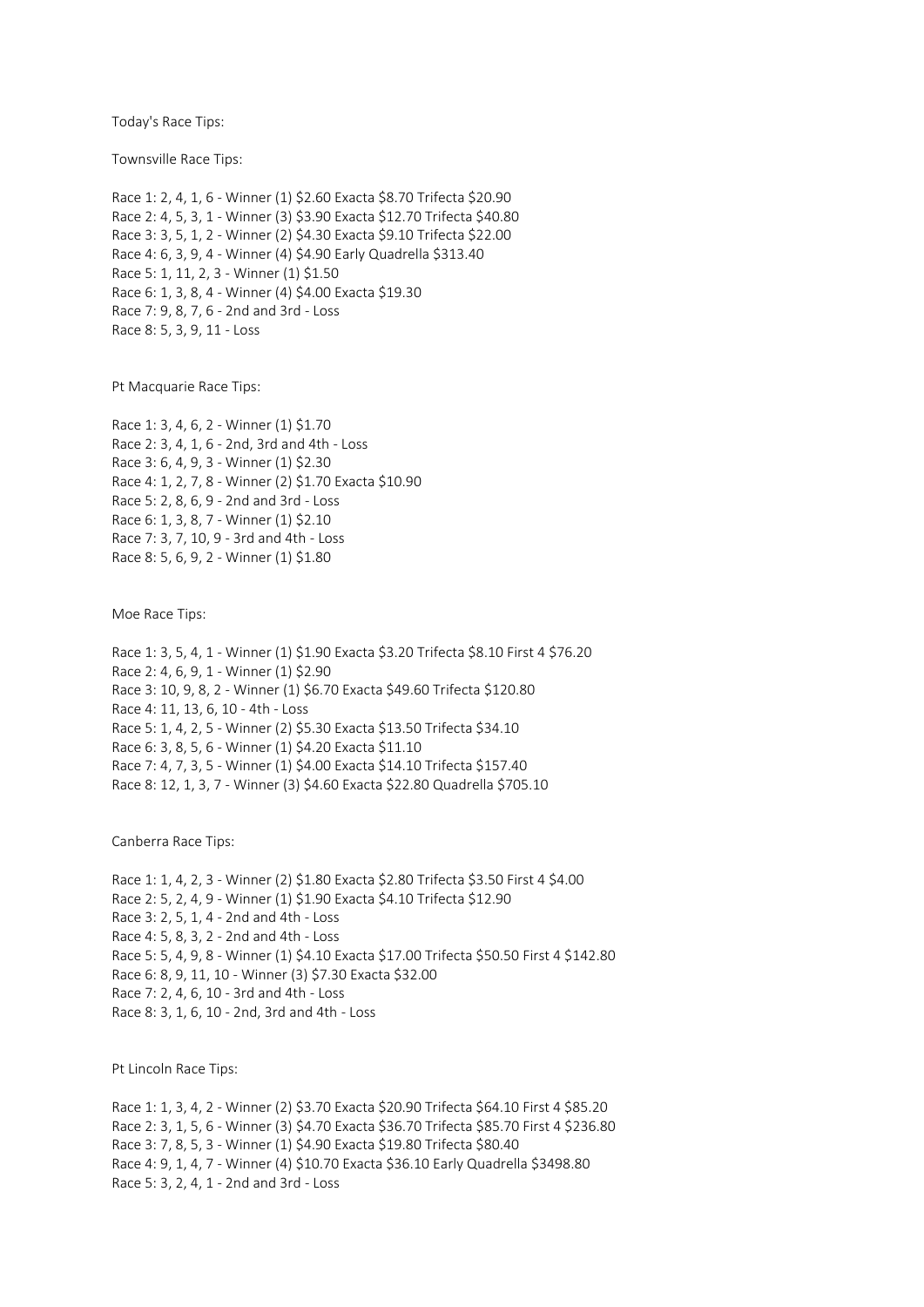Race 6: 6, 3, 4, 7 - Winner (2) \$3.60 Race 7: 2, 3, 1, 4 - 3rd and 4th - Loss Race 8: 4, 5, 3, 6 - 3rd and 4th - Loss

Esperance Race Tips:

Race 1: 9, 5, 2, 11 - Winner (2) \$4.20 Race 2: 8, 3, 2, 4 - Winner (3) \$2.50 Exacta \$6.10 Trifecta \$43.30 Race 3: 6, 7, 10, 5 - Winner (4) \$3.90 Race 4: 1, 10, 6, 8 - Winner (1) \$2.20 Early Quadrella \$228.60 Race 5: 5, 4, 3, 8 - Winner (3) \$4.00 Race 6: 5, 3, 6, 7 - Winner (1) \$2.60 Exacta \$8.80 Trifecta \$80.70 First 4 \$237.40 Race 7: 1, 2, 5, 6 - Winner (1) \$2.30 Race 8: 10, 2, 9, 8 - Winner (2) \$3.70 Quadrella \$157.00

Sunshine Coast Race Tips:

Race 1: 2, 7, 5, 3 - Winner (1) \$2.50 Exacta \$13.00 Race 2: 1, 5, 9, 8 - Winner (1) 3.10 Exacta \$31.00 Race 3: 6, 13, 3, 10 - 4th - Loss Race 4: 1, 13, 3, 6 - Winner (1) \$1.70 Race 5: 4, 6, 2, 3 - Winner (1) \$2.90 Exacta \$13.30 Trifecta \$46.80 First 4 \$116.00 Race 6: 2, 16, 14, 4 - 2nd and 4th - Loss Race 7: 3, 4, 7, 6 - 2nd, 3rd and 4th - Loss Race 8: 8, 3, 7, 9 - 2nd and 3rd - Loss

Canterbury Race Tips:

Race 1: 3, 2, 7, 5 - Winner (1) \$2.50 Exacta \$5.60 Trifecta \$30.30 Race 2: 1, 3, 2, 5 - Winner (1) \$2.00 Exacta \$4.80 Trifecta \$8.40 First 4 \$16.40 Race 3: 7, 8, 6, 2 - Winner (4) \$5.90 Exacta \$12.90 Race 4: 4, 5, 2, 10 - 2nd, 3rd and 4th - Loss Race 5: 3, 8, 2, 5 - Winner (1) \$2.40 Exacta \$18.00 Race 6: 3, 4, 1, 9 - Winner (2) \$5.00 Exacta \$19.40 Race 7: 6, 1, 11, 12 - Winner (2) \$4.70 Exacta \$8.30 Race 8: 8, 10, 1, 2 - Winner (1) \$6.30 Quadrella \$227.20

Moonee Valley Race Tips:

Race 1: 4, 3, 6, 5 - Winner (1) \$1.40 Race 2: 8, 10, 1, 4 - Winner (2) \$3.00 Exacta \$22.50 Trifecta \$68.00 Race 3: 4, 1, 3, 5 - Winner (3) \$10.90 Race 4: 4, 3, 7, 6 - Winner (3) \$3.90 Exacta \$12.40 Early Quadrella \$226.90 Race 5: 9, 7, 3, 1 - 3rd - Loss Race 6: 10, 6, 2, 3 - 3rd and 4th - Loss Race 7: 9, 6, 4, 1 - 2nd, 3rd and 4th - Loss Race 8: 4, 9, 1, 10 - Winner (4) \$5.70 Exacta \$25.60 Trifecta \$88.60 First 4 \$282.00

Fridays January 26th 2018 Horse Racing Tips:

The results are in...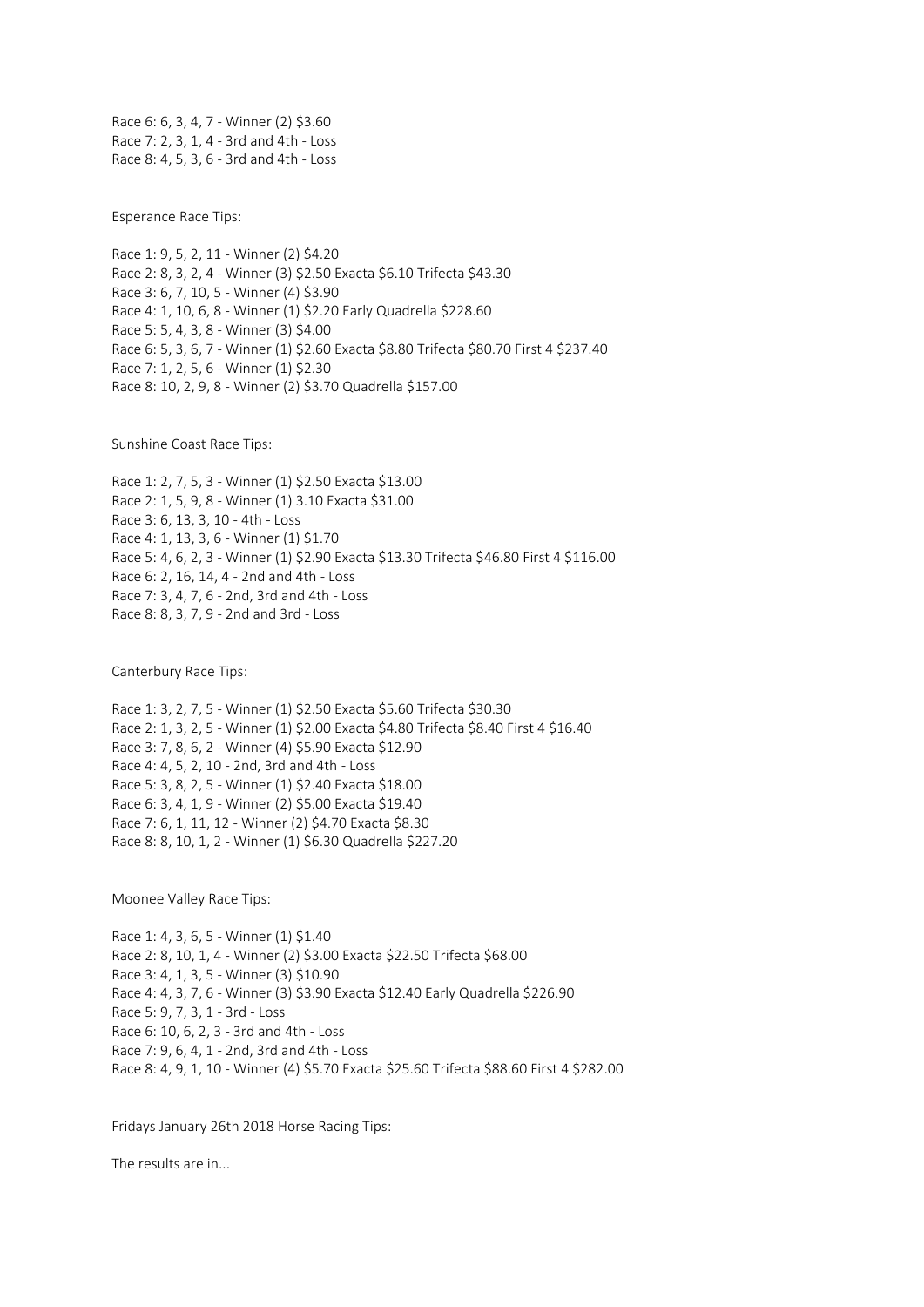Friday The Final Statistics.

- 1. Top Selection strike rate at 26% out of 80 races.
- 2. Top 2 Selections strike rate at 46% out of 80 races.
- + Total Top 2 Selection winners = 37 out of 80 races.
- 3. Exacta strike rate at 46% out of 80 races.
- + Total Exacta winners = 37 out of 80 races.

Dividends:

- + Best Top Selection win dividend: \$4.90
- + Best Top 2 Selection win dividend: \$7.40
- + Best tipped Exacta dividend: \$67.70
- + Best tipped Trifecta dividend: \$418.70
- + Best tipped First 4 dividend: \$218.80
- + Best tipped Quadrella dividend: \$701.10

The Day In Summary: So let's have a look at the numbers for this Fridays racing with 80 races covered. For the Exotics there were 37 Exacta's in total which is a strike rate of 46% with the biggest one paying out at \$67.70 with the best tipped Trifecta paying out at \$418.70 and the best tipped First 4 paid out at \$218.80. For Win Bets the best priced Top Selection winner was at \$4.90 with the strike rate for the Top Selection sitting at 26% with the strike rate for the Top 2 Selections sitting at a respectable 46% of all races run. With Quadrella's the best today was an early one at Hanging Rock and it paid out at \$701.10. And so that wraps up this Fridays racing.

Special Suggested Bets Of The Day:

Pt Macquarie Race 1 Banker Exacta:

 $2/6, 1, 7$ 

So its 2 for 1st and 6, 1, 7 for 2nd.

Total Cost: \$12 buys a 400% share of the dividend.

Where The Money Is: Those runners which stand out as being well supported early.

Nothing to report.

Best Longshot's Of The Day:

Nothing to report.

Best Quaddie Of The Day: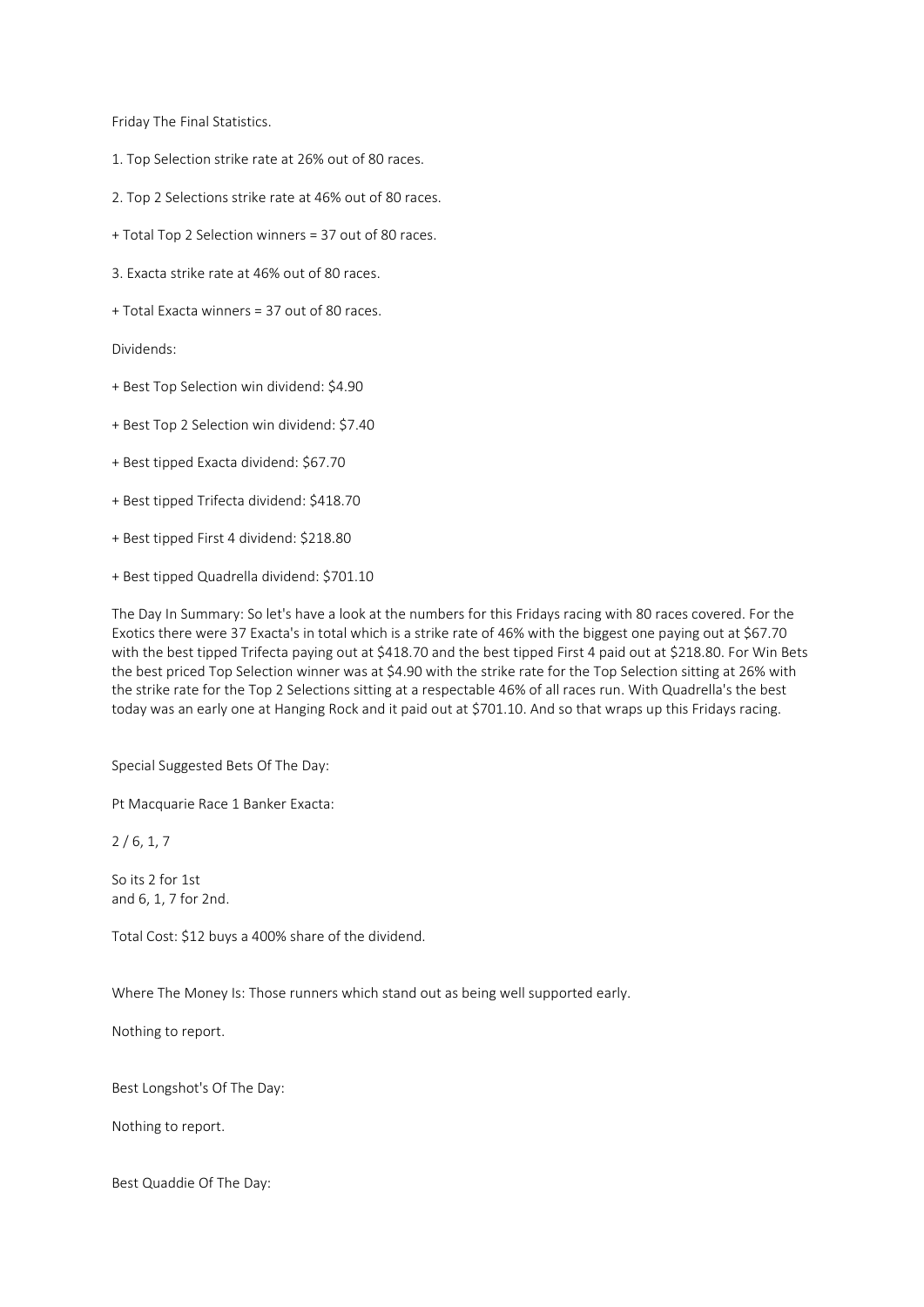Warwick Farm Quadrella:

Race 5: 12, 6, 7, 14 Race 6: 7, 4, 2, 5 Race 7: 3, 14, 6, 8 Race 8: 14, 10, 17, 1

Total Cost: \$13 buys a 5%\$ share of the dividend.

Today's Race Tips:

Doomben Race Tips:

Race 1: 3, 10, 7, 1 - 2nd, 3rd and 4th - Loss Race 2: 4, 10, 3, 11 - Winner (1) \$1.60 Exacta \$11.40 Trifecta \$70.60 Race 3: 4, 10, 12, 13 - Winner (2) \$3.40 Exacta \$4.20 Trifecta \$21.10 Race 4: 1, 3, 7, 8 - 3rd and 4th - Loss Race 5: 13, 17, 3, 15 - Winner (2) \$2.60 Exacta \$12.00 Trifecta \$78.50 Race 6: 6, 1, 9, 7 - Winner (2) \$3.10 Exacta \$7.70 Trifecta \$26.20 First 4 \$198.80 Race 7: 5, 7, 1, 3 - Winner (1) \$2.40 Exacta \$13.50 Race 8: 8, 1, 9, 4 - Winner (1) \$1.60 Exacta \$16.70 Trifecta \$85.80 First 4 \$189.00

Warwick Farm Race Tips:

Race 1: 9, 1, 2, 7 - Winner (1) \$4.30 Race 2: 2, 4, 3, 1 - Winner (4) \$5.40 Exacta \$26.40 Race 3: 4, 1, 3, 6 - Winner (4) \$3.40 Race 4: 4, 9, 3, 7 - Winner (2) \$2.00 Exacta \$6.30 Trifecta \$28.50 Early Quadrella \$174.90 Race 5: 12, 6, 7, 14 - Winner (2) \$5.30 Exacta \$54.10 Race 6: 7, 4, 2, 5 - Winner (1) \$2.80 Exacta \$18.70 Race 7: 3, 14, 6, 8 - Winner (1) \$3.10 Race 8: 14, 10, 17, 1 - 2nd and 3rd - Loss

Mornington Race Tips:

Race 1: 9, 11, 5, 4 - Winner (1) \$4.70 Exacta \$15.90 Trifecta \$57.60 First 4 \$218.80 Race 2: 6, 4, 3, 9 - Winner (3) \$4.50 Race 3: 9, 3, 2, 8 - 3rd and 4th - Loss Race 4: 3, 9, 10, 2 - Winner (2) \$7.20 Exacta \$11.80 Race 5: 7, 9, 4, 3 - 2nd - Loss Race 6: 1, 5, 2, 3 - Winner (3) \$7.80 Exacta \$22.00 Trifecta \$55.30 Race 7: 7, 2, 8, 4 - Winner (3) \$5.90 Race 8: 6, 7, 8, 4 - Winner (1) \$4.90

Wagga Race Tips:

Race 1: 1, 6, 7, 2 - Winner (4) \$15.50 Race 2: 3, 10, 13, 6 - 2nd and 3rd - Loss Race 3: 2, 4, 1, 5 - 3rd and 4th - Loss Race 4: 13, 10, 8, 4 - 3rd - Loss Race 5: 9, 5, 13, 7 - 4th - Loss Race 6: 13, 10, 6, 5 - Loss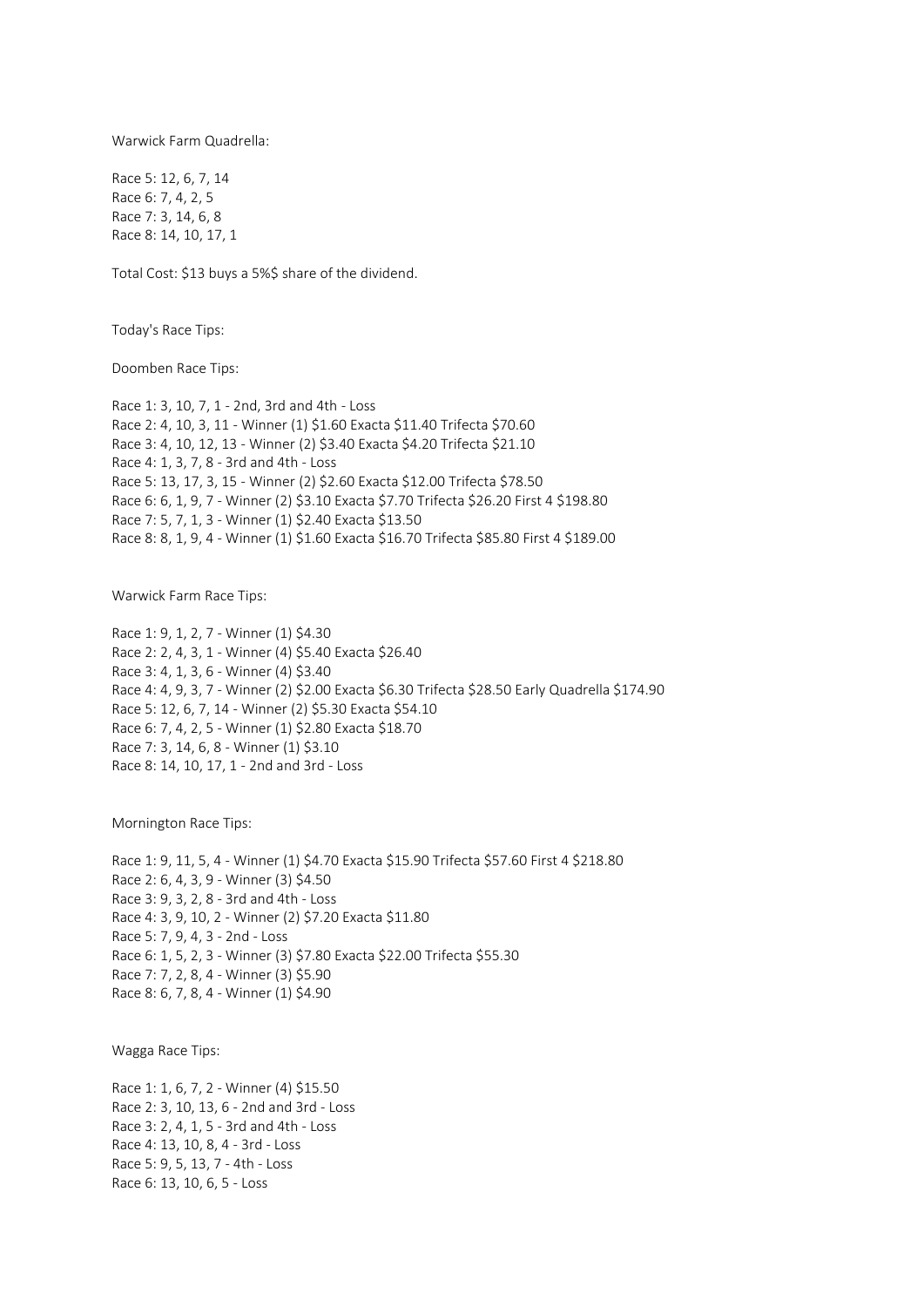Race 7: 1, 6, 16, 10 - 4th - Loss

Hanging Rock Race Tips:

Race 1: 4, 3, 5, 6 - Winner (1) \$3.10 Exacta \$37.40 Trifecta \$50.30 First 4 \$217.40 Race 2: 10, 5, 9, 7 - Winner (1) \$2.50 Race 3: 2, 3, 7, 5 - Winner (4) \$6.50 Exacta \$16.90 Race 4: 2, 7, 5, 4 - Winner (2) \$5.10 Exacta \$22.50 Trifecta \$50.20 Early Quadrella \$701.10 Race 5: 3, 9, 10, 1 - Winner (1) \$4.60 Race 6: 1, 4, 2, 7 - Winner (1) \$1.90 Exacta \$5.00 Trifecta \$7.60 First 4 \$14.80 Race 7: 2, 8, 3, 7 - 2nd, 3rd and 4th - Loss

Beaudesert Race Tips:

Race 1: 1, 3, 6, 4 - Winner (2) \$3.20 Exacta \$9.80 Race 2: 5, 6, 4, 8 - Winner (2) \$7.40 Race 3: 14, 8, 7, 6 - Winner (3) \$3.50 Exacta \$31.60 Trifecta \$172.10 Race 4: 3, 8, 4, 2 - Winner (3) \$4.40 Exacta \$32.40 Early Quadrella \$663.60 Race 5: 5, 1, 4, 8 - 3rd and 4th - Loss Race 6: 1, 5, 6, 3 - 2nd and 4th - Loss Race 7: 3, 11, 8, 6 - Loss

Kilcoy Race Tips:

Race 1: 4, 2, 5, 3 - Winner (1) \$4.20 Exacta \$22.00 Race 2: 7, 4, 2, 1 - Winner (2) \$3.50 Race 3: 12, 5, 4, 3 - Winner (2) \$4.50 Race 4: 3, 8, 1, 2 - Winner (1) \$2.40 Exacta \$21.30 Early Quadrella \$229.90 Race 5: 5, 3, 2, 4 - Winner (3) \$3.40 Exacta \$25,10 Race 6: 2, 4, 3, 7 - 2nd, 3rd and 4th - Loss

Pt Macquarie Race Tips:

Race 1: 2, 6, 1, 7 - Winner (3) \$9.40 Exacta \$24.60 Race 2: 5, 2, 6, 13 - Loss Race 3: 3, 2, 6, 9 - Winner (3) \$3.40 Race 4: 8, 5, 2, 11 - Loss Race 5: 5, 1, 4, 9 - Winner (4) \$17.40 Exacta \$67.70 Trifecta \$418.70 Race 6: 11, 8, 2, 10 - Winner (1) \$4.30 Exacta \$21.20 Race 7: 2, 8, 11, 1 - 2nd - Loss

Darwin Race Tips:

Race 1: 8, 3, 1, 4 - Winner (1) \$2.50 Race 2: 1, 4, 6, 7 - Winner (3) \$3.30 Exacta \$13.80 Race 3: 5, 8, 3, 9 - Winner (1) \$3.10 Race 4: 5, 2, 1, 4 - 2nd, 3rd and 4th - Loss Race 5: 2, 1, 3, 9 - 2nd, 3rd and 4th - Loss Race 6: 2, 8, 6, 3 - Winner (3) \$5.80

Bunbury Race Tips: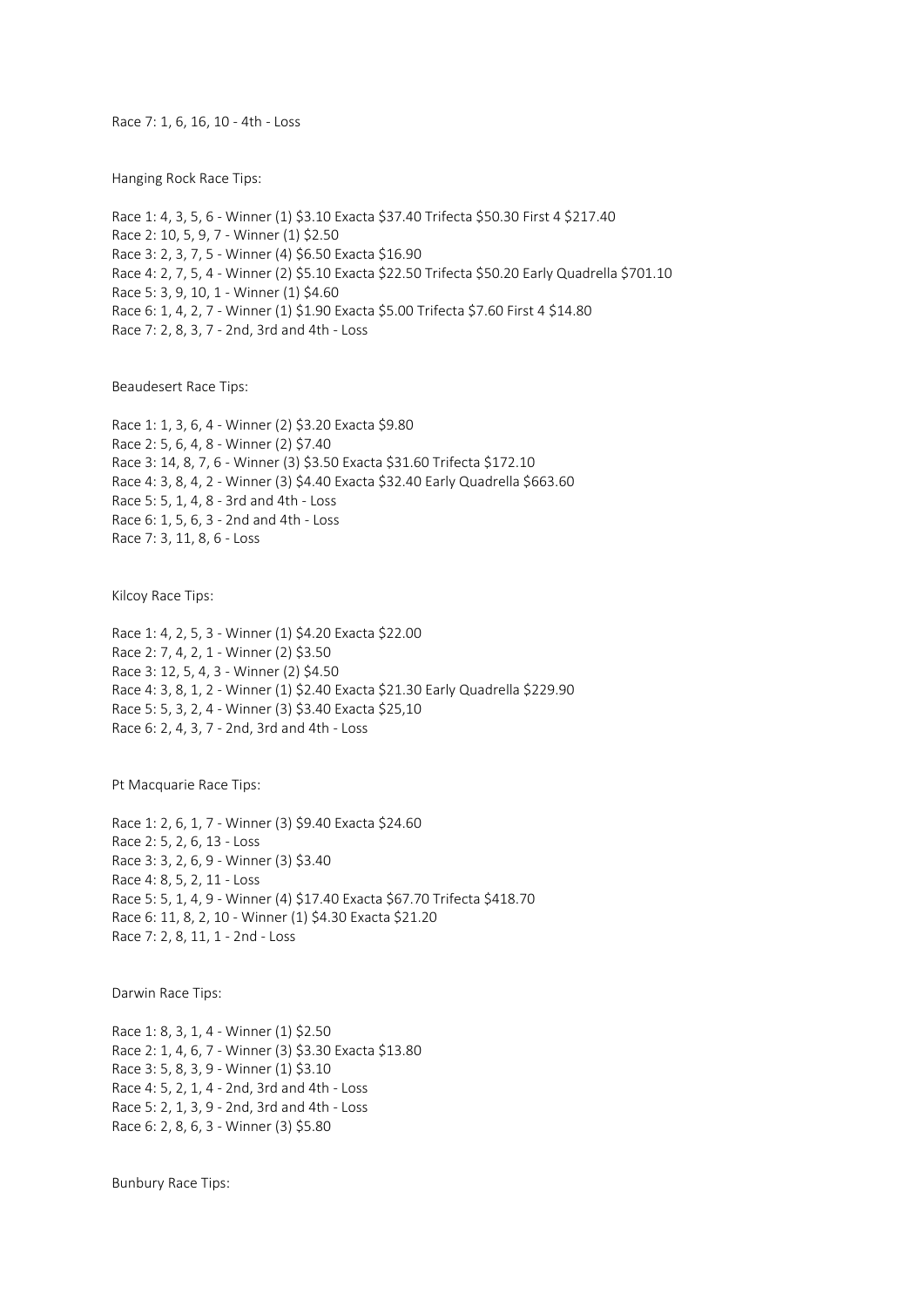Race 1: 3, 4, 7, 2 - Winner (2) \$2.30 Exacta \$10.60 Trifecta \$46.20 Race 2: 9, 8, 4, 2 - Winner (2) \$4.10 Exacta \$14.40 Trifecta \$19.00 Race 3: 6, 4, 2, 3 - Winner (3) \$2.80 Exacta \$16.10 Trifecta \$34.40 Race 4: 11, 6, 5, 4 - Winner (2) \$2.30 Early Quadrella \$81.70 Race 5: 7, 6, 1, 5 - Winner (3) \$5.90 Exacta \$10.80 Race 6: 5, 6, 1, 7 - Winner (3) \$10.00 Exacta \$27.70 Race 7: 5, 2, 6, 13 - Winner (1) \$2.30 Exacta \$4.80 Race 8: 5, 4, 7, 6 - Winner (2) \$3.50 Quadrella \$565.70

Moonee Valley Race Tips:

Race 1: 5, 8, 1, 6 - Winner (3) \$2.80 Exacta \$16.70 Trifecta \$29.70 Race 2: 7, 8, 2, 1 - 2nd and 4th - Loss Race 3: 1, 5, 2, 6 - Winner (4) \$6.00 Exacta \$31.90 Race 4: 1, 5, 4, 2 - Winner (2) \$5.20 Exacta \$45.90 Race 5: 6, 1, 8, 4 - Winner (1) \$2.10 Exacta \$10.20 Trifecta \$18.20 Race 6: 2, 5, 10, 7 - Winner (1) 3.20 Race 7: 8, 1, 2, 9 - Winner (3) \$4.50 Race 8: 9, 13, 11, 12 - Winner (1) \$2.00 Quadrella \$126.90

Fridays January 19th 2018 Horse Racing Tips:

The results are in...

Friday The Final Statistics.

1. Top Selection strike rate at 40% out of 47 races.

2. Top 2 Selections strike rate at 67% out of 47 races.

+ Total Top 2 Selection winners = 31 out of 47 races.

3. Exacta strike rate at 60% out of 47 races.

+ Total Exacta winners = 28 out of 47 races.

Dividends:

- + Best Top Selection win dividend: \$5.60
- + Best Top 2 Selection win dividend: \$17.20
- + Best tipped Exacta dividend: \$146.60
- + Best tipped Trifecta dividend: \$86.40
- + Best tipped First 4 dividend: \$268.80
- + Best tipped Quadrella dividend: \$1616.30

The Day In Summary: So let's have a look at the numbers for this Fridays racing with 47 races covered. For the Exotics there were 28 Exacta's in total which is a strike rate of 60% with the biggest one paying out at \$146.60 with the best tipped Trifecta paying out at \$86.40 and the best tipped First 4 paid out at \$268.80. For Win Bets the best priced Top Selection winner was at \$5.60 with the strike rate for the Top Selection sitting at 40% with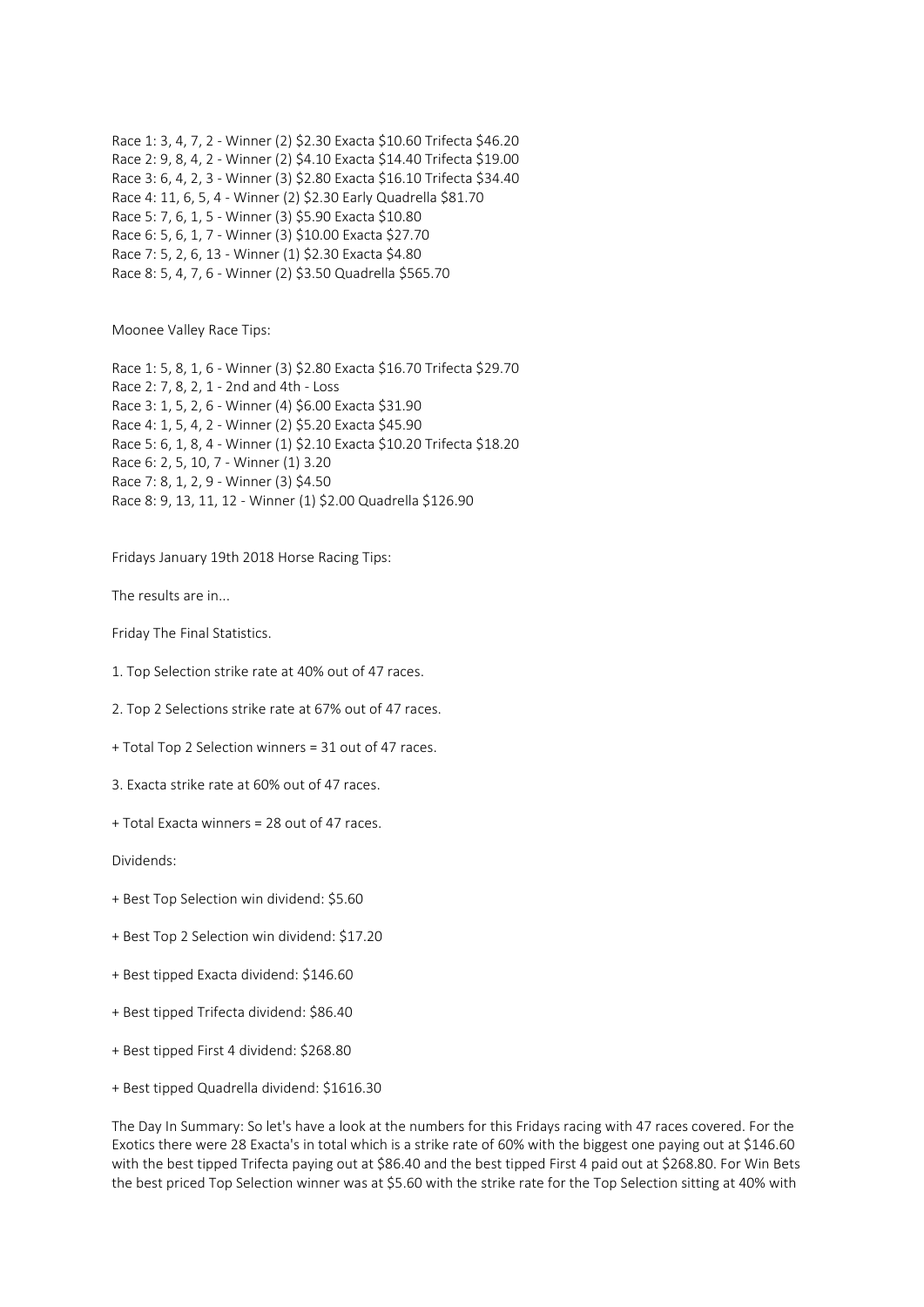the strike rate for the Top 2 Selections sitting at a respectable 67% of all races run. With Quadrella's the best today was a main one at Ballina and it paid out at \$1616.30. And so that wraps up this Fridays racing.

Special Suggested Bets Of The Day:

Toowoomba Race 2 Banker Exacta:

3, 10 / 3, 10, 12, 9

So its 3 and 10 for 1st and 3, 10, 12, 9 for 2nd.

Total Cost: \$12 buys a 200% share of the dividend.

Result - A winner and paid out at \$77.40 for 200%

Where The Money Is: Those runners which stand out as being well supported early.

Ballina Race 6 No 4 Baggio at \$8.50 and there is quite a lot of early money support for this one so may be worth watching today.

Best Longshot's Of The Day:

Toowoomba Race 5 No 8 All Apples at \$41.00 and with some support early this one may be worth a place bet at the \$7.50 on offer as an interest in a fairly open race.

Best Quaddie Of The Day:

Toowoomba Quadrella:

Race 4: 2, 5, 1, 3 Race 5: 4, 7, 6, 8 Race 6: 6, 3, 1, 11 Race 7: 4, 2, 5, 10

Total Cost: \$13 buys a 5% share of the dividend.

Today's Race Tips:

Ballina Race Tips:

Race 1: 5, 10, 11, 6 - Winner (1) \$1.10 - L/S No 10 Race 2: 13, 4, 9, 3 - Winner (2) \$4.60 Exacta \$15.90 Race 3: 1, 2, 15, 6 - Winner (3) \$7.60 Exacta \$9.70 Trifecta \$45.40 Race 4: 3, 6, 9, 1 - Winner (2) \$2.50 Early Quadrella \$179.50 Race 5: 3, 11, 5, 15 - Winner (1) \$5.60 Race 6: 4, 2, 8, 12 - Winner (2) \$9.90 Race 7: 6, 4, 2, 8 - Winner (1) \$2.60 Exacta \$13.20 Trifecta \$86.40 Race 8: 5, 17, 10, 8 - Winner (2) \$5.30 Quadrella \$1616.30

Canberra Race Tips: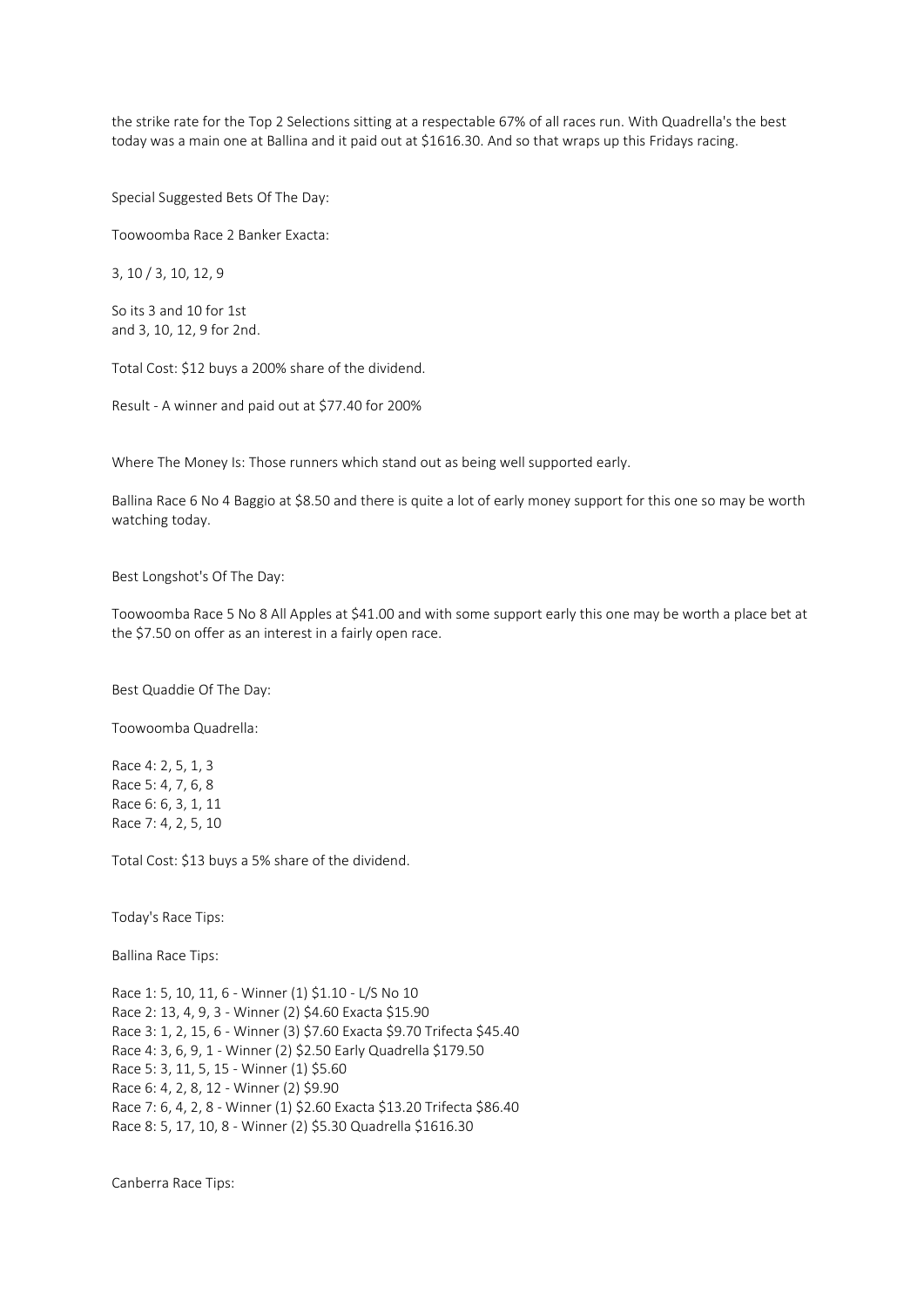Race 1: 1, 3, 7, 2 - Winner (1) \$1.60 Exacta \$3.90 Trifecta \$10.60 Race 2: 8, 7, 1, 3 - Winner (3) \$3.50 Race 3: 7, 2, 1, 6 - Winner (1) \$3.10 Exacta \$8.50 Trifecta \$64.10 Race 4: 7, 8, 2, 6 - Winner (3) \$8.10 Exacta \$21.10 Early Quadrella \$264.20 Race 5: 3, 5, 4, 6 - Winner (3) \$3.90 Exacta \$7.60 Trifecta \$66.10 Race 6: 5, 3, 2, 6 - Winner (1) \$2.70 Exacta \$21.60 Trifecta \$25.70 First 4 \$72.20 Race 7: 2, 9, 1, 6 - 2nd and 3rd - Loss Race 8: 4, 9, 1, 5 - Winner (3) \$5.60

Toowoomba Race Tips:

Race 1: 2, 3, 5, 4 - Winner (1) \$1.10 Exacta \$3.10 Trifecta \$8.30 First 4 \$10.60 Race 2: 3, 10, 12, 9 - Winner (2) \$4.70 Exacta \$38.70 Race 3: 3, 2, 10, 5 - Winner (2) \$4.90 Exacta \$40.90 Race 4: 2, 5, 1, 3 - Winner (2) \$17.20 Exacta \$137.00 Early Quadrella \$248.40 Race 5: 4, 7, 6, 8 - Winner (1) \$3.20 Race 6: 6, 3, 1, 11 - Winner (2) \$12.20 Exacta \$146.60 Race 7: 4, 2, 5, 10 - 2nd - Loss

Esperance Race Tips:

Race 1: 1, 7, 6, 4 - Winner (1) \$2.50 Exacta \$14.80 Race 2: 3, 9, 2, 7 - Winner (4) \$4.70 Exacta \$15.20 Race 3: 3, 6, 1, 4 - Winner (1) \$4.80 Exacta \$20.70 Trifecta \$35.60 Race 4: 4, 7, 2, 1 - Winner (1) \$2.60 Exacta \$5.90 Trifecta \$25.20 Early Quadrella \$117.90 Race 5: 6, 11, 7, 9 - Winner (2) \$3.40 Race 6: 3, 4, 6, 12 - Winner (1) \$3.30 Race 7: 3, 7, 8, 9 - Winner (1) \$3.30 Exacta \$13.10 Race 8: 4, 13, 12, 10 - 4th - Loss

Canterbury Race Tips:

Race 1: 7, 6, 1, 2 - 2nd and 4th - Loss Race 2: 3, 6, 1, 7 - 2nd, 3rd and 4th - Loss Race 3: 6, 1, 2, 4 - Winner (1) \$1.60 Exacta \$2.90 Trifecta \$12.00 Race 4: 3, 7, 5, 1 - Winner (2) \$6.40 Exacta \$12.50 Trifecta \$52.80 Race 5: 8, 4, 3, 2 - Winner (3) \$3.60 Race 6: 4, 6, 3, 1 - Winner (3) \$3.60 Exacta \$40.90 Race 7: 3, 1, 2, 8 - Winner (3) \$4.40 Exacta \$31.40 Race 8: 5, 7, 2, 9 - 2nd and 3rd - Loss

Cranbourne Race Tips:

Race 1: 1, 9, 8, 7 - Winner (1) \$1.70 Exacta \$6.60 Race 2: 11, 8, 2, 9 - Winner (1) \$2.30 Exacta \$15.50 Trifecta \$58.00 First 4 \$268.80 Race 3: 7, 12, 10, 3 - Winner (1) \$2.40 Exacta \$5.70 Race 4: 7, 8, 5, 4 - Winner (2) \$2.40 Exacta \$16.50 Early Quadrella \$55.70 Race 5: 3, 1, 5, 6 - Winner (2) \$3.70 Exacta \$12.30 Race 6: 7, 2, 3, 1 - 2nd and 4th - Loss Race 7: 1, 5, 3, 8 - Winner (1) \$2.70 Race 8: 9, 3, 7, 10 - Winner (1) \$3.70 Exacta \$4.70 Trifecta \$24.10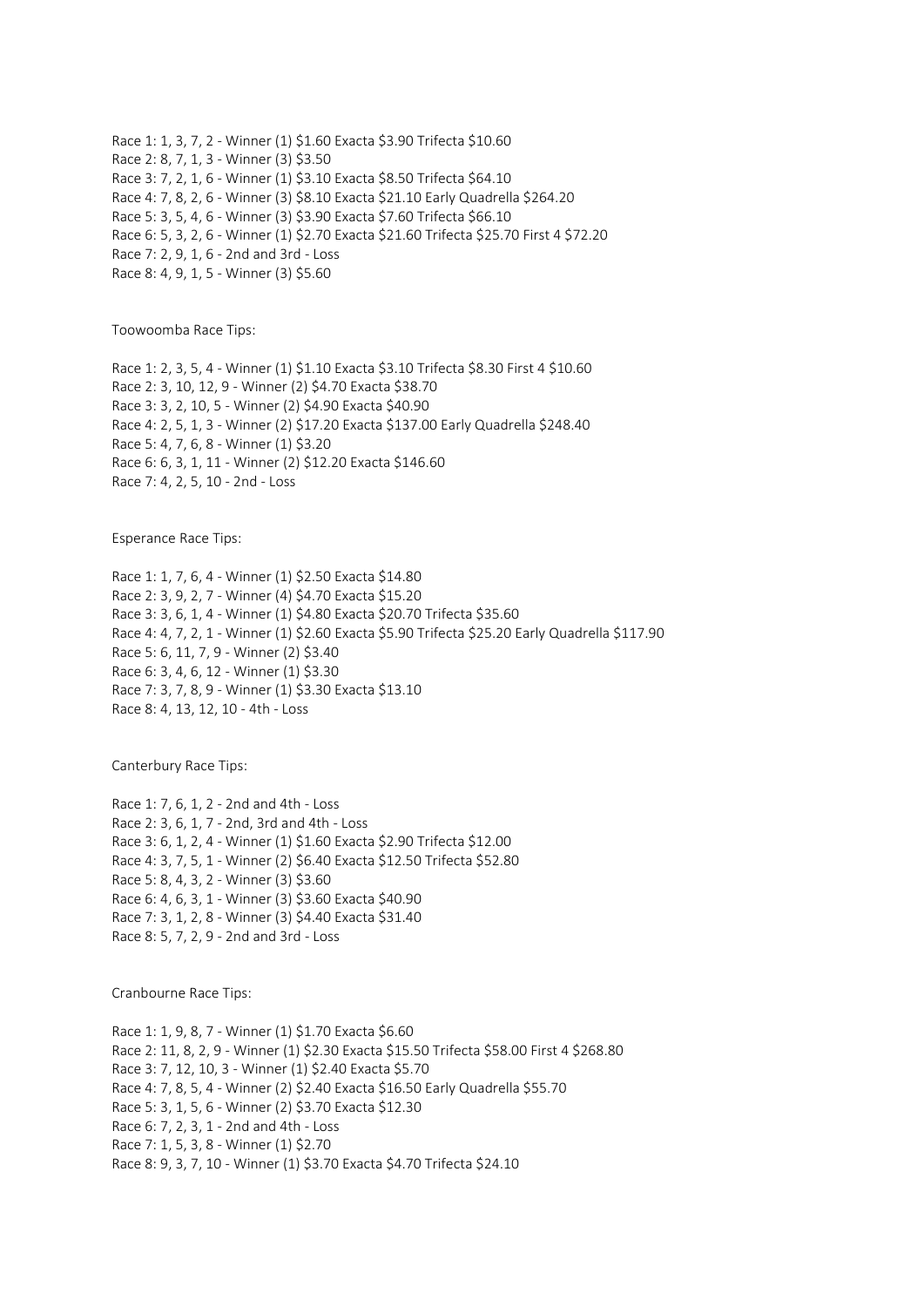Fridays January 12th 2018 Horse Racing Tips:

The results are in...

Friday The Final Statistics.

- 1. Top Selection strike rate at 25% out of 63 races.
- 2. Top 2 Selections strike rate at 33% out of 63 races.
- + Total Top 2 Selection winners = 21 out of 63 races.
- 3. Exacta strike rate at 40% out of 63 races.
- + Total Exacta winners = 25 out of 63 races.

Dividends:

- + Best Top Selection win dividend: \$5.50
- + Best Top 2 Selection win dividend: \$7.30
- + Best tipped Exacta dividend: \$44.10
- + Best tipped Trifecta dividend: \$227.70
- + Best tipped First 4 dividend: \$85.20
- + Best tipped Quadrella dividend: \$706.80

The Day In Summary: So let's have a look at the numbers for this Fridays racing with 63 races covered. For the Exotics there were 25 Exacta's in total which is a strike rate of 40% with the biggest one paying out at \$44.10 with the best tipped Trifecta paying out at \$227.70 and the best tipped First 4 paid out at \$85.20. For Win Bets the best priced Top Selection winner was at \$5.50 with the strike rate for the Top Selection sitting at 25% with the strike rate for the Top 2 Selections sitting at 33% of all races run. With Quadrella's the best today was a main one at Hamilton and it paid out at \$706.80. And so that wraps up this Fridays racing.

Special Suggested Bets Of The Day:

Cranbourne Race 3 Banker Exacta:

8 / 9, 11, 5

So its 8 for 1st and 9, 11, 5 for 2nd.

Total Cost: \$12 buys a 400% share of the dividend.

Sunshine Coast Race 7 Banker Exacta:

12 / 13, 5, 7

So its 12 for 1st and 13, 5, 7 for 2nd.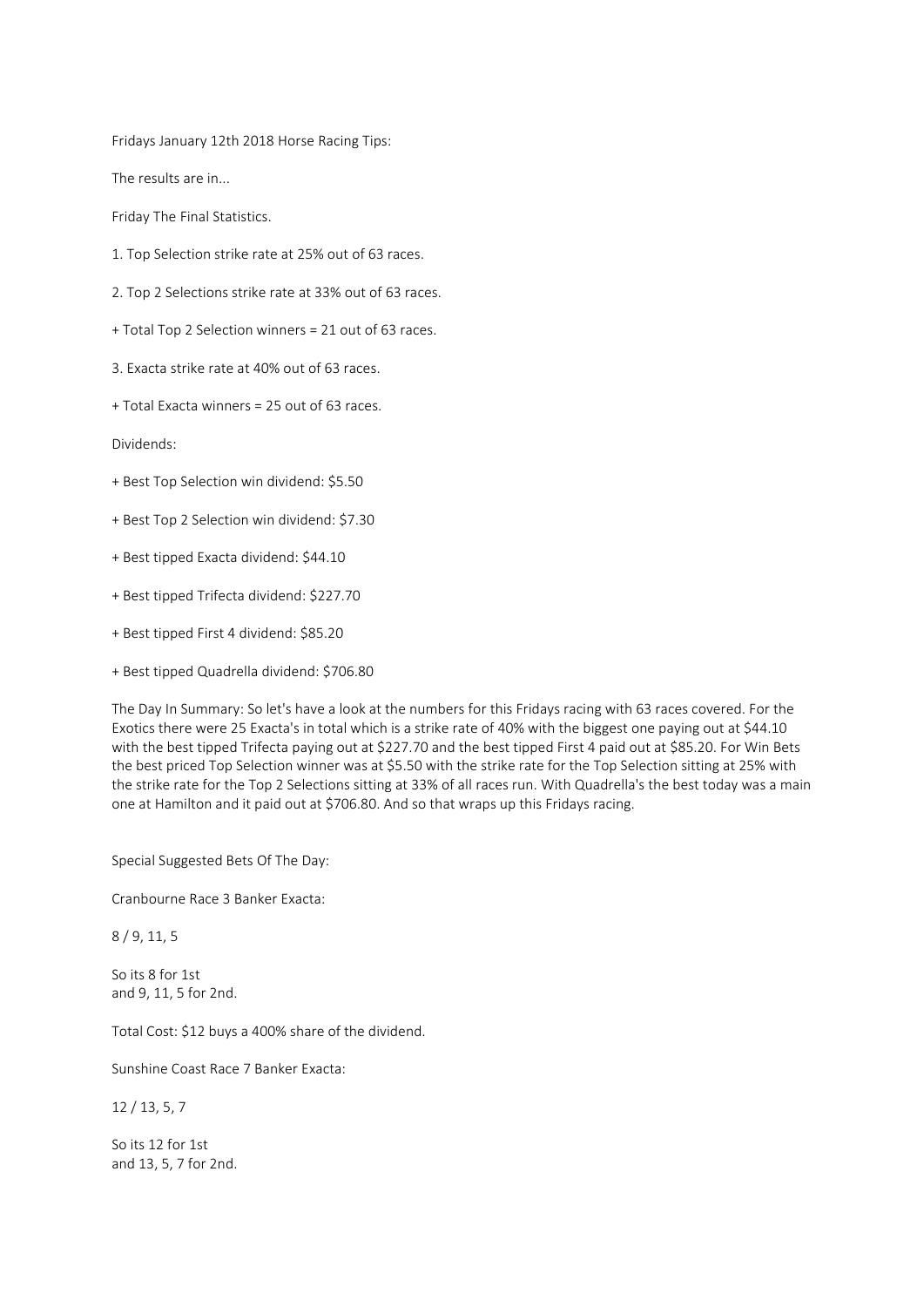Total Cost: \$12 buys a 400% share of the dividend.

Where The Money Is:Those runners which stand out as being well supported early.

Hamilton Race 8 No 6 Taciturn at \$8.00 and some strong support early which does bring it a little attention.

Best Longshot's Of The Day:

Gatton Race 6 No 6 Murphy's Hustler at \$15.00 and there is enough early support here to make a case for this one so it will be interesting to see how it goes.

Best Quaddie Of The Day:

Gatton Quadrella:

Race 4: 3, 5, 1, 2 Race 5: 6, 11, 14, 2 Race 6: 6, 2, 9, 1 Race 7: 2, 10, 12, 1

Total Cost: \$13 buys a 5% share of the dividend.

Today's Race Tips:

Muswellbrook Race Tips:

Race 1: 1, 4, 2, 6 - Winner (4) \$3.40 Exacta \$6.90 Race 2: 1, 5, 13, 12 - Winner (1) \$1.60 Exacta \$5.40 Race 3: 6, 10, 9, 3 - 2nd - Loss Race 4: 4, 2, 6, 7 - Winner (2) \$6.10 Exacta \$29.80 Race 5: 7, 4, 3, 10 - 2nd and 4th - Loss Race 6: 5, 2, 1, 3 - Winner (2) \$5.70 Exacta \$19.40 Trifecta \$114.50 Race 7: 2, 13, 1, 12 - Winner (1) \$2.80

Hamilton Race Tips:

Race 1: 1, 5, 8, 7 - Winner (3) \$9.80 Race 2: 9, 12, 11, 3 - 2nd, 3rd and 4th - Loss Race 3: 11, 7, 10, 1 - 2nd, 3rd and 4th - Loss Race 4: 1, 3, 2, 8 - Winner (1) \$3.70 Exacta \$11.40 Race 5: 6, 7, 2, 3 - Winner (4) \$3.00 Race 6: 9, 2, 1, 5 - Winner (3) \$3.50 Race 7: 13, 11, 8, 5 - Winner (4) \$5.70 Race 8: 6, 16, 11, 13 - Winner (4) \$8.10 Quadrella \$706.80

Wagga Race Tips:

Race 1: 6, 4, 5, 1 - Winner (1) \$1.40 Race 2: 5, 6, 2, 7 - Winner (1) \$1.40 Exacta \$3.80 Trifecta \$12.40 First 4 \$31.20 Race 3: 2, 10, 13, 14 - 3rd - Loss Race 4: 14, 3, 10, 12 - Winner (2) \$4.10 Exacta \$7.20 Trifecta \$22.70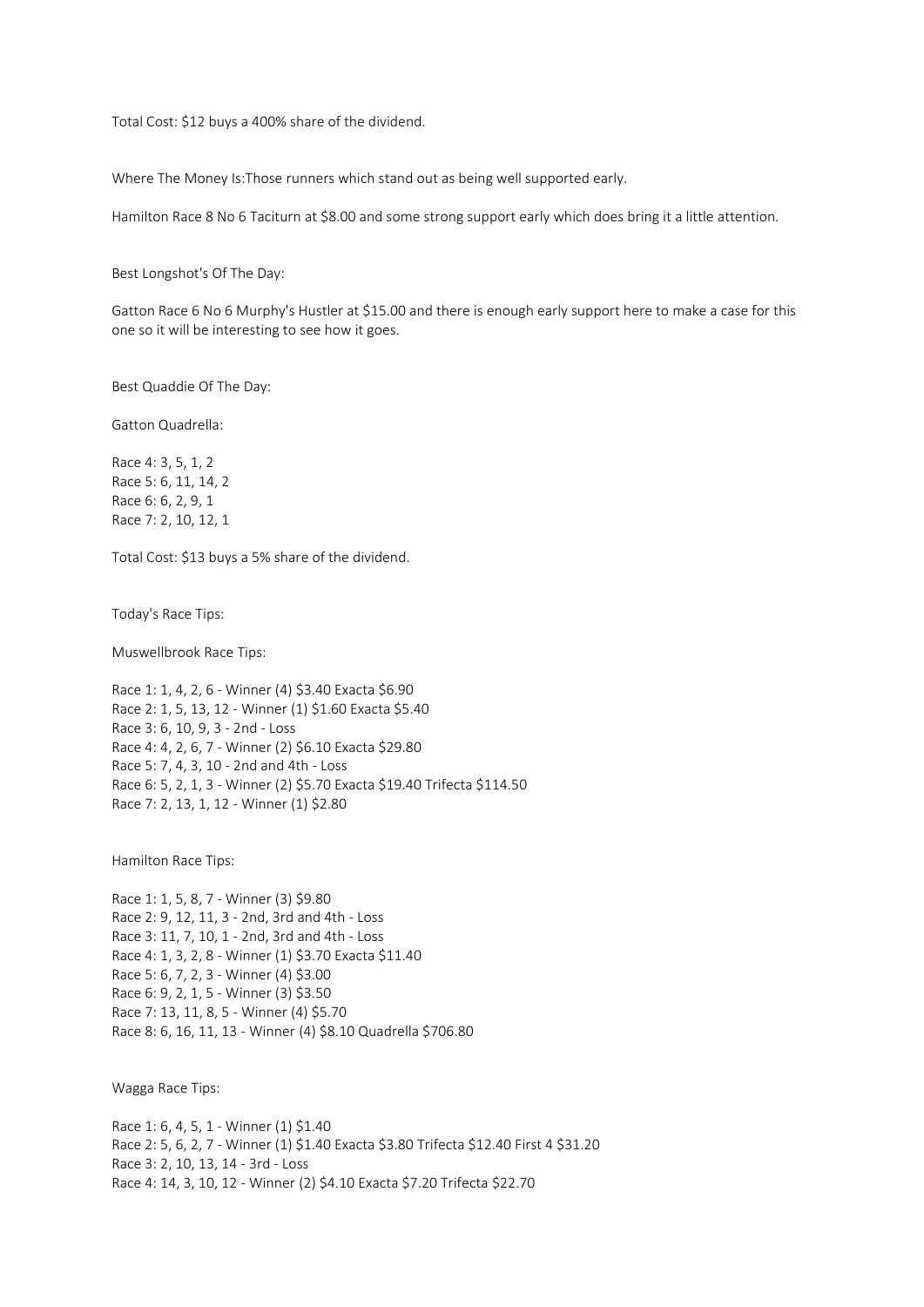Race 5: 3, 1, 11, 14 - 3rd - Loss Race 6: 10, 5, 6, 8 - Winner (3) \$20.50 Race 7: 5, 10, 3, 9 - 3rd - Loss Race 8: 9, 4, 10, 7 - 4th - Loss Race 9: 7, 3, 6, 11 - Winner (1) \$2.50

Hobart Race Tips:

Race 1: 6, 7, 2, 3 - Winner (3) \$4.20 Exacta \$5.60 Race 2: 2, 11, 10, 7 - Winner (3) \$8.10 Exacta \$36.30 Trifecta \$227.70 Race 3: 9, 1, 7, 11 - Winner (1) \$3.40 Race 4: 5, 1, 4, 2 - Winner (4) \$4.40 Exacta \$12.60 Early Quadrella \$1422.70 Race 5: 1, 8, 6, 2 - Winner (2) \$7.30 Exacta \$18.00 Trifecta \$96.30 Race 6: 3, 8, 7, 2 - Winner (1) \$2.00 Exacta \$10.70 Trifecta \$43.90 Race 7: 9, 1, 11, 10 - 3rd and 4th - Loss Race 8: 5, 8, 11, 6 - 2nd and 4th - Loss

Gatton Race Tips:

Race 1: 3, 7, 5, 10 - Winner (2) \$3.20 Exacta \$7.60 Trifecta \$30.80 First 4 \$79.80 Race 2: 12, 2, 4, 10 - Winner (1) \$2.60 Exacta \$12.30 Race 3: 4, 1, 8, 9 - 2nd and 4th - Loss Race 4: 3, 5, 1, 2 - Winner (1) \$4.00 Race 5: 6, 11, 14, 2 - 2nd, 3rd and 4th - Loss Race 6: 6, 2, 9, 1 - 2nd - Loss Race 7: 2, 10, 12, 1 - Winner (1) \$3.90 Exacta \$17.50 - L/S No 2

Pt Macquarie Race Tips:

Race 1: 3, 4, 6, 2 - Winner (3) \$6.00 Exacta \$14.10 Trifecta \$53.90 Race 2: 5, 4, 9, 8 - 2nd, 3rd and 4th - Loss Race 3: 9, 3, 8, 1 - 2nd and 4th - Loss Race 4: 11, 6, 8, 3 - 2nd and 4th - Loss Race 5: 4, 6, 2, 7 - 2nd and 4th - Loss Race 6: 5, 1, 8, 2 - 2nd and 3rd - Loss Race 7: 4, 1, 11, 3 - 2nd and 4th - Loss Race 8: 1, 4, 2, 7 - Winner (2) \$2.90

Cranbourne Race Tips:

Race 1: 1, 8, 7, 2 - Winner (4) \$4.90 Exacta \$14.20 Trifecta \$52.40 First 4 \$85.20 Race 2: 5, 15, 9, 6 - Winner (3) \$3.30 Exacta \$11.90 - L/S No 5 Race 3: 8, 9, 11, 5 - 2nd and 4th - Loss Race 4: 8, 9, 10, 12 - Winner (1) \$5.50 Race 5: 10, 11, 1, 6 - Winner (3) \$3.20 Exacta \$19.80 Race 6: 1, 2, 8, 4 - 3rd - Loss Race 7: 7, 3, 10, 2 - 2nd - Loss Race 8: 12, 8, 3, 7 - Winner (1) \$5.40 Race 9: 7, 12, 13, 10 - Winner (3) \$5.50

Sunshine Coast Race Tips: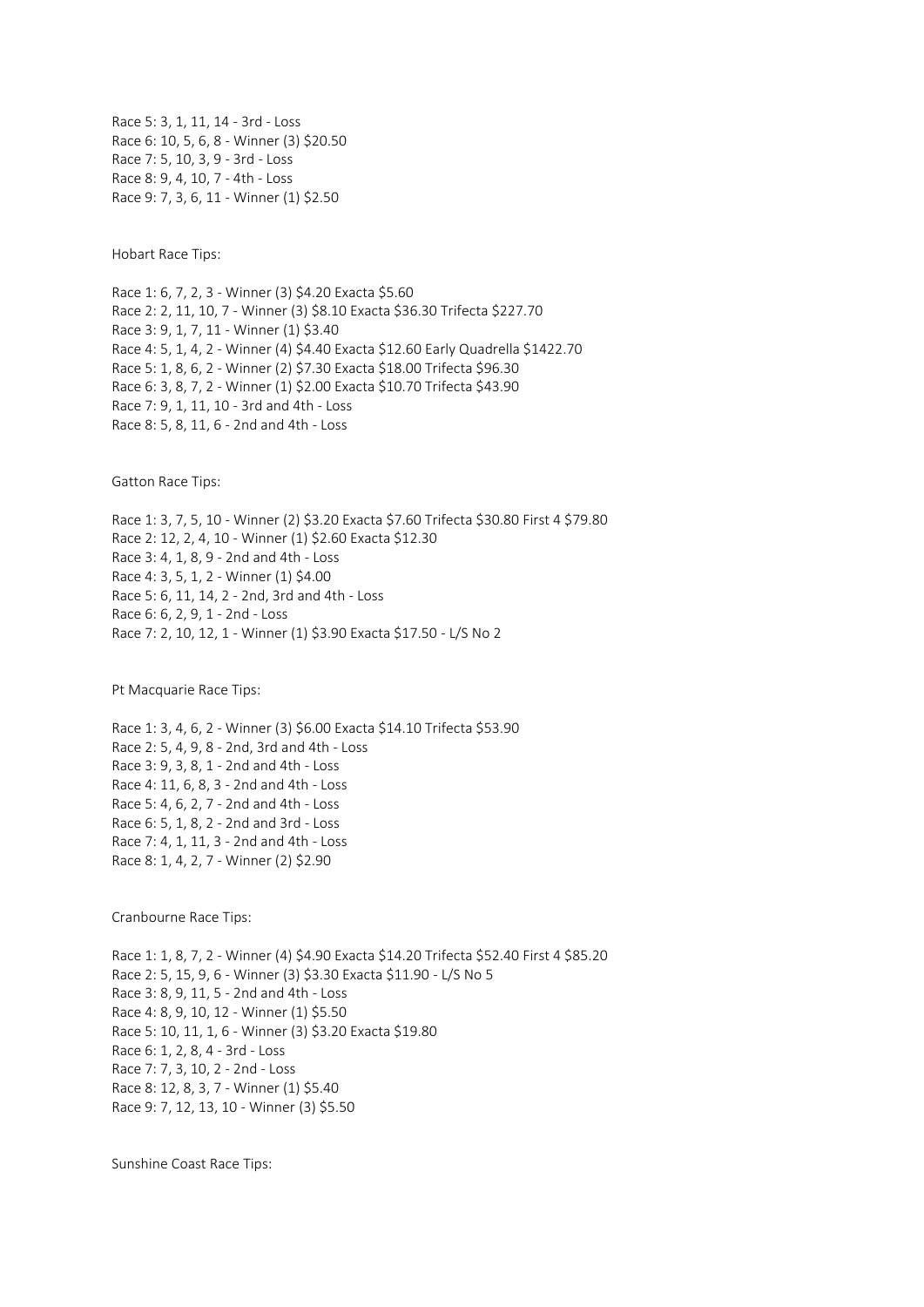Race 1: 1, 5, 2, 6 - Winner (1) \$1.20 Exacta \$2.90 Trifecta \$6.00 Race 2: 6, 8, 1, 9 - Winner (4) \$2.10 Exacta \$5.40 Trifecta \$12.20 Race 3: 1, 3, 5, 2 - Winner (1) \$1.60 Exacta \$12.00 Trifecta \$73.50 Race 4: 1, 2, 6, 5 - Winner (4) \$5.00 Early Quadrella \$18.70 Race 5: 3, 5, 15, 7 - Winner (1) \$2.30 Exacta \$44.10 Race 6: 7, 4, 2, 3 - Winner (3) \$7.20 Exacta \$32.60 Trifecta \$98.00 Race 7: 12, 13, 5, 7 - 2nd and 3rd - Loss

Fridays January 5th 2018 Horse Racing Tips:

The results are in...

Friday The Final Statistics.

1. Top Selection strike rate at 35% out of 46 races.

2. Top 2 Selections strike rate at 44% out of 46 races.

+ Total Top 2 Selection winners = 20 out of 46 races.

3. Exacta strike rate at 48% out of 46 races.

+ Total Exacta winners = 22 out of 46 races.

Dividends:

- + Best Top Selection win dividend: \$4.80
- + Best Top 2 Selection win dividend: \$9.30
- + Best tipped Exacta dividend: \$96.00
- + Best tipped Trifecta dividend: \$642.90
- + Best tipped First 4 dividend: \$202.80
- + Best tipped Quadrella dividend: \$1332.90

The Day In Summary: So let's have a look at the numbers for this Fridays racing with 46 races covered. For the Exotics there were 22 Exacta's in total which is a strike rate of 48% with the biggest one paying out at \$96.00 with the best tipped Trifecta paying out at \$642.90 and the best tipped First 4 paid out at \$202.80. For Win Bets the best priced Top Selection winner was at \$4.80 with the strike rate for the Top Selection sitting at 35% with the strike rate for the Top 2 Selections sitting at a reasonable 44% of all races run. With Quadrella's the best today was an early one at Cranbourne and it paid out at \$1332.90. And so that wraps up this Fridays racing.

Special Suggested Bets Of The Day:

Tamworth Race 2 Banker Exacta:

6 / 2, 7, 10

So its 6 for 1st and 2, 7, 10 for 2nd.

Total Cost: \$12 buy a 400% share of the dividend.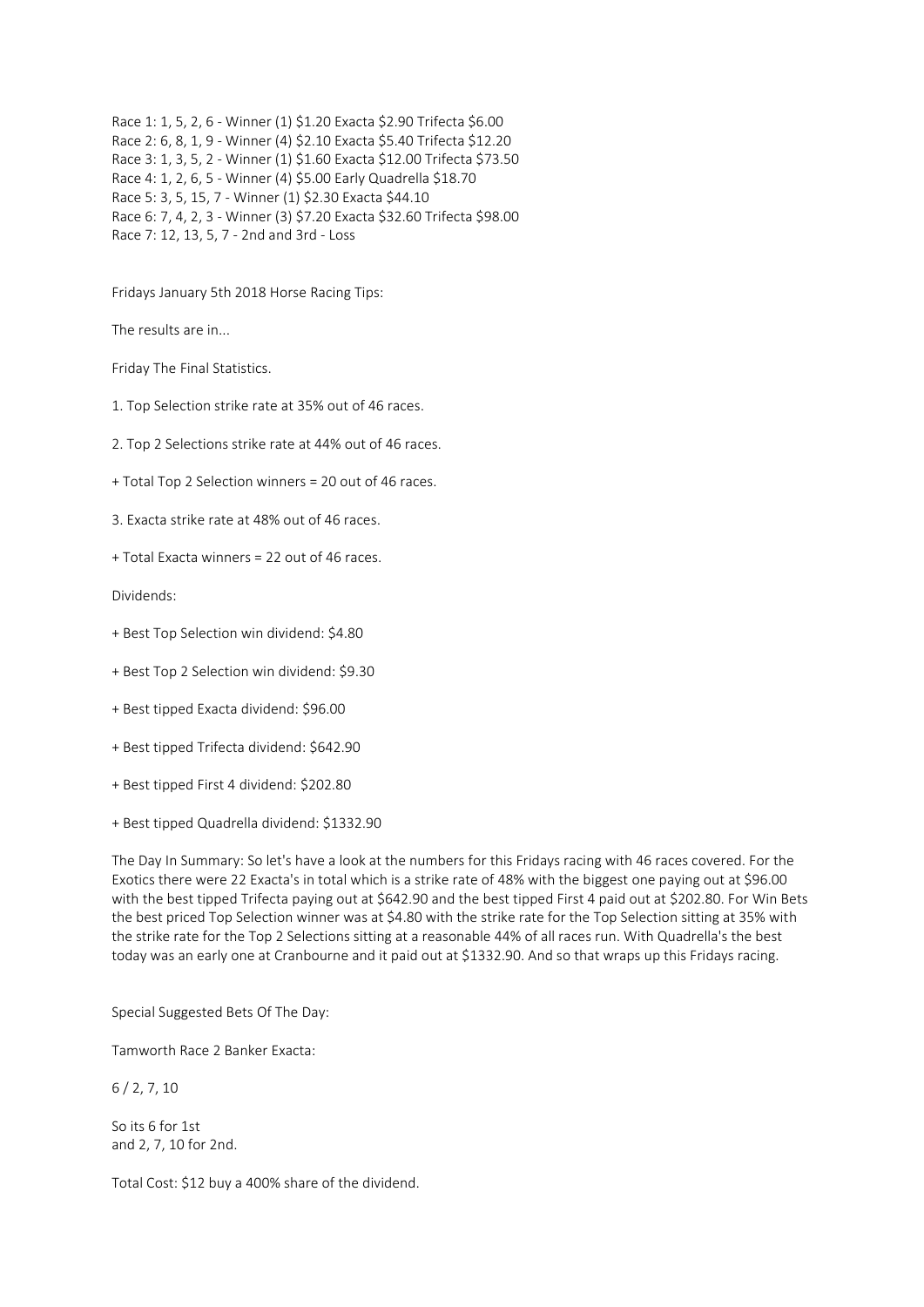Result - A win and paid out at \$54.00 for 400%

Where The Money Is: Those runners which stand out as being well supported early.

Stawell Race 5 No 6 Zartini at \$9.50 and there is an interesting amount of support for this one early so may be worth a watch.

Best Longshot's Of The Day:

Canterbury Race 6 No 10 Painted Lady at \$18.00 and there is some support for this one at the long odds so might be worth a small flutter eachway.

Best Quaddie Of The Day:

Canterbury Quadrella:

Race 5: 8, 5, 7, 1 Race 6: 4, 10, 1, 2 Race 7: 6, 8, 1, 4 Race 8: 1, 4, 9, 8

Total Cost: \$13 buys a 5% share of the dividend.

Today's Race Tips:

Tamworth Race Tips:

Race 1: 12, 9, 5, 4 - Winner (4) \$6.30 Race 2: 6, 2, 7, 10 - Winner (1) \$2.30 Exacta \$13.50 Trifecta \$94.60 Race 3: 3, 4, 6, 5 - Winner (1) \$2.30 Exacta \$10.10 Race 4: 6, 1, 3, 8 - 3rd - Loss Race 5: 1, 3, 7, 5 - Winner (1) \$2.00 Exacta \$2.80 Trifecta \$12.40 Race 6: 7, 8, 6, 4 - Winner (3) \$3.60 Exacta \$13.70 Race 7: 4, 2, 9, 6 - 2nd, 3rd and 4th - Loss

Stawell Race Tips:

Race 1: 1, 2, 3, 4 - 2nd and 3rd - Loss Race 2: 8, 7, 3, 2 - 2nd, 3rd and 4th - Loss Race 3: 10, 4, 12, 11 - Winner (3) \$5.10 Race 4: 14, 13, 3, 1 - Winner (4) \$9.10 Exacta \$96.00 Trifecta \$270.30 Race 5: 6, 10, 2, 4 - 2nd - Loss Race 6: 3, 5, 6, 9 - Winner (3) \$2.50 Race 7: 2, 1, 4, 6 - 3rd - Loss Race 8: 9, 5, 1, 3 - 2nd - Loss

Canberra Race Tips:

Race 1: 6, 5, 3, 1 - Winner (2) \$2.90 Exacta \$15.20 Trifecta \$44.10 First 4 \$105.20 Race 2: 4, 5, 3, 1 - Winner (1) \$2.90 Exacta \$5.10 Trifecta \$7.90 First 4 \$24.00